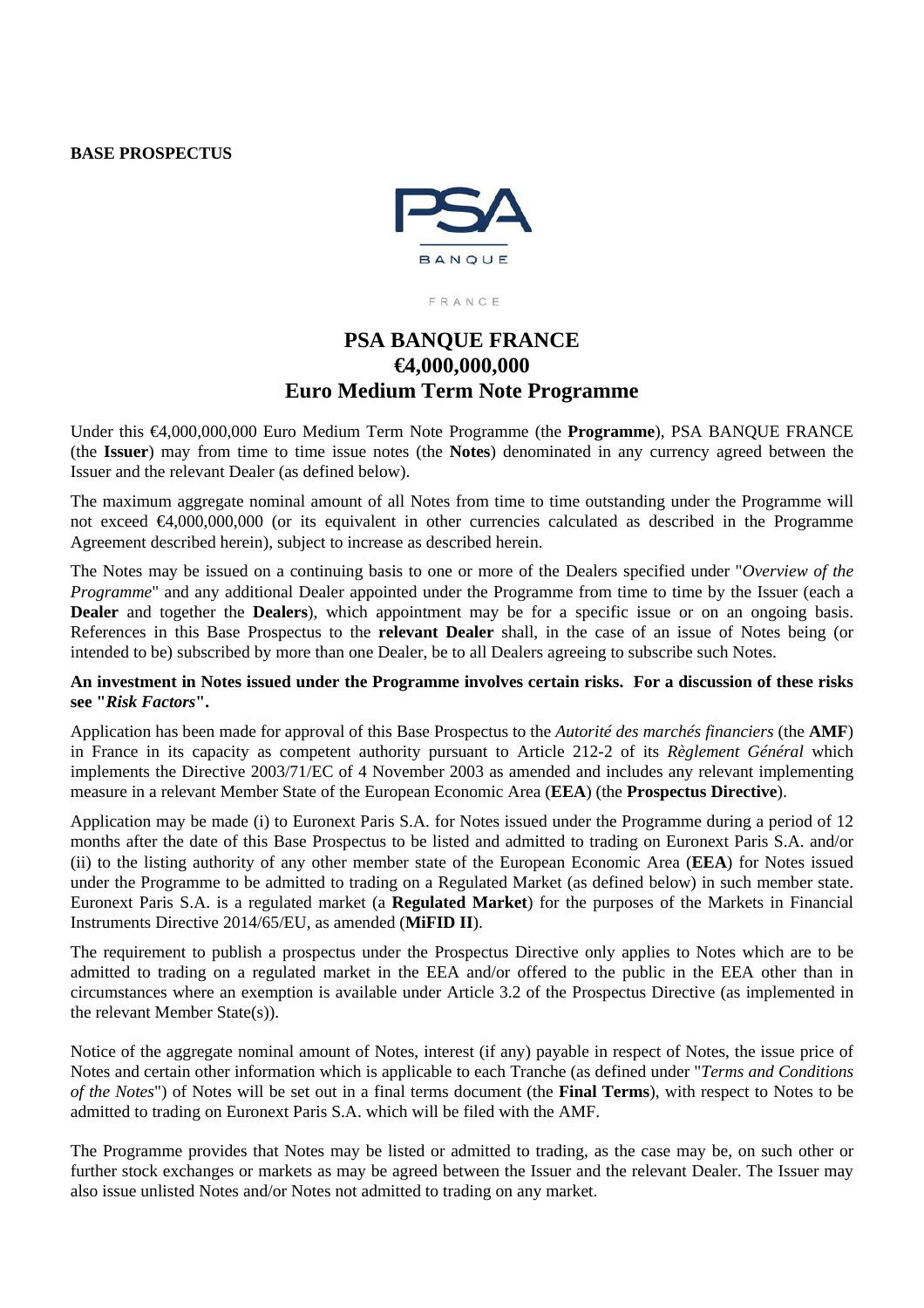The Notes have not been and will not be registered under the U.S. Securities Act of 1933, as amended (the **Securities Act**) or any U.S. State securities laws and may not be offered or sold in the United States or to, or for the account or the benefit of, U.S. persons as defined in Regulation S under the Securities Act unless an exemption from the registration requirements of the Securities Act is available and in accordance with all applicable securities laws of any state of the United States and any other jurisdiction.

Each Tranche of Notes with a maturity of more than 365 calendar days will initially be represented by a temporary global note (each a **Temporary Global Note**), unless the applicable Final Terms specify otherwise, and each Tranche with a maturity of 365 calendar days or less will initially be represented by a permanent global note (each a **Permanent Global Note** and together with the Temporary Global Notes, each a **Global Note**), unless the applicable Final Terms specify otherwise. Each Global Note will in the case of a Tranche intended to be cleared through Euroclear Bank SA/NV (**Euroclear**) or Clearstream Banking S.A. (**Clearstream**), on the issue date (x) if the Global Notes are stated in the applicable Final Terms to be issued in new global note (**NGN**) form, which are intended to be eligible collateral for Eurosystem monetary policy and the Global Notes will be delivered on or prior to the original issue date of the Tranche to a common safekeeper (the **Common Safekeeper**) for Euroclear and Clearstream; or (y) in the case of Global Notes which are not issued in NGN form (**Classic Global Notes** or **CGNs**), be deposited on the issue date to a common depositary on behalf of Euroclear and Clearstream (the **Common Depositary**). Interests in Temporary Global Notes will be exchangeable for interests in Permanent Global Notes or, if specified in the Final Terms, for definitive Notes (**Definitive Notes**) in bearer form. Such exchange will occur only after 40 calendar days from the later of the offering and the issue date upon certification as to non-U.S. beneficial ownership. Interests in Permanent Global Notes will be exchangeable for Definitive Notes if specified in the applicable Final Terms or in certain circumstances as more fully described in "Form of the Notes".

The Issuer has been rated Baa1 (stable outlook) by Moody's Investors Service Ltd (**Moody's**) as at 8 March 2017 and BBB (stable outlook) by Standard & Poor's Credit Market Services France S.A.S. (**S&P**) as at 20 September 2017. The Programme has been rated Baa1 by Moody's and BBB by S&P in respect of Senior Preferred Notes only. Moody's and S&P are established in the European Union and are registered under Regulation (EC) No. 1060/2009 (as amended) (the **CRA Regulation**). Notes (including Senior Non Preferred Notes) issued under the Programme may be unrated or rated by any one or more of the rating agencies referred to above. Where a Tranche of Notes is rated, such rating will be disclosed in the Final Terms and will not necessarily be the same as the rating assigned to the Programme by the relevant rating agency. A security rating is not a recommendation to buy, sell or hold securities and may be subject to suspension, reduction or withdrawal at any time by the assigning rating agency.

This Base Prospectus, any supplement to this Base Prospectus and the Final Terms of any Notes listed and admitted to trading on Euronext Paris S.A. will be available on the website of the Issuer (www.psa-banquefrance.com) and this Base Prospectus will be available on the website of the AMF (www.amf-france.org). Documents incorporated by reference in this Base Prospectus will be available on the website of the Issuer.

#### **Arranger Société Générale Corporate & Investment Banking**

**Dealers**

**Santander Global Corporate Banking Société Générale Corporate & Investment Banking** 

**Banca IMI Barclays Commerzbank Crédit Agricole CIB HSBC NATIXIS**

**UniCredit Bank** 

The date of this Base Prospectus is 3 August 2018.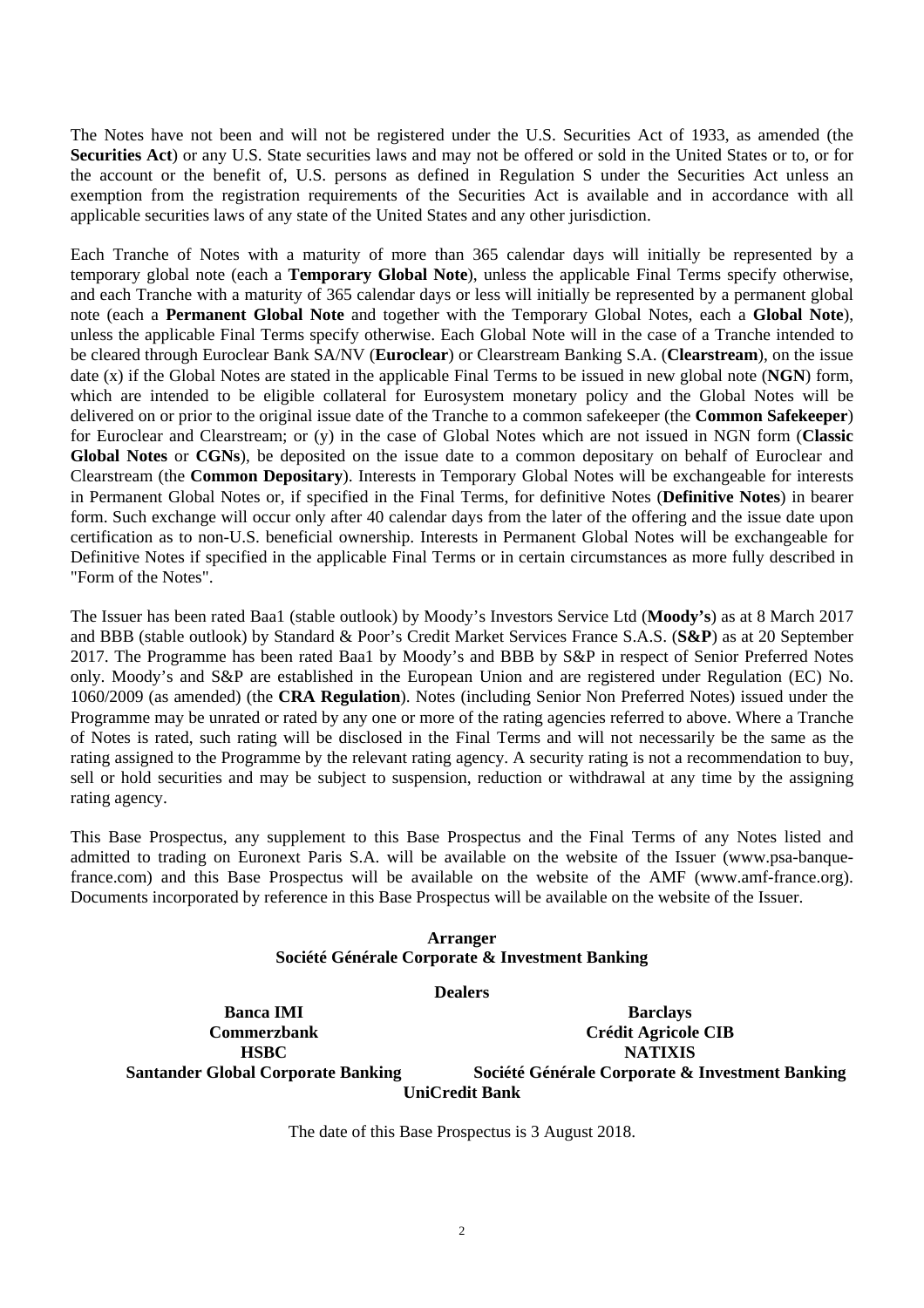#### **IMPORTANT INFORMATION**

**This Base Prospectus comprises a base prospectus in respect of all Notes issued under the Programme for the purposes of Article 5.4 of the Prospectus Directive. When used in this Base Prospectus, Prospectus Directive means Directive 2003/71/EC (as amended, including by Directive 2010/73/EU), and includes any relevant implementing measure in a relevant Member State of the EEA.**

**This Base Prospectus is to be read in conjunction with all documents which are deemed to be incorporated in it by reference (see "***Documents Incorporated by Reference***"). This Base Prospectus shall be read and construed on the basis that those documents are incorporated and form part of this Base Prospectus.**

**The Dealers have not independently verified the information contained herein. Accordingly, no representation, warranty or undertaking, express or implied, is made and no responsibility or liability is accepted by the Dealers as to the accuracy or completeness of the information contained or incorporated by reference in this Base Prospectus or any other information provided by the Issuer in connection with the Programme or the Issuer and its consolidated subsidiaries taken as a whole (the** PSA BANQUE FRANCE Group**). No Dealer accepts any liability in relation to the information contained or incorporated by reference in this Base Prospectus or any other information provided by the Issuer in connection with the Programme or the Issuer and the PSA BANQUE FRANCE Group.**

**No person is or has been authorised by the Issuer to give any information or to make any representation not contained in or not consistent with this Base Prospectus or any other information supplied in connection with the Programme or the Notes and, if given or made, such information or representation must not be relied upon as having been authorised by the Issuer or any of the Dealers.**

**Neither this Base Prospectus nor any other information supplied in connection with the Programme or any Notes (a) is intended to provide the basis of any credit or other evaluation or (b) should be considered as a recommendation by the Issuer or any of the Dealers that any recipient of this Base Prospectus or any other information supplied in connection with the Programme or any Notes should purchase any Notes. Each investor contemplating purchasing any Notes should make its own independent investigation of the financial condition and affairs, and its own appraisal of the creditworthiness, of the Issuer. Neither this Base Prospectus nor any other information supplied in connection with the Programme or the issue of any Notes constitutes an offer or invitation by or on behalf of the Issuer or any of the Dealers to any person to subscribe for or to purchase any Notes.**

**Neither the delivery of this Base Prospectus nor the offering, sale or delivery of any Notes shall in any circumstances imply that the information contained in it concerning the Issuer is correct at any time subsequent to its date or that any other information supplied in connection with the Programme is correct as of any time subsequent to the date indicated in the document containing the same. The Dealers expressly do not undertake to review the financial condition or affairs of the Issuer during the life of the Programme or to advise any investor in Notes issued under the Programme of any information coming to their attention.** 

**PROHIBITION OF SALES TO EEA RETAIL INVESTORS – The Notes are not intended to be offered, sold or otherwise made available to and should not be offered sold or otherwise made available to any retail investor in the European Economic Area (**EEA**). For these purposes, a retail investor means a person who is one (or more) of: (i) a retail client as defined in point (11) of Article 4(1) of Directive 2014/65/EU (as amended,** MiFID II**); or (ii) a customer within the meaning of Directive 2002/92/EC (as amended, the**  Insurance Mediation Directive**), where that customer would not qualify as a professional client as defined in point (10) of Article 4(1) of MiFID II. Consequently, no key information document required by Regulation (EU) No 1286/2014 (as amended, the** PRIIPs Regulation**) for offering or selling the Notes or otherwise making them available to retail investors in the EEA has been prepared and therefore offering or selling the Notes or otherwise making them available to any retail investor in the EEA may be unlawful under the PRIIPs Regulation.**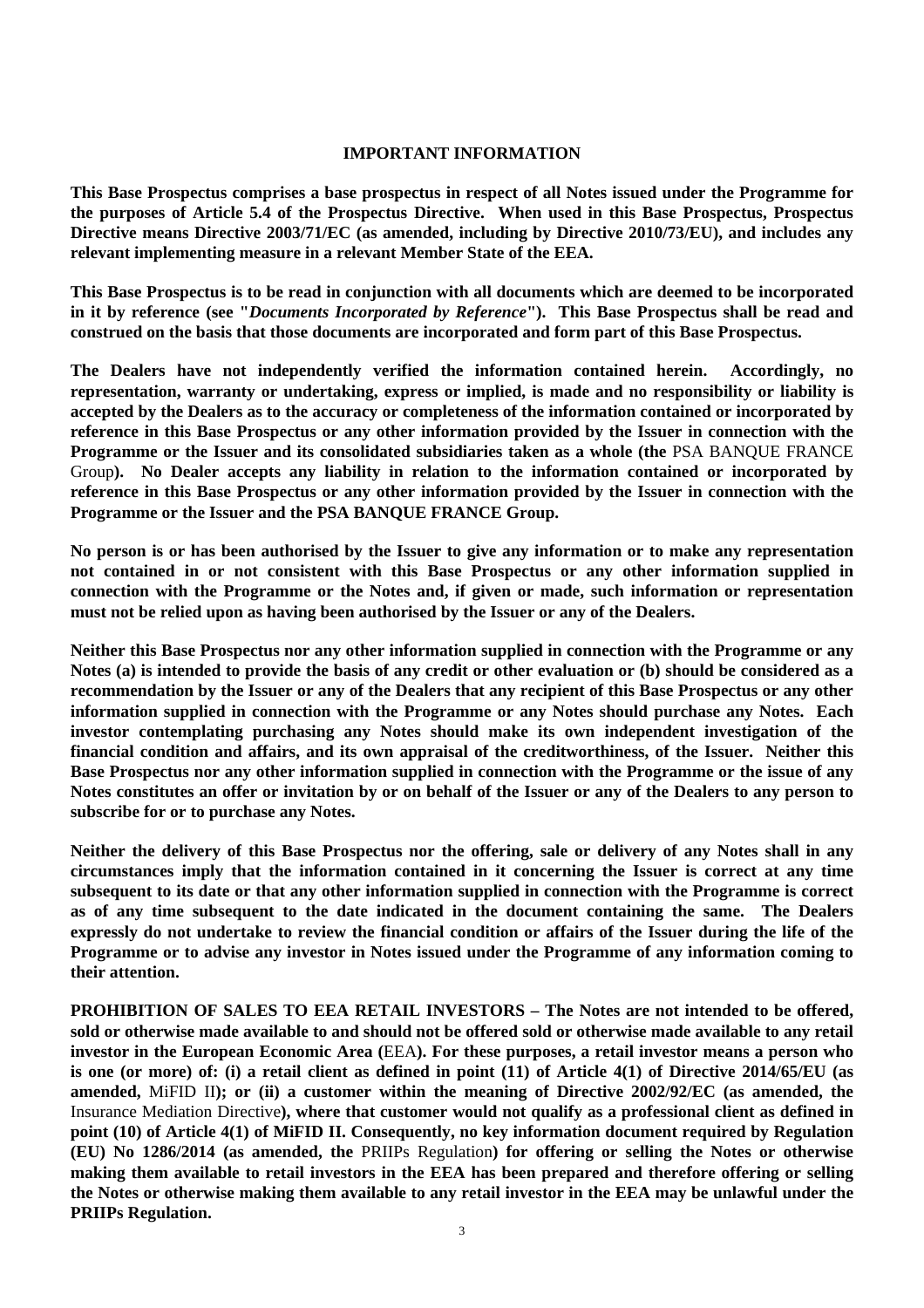**MIFID II product governance / target market – The Final Terms in respect of any Notes may include a legend entitled "MIFID II product governance" which will outline the target market assessment in respect of the Notes, taking into account the five categories in item 18 of the Guidelines published by ESMA on 5 February 2018, and which channels for distribution of the Notes are appropriate. Any person subsequently offering, selling or recommending the Notes (a** distributor**) should take into consideration the manufacturer's target market assessment; however, a distributor subject to MiFID II is responsible for undertaking its own target market assessment in respect of the Notes (by either adopting or refining the manufacturer's target market assessment) and determining appropriate distribution channels.** 

**A determination will be made in relation to each issue about whether, for the purpose of the MiFID Product Governance rules under EU Delegated Directive 2017/593 (the** MiFID Product Governance Rules**), any Dealer subscribing for any Notes is a manufacturer in respect of such Notes, but otherwise neither the Arranger nor the Dealers nor any of their respective affiliates will be a manufacturer for the purpose of the MiFID Product Governance Rules.**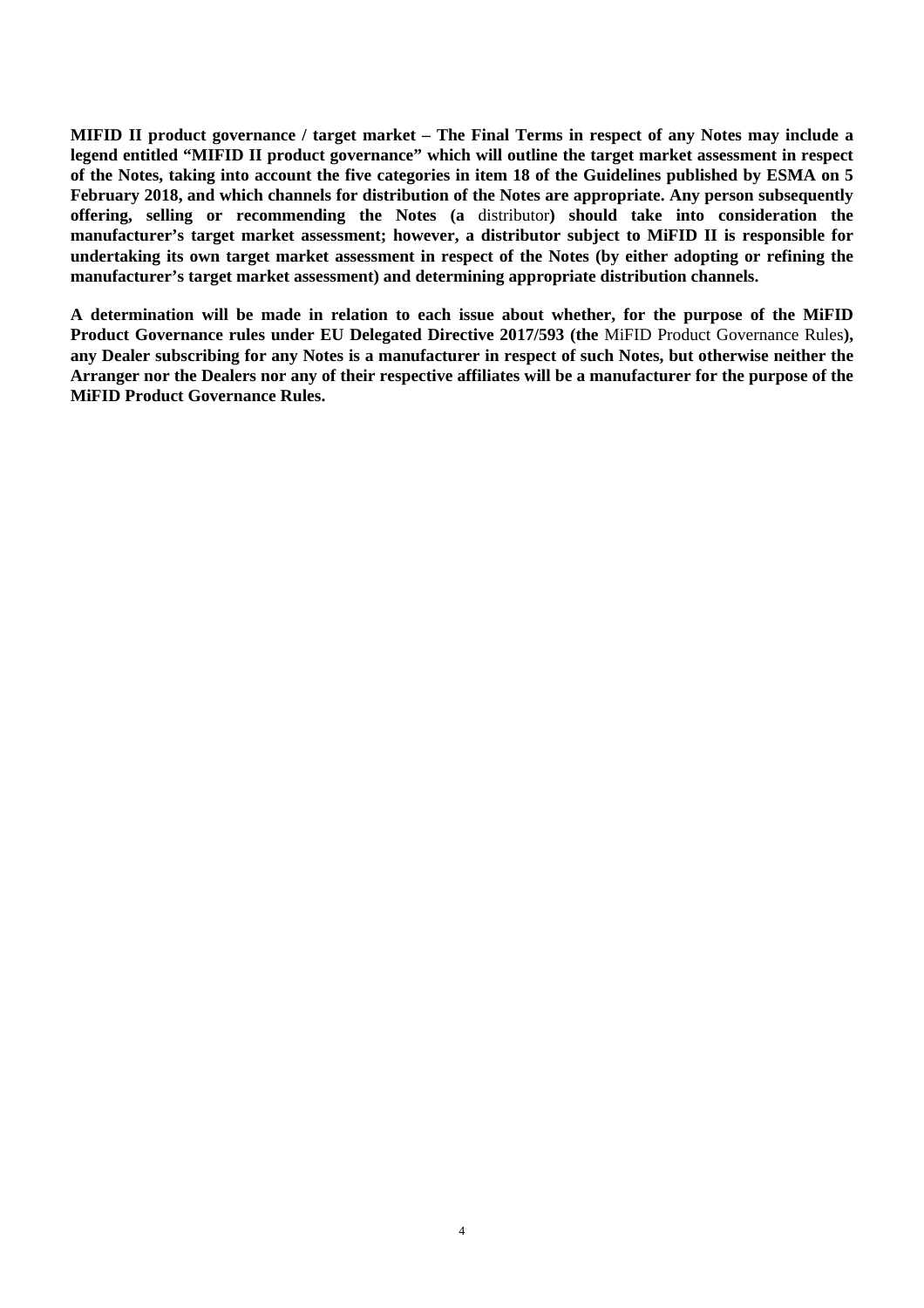# **CONTENTS**

# Page

| Important Information relating to the use of this Base Prospectus and offers of Notes generally  21 |  |
|-----------------------------------------------------------------------------------------------------|--|
|                                                                                                     |  |
|                                                                                                     |  |
|                                                                                                     |  |
|                                                                                                     |  |
|                                                                                                     |  |
|                                                                                                     |  |
|                                                                                                     |  |
|                                                                                                     |  |
|                                                                                                     |  |
|                                                                                                     |  |
|                                                                                                     |  |
|                                                                                                     |  |
|                                                                                                     |  |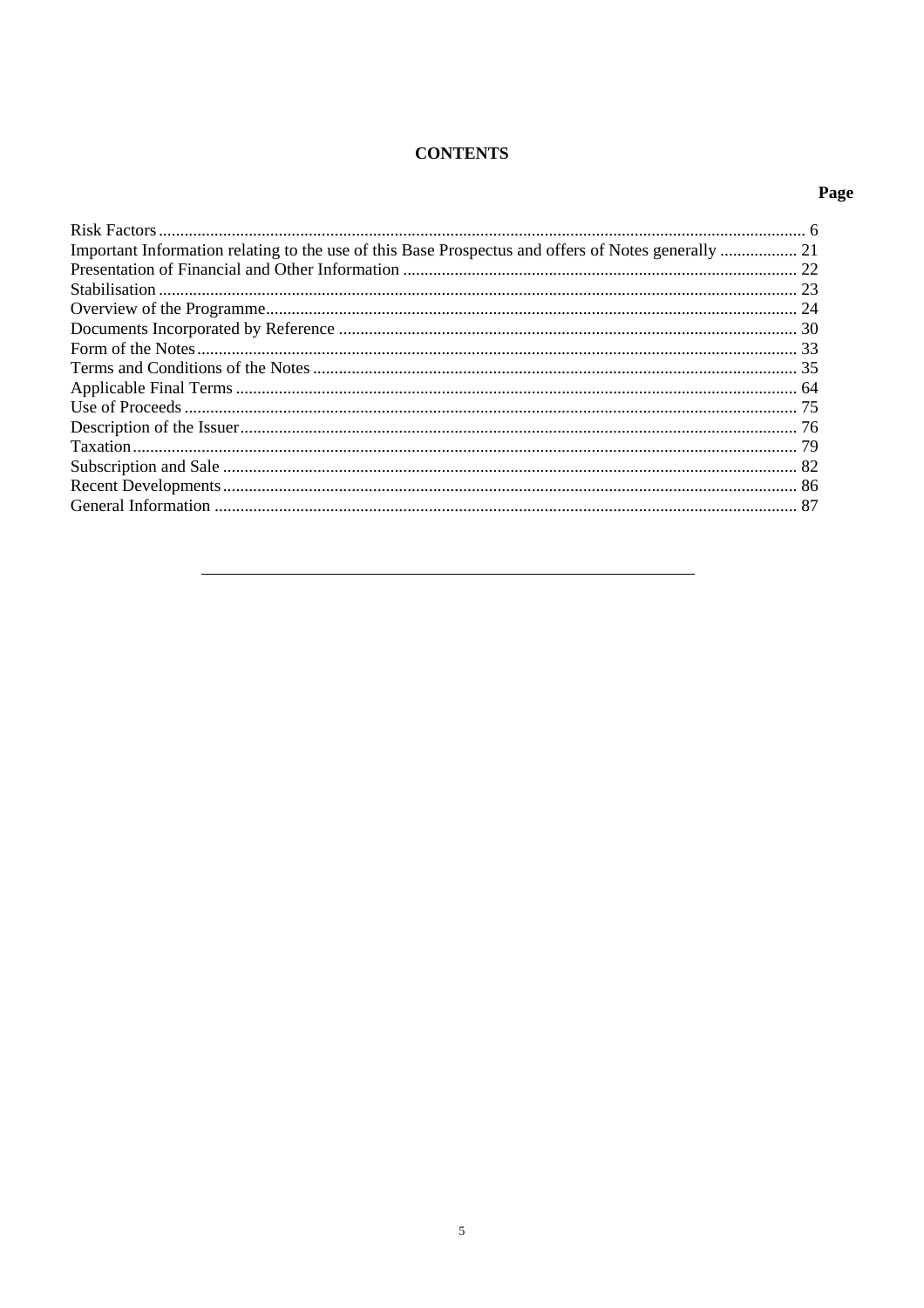#### **RISK FACTORS**

*In purchasing Notes, investors assume the risk that the Issuer may become insolvent or otherwise be unable to make all payments due in respect of the Notes. There is a wide range of factors which individually or together could result in the Issuer becoming unable to make all payments due. It is not possible to identify all such factors or to determine which factors are most likely to occur, as the Issuer may not be aware of all relevant factors and certain factors which it currently deems not to be material may become material as a result of the occurrence of events outside the Issuer's control. The Issuer has identified in this Base Prospectus a number of factors which could materially adversely affect its business and ability to make payments due.*

*In addition, factors which are material for the purpose of assessing the market risks associated with Notes issued under the Programme are also described below.*

*Prospective investors should also read the detailed information set out elsewhere in this Base Prospectus and reach their own views prior to making any investment decision.*

## **FACTORS THAT MAY AFFECT THE ISSUER'S ABILITY TO FULFIL ITS OBLIGATIONS UNDER NOTES ISSUED UNDER THE PROGRAMME**

The risk factors relating to the Issuer and its activity are set out in detail on pages 23 to 34 of the 2017 Annual Report (as defined in the section "Documents Incorporated by Reference"), which is incorporated by reference in this Base Prospectus, and include the following:

- business risks, being factors that have an impact on the PSA BANQUE FRANCE Group's levels of activity:

- external factors that influence vehicle purchases;
- government policies to incentivise new vehicle purchases;
- regulatory or tax changes which could lead to a modification of the activity or alter the profitability thereof;
- the sales volumes achieved by Peugeot, Citroën and DS, as well as their marketing policies, which may include joint financing operations carried out with the PSA BANQUE FRANCE Group;
- the PSA BANQUE FRANCE Group's competitive positioning, in terms of both product range and price.

- credit risk, being the risk of loss arising from the failure of a customer to meet the payment or other terms of a contract with the PSA BANQUE FRANCE Group;

- financial risks and market risk, including liquidity risk, interest rate risk, counterparty risk, currency risk and other market risks;

- risks related to the PSA BANQUE FRANCE Group's securitisation operations;

- concentration risk related to the granting of credit to individuals, sectorial concentration risk of credit transactions and concentration risk related to bank re-financing;

- operational risk, being the risk resulting from a mal-adjustment or failure attributable to procedures, to personnel, internal systems, or to external events, including events with a low probability of occurrence but with substantial risk of loss;

- non-compliance risk, being the risk of legal, administrative or disciplinary sanction, significant financial loss or damage to reputation arising from failure to comply with the provisions governing banking and financial services,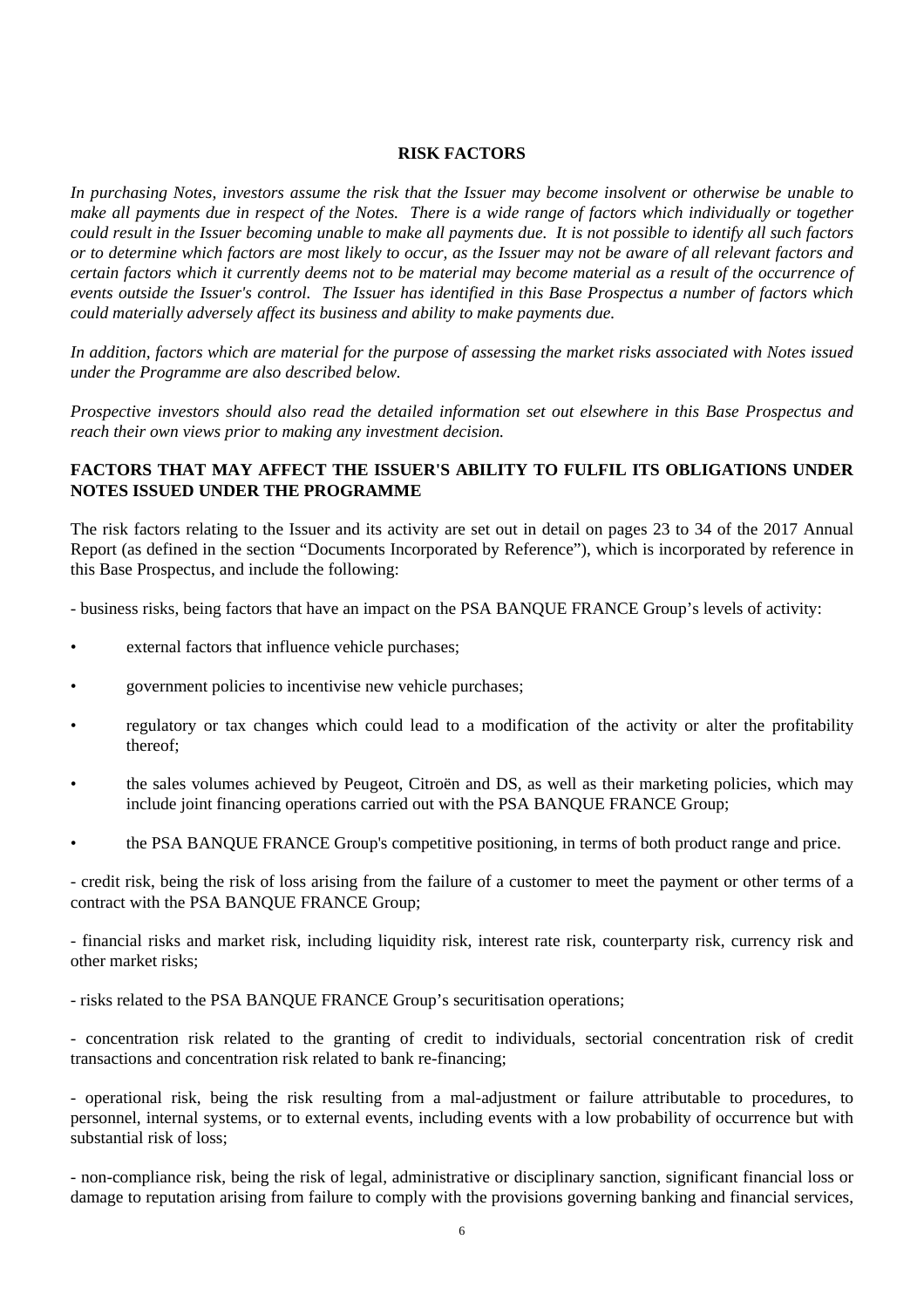including regulatory and statutory provisions, professional standards, ethical standards, or instructions from the executive body pursuant to guidelines issued by the Board of Directors;

- reputational risk, being the risk of damage to the Issuer's reputation and image with end customers, dealer customers, third-party banks and supervisory authorities; and

- correlation risk, being the risk relating to the correlation of the activity and profitability of the PSA BANQUE FRANCE Group with the activities and profitability of its shareholders.

## *Bank Recovery and Resolution Directive*

On 2 July 2014, Directive 2014/59/EU providing for the establishment of an EU-wide framework for the recovery and resolution of credit institutions and investment firms (the **Bank Recovery and Resolution Directive** or **BRRD**) came into force.

The BRRD is designed to provide authorities with a credible set of tools to intervene sufficiently early and quickly in an unsound or failing institution so as to ensure the continuity of the institution's critical financial and economic functions, while minimising the impact of an institution's failure on the economy and financial system.

The BRRD provides that it was to be applied by Member States from 1 January 2015, except for the general bailin tool which applies from 1 January 2016.

The powers provided to authorities (in France, the *Autorité de contrôle prudential et de Résolution* (the **ACPR**) or the Single Resolution Board, depending on which competent supervisory authority is appointed for the purposes of the Single Supervision Mechanism) in the BRRD are divided into three categories: (i) preparation and prevention - preparatory steps and plans to minimise the risks of potential problems; (ii) early intervention - in the event of incipient problems, powers to arrest a firm's deteriorating situation at an early stage so as to avoid insolvency; and (iii) if the insolvency of a firm gives rise to a public interest concern , a clear power to reorganise or wind down the firm in an orderly fashion whilst preserving its critical functions and limiting as far as possible any taxpayer exposure to losses (which should be used as a last resort).

The BRRD currently contains four resolution tools and powers which may be used either in isolation or in combination where the relevant resolution authority considers that (a) an institution is failing or likely to fail, (b) there is no reasonable prospect that any alternative private sector measures would prevent the failure of such institution within a reasonable timeframe, and (c) a resolution action is in the public interest:

- sale of business: enables resolution authorities to direct the sale of the firm or the whole or part of its business on commercial terms without requiring the consent of the shareholders or complying with the procedural requirements that would otherwise apply;
- bridge institution: enables resolution authorities to transfer all or part of the business of the firm to a "bridge bank" (a publicly controlled entity holding such business or part of the business with a view to reselling it), which may limit the capacity of the firm to meet its repayment obligations;
- asset separation: enables resolution authorities to transfer impaired or problem assets to an asset management vehicle to allow such assets to be managed and sold off over time; and
- bail-in: gives resolution authorities the power to write-down the claims of unsecured creditors of a failing institution (which write-down may result in the reduction of such claims to zero) and to convert certain unsecured debt claims to equity or other instruments of ownership (the "**general bail-in tool**"), which equity or other instruments could also be subject to any future write-down by application of the general bail-in tool.

The BRRD has been implemented in France by two main legislative texts. Firstly, the banking law dated 26 July 2013 regarding the separation and regulation of banking activities (*Loi de séparation et de régulation des activités*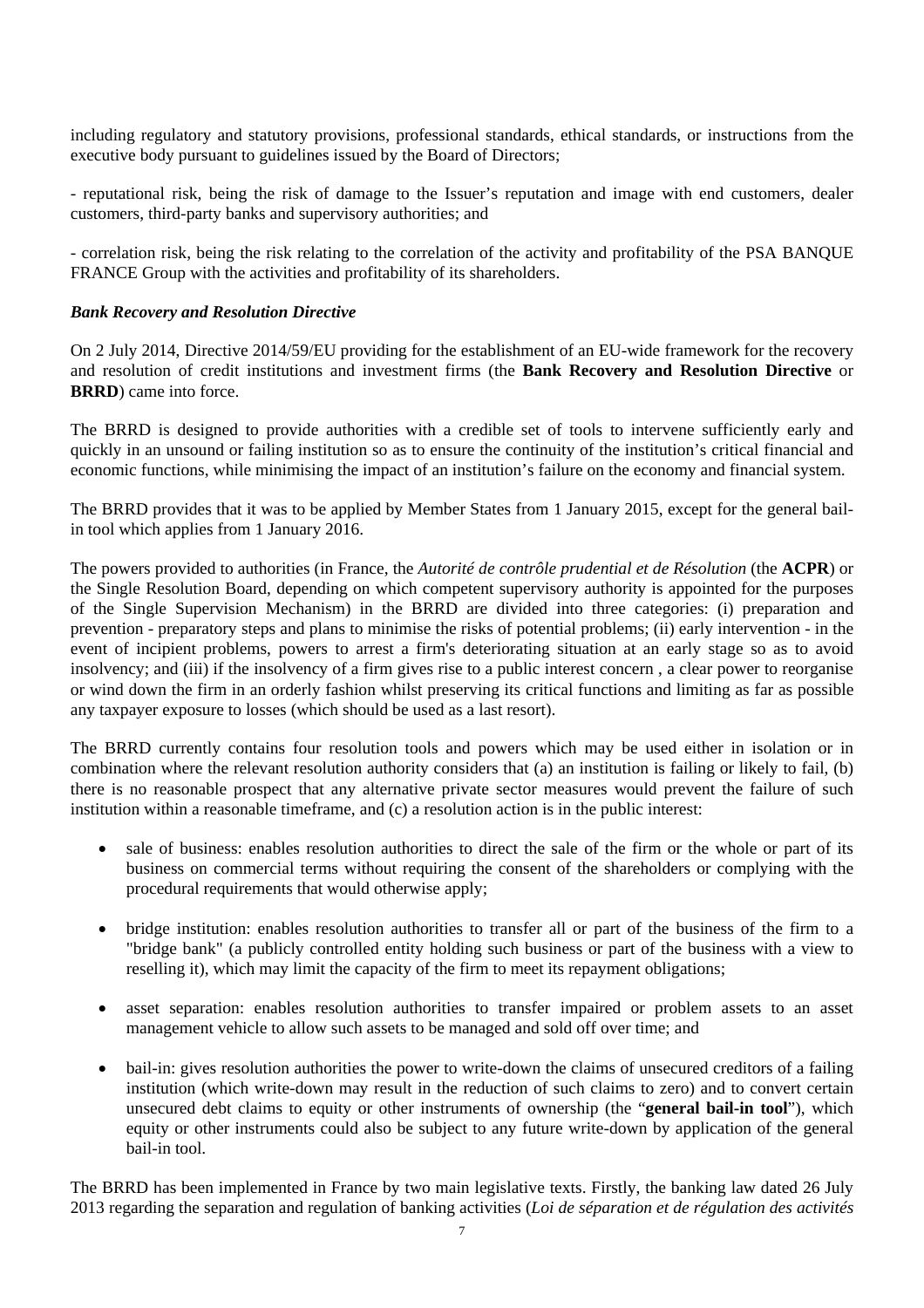*bancaires*) (as modified by the ordinance dated 20 February 2014 (*Ordonnance portant diverses dispositions d'adaptation de la législation au droit de l'Union européenne en matière financière*)) (the **Banking Law**) had anticipated the implementation of the BRRD. Secondly, Ordinance no. 2015-1024 dated 20 August 2015 (*Ordonnance no 2015-1024 du 20 août 2015 portant diverses dispositions d'adaptation de la législation au droit de l'Union européenne en matière financière*) (the **Ordinance**) published in the Official Journal on 21 August 2015 has introduced various provisions amending and supplementing the Banking Law to adapt French law to European Union legislation regarding financial matters. Decree no. 2015-1160 dated 17 September 2015 and three orders dated 11 September 2015 (*décret et arrêtés*) implementing provisions of the Ordinance regarding (i) recovery planning, (ii) resolution planning and (iii) criteria to assess the resolvability of an institution or group, have been published on 20 September 2015 mostly to implement the BRRD in France.

The Ordinance has been ratified by law no.2016-1691 dated 9 December 2016 (*Loi n°2016-1691 du 9 décembre 2016 relative à la transparence, à la lutte contre la corruption et à la modernisation de la vie économique*) which also incorporates provisions which clarify the implementation of the BRRD.

The French *Code monétaire et financier*, as amended by the Ordinance, also provides that in exceptional circumstances, where the general bail-in tool is applied, the relevant resolution authority may exclude or partially exclude certain liabilities from the application of the write-down or conversion powers, in particular where: (a) it is not possible to bail-in that liability within a reasonable time; (b) the exclusion is strictly necessary and is proportionate to preserve the continuity of critical functions and core business lines of the institution under resolution; (c) the exclusion is strictly necessary and proportionate to avoid giving rise to widespread contagion, which would severely disrupt the functioning of financial markets, including of financial market infrastructures, in a manner that could cause a serious disturbance to the economy of a Member State or of the European Union; or (d) the application of the general bail-in tool to those liabilities would cause a decrease in value such that the losses borne by other creditors would be higher than if those liabilities were excluded from bail-in. Consequently, where the relevant resolution authority decides to exclude or partially exclude an eligible liability or class of eligible liabilities, the level of write down or conversion applied to other eligible liabilities may be increased to take account of such exclusions. Thereafter, if the losses that would have been borne by those other eligible liabilities have not been passed on fully to the relevant creditors, the French "Resolution and Deposits Guarantee Fund" (*Fonds de garantie des depôts et de résolution*) or any other equivalent arrangement from a Member State, may make a contribution to the institution under resolution, within certain limits (including the requirement that such contribution shall not exceed 5% of the global liabilities of such institution) to (i) cover any losses which have not been absorbed by eligible liabilities and restore the net asset value of the institution under resolution to zero and/or (ii) purchase shares or other instruments of ownership or capital instruments in the institution under resolution, in order to recapitalise the institution.

The BRRD also provides for a Member State as a last resort, having assessed and exploited the above resolution tools to the maximum extent possible whilst maintaining financial stability, to be able to provide extraordinary public financial support through additional financial stabilisation tools. These consist of the public equity support and temporary public ownership tools. Any such extraordinary financial support must be provided in accordance with the European Union state aid framework.

Regulation (EU) no. 806/2014 of the European Parliament and the Council of 15 July 2014 establishing uniform rules and a uniform procedure for the resolution of credit institutions and certain investment firms in the framework of a Single Resolution Mechanism and a Single Resolution Fund (the **SRM Regulation**) has provided for centralised resolution powers and has entrusted these powers to a Single Resolution Board (the **SRB**) and to national resolution authorities. For Member States participating in the Banking Union (which includes France), the Single Resolution Mechanism (the **SRM**) fully harmonises the range of available tools, but Member States are authorised to introduce additional tools at national level to deal with crises, as long as they are compatible with the resolution objectives and principles set out in the BRRD.

As from November 2014, the European Central Bank (the **ECB**) has taken over the prudential supervision under the SSM of significant credit institutions in Eurozone member states. In addition, an SRM has been set up to ensure that the resolution of banks across the Eurozone is harmonised. Under Article 5(1) of the SRM Regulation,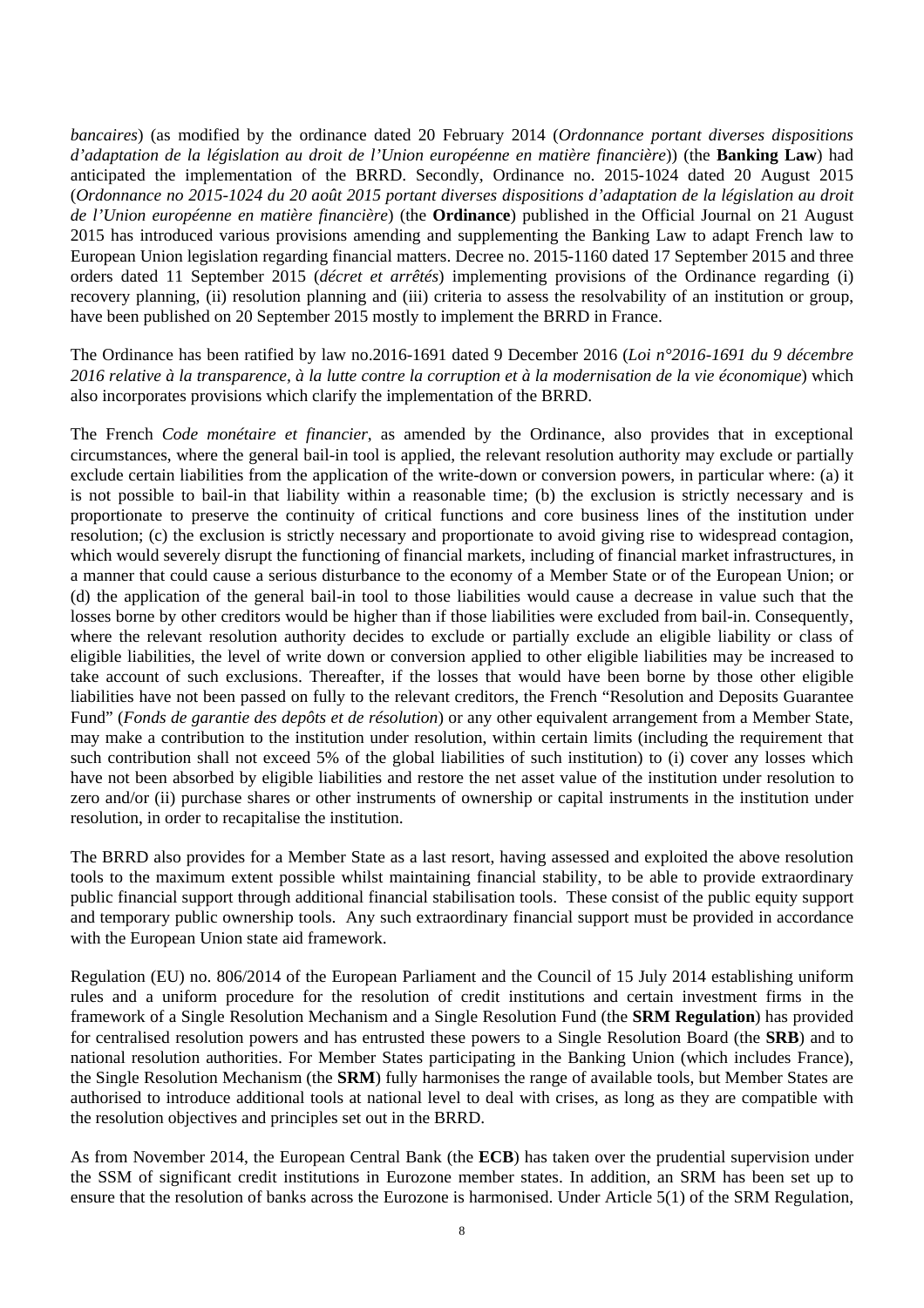the SRM has been granted those responsibilities and powers granted to the member states' resolution authorities under the BRRD for those banks subject to direct supervision by the ECB. The ability of the SRB to exercise these powers came into force at the start of 2016.

As of 31 July 2018, the Issuer is – as part of the banking group involving Banco Santander, S.A. – on the "list of significant supervised entities" which has been produced by the ECB in accordance with Article 6(4) of the Council Regulation (EU) No 1024/2013 of 15 October 2013 conferring specific tasks on the ECB concerning policies relating to the prudential supervision of credit institutions and which are under the direct supervision of the ECB and therefore, pursuant to the SRM Regulation, the Issuer is under the direct responsibility of the SRB.

An institution will be considered as failing or likely to fail when: it is, or is likely in the near future to be, in breach of its requirements for continuing authorisation; its assets are, or are likely in the near future to be, less than its liabilities; it is, or is likely in the near future to be, unable to pay its debts as they fall due; or it requires extraordinary public financial support (except in limited circumstances).

French credit institutions (such as the Issuer) must now comply at all times with minimum requirements for own funds and eligible liabilities (the **MREL**) under Article L.613-44 of the French *Code monétaire et financier*. The MREL is expressed as a percentage of total liabilities and equity of the institution and aims to prevent institutions from structuring their commitments in a manner which could limit or prevent the effectiveness of the bail-in tools. The MREL requirement was scheduled to come into force by January 2016. However, the European Banking Authority has recognised the impact which this requirement may have on banks' funding structures and costs and it has proposed a long phase-in period of 48 months (four years) until 2020. The level of capital and eligible liabilities required under MREL will be set by the resolution authority for each bank (and/or group) based on certain criteria including systemic importance. As at the date of this Base Prospectus, the amount of MREL relevant to the Issuer is not yet known.

Implementation provisions of the BRRD in France include the bail-in tool and therefore the powers of reducing the principal, cancellation or conversion of subordinated notes. Accordingly, if the Issuer were to be subjected to a resolution process, holders of Notes may be subject to write-down (including to zero) or conversion into equity on any application of the general bail-in tool (including amendment of the terms of the Notes such as a variation of the maturity), in application of (i) the decision of the college of resolution of the ACPR or (ii) the decision of the SRB when SRM applies, which may result in such holders losing some or all of their investment. The SRB works in close cooperation with the ACPR, in particular in relation to resolution planning, and has assumed full resolution powers as from 1 January 2016, the contributions of the transfer conditions at the Single Resolution Fund being met by this date.

Both the BRRD as well as the SRM Regulation are currently in the legislative process of being revised. On 26 November 2016 the European Commission also published (along with the CRR2 and CRDV proposals as discussed herein) fundamental revisions to the BRRD and SRM Regulation. The instruments and powers available to the resolution authorities may be broadened in their scope of applicability and new instruments or powers may be introduced as a result of such legislative process.

It is not yet possible to assess the full impact on the Issuer of the BRRD and the French law implementing provisions and there can be no assurance that its implementation or the taking of any actions currently contemplated in it will not adversely affect the rights of Noteholders, the price or value of their investment in the Notes and/or the ability of the Issuer to satisfy its obligations under the Notes.

Noteholders may have only very limited rights to challenge and/or seek a suspension of any decision of the relevant resolution authority to exercise its resolution powers or to have any such decision reviewed by a judicial or administrative process or otherwise.

#### *French Insolvency Law*

Under French insolvency law, holders of debt securities are automatically grouped into a single assembly of holders (the **Assembly**) in order to defend their common interests if a safeguard procedure (*procédure de*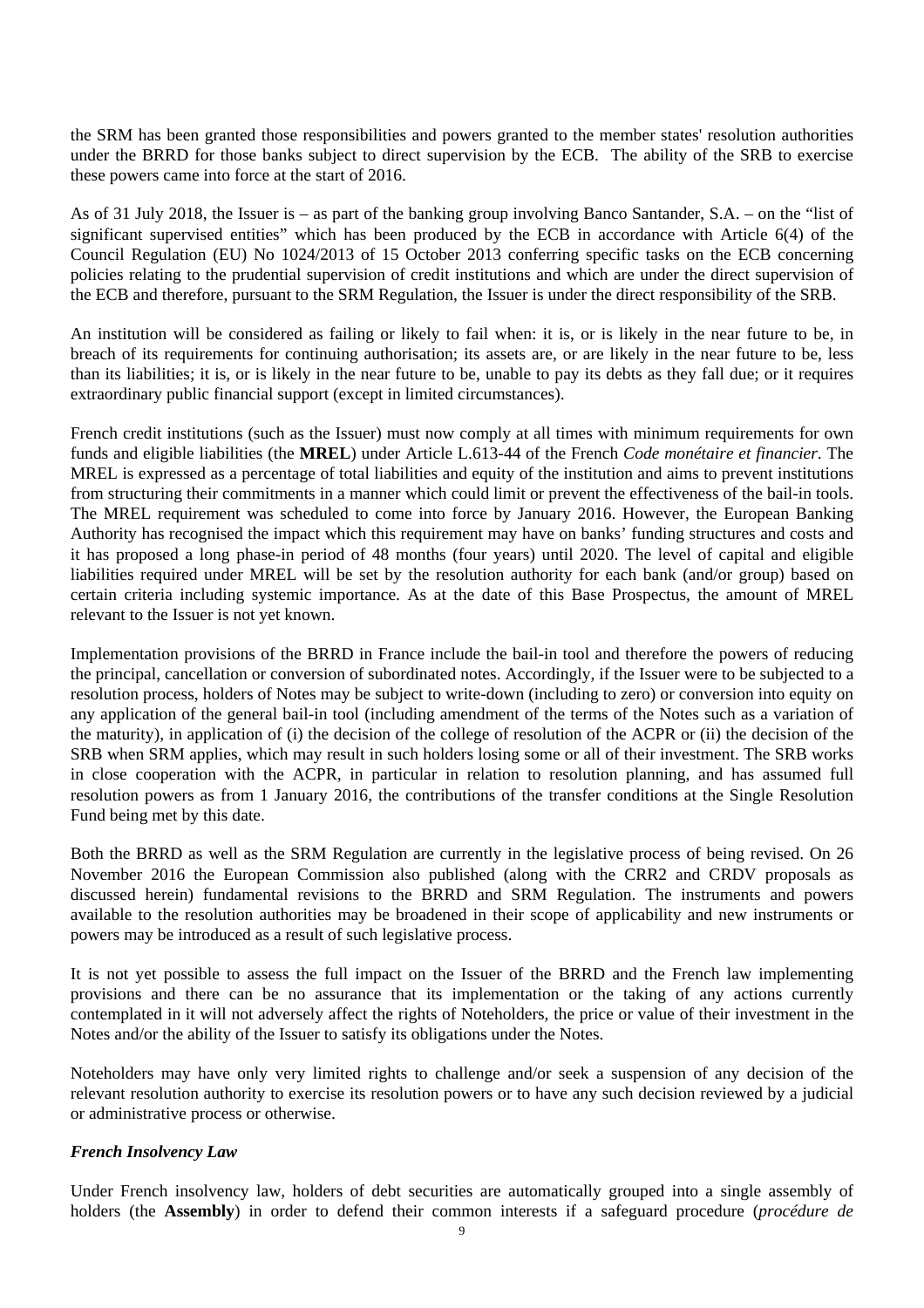*sauvegarde*),accelerated safeguard procedure (*procédure de sauvegarde accélérée*), accelerated financial safeguard procedure (*procédure de sauvegarde financière accélérée*), or a judicial reorganisation procedure (*procédure de redressement judiciaire*) is opened in France with respect to the Issuer.

The Assembly comprises holders of all debt securities issued by the Issuer (including the Notes), whether or not under a debt issuance programme (such as a Euro Medium Term Notes programme) and regardless of their governing law.

The Assembly deliberates on the proposed safeguard plan (*projet de plan de sauvegarde*), proposed accelerated safeguard plan (*projet de plan de sauvegarde accélérée*), proposed accelerated financial safeguard plan (*projet de plan de sauvegarde financière accélérée*) or draft judicial reorganisation plan (*projet de plan de redressement*) applicable to the Issuer and may further agree to:

- (i) increase the liabilities (*charges*) of holders of debt securities (including the Noteholders) by rescheduling due payments and/or partially or totally writing off receivables in the form of debt securities;
- (ii) establish an unequal treatment between holders of debt securities (including the Noteholders) as appropriate under the circumstances; and/or
- (iii) decide to convert debt securities (including the Notes) into securities that give or may give rights to share capital.

Decisions of the Assembly will be taken by a two-third majority (calculated as a proportion of the debt securities held by the holders expressing a vote). No quorum is required to convoke of the Assembly.

For the avoidance of doubt, the provisions relating to the Meetings of the Noteholders described in the Terms and Conditions of the Notes set out in this Base Prospectus and the Agency Agreement will not be applicable to the extent they are not in compliance with mandatory insolvency law provisions that apply in these circumstances.

#### **FACTORS WHICH ARE MATERIAL FOR THE PURPOSE OF ASSESSING THE MARKET RISKS ASSOCIATED WITH NOTES ISSUED UNDER THE PROGRAMME**

#### **Risks related to the structure of a particular issue of Notes**

A range of Notes may be issued under the Programme. A number of these Notes may have features which contain particular risks for potential investors. Set out below is a description of the most common such features.

*The value of Fixed Rate Notes may be adversely affected by movements in market interest rates.* 

Investment in Fixed Rate Notes involves the risk that if market interest rates subsequently increase above the rate paid on the Fixed Rate Notes, this will adversely affect the value of the Fixed Rate Notes.

*If the Issuer has the right to redeem any Notes at its option, this may limit the market value of the Notes concerned and an investor may not be able to reinvest the redemption proceeds in a manner which achieves a similar effective return with the result that an investor's return may be less than anticipated.* 

An optional redemption feature is likely to limit the market value of the Notes. During any period when the Issuer may elect to redeem Notes, the market value of those Notes generally will not rise substantially above the price at which they can be redeemed. This also may be true prior to any redemption period.

The Issuer may be expected to redeem Notes when its cost of borrowing is lower than the interest rate on the Notes. At those times, an investor generally would not be able to reinvest the redemption proceeds at an effective interest rate as high as the interest rate on the Notes being redeemed and may only be able to do so at a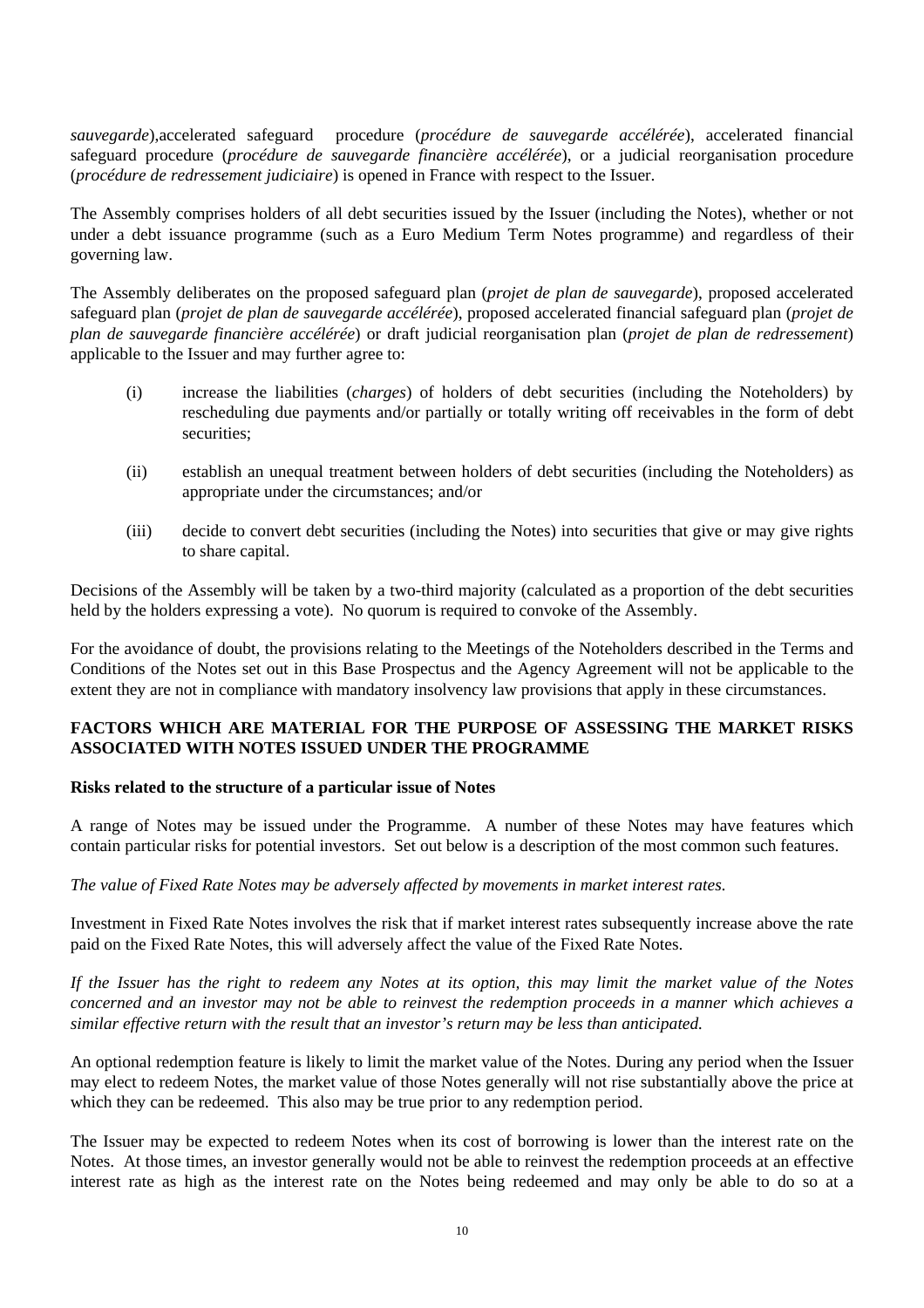significantly lower rate. As such, an investor's return may be less than anticipated. Potential investors should consider reinvestment risk in light of other investments available at that time.

In the case of Senior Non Preferred Notes, redemption at the option of the Issuer provided for in Condition 6 (Redemption and Purchase) of the Terms and Conditions of the Notes will be subject to the prior consent of the Regulator and/or the Relevant Resolution Authority (as these terms are defined in the Terms and Conditions of the Notes) if and as required therefor under Applicable Banking Regulations (as defined in the Terms and Conditions of the Notes) and may only take place in accordance with Applicable Banking Regulations in force at the relevant time. See more detail in "–*The Senior Non Preferred Notes may be redeemed prior to maturity upon the occurrence of a MREL Disqualification Event*" below.

Furthermore, unless the relevant Final Terms specify that the Notes are redeemable at the option of the Noteholders, Noteholders will have no right to request the redemption of the Notes and should not invest in the Notes in the expectation that the Issuer would exercise its option to redeem the Notes if the relevant circumstances giving right to the Issuer to early redeem were to arise. Any decision by the Issuer as to whether it will exercise its option to redeem the Notes will be taken at the absolute discretion of the Issuer (and, in the case of Senior Non Preferred Notes, subject to Applicable Banking Regulations as described above) with regard to factors such as, but not limited to, the economic impact of exercising such option to redeem the Notes, any tax consequences, the regulatory capital requirements and the prevailing market conditions. Noteholders should be aware that they may be required to bear the financial risks of an investment in the Notes until maturity.

*If the Issuer has the right to redeem any Notes at its option, or if the Noteholders have the right to require redemption of the Notes at their option, this may adversely affect the liquidity of the Notes and the value at which Noteholders could sell their Notes.* 

The partial exercise by the Issuer of its right to redeem Notes at its option, or the exercise by one or more of the Noteholders of their right to require redemption of the Notes at their option, could adversely affect the liquidity of the Notes remaining in circulation. Therefore, holders of Notes remaining in circulation may not be able to sell their Notes easily or at prices that will provide them with a yield comparable to similar investments.

In the case of Senior Non Preferred Notes, Noteholders shall not have the right to require redemption of the Notes at their option and may not request redemption of such Notes prior to the Maturity Date.

#### *Noteholders will not be able to calculate their rate of return on Floating Rate Notes in advance*

Interest income on Floating Rate Notes cannot be anticipated. Due to varying interest income, investors are not able to determine a definite yield of Floating Rate Notes at the time they purchase them, so that their return on investment cannot be compared with that of investments having longer fixed interest periods. If the terms and conditions of the Notes provide for frequent interest payment dates, investors are exposed to the reinvestment risk if market interest rates decline. That is, investors may reinvest the interest income paid to them only at the relevant lower interest rates then prevailing. In addition, the Issuer's ability to issue both Fixed Rate Notes may affect the market value and secondary market (if any) of the Floating Rate Notes (and vice versa).

*Notes which are issued at a substantial discount or premium may experience price volatility in response to changes in market interest rates.*

The market values of securities issued at a substantial discount (such as Zero Coupon Notes) or premium to their principal amount tend to fluctuate more in relation to general changes in interest rates than do prices for more conventional interest-bearing securities. Generally, the longer the remaining term of such securities, the greater the price volatility as compared to more conventional interest-bearing securities with comparable maturities.

#### *The regulation and reform of "benchmarks" may adversely affect the value of Notes linked to or referencing such "benchmarks"*

Interest rates and indices or other figures which are deemed to be "benchmarks" are the subject of recent national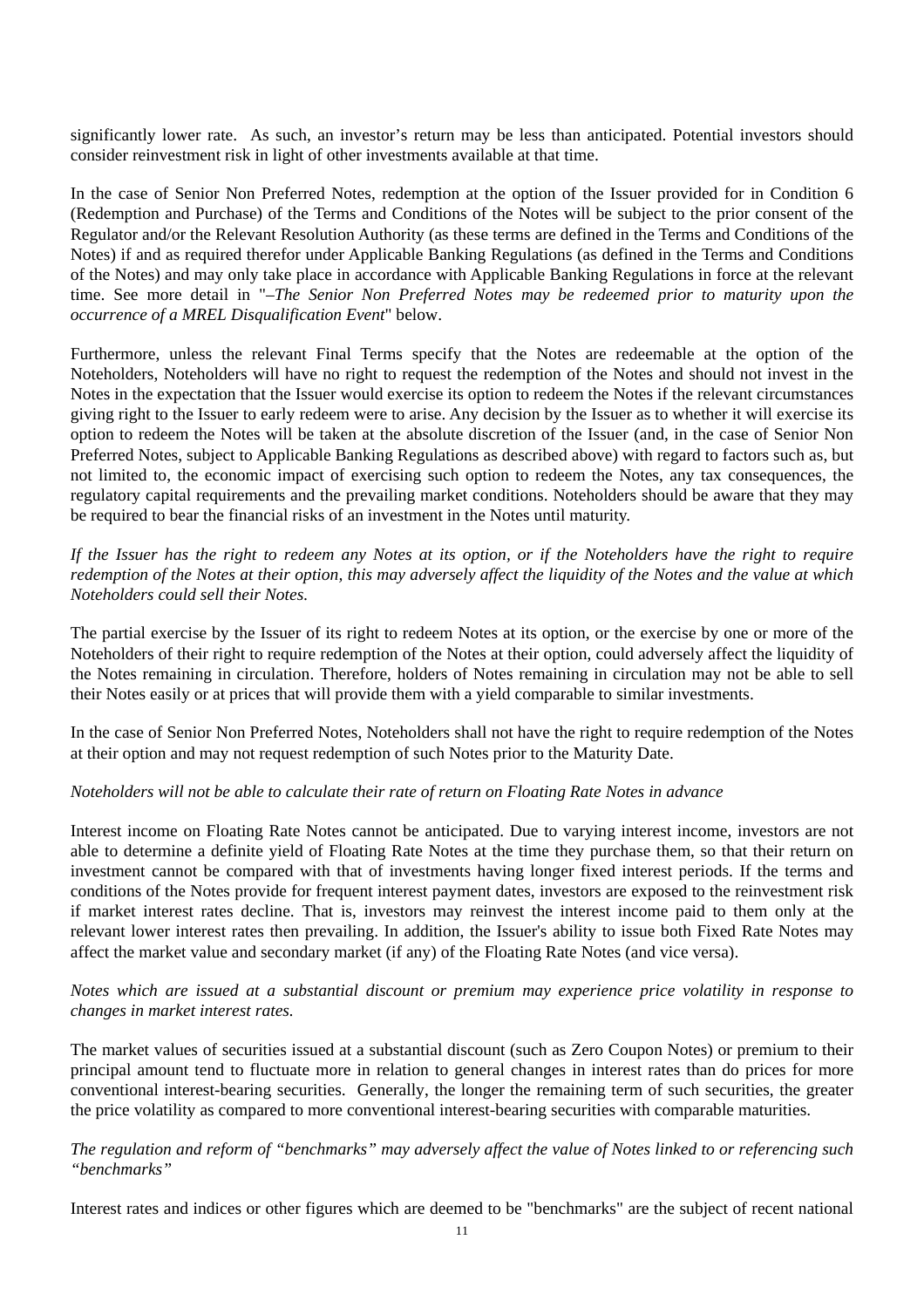and international regulatory guidance and proposals for reform. Some of these reforms are already effective whilst others are still to be implemented. These reforms may cause such benchmarks to perform differently than in the past, to disappear entirely, or have other consequences which cannot be predicted. Any such consequence could have a material adverse effect on any Notes linked to or referencing such a "benchmark". The EU Benchmarks Regulation was published in the Official Journal of the EU on 29 June 2016 and applied from 1 January 2018. The Benchmarks Regulation applies to the provision of benchmarks, the contribution of input data to a benchmark and the use of a benchmark within the EU. Among other things, it (i) requires benchmark administrators to be authorised or registered (or, if non-EU-based, to be subject to an equivalent regime or otherwise recognised or endorsed) and (ii) prevents certain uses by EU supervised entities (such as the Issuer or the Calculation Agent) of "benchmarks" provided by administrators that are not authorised or registered (or, if non-EU based, not deemed equivalent or recognised or endorsed).

The Benchmarks Regulation could have a material impact on any Notes linked to or referencing a "benchmark", in particular, if the methodology or other terms of the "benchmark" are changed in order to comply with the requirements of the Benchmarks Regulation. Such changes could, among other things, have the effect of reducing, increasing or otherwise affecting the volatility of the published rate or level of the "benchmark".

More broadly, any of the international or national reforms, or the general increased regulatory scrutiny of "benchmark", could increase the costs and risks of administering or otherwise participating in the setting of a "benchmark" and complying with any such regulations or requirements. Such factors may have the following effects on certain "benchmarks": (i) discourage market participants from continuing to administer or contribute to the "benchmark"; (ii) trigger changes in the rules or methodologies used in the "benchmark" and/or (iii) lead to the disappearance of the "benchmark". Any of the above changes or any other consequential changes as a result of international or national reforms or other initiatives or investigations, could have a material adverse effect on the value of and return on any Notes linked to or referencing a "benchmark" and the Issuer may be entitled to require the Calculation Agent to make corresponding adjustments to the conditions of the Notes.

#### *Investors should consult their own independent advisers and make their own assessment about the potential risks imposed by the Benchmarks Regulation reforms in making any investment decision with respect to any Notes linked to or referencing a "benchmark".*

#### **Risks related to Notes generally**

Set out below is a description of material risks relating to the Notes generally:

## *The conditions of the Notes contain provisions which may permit their modification without the consent of all investors.*

The conditions of the Notes contain provisions for calling meetings of Noteholders to consider matters affecting their interests generally. These provisions permit defined majorities to bind all Noteholders including Noteholders who did not attend and vote at the relevant meeting and Noteholders who voted in a manner contrary to the majority.

*The Notes may be subject to withholding taxes in circumstances where the Issuer is not obliged to make gross up payments and this would result in holders receiving less interest than expected and could significantly adversely affect their return on the Notes.* 

#### *Taxation*

Potential purchasers and sellers of the Notes should be aware that they may be required to pay taxes or documentary charges or duties in accordance with the laws and practices of the jurisdiction where the Notes are transferred or other jurisdictions. In some jurisdictions, no official statements of the tax authorities or court decisions may be available for financial instruments such as the Notes. Potential investors are advised not to rely upon the tax summary contained in this Base Prospectus but to ask for their own tax adviser's advice on their individual taxation with respect to the acquisition, holding, disposal and redemption of the Notes. Only these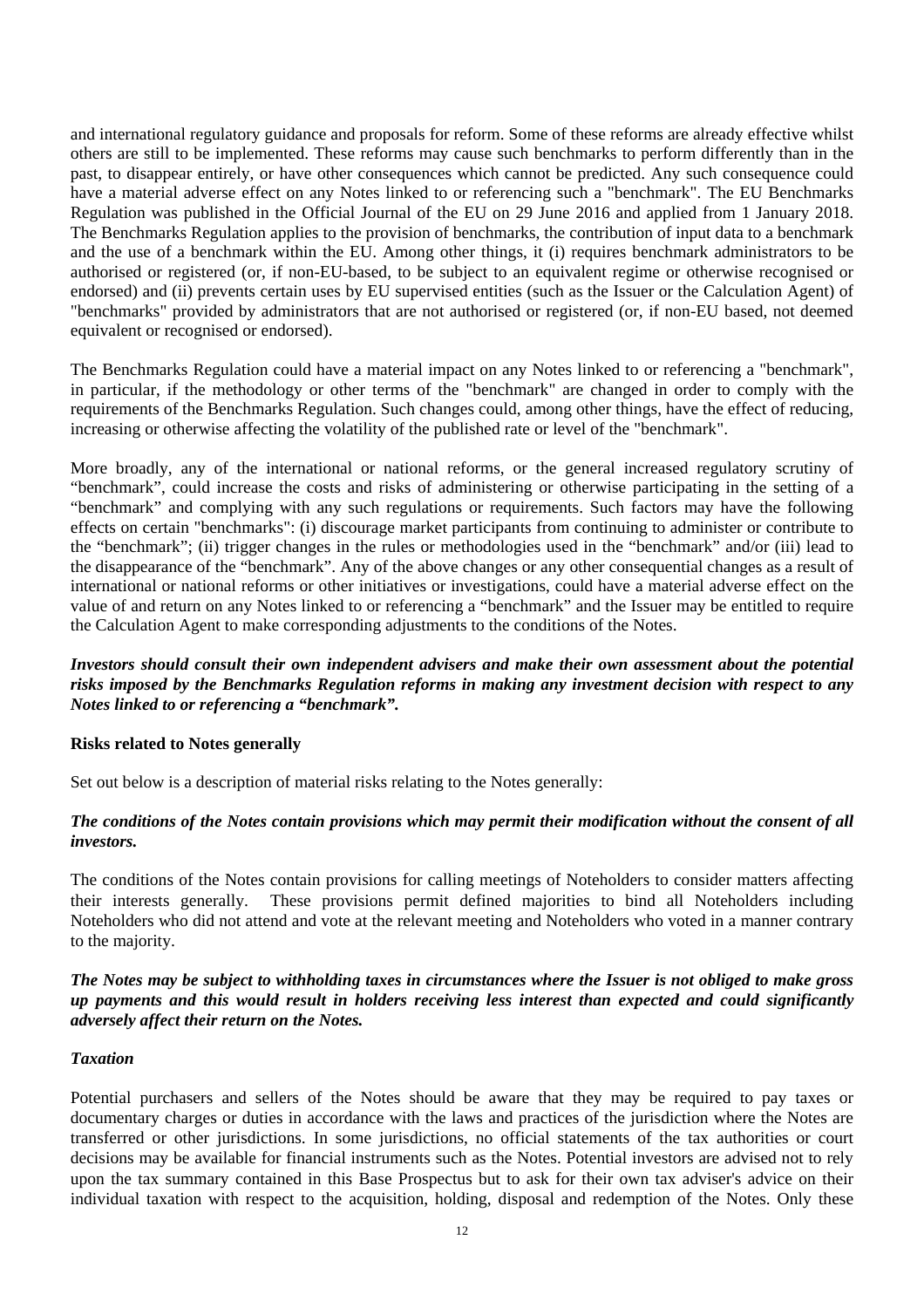advisors are in a position to duly consider the specific situation of the potential investor. This investment consideration has to be read in connection with the taxation sections of this Base Prospectus.

## *The proposed financial transactions tax (FTT)*

On 14 February 2013, the European Commission published a proposal (the **Commission's Proposal**) for a Directive for a common FTT in Belgium, Germany, Estonia, Greece, Spain, France, Italy, Austria, Portugal, Slovenia and Slovakia (the **participating Member States**). However, Estonia has since stated that it will no longer participate.

The Commission's Proposal has very broad scope and could, if introduced, apply to certain dealings in the Notes (including secondary market transactions) in certain circumstances. The issuance and subscription of Notes should, however, be exempt.

Under the Commission's Proposal, the FTT could apply in certain circumstances to persons both within and outside of the participating Member States. Generally, it would apply to certain dealings in the Notes where at least one party is a financial institution and at least one party is established in a participating Member State. A financial institution may be, or be deemed to be, "established" in a participating Member State in a broad range of circumstances, including (i) by transacting with a person established in a participating Member State or (ii) where the financial instrument which is subject to the dealings is issued in a participating Member State.

However, the FTT proposal remains subject to negotiation between the participating Member States. It may therefore be altered prior to any implementation, the timing of which remains unclear. Additional EU Member States may decide to participate and/or participating Member States may decide to withdraw.

Prospective holders of the Notes are advised to seek their own professional advice in relation to the FTT.

#### *The value of the Notes could be adversely affected by a change in law or administrative practice.*

The conditions of the Notes are based on law in effect as at the date of this Base Prospectus. No assurance can be given as to the impact of any possible judicial decision or change to law or administrative practice after the date of this Base Prospectus and any such change could materially adversely impact the value of any Notes affected by it.

#### *Investors who hold less than the minimum Specified Denomination may be unable to sell their Notes and may be adversely affected if definitive Notes are subsequently required to be issued.*

In relation to any issue of Notes which have denominations consisting of a minimum Specified Denomination plus one or more higher integral multiples of another smaller amount, it is possible that such Notes may be traded in amounts in excess of the minimum Specified Denomination that are not integral multiples of such minimum Specified Denomination. In such a case a holder who, as a result of trading such amounts, holds an amount which is less than the minimum Specified Denomination in his account with the relevant clearing system would not be able to sell the remainder of such holding without first purchasing a principal amount of Notes at or in excess of the minimum Specified Denomination such that its holding amounts to a Specified Denomination. Further, a holder who, as a result of trading such amounts, holds an amount which is less than the minimum Specified Denomination in his account with the relevant clearing system at the relevant time may not receive a definitive Note in respect of such holding (should definitive Notes be printed) and would need to purchase a principal amount of Notes at or in excess of the minimum Specified Denomination such that its holding amounts to a Specified Denomination.

If such Notes in definitive form are issued, holders should be aware that definitive Notes which have a denomination that is not an integral multiple of the minimum Specified Denomination may be illiquid and difficult to trade.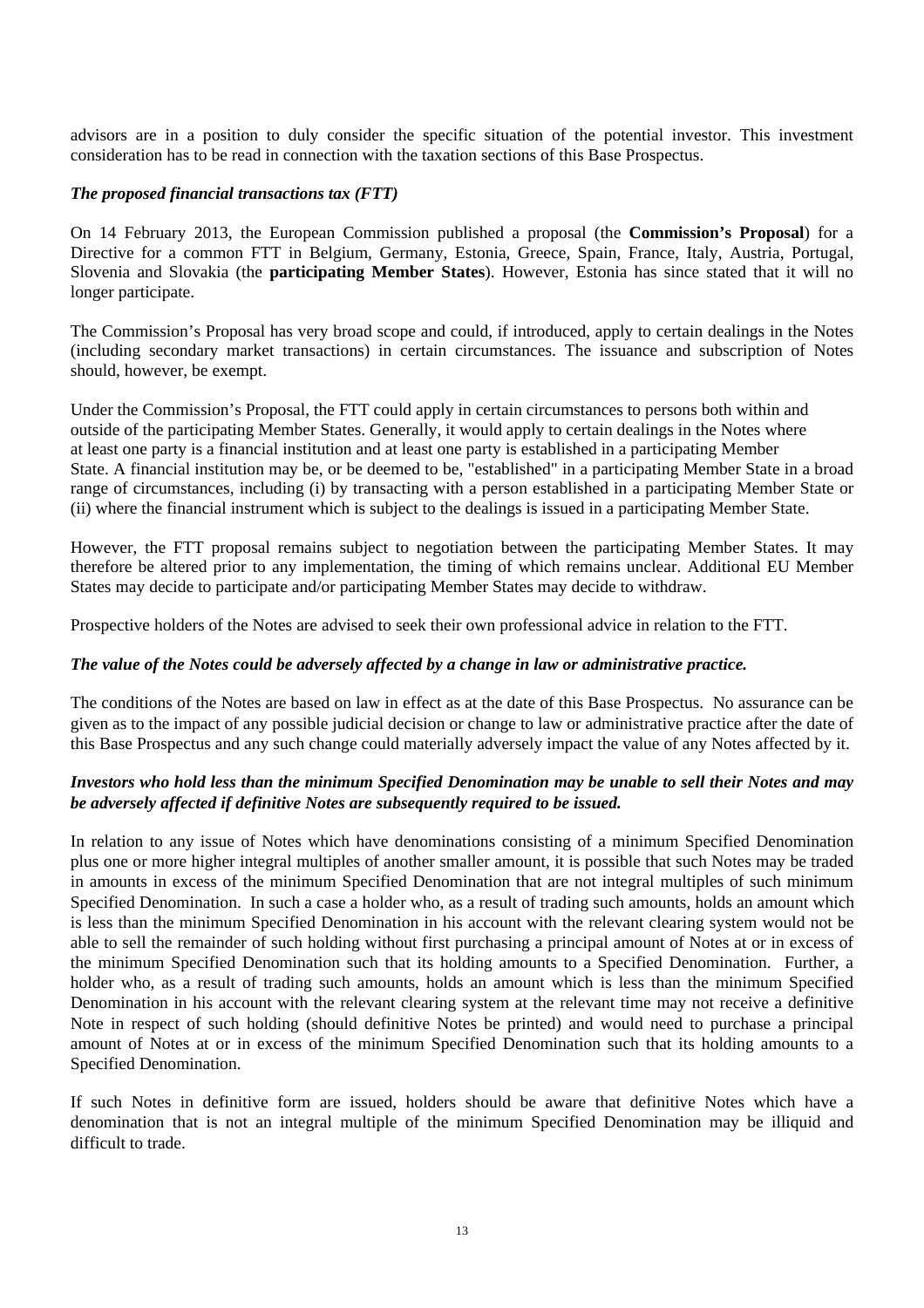# *Legality of purchase*

Neither the Issuer, the Dealers nor any of their respective affiliates has or assumes any responsibility for the lawfulness of the subscription or acquisition of the Notes by a prospective investor in the Notes, whether under the laws of the jurisdiction of its incorporation or the jurisdiction in which it operates (if different), or for compliance by that prospective investor with any law, regulation or regulatory policy applicable to it.

#### **Risks relating specifically to the Senior Non Preferred Notes**

#### *The qualification of the Senior Non Preferred Notes as MREL-Eligible Notes is subject to uncertainty*

The Senior Non Preferred Notes may be intended to be MREL-Eligible Notes. However, there is uncertainty regarding the final substance of the applicable MREL Requirements, and how those requirements are to be interpreted and applied, and the Issuer cannot provide any assurance that the Senior Non Preferred Notes will or may be (or thereafter remain) MREL-Eligible Notes. Any changes to MREL under the European Commission's combined legislative proposal may be more restrictive than the European Commission's initial proposals or current regulations. The Issuer cannot provide any assurance that the Senior Non Preferred Notes will or may ultimately be MREL-Eligible Notes.

If for any reason the Senior Non Preferred Notes are not MREL-Eligible Notes (or if they initially are MREL-Eligible Notes and subsequently become ineligible due to a change in French law or applicable MREL Requirements), then an MREL Disqualification Event (as defined in the Terms and Conditions) will occur, with the consequences indicated in the risk factor below.

## *The value of the Senior Non Preferred Notes could be adversely affected by a change in law or administrative practice*

In relation to the Senior Non Preferred Notes eligible to comply with the MREL Requirements (as defined in Condition 6.11 (Substitution and Variation of Senior Non Preferred Notes) of the Terms and Conditions of the Notes) (the **MREL-Eligible Notes**), on 23 November 2016, the European Commission published proposals for European Directives amending the BRRD and the CRD IV and proposals for European Regulations amending the SRM Regulation and CRR which aim at implementing the MREL Requirements. Among others, the European Commission proposed to amend the BRRD in order to facilitate the creation of a new asset class of "nonpreferred" senior debt which will be eligible to count as MREL. The recognition of the "non-preferred" senior debt has been implemented in the EU through the Directive (EU) 2017/2399 amending the BRRD as regards the ranking of unsecured debt instruments in insolvency hierarchy which was published in the Official Journal of the EU on 27 December 2017. It has to be transposed into national law by the Member States by 29 December 2018, provided that the relevant member states have not been previously legislated in the sense of such Directive. In France, the ability to issue Senior Non Preferred Notes, was implemented by Article 151 of the Sapin 2 Law (as defined in the Terms and Conditions of the Notes), which amended Article L.613-30-3 of the French Code monétaire et financier. The Sapin 2 Law was definitively adopted by the French parliament on 9 November 2016 and entered into force following its publication to the Official Journal of the French Republic (*Journal Officiel de la République Française*) on 12 December 2016.

Furthermore, any change in the laws or regulations of France, MREL Requirements or the application or interpretation thereof may in certain circumstances result in the Issuer having the option to redeem, substitute or vary the terms of the Senior Non Preferred Notes (see "—*The Senior Non Preferred Notes may be redeemed prior to maturity upon the occurrence of a MREL Disqualification Event*" and "—*The Notes may be subject to substitution and/or variation without Noteholder consent*"). In any such case, the Senior Non Preferred Notes would cease to be outstanding, be substituted or be varied, each of which actions could materially and adversely affect investors and frustrate investment strategies and goals, including by having an adverse effect on the value of the Senior Non Preferred Notes.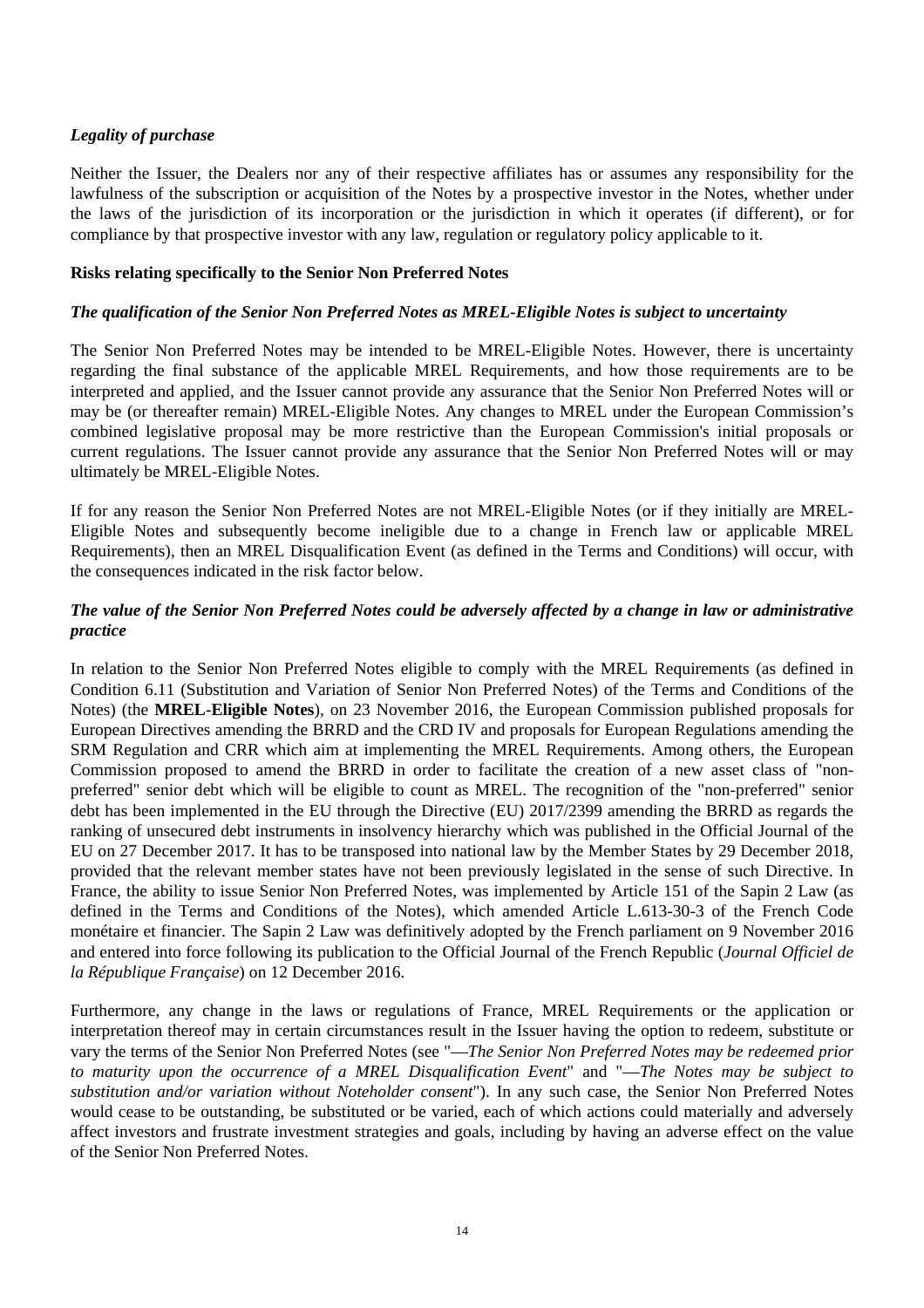#### *The Senior Non Preferred Notes may be subject to substitution and/or variation without Noteholder consent*

Subject as provided herein, if a MREL Disqualification Event has occurred and is continuing, the Issuer may, at its option, and without the consent or approval of the Noteholders, substitute all (but not some only) of the relevant Series of Senior Non Preferred Notes or vary the terms of all (but not some only) of the relevant Series of Senior Non Preferred Notes, so that they become or remain Qualifying Notes. While Qualifying Notes generally must contain terms that are materially no less favourable to Noteholders as the original terms of the Senior Non Preferred Notes, there can be no assurance that the terms of any Qualifying Notes will be viewed by the market as equally favourable, or that the Qualifying Notes will trade at prices that are equal to the prices at which the Senior Non Preferred Notes would have traded on the basis of their original terms.

# *The Senior Non Preferred Notes may be redeemed prior to maturity upon the occurrence of a MREL Disqualification Event*

The Issuer may at its option, redeem all, but not some only, of the Senior Non Preferred Notes at any time at the applicable Early Redemption Amount specified in the applicable Final Terms, together with accrued but unpaid interest up to (but excluding) the date of redemption, upon or following the occurrence of a MREL Disqualification Event (as these terms are defined in the Terms and Conditions).

The early redemption of the Senior Non Preferred Notes upon the occurrence of a MREL Disqualification Event will be subject to the prior consent of the Relevant Regulator and/or the Relevant Resolution Authority if and as required under the Applicable Banking Regulations and may only take place in accordance with the Applicable Banking Regulations in force at the relevant time.

The proposal for a regulation amending CRR published by the European Commission on 23 November 2016 (the **Proposed CRR Amendment**) provides that the redemption of eligible liabilities prior to the date of their contractual maturity is subject to the prior permission of the competent authority. According to this proposal, such consent will be given only if either of the following conditions are met:

- (i) on or before such redemption, the institution replaces the instruments with own funds or eligible liabilities instruments of equal or higher quality at terms that are sustainable for the income capacity of the Issuer; or
- (ii) the institution has demonstrated to the satisfaction of the competent authority that the own funds and eligible liabilities of the institution would, following such redemption, exceed the requirements laid down in the CRR, the CRD IV and the BRRD by a margin that the competent authority considers necessary.

It is not possible to predict whether or not the Senior Non Preferred Notes will or may qualify as MREL-Eligible Notes (see "*The qualification of the Senior Non Preferred Notes as MREL-Eligible Notes is subject to uncertainty*") or if any further change in the laws or regulations of France, or to the Applicable Banking Regulations, or in the application or official interpretation thereof will occur and so lead to the circumstances in which the Issuer is able to elect to redeem the Senior Non Preferred Notes, and if so whether or not the Issuer will elect to exercise such option to redeem such Notes or any prior consent of the Relevant Regulator and/or the Relevant Resolution Authority, if required, will be given.

Early redemption features (including any redemption of the Notes pursuant to Condition 6.3 (Optional Redemption of Senior Non Preferred Notes upon the occurrence of a MREL Disqualification Event) are likely to limit the market value of the Notes. During any period when the Issuer may redeem the Notes, the market value of those Notes generally will not rise substantially above the price at which they can be redeemed. This also may be true prior to any redemption period or at any time where there is any actual increase in the likelihood that the Issuer will be able to redeem the Notes early. The Issuer may be expected to redeem the Notes when its cost of borrowing is lower than the interest rate on the Notes. At those times, an investor generally would not be able to reinvest the redemption proceeds at an effective interest rate as high as the interest rate on the Notes being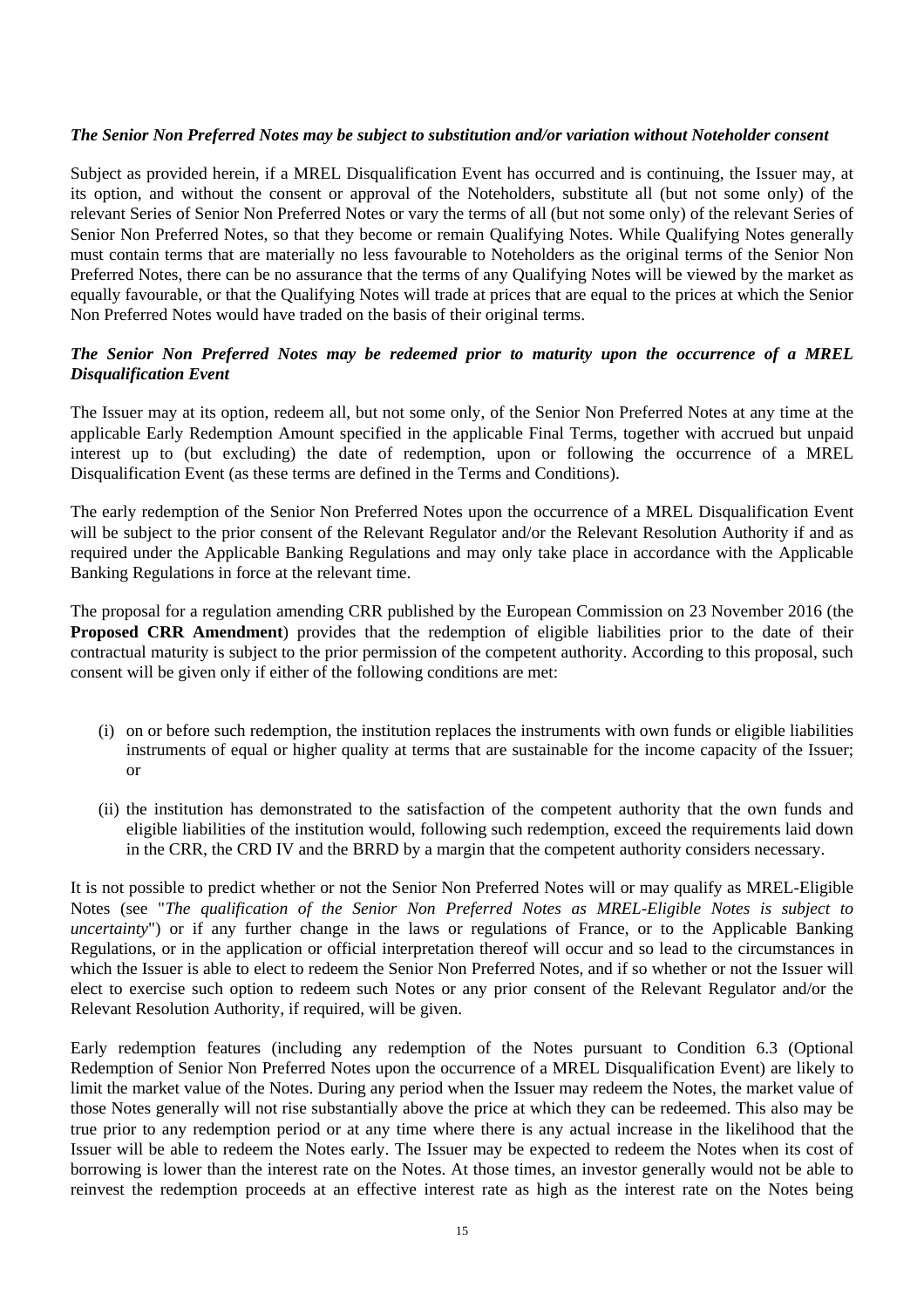redeemed and may only be able to do so at a significantly lower rate. Potential investors should consider reinvestment risk in light of other investments available at that time.

## *Waiver of set-off*

Holders of Senior Non Preferred Notes, Receipts or Coupons waive any right of set-off, compensation and retention in relation to such Senior Non Preferred Notes, insofar as permitted by applicable law. As a result, holders of Senior Non Preferred Notes will not at any time be entitled to set-off the Issuer's obligations under the Notes against obligations owed by them to the Issuer.

#### *Holders of Senior Non Preferred Notes will have limited remedies*

Payment of principal and accrued but unpaid interest on the Senior Non Preferred Notes shall be accelerated only in the event of a winding-up or administration of the Issuer. The terms and conditions of the Senior Non Preferred Notes do not provide for events of default allowing for the acceleration of such Notes in other circumstances. Accordingly, if the Issuer fails to meet any obligations under such Notes, including the payment of any interest, Noteholders will not be able to accelerate the payment of principal.

The remedies under the Senior Non Preferred Notes are more limited than those typically available to the Issuer's other senior creditors.

#### *The Senior Non Preferred Notes are senior non preferred obligations and are junior to certain obligations*

In order to be eligible to satisfy the MREL of the Issuer, Senior Non Preferred Notes will be subordinated to existing senior debt and Senior Preferred Notes and bailed in before such senior debt in the event of resolution under the BRRD. As a result, the default risk on the Senior Non Preferred Notes will be higher than the risk associated with preferred senior debt (such as Senior Preferred Notes) and other senior liabilities.

The Issuer's obligations in respect of the Senior Non Preferred Notes constitute direct, unconditional, unsecured and senior obligations of the Issuer and rank and will at all times rank (i) pari passu among themselves and with other Senior Non Preferred Obligations of the Issuer, (ii) senior to Eligible Creditors of the Issuer, Ordinarily Subordinated Obligations and any other present or future claims otherwise ranking junior to Senior Non Preferred Obligations, and (iii) junior to present and future claims benefiting from preferred exceptions, including Senior Preferred Obligations. Senior Non Preferred Obligations issued by the Issuer are more fully described in Condition 2 (Status of the Notes) of the Terms and Conditions of the Notes.

Although Senior Non Preferred Notes may pay a higher rate of interest than comparable Senior Preferred Notes which are not subordinated, there is a greater risk that an investor in Senior Non Preferred Notes will lose all or some of its investment should the Issuer become (i) subject to resolution under the BRRD and the Senior Non Preferred Notes become subject to the application of the general bail-in tool under BRRD or (ii) insolvent. Thus, such holders of Senior Non Preferred Notes face an increased performance risk compared to holders of Senior Preferred Obligations.

If a judgment is rendered by any competent court declaring the judicial liquidation (*liquidation judiciaire*) of the Issuer, or if the Issuer is liquidated for any other reason, the rights of payment of the holders of Senior Non Preferred Notes will be subordinated to the payment in full of the senior preferred creditors of the Issuer and any other creditors that are senior to the Notes. In the event of incomplete payment of senior preferred creditors and other creditors ranking ahead of the claims of the holders of Senior Non Preferred Notes, the obligations of the Issuer in connection with the principal of the Senior Non Preferred Notes will be terminated. The Noteholders shall be responsible for taking all steps necessary for the orderly accomplishment of any collective proceedings or voluntary liquidation in relation to any claims they may have against the Issuer.

## *The terms of the Senior Non Preferred Notes contain no negative pledge, and the Issuer is not prevented from issuing, incurring or guaranteeing additional debt*

Subject to complying with applicable regulatory requirements in respect of the Issuer's leverage and capital ratios, there is no restriction on the amount or type of further securities or indebtedness that the Issuer may issue, incur or guarantee, as the case may be, that rank *pari passu* with, or senior to, the Senior Non Preferred Notes. The issue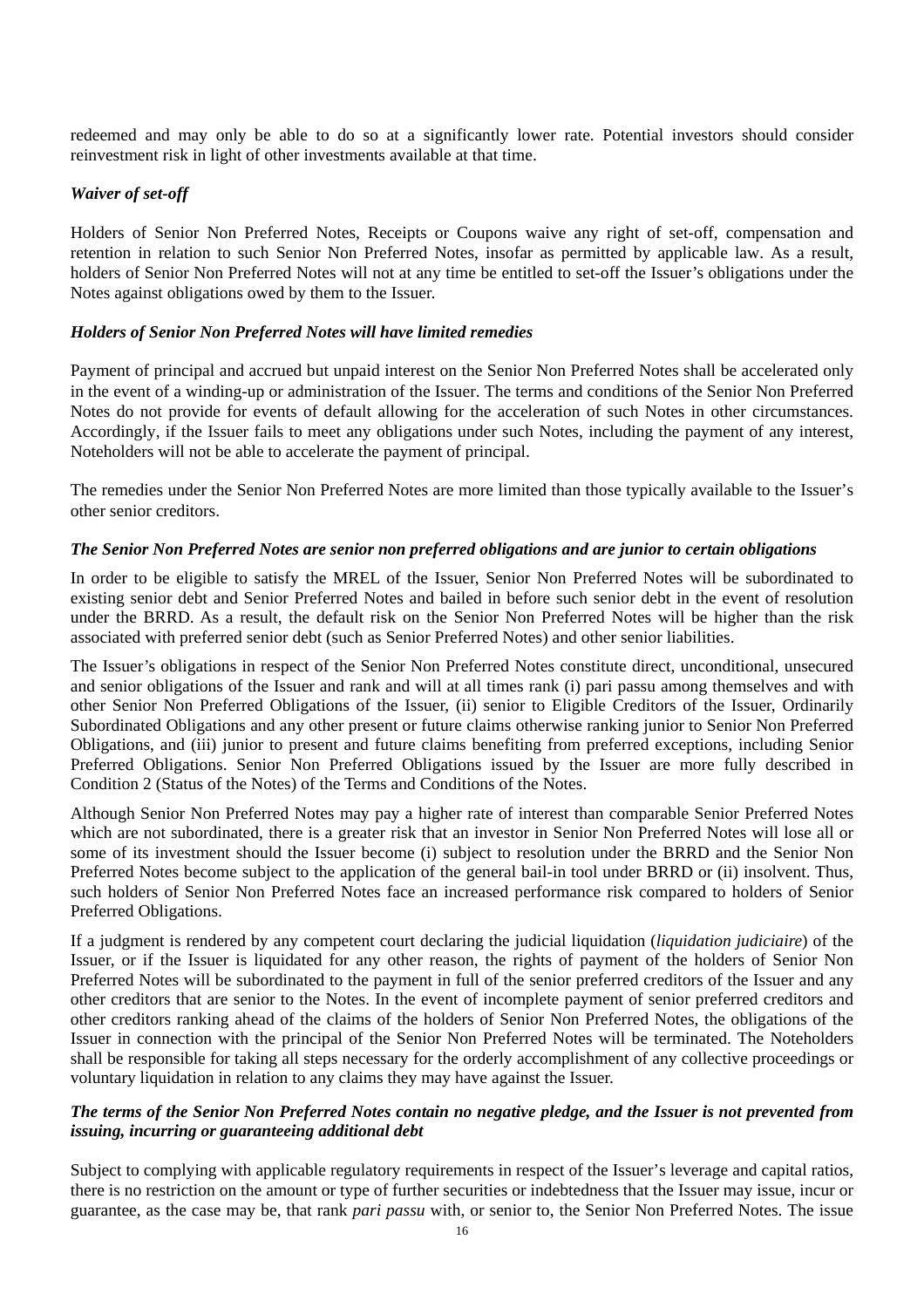or guaranteeing of any such further securities or indebtedness may reduce the amount recoverable by holders on a liquidation or winding-up of the Issuer and may limit such Issuer's ability to meet its obligations under the Notes as described further in the risk factor above entitled "*The Senior Non Preferred Notes are senior non preferred obligations and are junior to certain obligations*". In addition, the Senior Non Preferred Notes do not contain any restriction (such as a negative pledge) on the Issuer issuing securities that may have preferential rights to the Notes or securities with similar or different provisions to those described herein.

#### *Senior Non Preferred Notes are new types of instruments for which there is little trading history*

Prior to the adoption of the law *relatif à la transparence, à la lutte contre la corruption et à la modernisation de la vie économique* on 9 November 2016 and its entry into force on 12 December 2016, French issuers were not able to issue securities with a senior non-preferred ranking. Accordingly, although certain French financial institutions have issued senior non-preferred securities or securities with similar features in the past, there is little trading history for securities of French financial institutions with this ranking. Market participants, including credit rating agencies, are in the initial stages of evaluating the risks associated with senior non preferred securities. The credit ratings assigned to senior non preferred securities such as the Senior Non Preferred Notes may change as the rating agencies refine their approaches and the value of such securities may be particularly volatile as the market becomes more familiar with them. It is possible that, over time, the credit ratings and value of senior non preferred securities such as the Senior Non Preferred Notes will be lower than those expected by investors at the time of issuance of the Senior Non Preferred Notes. If so, Noteholders may incur losses in respect of their investments in the Senior Non Preferred Notes.

## **Risks related to the market generally**

Set out below is a description of material market risks, including liquidity risk, exchange rate risk, interest rate risk and credit risk:

## *An active secondary market in respect of the Notes may never be established or may be illiquid and this would adversely affect the value at which an investor could sell his Notes.*

Notes may have no established trading market when issued, and one may never develop. If a market for the Notes does develop, it may not be very liquid and may be sensitive to changes in financial markets. Therefore, investors may not be able to sell their Notes easily or at prices that will provide them with a yield comparable to similar investments that have a developed secondary market.

# *If an investor holds Notes which are not denominated in the investor's home currency, he will be exposed to movements in exchange rates adversely affecting the value of his holding. In addition, the imposition of exchange controls in relation to any Notes could result in an investor not receiving payments on those Notes.*

The Issuer will pay principal and interest on the Notes in the Specified Currency. This presents certain risks relating to currency conversions if an investor's financial activities are denominated principally in a currency or currency unit (the **Investor's Currency**) other than the Specified Currency. These include the risk that exchange rates may significantly change (including changes due to devaluation of the Specified Currency or revaluation of the Investor's Currency) and the risk that authorities with jurisdiction over the Investor's Currency may impose or modify exchange controls. An appreciation in the value of the Investor's Currency relative to the Specified Currency would decrease (1) the Investor's Currency-equivalent yield on the Notes, (2) the Investor's Currency equivalent value of the principal payable on the Notes and (3) the Investor's Currency equivalent market value of the Notes.

Government and monetary authorities may impose (as some have done in the past) exchange controls that could adversely affect an applicable exchange rate or the ability of the Issuer to make payments in respect of the Notes. As a result, investors may receive less interest or principal than expected, or no interest or principal.

*Credit risk*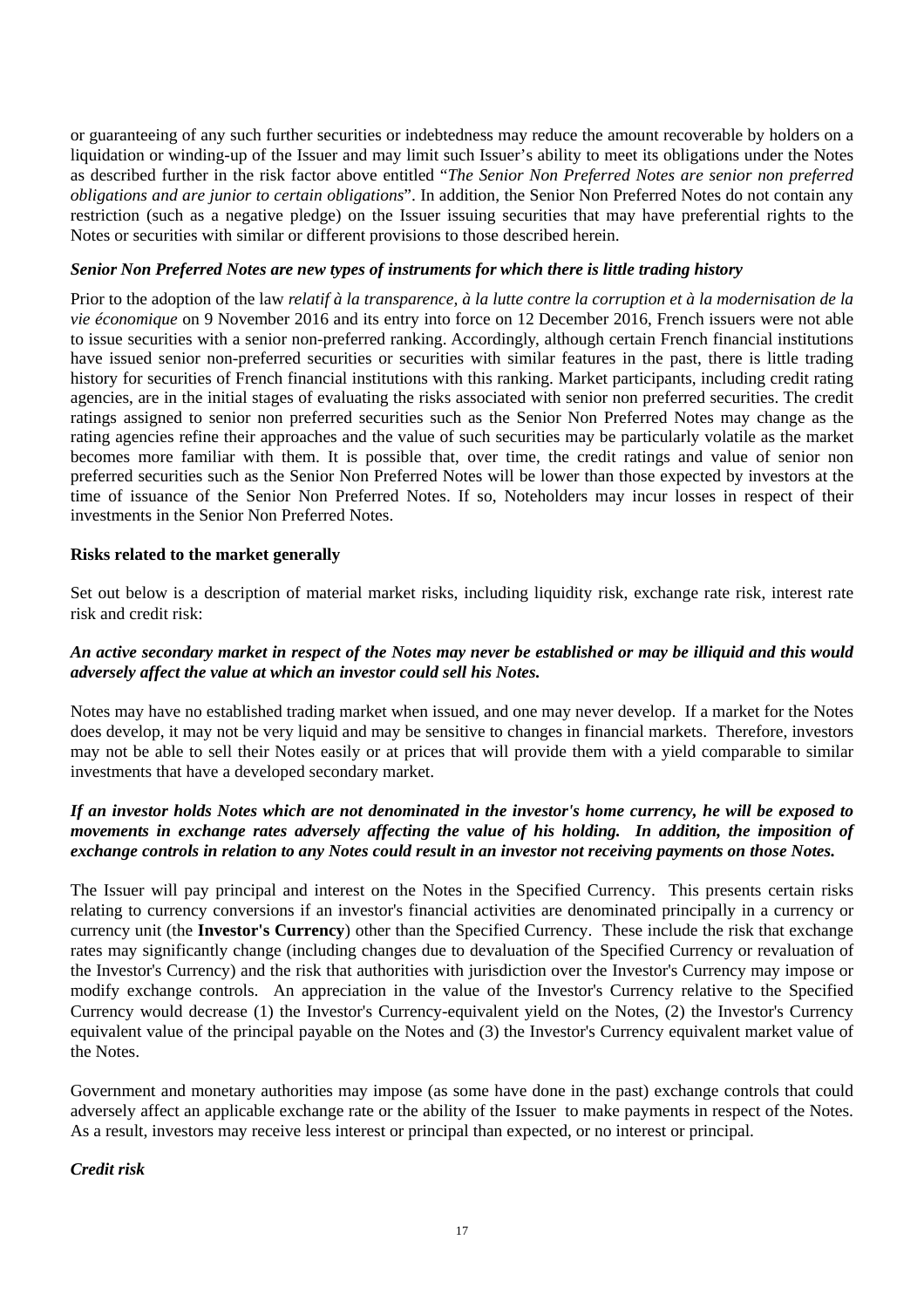An investment in the Notes involves taking credit risk on the Issuer. If the financial situation of the Issuer deteriorates, it may not be able to fulfil all or part of its payment obligations under the Notes, and investors may lose all or part of their investment.

#### *Market value of the Notes*

The value of the Notes depends on a number of interrelated factors, including economic, financial and political events in France or elsewhere, and including factors affecting capital markets generally and the stock exchanges on which the Notes are traded. The price at which a holder of Notes will be able to sell the Notes prior to maturity may be at a discount, which could be substantial, from the issue price or the purchase price paid by such purchaser. The value of the Notes will also depend on the creditworthiness of the Issuer. If the creditworthiness of the Issuer deteriorates, the value of the Notes may decrease and investors may lose all or part of their investment.

#### *Dealers' activities*

In the ordinary course of their business activities, the Dealers and their affiliates may make or hold a broad array of investments and actively trade debt and equity securities (or related derivative securities) and financial instruments (including bank loans) for their own account and for the accounts of their customers.

Such investments and securities activities may involve securities and/or instruments of the Issuer or Issuer's affiliates. Certain of the Dealers or their affiliates that have a lending relationship with the Issuer routinely hedge their credit exposure by entering into transactions which consist of either the purchase of credit default swaps or the creation of short positions in securities, including potentially the Notes. Any such short positions could adversely affect future trading prices of the Notes. The Dealers and their affiliates may also make investment recommendations and/or publish or express independent research views in respect of such securities or financial instruments and may hold, or recommend to clients that they acquire, long and/or short positions in such securities and instruments. For the purpose of this paragraph the term "affiliates" also includes parent companies.

## *Credit ratings assigned to the Issuer or any Notes may not reflect all the risks associated with an investment in those Notes.*

One or more independent credit rating agencies may assign credit ratings to the Issuer or the Notes. The ratings may not reflect the potential impact of all risks related to structure, market, additional factors discussed above, and other factors that may affect the value of the Notes. A credit rating is not a recommendation to buy, sell or hold securities and may be revised, suspended or withdrawn by the rating agency at any time.

In general, European regulated investors are restricted under the CRA Regulation from using credit ratings for regulatory purposes, unless such ratings are issued by a credit rating agency established in the EU and registered under the CRA Regulation (and such registration has not been withdrawn or suspended, subject to transitional provisions that apply in certain circumstances). Such general restriction will also apply in the case of credit ratings issued by non-EU credit rating agencies, unless the relevant credit ratings are endorsed by an EUregistered credit rating agency or the relevant non-EU rating agency is certified in accordance with the CRA Regulation (and such endorsement action or certification, as the case may be, has not been withdrawn or suspended, subject to transitional provisions that apply in certain circumstances). The list of registered and certified rating agencies published by the European Securities and Markets Authority (**ESMA**) on its website in accordance with the CRA Regulation is not conclusive evidence of the status of the relevant rating agency included in such list, as there may be delays between certain supervisory measures being taken against a relevant rating agency and the publication of the updated ESMA list. Certain information with respect to the credit rating agencies and ratings is set out on the cover of this Base Prospectus.

## *Exposure to UK political developments, including the outcome of the negotiations regarding the UK's exit from the European Union, could have a material adverse effect on the Issuer*

On 23 June 2016, the UK held a non-binding referendum (the **UK EU Referendum**) on its membership of the European Union (**EU**), in which a majority voted for the UK to leave the EU. Immediately following the result,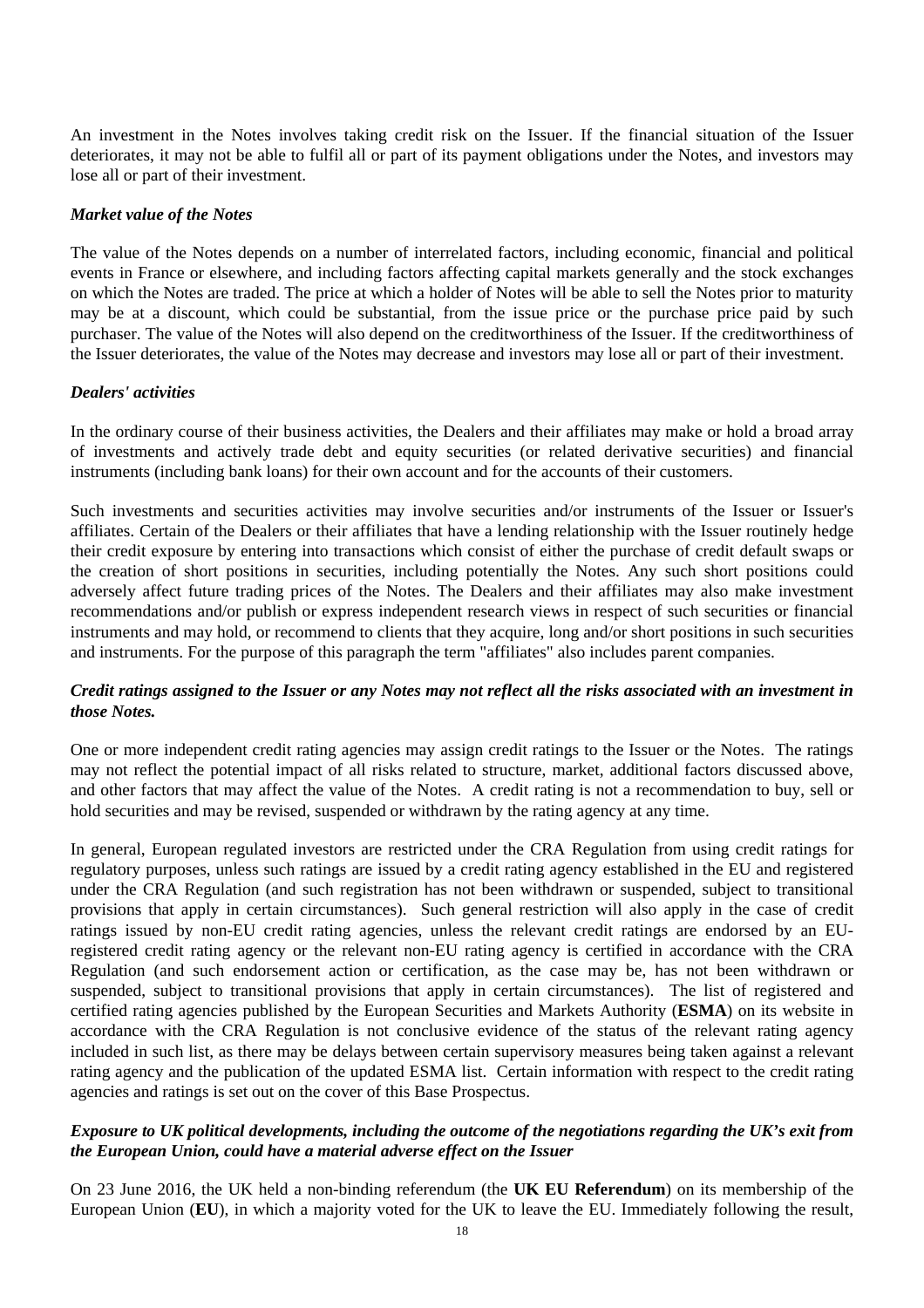the UK and global stock and foreign exchange markets commenced a period of significant volatility, including a steep devaluation of the pound sterling. There remains significant uncertainty relating to the process, timing and negotiation of the UK's exit from, and future relationship with, the EU and the basis of the UK's trading relationship with the rest of the world.

On 29 March 2017, the UK Prime Minister gave notice under Article 50(2) of the Treaty on European Union of the UK's intention to withdraw from the EU. The delivery of the Article 50(2) notice triggered a two year period of negotiation which will determine the terms on which the UK will exit the EU, taking account of the framework for the UK's future relationship with the EU. Unless extended, the UK's EU membership will cease after this two year period. The timing of, and process for, such negotiations and the resulting terms of the UK's future economic, trading and legal relationships are uncertain, as is the basis of the UK's future trading position with the rest of the world. There is a possibility that the UK's membership ends at such time without reaching any agreement on the terms of its relationship with the EU going forward, although it should be noted that movement to phase two of the negotiations – with focus on finalising withdrawal issues, transition arrangements and a framework for the UK's future relationship with the EU – was agreed on 15 December 2017.

While the longer term effects of the UK EU Referendum are difficult to predict, these could include further financial instability and slower economic growth as well as higher unemployment and inflation, in the UK, continental Europe and the global economy, at least in the short to medium term. For instance, the UK could lose access to the single EU market and to the global trade deals negotiated by the EU on behalf of its members and this could affect the attractiveness of the UK as a global investment centre and, as a result, could have a detrimental impact on UK growth or potential decreases in interest rates by the Bank of England.

The UK EU Referendum has also given rise to calls for certain regions within the UK to preserve their place in the EU by separating from the UK, as well as the potential for other EU Member States to consider withdrawal. For example, the outcome of the UK EU Referendum was not supported by the majority of voters in Scotland, who voted in favour of remaining in the EU. This has revived the political debate on a second referendum on Scottish independence. These developments, or the perception that any of them could occur, may have a material adverse effect on economic conditions and the stability of financial markets, and could significantly reduce market liquidity and restrict the ability of key market participants to operate in certain financial markets.

The UK political developments described above, along with any further changes in government structure and policies, may lead to further market volatility and changes to the fiscal, monetary and regulatory landscape which could have a negative adverse effect on the Issuer´s financing availability and terms.

#### *Suitability of Investment*

The Notes may not be a suitable investment for all investors. Each potential investor in the Notes must determine the suitability of that investment in light of its own circumstances. In particular, each potential investor may wish to consider, either on its own or with the help of its financial and other professional advisers, whether it:

- (i) has sufficient knowledge and experience to make a meaningful evaluation of the Notes, the merits and risks of investing in the Notes and the information contained or incorporated by reference in this Base Prospectus or any applicable supplement;
- (ii) has access to, and knowledge of, appropriate analytical tools to evaluate, in the context of its particular financial situation, an investment in the Notes and the impact the Notes will have on its overall investment portfolio;
- (iii) has sufficient financial resources and liquidity to bear all of the risks of an investment in the Notes, including Notes where the currency for principal or interest payments is different from the potential investor's currency;
- (iv) understands thoroughly the terms of the Notes and is familiar with the behaviour of financial markets; and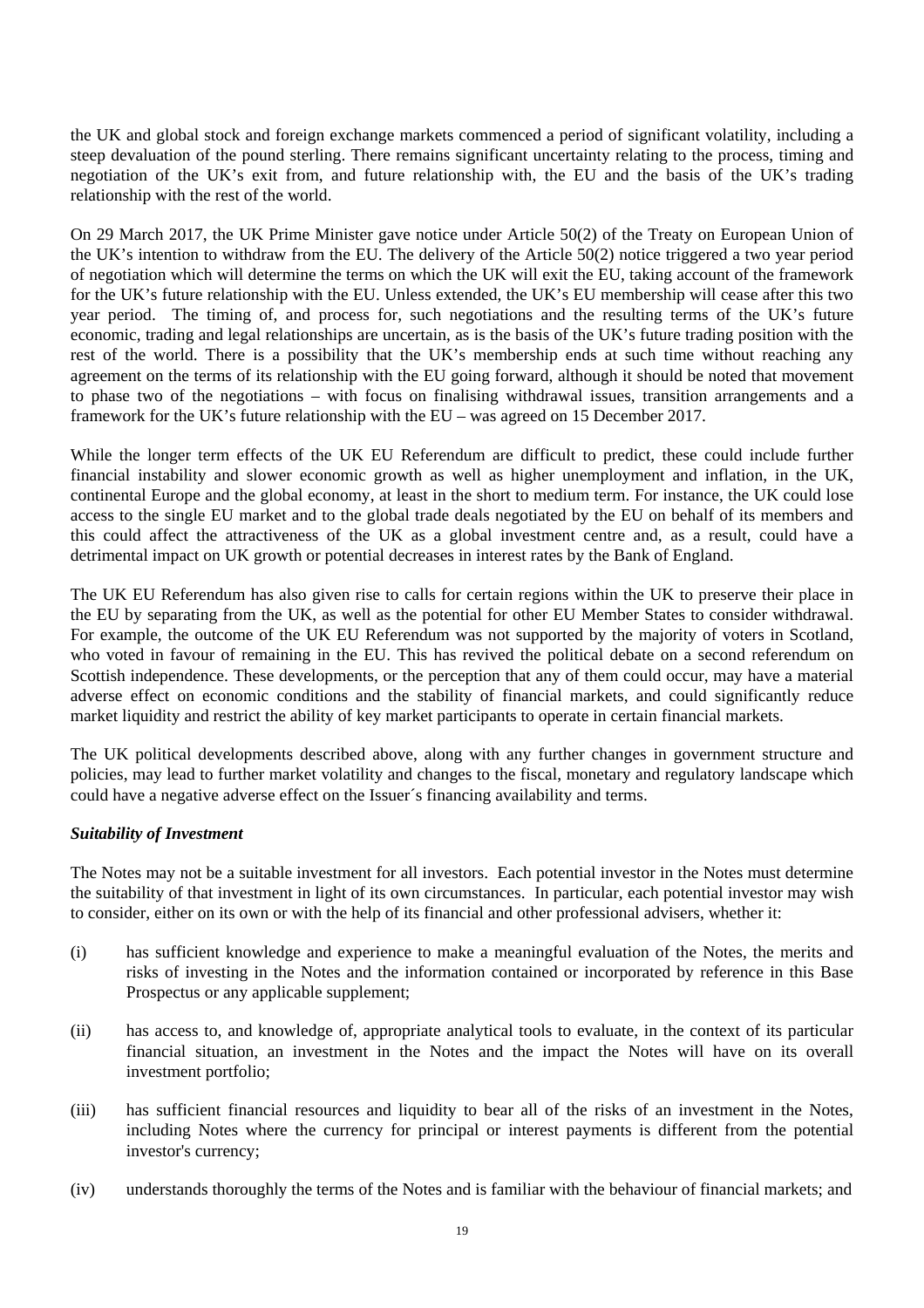(v) is able to evaluate possible scenarios for economic, interest rate and other factors that may affect its investment and its ability to bear the applicable risks.

Legal investment considerations may restrict certain investments. The investment activities of certain investors are subject to investment laws and regulations, or review or regulation by certain authorities. Each potential investor should consult its legal advisers to determine whether and to what extent (1) Notes are legal investments for it, (2) Notes can be used as collateral for various types of borrowing and (3) other restrictions apply to its purchase or pledge of any Notes. Financial institutions should consult their legal advisers or the appropriate regulators to determine the appropriate treatment of Notes under any applicable risk-based capital or similar rules.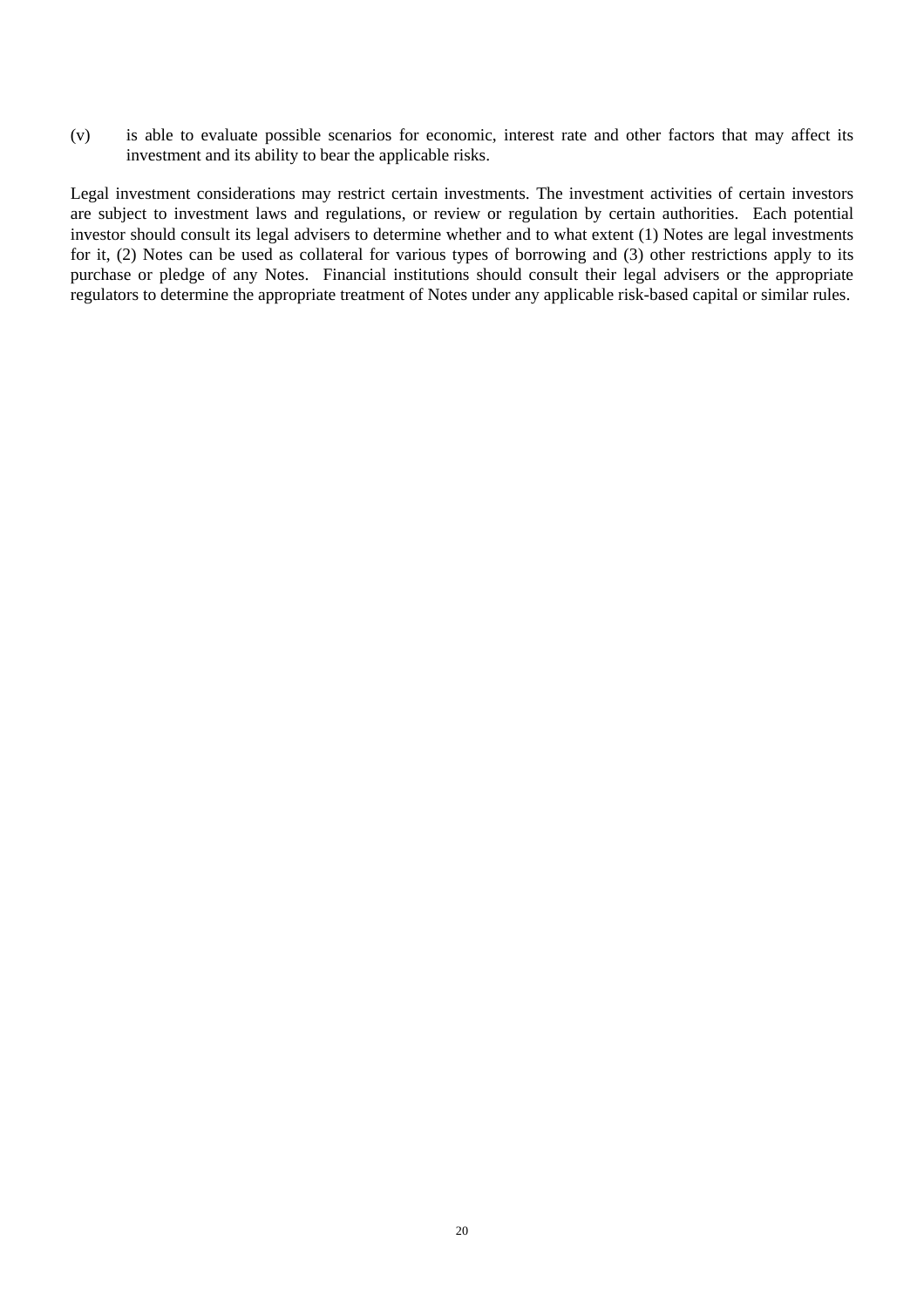#### **IMPORTANT INFORMATION RELATING TO THE USE OF THIS BASE PROSPECTUS AND OFFERS OF NOTES GENERALLY**

This Base Prospectus does not constitute an offer to sell or the solicitation of an offer to buy any Notes in any jurisdiction to any person to whom it is unlawful to make the offer or solicitation in such jurisdiction. The distribution of this Base Prospectus and the offer or sale of Notes may be restricted by law in certain jurisdictions. The Issuer and the Dealers do not represent that this Base Prospectus may be lawfully distributed, or that any Notes may be lawfully offered, in compliance with any applicable registration or other requirements in any such jurisdiction, or pursuant to an exemption available thereunder, or assume any responsibility for facilitating any such distribution or offering. In particular, no action has been taken by the Issuer or the Dealers which is intended to permit a public offering of any Notes or distribution of this Base Prospectus in any jurisdiction where action for that purpose is required. Accordingly, no Notes may be offered or sold, directly or indirectly, and neither this Base Prospectus nor any advertisement or other offering material may be distributed or published in any jurisdiction, except under circumstances that will result in compliance with any applicable laws and regulations. Persons into whose possession this Base Prospectus or any Notes may come must inform themselves about, and observe, any such restrictions on the distribution of this Base Prospectus and the offering and sale of Notes. In particular, there are restrictions on the distribution of this Base Prospectus and the offer or sale of Notes in the United States, the EEA (including the United Kingdom and France), and Japan*,* see "*Subscription and Sale*".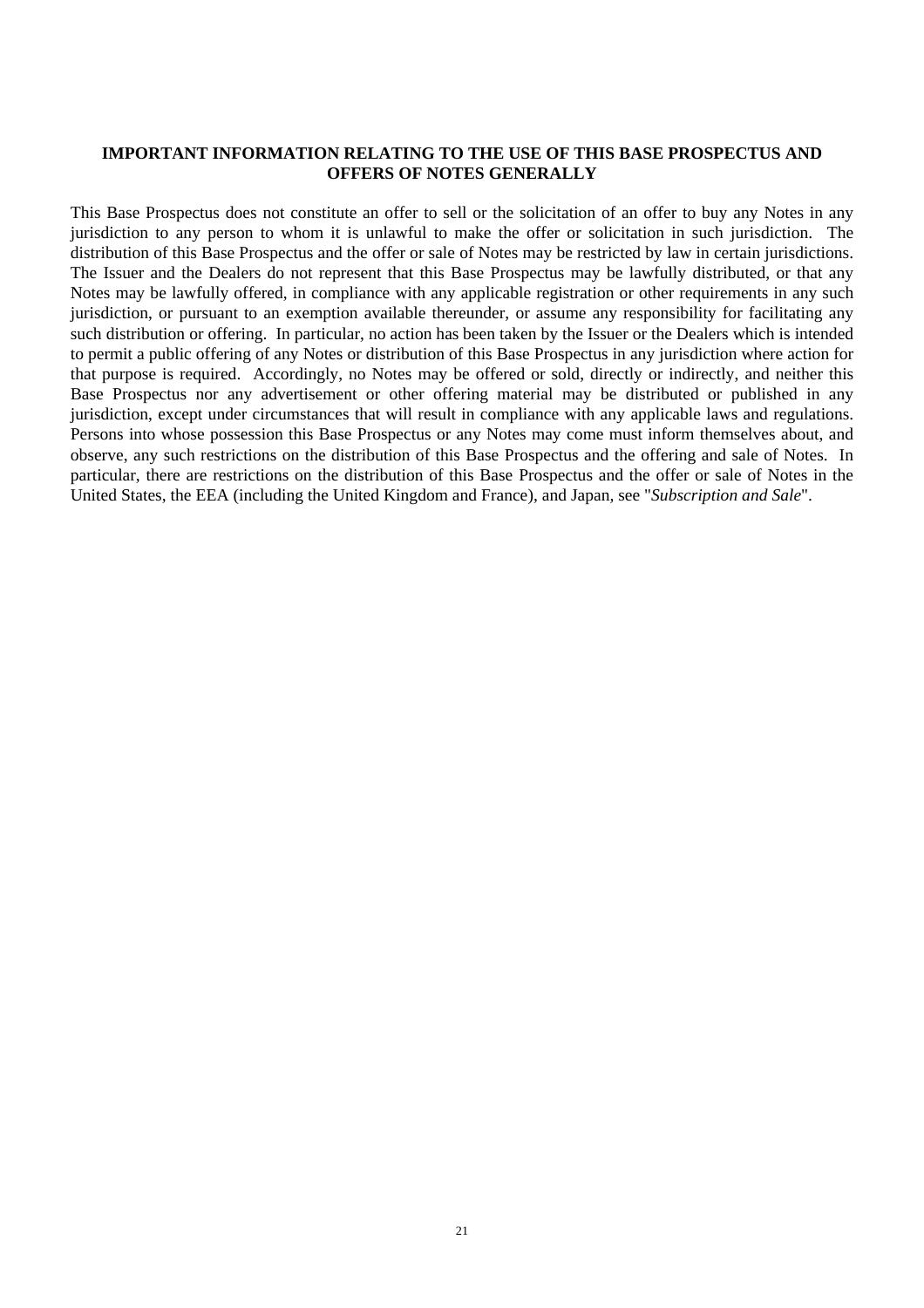#### **PRESENTATION OF FINANCIAL AND OTHER INFORMATION**

#### **Presentation of Financial Information**

Unless otherwise indicated, the financial information in this Base Prospectus relating to the Issuer has been derived from the audited consolidated financial statements of the Issuer for the financial years ended 2016 and 2017 (the **Financial Statements**).

The Issuer's financial year ends on 31 December, and references in this Base Prospectus to any specific year are to the 12-month period ended on 31 December of such year. The Financial Statements have been prepared in accordance with International Financial Reporting Standards (**IFRS**) issued by the International Accounting Standards Board.

#### **Certain Defined Terms and Conventions**

Capitalised terms which are used but not defined in any particular section of this Base Prospectus will have the meaning attributed to them in "*Terms and Conditions of the Notes*" or any other section of this Base Prospectus. In addition, the following terms as used in this Base Prospectus have the meanings defined below:

#### **In this Base Prospectus, all references to:**

- *U.S. dollars*, *U.S.\$* and *\$* refer to United States dollars;
- *Sterling* and  $\pounds$  refer to pounds sterling;
- *euro* and *€* refer to the currency introduced at the start of the third stage of European economic and monetary union pursuant to the Treaty on the Functioning of the European Union, as amended;
- *AUD* or *Australian dollars* are to the lawful currency of Australia;
- *CZK* or *Czech Crown* are to the lawful currency of the Czech Republic;
- *CHF* or *Swiss Francs* are to the lawful currency of Switzerland;
- *DKK* or *Danish Krone* are to the lawful currency of Denmark;
- *JPY*, *Yen* or and *¥* are to the lawful currency of Japan;
- *NOK* or *Norwegian Krone* are to the lawful currency of Norway;
- *SEK* or *Swedish Krona* are to the lawful currency of Sweden; and
- *SGD* or *Singapore dollars* are to the lawful currency of Singapore.

Certain figures and percentages included in this Base Prospectus have been subject to rounding adjustments; accordingly, figures shown in the same category presented in different tables may vary slightly and figures shown as totals in certain tables may not be an arithmetic aggregation of the figures which precede them.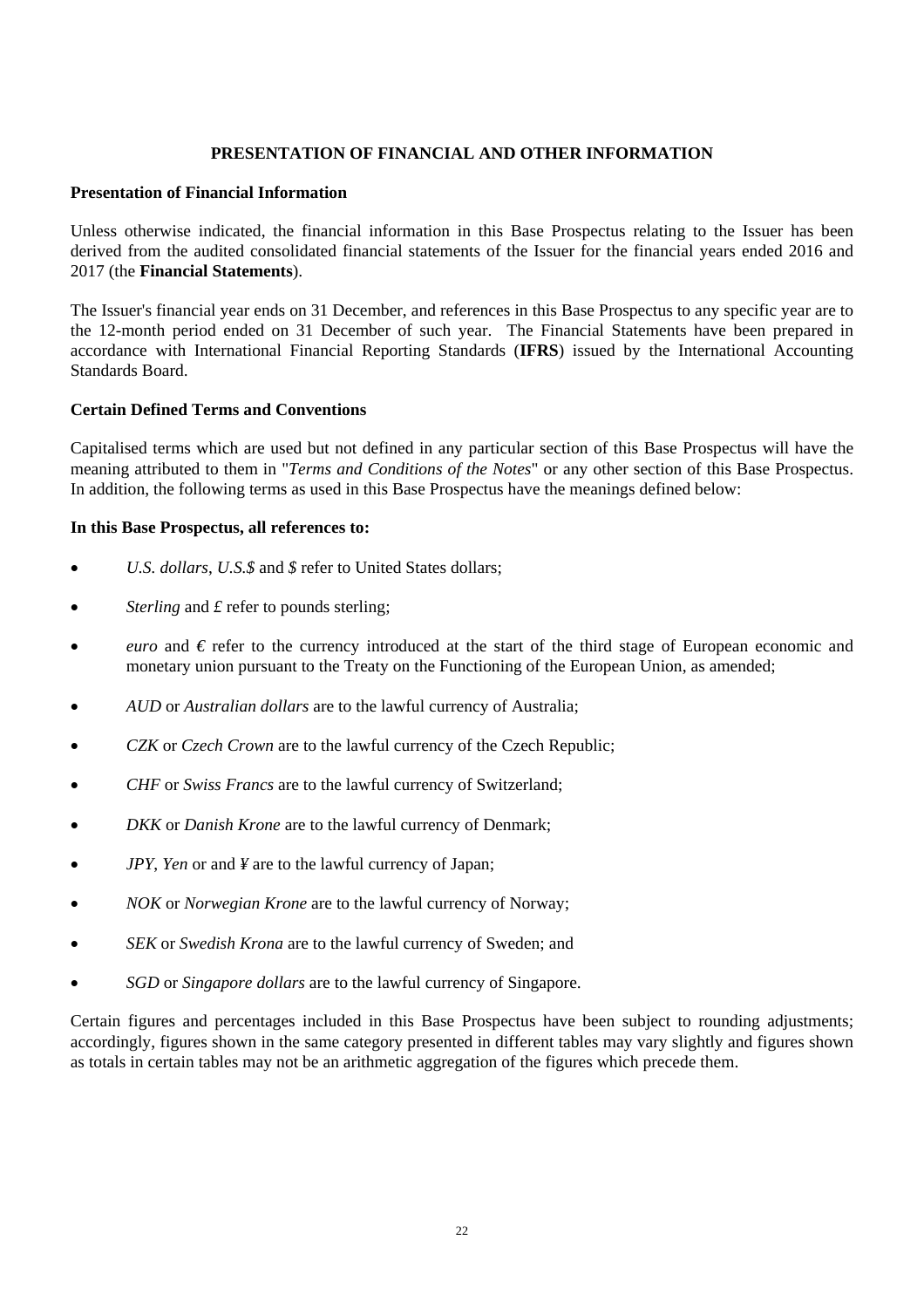#### **STABILISATION**

**In connection with the issue of any Tranche of Notes, the Dealer or Dealers (if any) named as the Stabilisation Manager(s) (or persons acting on behalf of any Stabilisation Manager(s)) in the applicable Final Terms may over-allot Notes or effect transactions with a view to supporting the market price of the Notes at a level higher than that which might otherwise prevail. However stabilisation may not necessarily occur. Any stabilisation action may begin on or after the date on which adequate public disclosure of the terms of the offer of the relevant Tranche of Notes is made and, if begun, may cease at any time, but it must end no later than the earlier of 30 days after the issue date of the relevant Tranche of Notes and 60 days after the date of the allotment of the relevant Tranche of Notes. Any stabilisation action or over-allotment must be conducted by the relevant Stabilisation Manager(s) (or persons acting on behalf of any Stabilisation Manager(s)) in accordance with all applicable laws and rules.**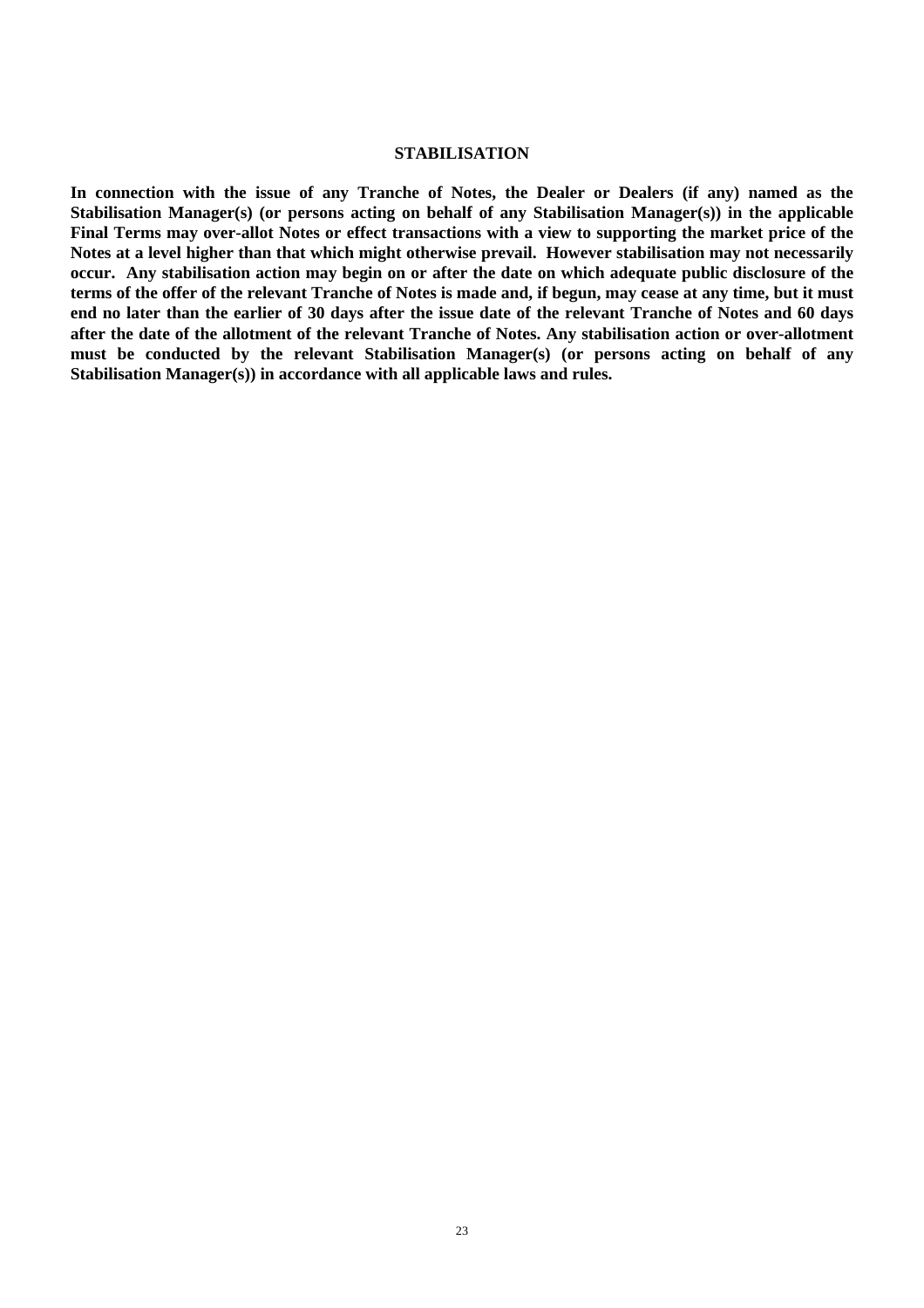#### **OVERVIEW OF THE PROGRAMME**

*The following overview does not purport to be complete and is taken from, and is qualified in its entirety by, the remainder of this Base Prospectus and, in relation to the terms and conditions of any particular Tranche of Notes, the applicable Final Terms. The Issuer and any relevant Dealer may agree that Notes shall be issued in a form other than that contemplated in the Terms and Conditions, in which event and if appropriate, a new Base Prospectus or a supplement to the Base Prospectus, will be published.*

This Overview constitutes a general description of the Programme for the purposes of Article 22.5(3) of Commission Regulation (EC) No 809/2004 implementing Directive 2003/71/EC (the **Prospectus Regulation**).

Words and expressions defined in "*Form of the Notes*" and "*Terms and Conditions of the Notes*" shall have the same meanings in this Overview.

| Issuer:                      | PSA BANQUE FRANCE                                                                                                                                                                                                                                                                                                                                                                                                                                          |  |
|------------------------------|------------------------------------------------------------------------------------------------------------------------------------------------------------------------------------------------------------------------------------------------------------------------------------------------------------------------------------------------------------------------------------------------------------------------------------------------------------|--|
| <b>Risk Factors:</b>         | There are certain factors that may affect the Issuer's ability to fulfil its<br>obligations under Notes issued under the Programme. In addition,<br>there are certain factors which are material for the purpose of<br>assessing the market risks associated with Notes issued under the<br>Programme and risks relating to the structure of a particular Series of<br>Notes issued under the Programme. All of these are set out under<br>"Risk Factors". |  |
| Description:                 | Euro Medium Term Note Programme                                                                                                                                                                                                                                                                                                                                                                                                                            |  |
| Arranger:                    | Société Générale                                                                                                                                                                                                                                                                                                                                                                                                                                           |  |
| Dealers:                     | Banca IMI S.p.A., Banco Santander, S.A., Barclays Bank PLC,<br>Commerzbank Aktiengesellschaft, Crédit Agricole Corporate and<br>Investment Bank, HSBC Bank plc, Natixis, Société Générale and<br>UniCredit Bank AG<br>and any other Dealers appointed in accordance with the Programme                                                                                                                                                                     |  |
|                              | Agreement.                                                                                                                                                                                                                                                                                                                                                                                                                                                 |  |
| <b>Certain Restrictions:</b> | Each issue of Notes denominated in a currency in respect of which<br>particular laws, guidelines, regulations, restrictions or reporting<br>requirements apply will only be issued in circumstances which<br>comply with such laws, guidelines, regulations, restrictions or<br>reporting requirements from time to time (see "Subscription and<br>Sale") including the following restrictions applicable at the date of<br>this Base Prospectus.          |  |
|                              | Notes having a maturity of less than one year                                                                                                                                                                                                                                                                                                                                                                                                              |  |
|                              | Notes having a maturity of less than one year will, if the proceeds of<br>the issue are accepted in the United Kingdom, constitute deposits for<br>the purposes of the prohibition on accepting deposits contained in<br>section 19 of the Financial Services and Markets Act 2000 (FSMA)<br>unless they are issued to a limited class of professional investors and                                                                                       |  |

"*Subscription and Sale*".

have a denomination of at least £100,000 or its equivalent, see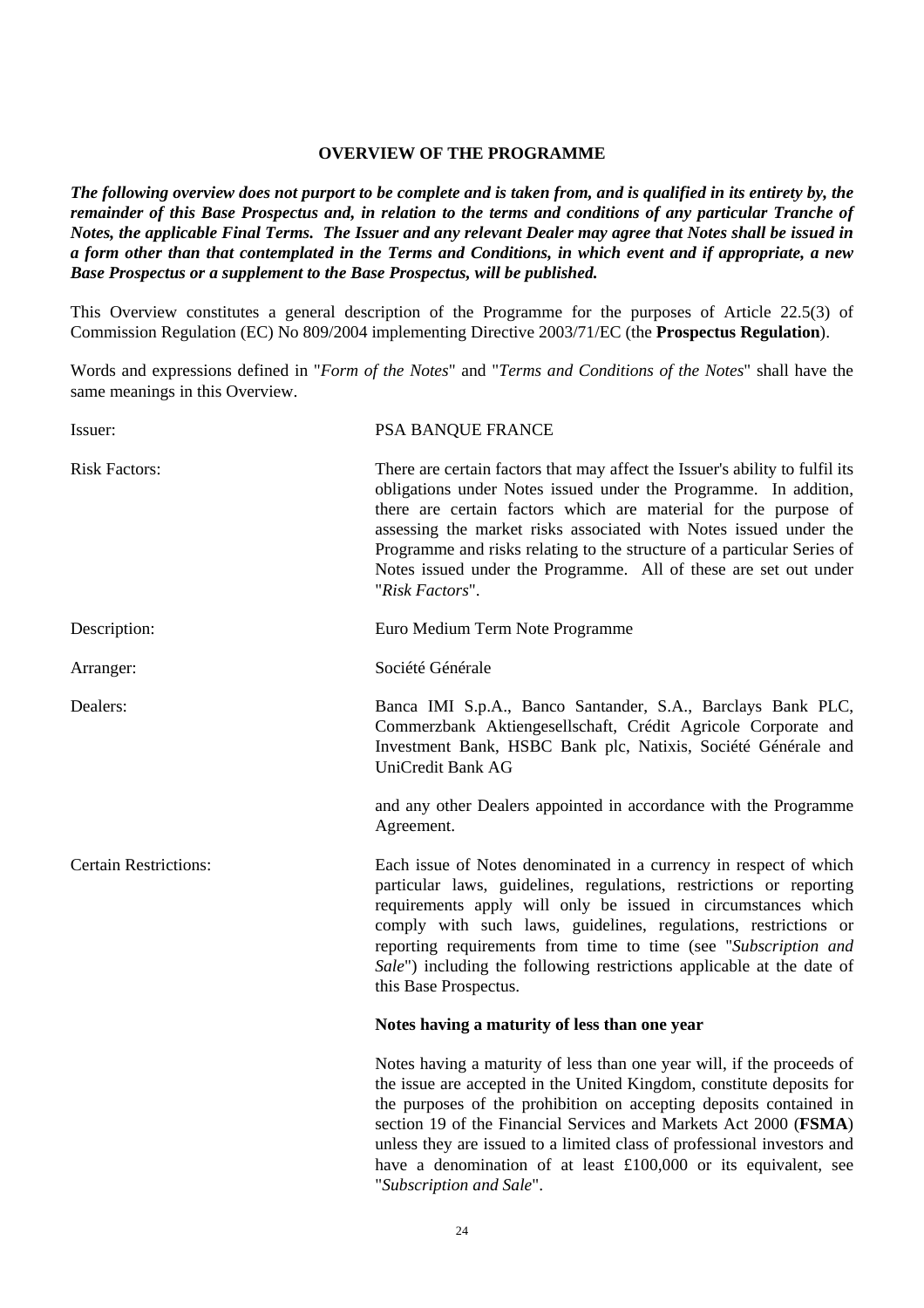| Fiscal Agent and Paying Agent: | Société Générale Bank and Trust                                                                                                                                                                                                                                                                                                                                                                           |  |
|--------------------------------|-----------------------------------------------------------------------------------------------------------------------------------------------------------------------------------------------------------------------------------------------------------------------------------------------------------------------------------------------------------------------------------------------------------|--|
| Programme Size:                | $\bigoplus$ ,000,000,000 (or its equivalent in other currencies calculated as<br>described in the Programme Agreement) outstanding at any time.<br>The Issuer may increase the amount of the Programme in accordance<br>with the terms of the Programme Agreement.                                                                                                                                        |  |
| Distribution:                  | Notes may be distributed by way of private or public placement and<br>in each case on a syndicated or non-syndicated basis.                                                                                                                                                                                                                                                                               |  |
| Currencies:                    | Subject to any applicable legal or regulatory restrictions, notes may<br>be denominated in euro, Sterling, U.S. dollars, Yen, Australian<br>dollars, Czech Crown, Swiss Francs, Danish Krone, Norwegian<br>Krone, Swedish Krona, Singapore dollars and any other currency<br>agreed between the Issuer and the relevant Dealer.                                                                           |  |
| Maturities:                    | The Notes will have such maturities as may be agreed between the<br>Issuer and the relevant Dealer, subject to such minimum or maximum<br>maturities as may be allowed or required from time to time by the<br>relevant central bank (or equivalent body) or any laws or regulations<br>applicable to the Issuer or the relevant Specified Currency.                                                      |  |
| <b>Issue Price:</b>            | Notes may be issued on a fully-paid basis and at an issue price which<br>is at par or at a discount to, or premium over, par.                                                                                                                                                                                                                                                                             |  |
| Form of Notes                  | The Notes will be issued in bearer form as described in "Form of the<br>Notes".                                                                                                                                                                                                                                                                                                                           |  |
| <b>Fixed Rate Notes:</b>       | Fixed interest will be payable on such date or dates as may be agreed<br>between the Issuer and the relevant Dealer and on redemption and<br>will be calculated on the basis of such Day Count Fraction as may be<br>agreed between the Issuer and the relevant Dealer.                                                                                                                                   |  |
| <b>Floating Rate Notes:</b>    | Floating Rate Notes will bear interest at a rate determined:                                                                                                                                                                                                                                                                                                                                              |  |
|                                | on the basis of the reference rate set out in the applicable Final<br>1.<br>Terms; or                                                                                                                                                                                                                                                                                                                     |  |
|                                | 2.<br>on the same basis as the floating rate under a notional interest<br>rate swap transaction in the relevant Specified Currency<br>governed by an agreement incorporating the 2006 ISDA<br>Definitions (as published by the International Swaps and<br>Derivatives Association, Inc., and as amended and updated as<br>at the Issue Date of the first Tranche of the Notes of the<br>relevant Series). |  |
|                                | Interest on Floating Rate Notes in respect of each Interest Period, as<br>agreed prior to issue by the Issuer and the relevant Dealer, will be<br>payable on such Interest Payment Dates, and will be calculated on the<br>basis of such Day Count Fraction, as may be agreed between the<br>Issuer and the relevant Dealer.                                                                              |  |

 The margin (if any) relating to such floating rate will be agreed between the Issuer and the relevant Dealer for each Series of Floating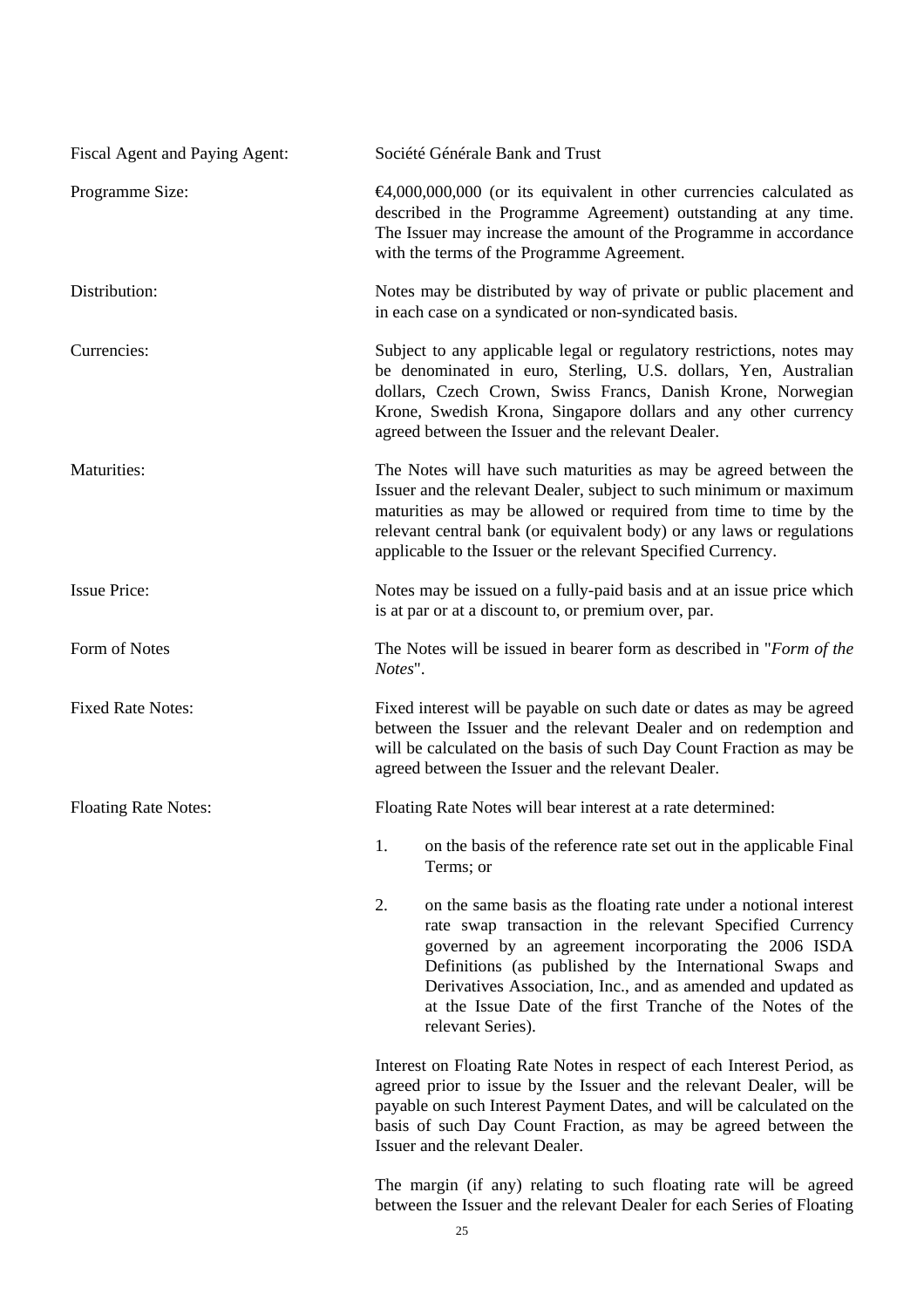Rate Notes.

 Floating Rate Notes may also have a maximum interest rate, a minimum interest rate or both. Unless otherwise stated in the applicable Final Terms the minimum interest rate shall be deemed to be zero.

Zero Coupon Notes: Zero Coupon Notes will be offered and sold at a discount to their nominal amount and will not bear interest.

Redemption: The applicable Final Terms will indicate either that the relevant Notes cannot be redeemed prior to their stated maturity (other than for taxation reasons or following an Event of Default) or that such Notes will be redeemable at the option of the Issuer and/or the Noteholders upon giving notice to the Noteholders or the Issuer, as the case may be, on a date or dates specified prior to such stated maturity and at a price or prices and on such other terms as may be agreed between the Issuer and the relevant Dealer.

> Furthermore, the Notes may be redeemable by the Issuer prior to maturity for tax reasons or upon the occurrence of a MREL Disqualification Event. See Condition 6 (Redemption and Purchase).

> If so specified in the relevant Final Terms, in respect of any issue of Notes, the Issuer will have the option to redeem the Notes, in whole or in part, at any time prior to their Maturity Date at the relevant Make-Whole Redemption Amount.

> The Make-Whole Redemption Amount shall be calculated in accordance with Condition 6.5 (Make-Whole Redemption by the Issuer (Make-Whole Call)).

> Notwithstanding any other provisions, the Issuer may early redeem the Senior Non Preferred Notes (and give notice thereof to Noteholders) only if it has obtained the prior consent of the Relevant Resolution Authority and/or Relevant Regulator (to the extent required at the relevant date by the Applicable Banking Regulations).

> Notes having a maturity of less than one year may be subject to restrictions on their denomination and distribution, see "*Certain Restrictions - Notes having a maturity of less than one year*" above.

Substitution and Variation of the Senior Non Preferred Notes If a MREL Disqualification Event has occurred and is continuing, the Issuer may, at its option, substitute or vary the terms of the relevant Series of Senior Non Preferred Notes without any requirement for the consent or approval of the Noteholders, so that they become or remain eligible to count towards fulfilment of the MREL Requirements of the Issuer and/or the Group to at least the same extent as the Senior Non Preferred Notes prior to the relevant MREL Disqualification Event.

Denomination of Notes: The Notes will be issued in such denominations as may be agreed between the Issuer and the relevant Dealer save that the minimum denomination of each Note will be such amount as may be allowed or required from time to time by the relevant central bank (or equivalent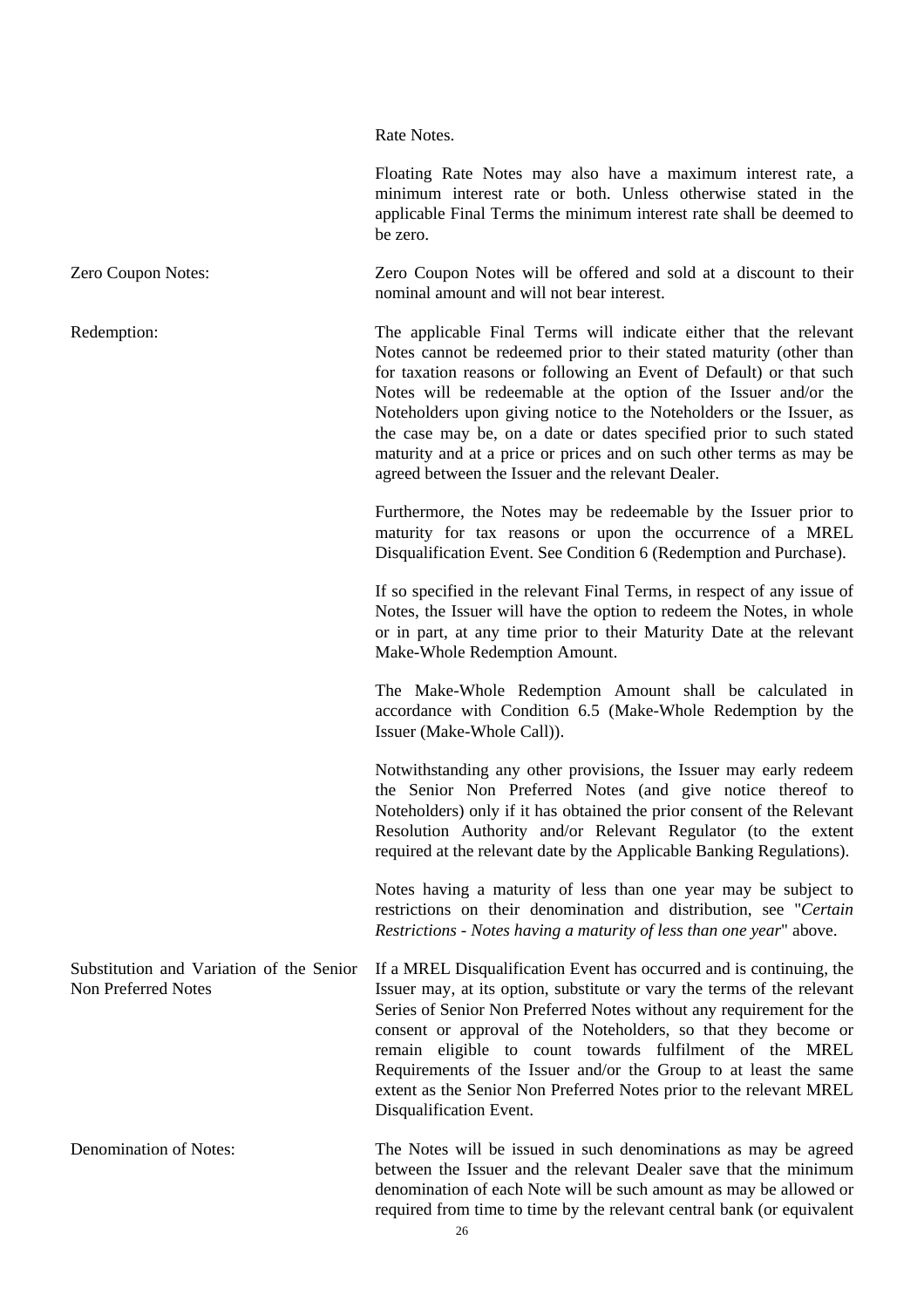Currency, see "*Certain Restrictions - Notes having a maturity of less than one year*" above, and save that the minimum denomination of each Note will be  $\epsilon 100,000$  (or, if the Notes are denominated in a currency other than euro, the equivalent amount in such currency). Taxation: All payments of principal and interest in respect of the Notes or Coupons will be made without withholding or deduction for or on account of taxes or duties of whatever nature imposed or levied by or on behalf of France or any authority therein or thereof having power to tax, unless such withholding or deduction is required by law. In the event that any such withholding or deduction is required by French law, the Issuer will, to the fullest extent then permitted by law, pay additional amounts to compensate for the amounts so withheld or deducted, subject to certain exceptions described in Condition 7. Status of the Notes: The Notes may be Senior Preferred Notes or Senior Non Preferred Notes. 1. If the Notes are **Senior Preferred Notes**, the Notes will be Senior Preferred Obligations and the Notes and (if applicable) the relative Coupons are direct, unconditional, unsecured and senior obligations of the Issuer and rank and will at all times rank: (a) *pari passu* among themselves and with other Senior Preferred Obligations; (b) senior to Senior Non Preferred Obligations; and (c) junior to present and future claims benefiting from other preferred exceptions. Subject to applicable law, in the event of the voluntary or

judicial liquidation (*liquidation amiable ou liquidation judiciaire*) of the Issuer, bankruptcy proceedings or any other similar proceedings affecting the Issuer, the rights of Noteholders to payment under the Senior Preferred Notes rank:

body) or any laws or regulations applicable to the relevant Specified

- (A) junior to present and future claims benefiting from other preferred exceptions; and
- (B) senior to Senior Non Preferred Obligations.
- 2. If the Notes are **Senior Non Preferred Notes**, the Notes will be Senior Non Preferred Obligations and the Notes and (if applicable) the relative Coupons are direct, unconditional, unsecured and senior obligations of the Issuer and rank and will at all times rank:
	- (a) *pari passu* among themselves and with other Senior Non Preferred Obligations;
	- (b) senior to Eligible Creditors of the Issuer, Ordinarily Subordinated Obligations and any other present or future claims otherwise ranking junior to Senior Non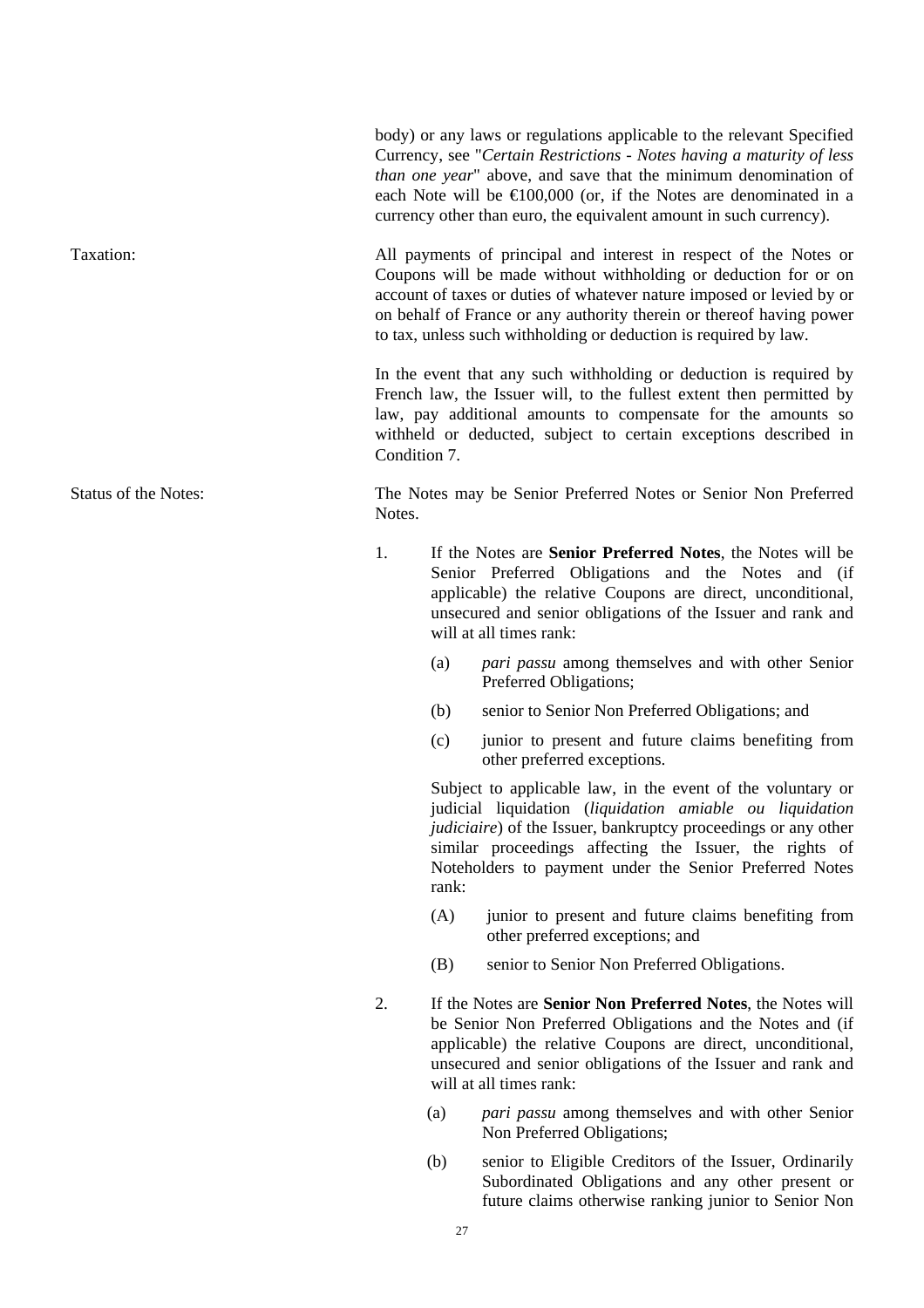Preferred Obligations; and

(c) junior to present and future claims benefiting from preferred exceptions including Senior Preferred Obligations.

Subject to applicable law, in the event of the voluntary or judicial liquidation (*liquidation amiable ou liquidation judiciaire*) of the Issuer, bankruptcy proceedings or any other similar proceedings affecting the Issuer, the rights of Noteholders to payment under the Senior Non Preferred Notes rank:

- (a) junior to Senior Preferred Obligations; and
- (b) senior to any Eligible Creditors of the Issuer, Ordinarily Subordinated Obligations and any other present or future claims otherwise ranking junior to Senior Non Preferred Obligations.

**Ordinarily Subordinated Obligations** means any subordinated obligations or other instruments issued by the Issuer which rank, or are expressed to rank, *pari passu* among themselves, and are direct, unconditional, unsecured and subordinated obligations of the Issuer but in priority to *prêts participatifs* granted to the Issuer, *titres participatifs* issued by the Issuer and any deeply subordinated obligations of the Issuer (*engagements dits "super subordonnés", i.e. engagements subordonnés de dernier rang*).

**Senior Preferred Obligations** means any senior (*chirographaires*) obligations (including the Senior Preferred Notes) of, or other instruments issued by, the Issuer, which fall or are expressed to fall within the category of obligations described in article L. 613-30-3–I-3°. of the French *Code monétaire et financier*.

**Senior Non Preferred Obligations** means any senior (*chirographaires*) obligations (including the Senior Non Preferred Notes) of, or other instruments issued by, the Issuer, which fall or are expressed to fall within the category of obligations described in article L. 613-30-3–I-4°. of the French *Code monétaire et financier*.

Negative Pledge: The terms of the Senior Preferred Notes contain a negative pledge provision as described under Condition 3 of the *Terms and Conditions of the Notes* - *Negative Pledge*.

> There is no negative pledge provision in relation to Senior Non Preferred Notes.

Events of Default: The terms of the Senior Preferred Notes contain events of default including a cross default provision as described under Condition 9.1(c) of the *Terms and Conditions of the Notes* - *Events of Default*.

> There are no events of default in relation to the Senior Non Preferred Notes as described under Condition 9.2 of the *Terms and Conditions of the Notes – Events of Default*.

Waiver of set-off The In relation to Senior Non Preferred Notes, Noteholders waive any

28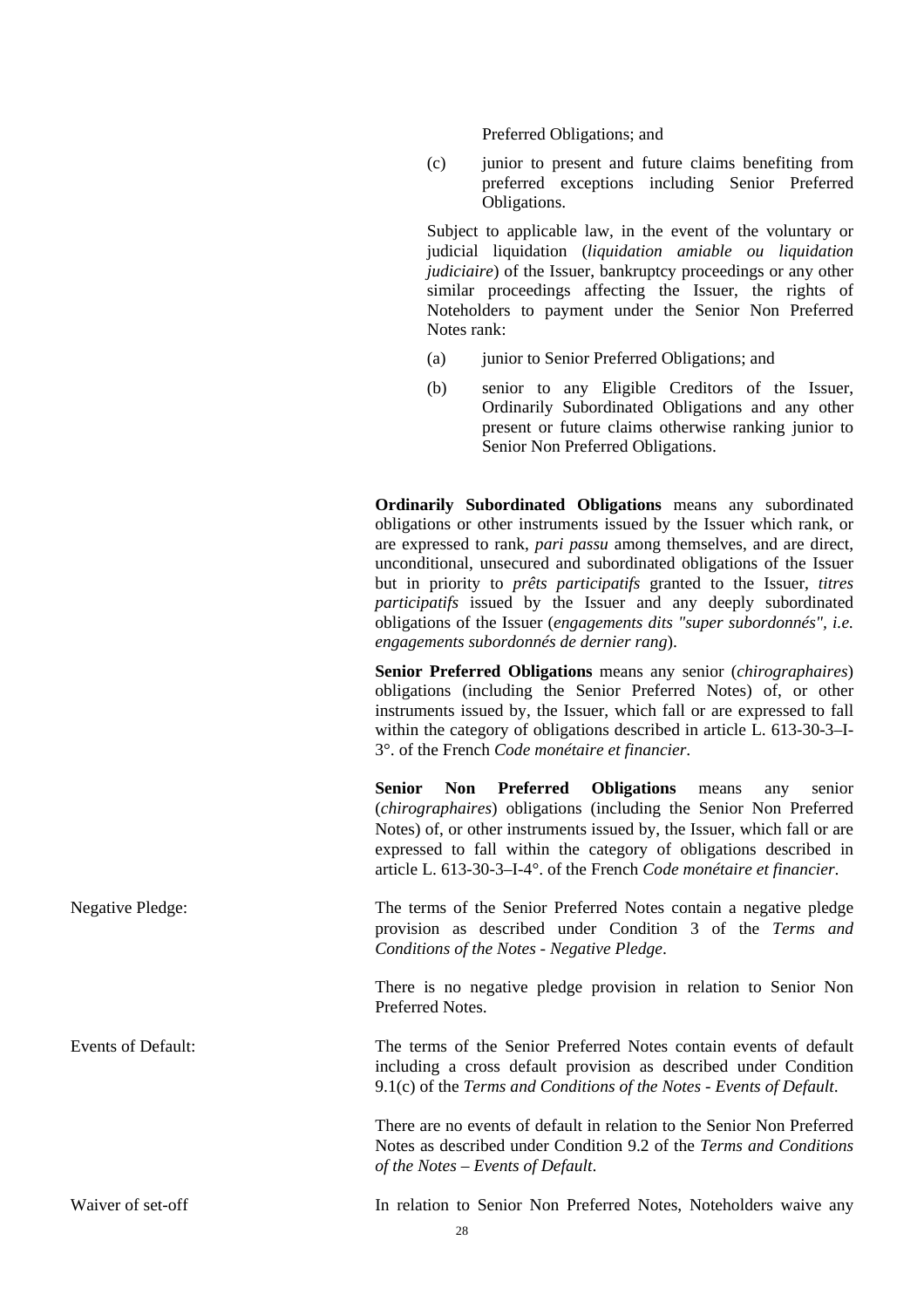|                                     | right of set-off, compensation and retention in relation to such Senior<br>Non Preferred Notes, insofar as permitted by applicable law. As a<br>result, holders of Senior Non Preferred Notes will not at any time be<br>entitled to set-off the Issuer's obligations under the Notes against<br>obligations owed by them to the Issuer.                                                                                                                                                                                                                                                               |
|-------------------------------------|--------------------------------------------------------------------------------------------------------------------------------------------------------------------------------------------------------------------------------------------------------------------------------------------------------------------------------------------------------------------------------------------------------------------------------------------------------------------------------------------------------------------------------------------------------------------------------------------------------|
| Rating:                             | The Programme has been rated Baa1 by Moody's and BBB by S&P<br>in respect of Senior Preferred Notes only. Series of Notes (including<br>Senior Non Preferred Notes) issued under the Programme may be<br>rated or unrated. Where a Series of Notes is rated, such rating will be<br>disclosed in the applicable Final Terms and will not necessarily be<br>the same as the ratings assigned to the Programme. A security rating<br>is not a recommendation to buy, sell or hold securities and may be<br>subject to suspension, reduction or withdrawal at any time by the<br>assigning rating agency. |
| Listing:                            | Application has been made to the AMF to approve this document as a<br>base prospectus. Application may also been made for Notes issued<br>under the Programme to be admitted to trading on, and to be listed,<br>on Euronext Paris S.A.                                                                                                                                                                                                                                                                                                                                                                |
|                                     | Notes may be listed or admitted to trading, as the case may be, on<br>other or further stock exchanges or markets agreed between the Issuer<br>and the relevant Dealer in relation to the Series. Notes which are<br>neither listed nor admitted to trading on any market may also be<br>issued.                                                                                                                                                                                                                                                                                                       |
|                                     | The applicable Final Terms will state whether or not the relevant<br>Notes are to be listed and/or admitted to trading and, if so, on which<br>stock exchanges and/or markets.                                                                                                                                                                                                                                                                                                                                                                                                                         |
| Governing Law:                      | The Notes (except for Condition 2.2 which is governed by French<br>law) and any non-contractual obligations arising out of or in<br>connection with the Notes will be governed by, and shall be<br>construed in accordance with, English law.                                                                                                                                                                                                                                                                                                                                                          |
| <b>Selling Restrictions:</b>        | There are restrictions on the offer, sale and transfer of the Notes in<br>the United States, the EEA (including the United Kingdom and<br>France), Japan and such other restrictions as may be required in<br>connection with the offering and sale of a particular Tranche of<br>Notes, see "Subscription and Sale".                                                                                                                                                                                                                                                                                  |
| United States Selling Restrictions: | Regulation S, Category 2. TEFRA C or D/TEFRA not applicable, as<br>specified in the applicable Final Terms.                                                                                                                                                                                                                                                                                                                                                                                                                                                                                            |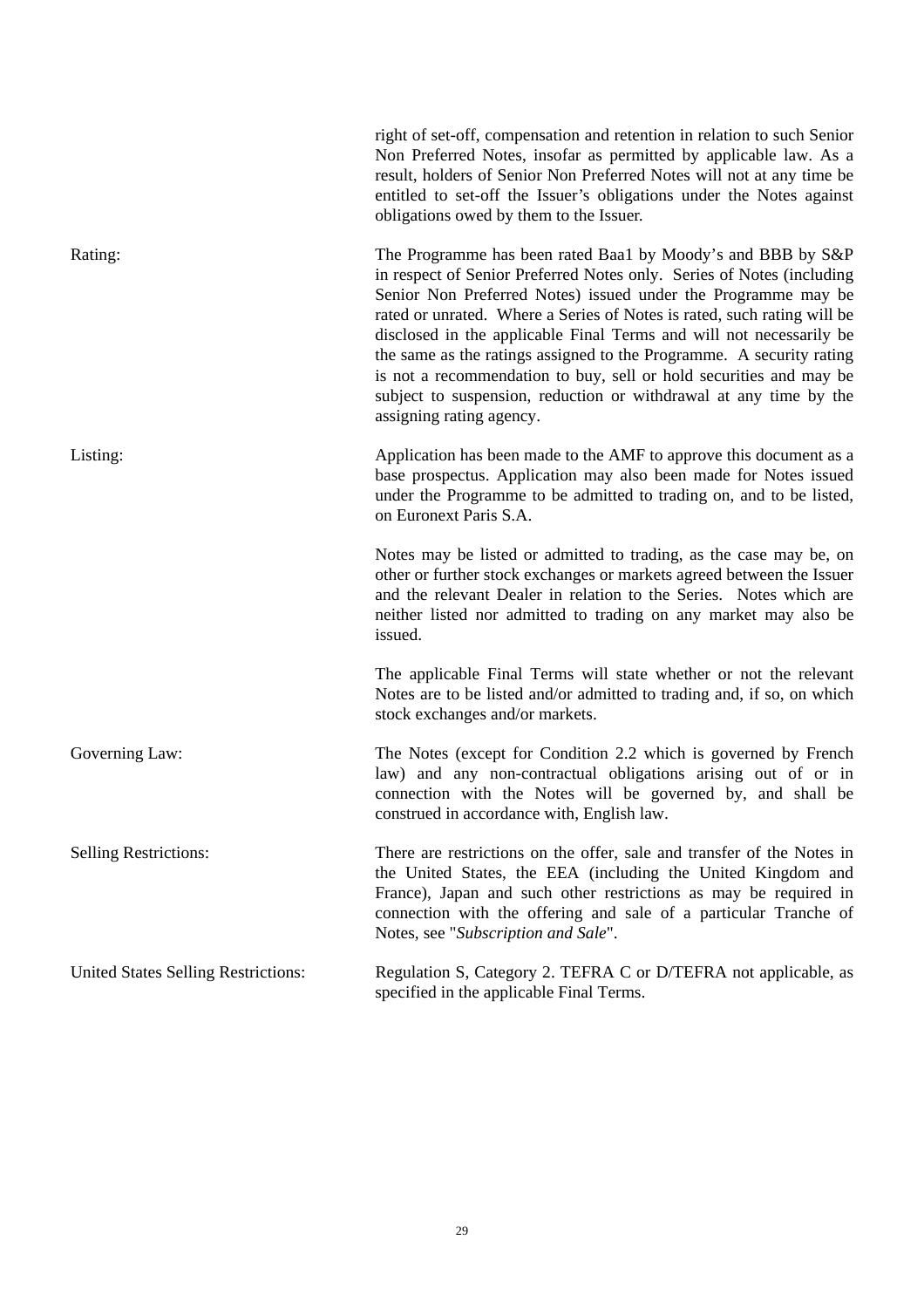## **DOCUMENTS INCORPORATED BY REFERENCE**

The following information shall be incorporated by reference in, and form part of, this Base Prospectus:

- (a) the sections referred to in the table below included in the English translation of the 2017 *Rapport Annuel*  of PSA BANQUE FRANCE (the **2017 Annual Report**), which has previously been published and was filed with the AMF on 2 April 2018;
- (b) the sections referred to in the table below included in the English translation of the 2016 *Rapport Annuel*  of PSA BANQUE FRANCE (the **2016 Annual Report**), which has previously been published and was filed with the AMF on 23 March 2017;
- (c) the terms and conditions of the Notes at pages 42 to 64 of the Base Prospectus dated 10 July 2017; and
- (d) the terms and conditions of the Notes at pages 37 to 60 of the Base Prospectus dated 29 June 2016.

PSA BANQUE FRANCE will, in the event of any significant new factor, material mistake or inaccuracy relating to information included in this Base Prospectus which is capable of affecting the assessment of any Notes, prepare a supplement to this Base Prospectus or publish a new Base Prospectus for use in connection with any subsequent issue of Notes.

Following the publication of this Base Prospectus a supplement may be prepared by PSA BANQUE FRANCE and approved by the AMF in accordance with Article 16 of the Prospectus Directive and article 212-25 of the *Règlement Général* of the AMF. Statements contained in any such supplement (or contained in any document incorporated by reference therein) shall, to the extent applicable, be deemed to modify or supersede statements contained in this Base Prospectus or in a document which is incorporated by reference in this Base Prospectus. Any statement so modified or superseded shall not, except as so modified or superseded, constitute a part of this Base Prospectus.

Copies of documents incorporated by reference in the Base Prospectus can be obtained from the registered office of PSA BANQUE FRANCE and from the specified offices of the Paying Agent for the time being at 11, avenue Emile Reuter, 2420 Luxembourg, Luxembourg. They will also be published on PSA BANQUE FRANCE's website at: www.psa-banque-france.com and on the *Direction de l'information légale et administrative's* website at (www.info-financiere.fr) for financial information only. The Base Prospectus (together with any Final Terms relating to Notes admitted to trading on a Regulated Market) has been published on the AMF's website at www.amf-france.org.

The cross-reference tables below set out the relevant page references for the information incorporated herein by reference:

|                         | Annex XI of EC regulation No. 809/2004, as amended - Minimum<br>disclosure requirements for the debt and derivatives securities<br>registration document                        | 2017 Annual<br><b>Report</b> | 2016 Annual<br><b>Report</b> |
|-------------------------|---------------------------------------------------------------------------------------------------------------------------------------------------------------------------------|------------------------------|------------------------------|
| $\vert$ 3               | <b>RISK FACTORS</b>                                                                                                                                                             |                              |                              |
| 3.1                     | Prominent disclosure of risk factors that may affect the issuer's ability<br>to fulfil its obligations under the securities to investors in a section<br>headed "Risk Factors". | pages 23-34                  |                              |
| $\overline{\mathbf{4}}$ | <b>INFORMATION ABOUT THE ISSUER</b>                                                                                                                                             |                              |                              |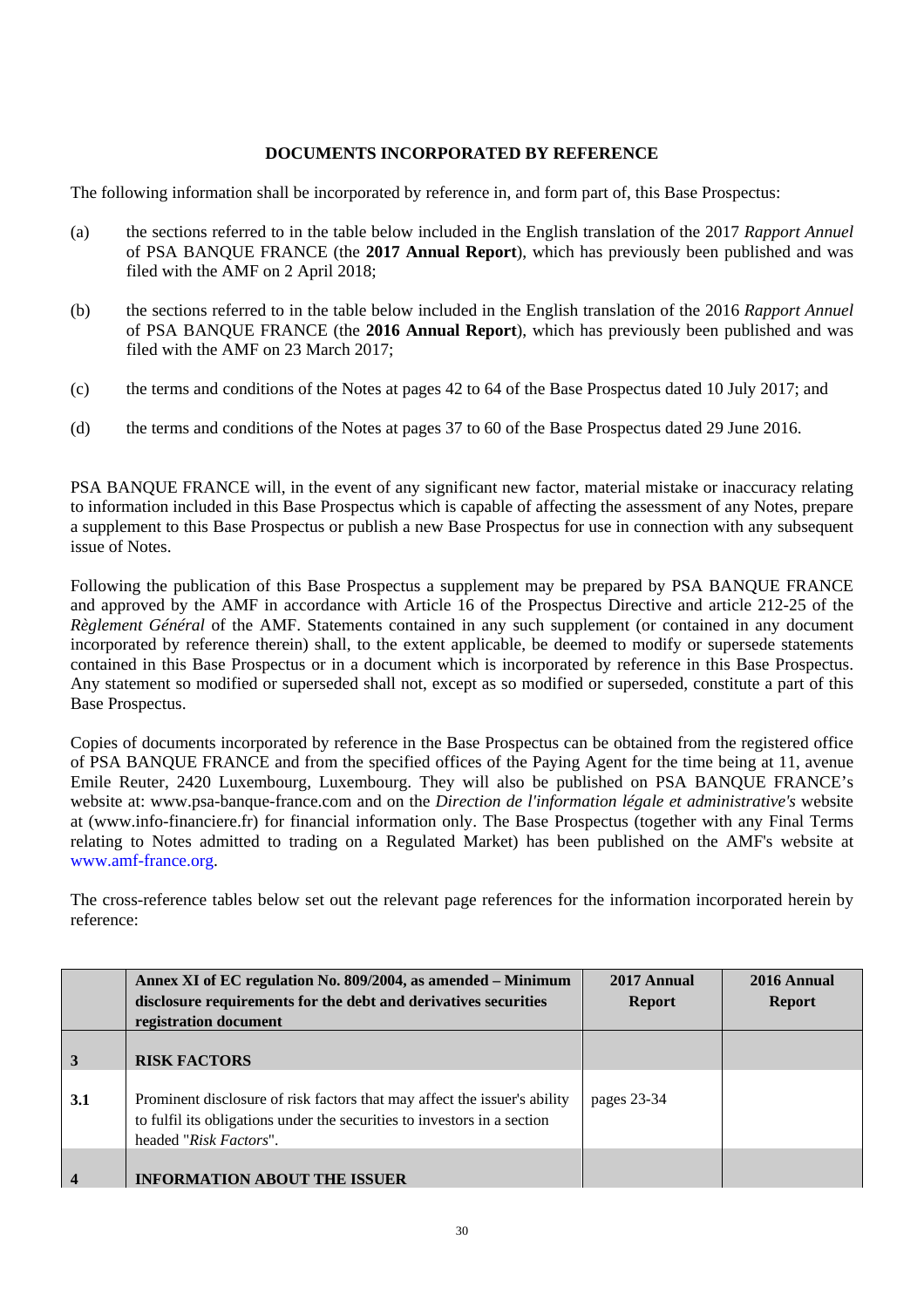|          | Annex XI of EC regulation No. 809/2004, as amended - Minimum<br>disclosure requirements for the debt and derivatives securities<br>registration document                                                                                                                                                 | 2017 Annual<br><b>Report</b>                                                                          | 2016 Annual<br><b>Report</b> |
|----------|----------------------------------------------------------------------------------------------------------------------------------------------------------------------------------------------------------------------------------------------------------------------------------------------------------|-------------------------------------------------------------------------------------------------------|------------------------------|
| 4.1      | <b>History and development of the Issuer:</b>                                                                                                                                                                                                                                                            |                                                                                                       |                              |
| 4.1.4    | the domicile and legal form of the issuer, the legislation under which<br>the issuer operates, its country of incorporation, and the address and<br>telephone number of its registered office (or principal place of<br>business if different from its registered office).                               | page 37                                                                                               |                              |
| 4.1.5    | any recent events particular to the issuer and which are to a material<br>extent relevant to the evaluation of the issuer's solvency.                                                                                                                                                                    | N/A                                                                                                   |                              |
| 5        | <b>BUSINESS OVERVIEW</b>                                                                                                                                                                                                                                                                                 |                                                                                                       |                              |
| 5.1.     | <b>Principal Activities</b>                                                                                                                                                                                                                                                                              |                                                                                                       |                              |
| 5.1.1    | A brief description of the issuer's principal activities stating the main<br>categories of products sold and/or services performed;                                                                                                                                                                      | pages 5-22                                                                                            |                              |
| 5.1.3    | Principal Markets                                                                                                                                                                                                                                                                                        |                                                                                                       |                              |
|          | A brief description of the principal markets in which the issuer<br>competes.                                                                                                                                                                                                                            | pages 8-11                                                                                            |                              |
| 6        | ORGANISATIONAL STRUCTURE                                                                                                                                                                                                                                                                                 |                                                                                                       |                              |
| 6.1      | If the issuer is part of a group, a brief description of the group and of<br>the issuer's position within it.                                                                                                                                                                                            | page 6                                                                                                |                              |
| 6.2      | If the issuer is dependent upon other entities within the group, this<br>must be clearly stated together with an explanation of this<br>dependence.                                                                                                                                                      | pages 6-7                                                                                             |                              |
| $\bf{Q}$ | ADMINISTRATIVE, MANAGEMENT, AND SUPERVISORY<br><b>BODIES</b>                                                                                                                                                                                                                                             |                                                                                                       |                              |
| 9.1      | Names, business addresses and functions in the issuer of the following<br>persons, and an indication of the principal activities performed by<br>them outside the issuer where these are significant with respect to that<br>issuer:<br>members of the administrative, management or supervisory bodies; | pages 37-42<br>(See also the<br>"Description of the<br>Issuer" section of<br>this Base<br>Prospectus) |                              |
| 9.2      | Potential conflicts of interests between any duties to the issuing entity<br>of the persons referred to in item 9.1 and their private interests and or<br>other duties. In the event that there are no such conflicts, a statement<br>to that effect                                                     | page 38                                                                                               |                              |
| 11       | FINANCIAL INFORMATION CONCERNING THE ISSUER'S<br>ASSETS AND LIABILITIES, FINANCIAL POSITION AND<br>PROFITS AND LOSSES                                                                                                                                                                                    |                                                                                                       |                              |
| 11.1     | <b>Historical Financial Information</b>                                                                                                                                                                                                                                                                  |                                                                                                       |                              |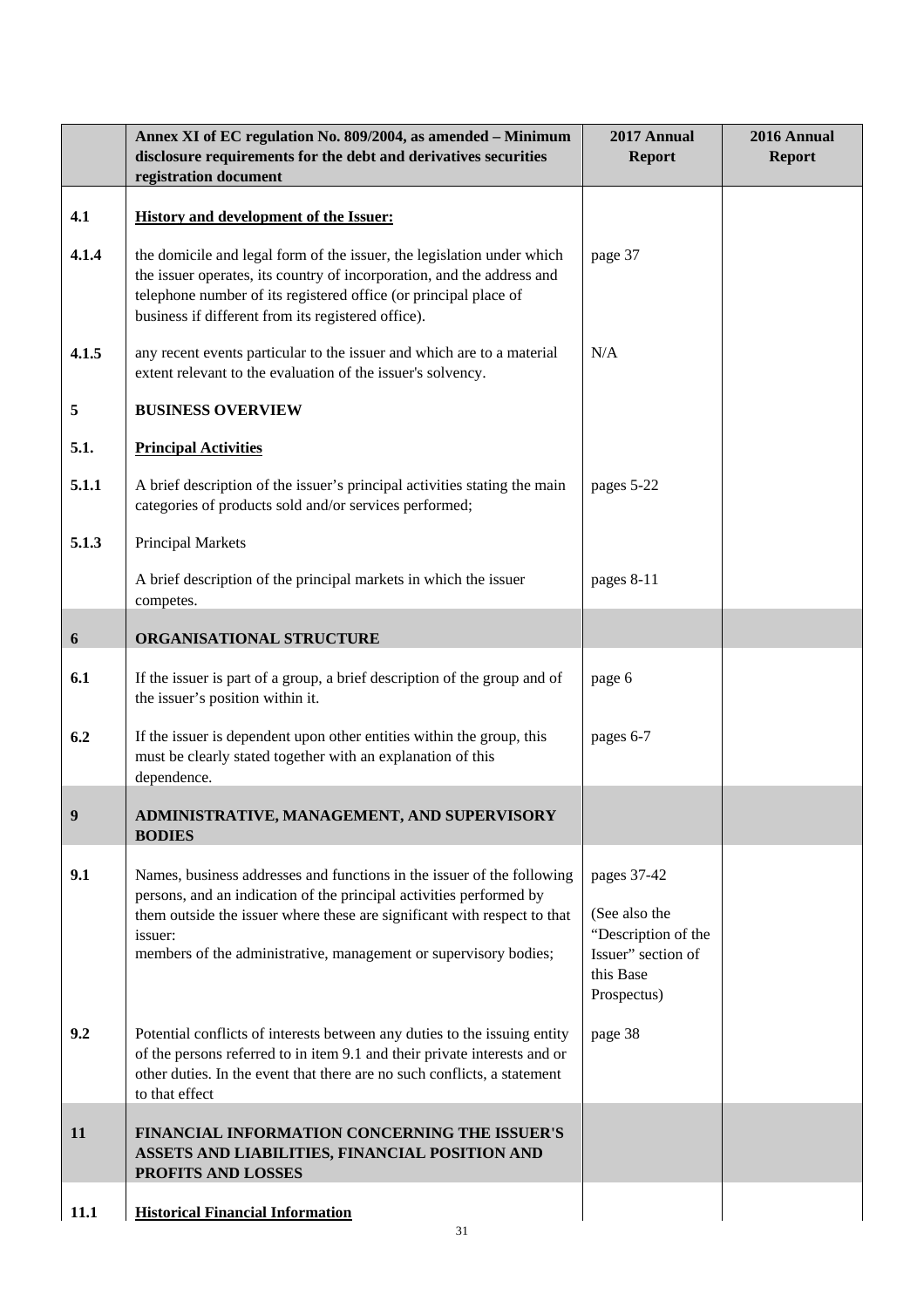|        | Annex XI of EC regulation No. 809/2004, as amended - Minimum<br>disclosure requirements for the debt and derivatives securities<br>registration document                                                                                                                                                                                                                                                                       | 2017 Annual<br><b>Report</b> | 2016 Annual<br><b>Report</b> |
|--------|--------------------------------------------------------------------------------------------------------------------------------------------------------------------------------------------------------------------------------------------------------------------------------------------------------------------------------------------------------------------------------------------------------------------------------|------------------------------|------------------------------|
|        | (a) the balance sheet;                                                                                                                                                                                                                                                                                                                                                                                                         | page 48                      | page 44                      |
|        | (b) the income statement;                                                                                                                                                                                                                                                                                                                                                                                                      | page 49                      | page 45                      |
|        | (c) statement of changes in equity                                                                                                                                                                                                                                                                                                                                                                                             | page 50                      | page 46                      |
|        | (d) statement of cash flow                                                                                                                                                                                                                                                                                                                                                                                                     | page 51                      | page 47                      |
|        | (e) the accounting policies and explanatory notes.                                                                                                                                                                                                                                                                                                                                                                             | pages 52-90                  | page 48-88                   |
|        | (f) audit report                                                                                                                                                                                                                                                                                                                                                                                                               | pages 91-94                  | pages 89-90                  |
| 11.2   | <b>Financial statements</b>                                                                                                                                                                                                                                                                                                                                                                                                    |                              |                              |
| 11.3   | <b>Auditing of historical annual financial information</b>                                                                                                                                                                                                                                                                                                                                                                     |                              |                              |
| 11.3.1 | A statement that the historical financial information has been audited.<br>If audit reports on the historical financial information have been<br>refused by the statutory auditors or if they contain qualifications or<br>disclaimers, such refusal or such qualifications or disclaimers must be<br>reproduced in full and the reasons given.                                                                                | pages 91-94                  |                              |
| 11.6   | Information on any governmental, legal or arbitration proceedings<br>(including any such proceedings which are pending or threatened of<br>which the issuer is aware), during the period covering, at last the<br>previous 12 months which may have, or have had in the recent past,<br>significant effects on the issuer and/or group's financial position or<br>profitability, or provide an appropriate negative statement. | page 12                      |                              |

If documents which are incorporated by reference themselves incorporate any information or other documents therein, either expressly or implicitly, such information or other documents will not form part of this Base Prospectus for the purposes of the Prospectus Directive (Directive 2003/71/EC) except where such information or other documents are specifically incorporated by reference in this Base Prospectus.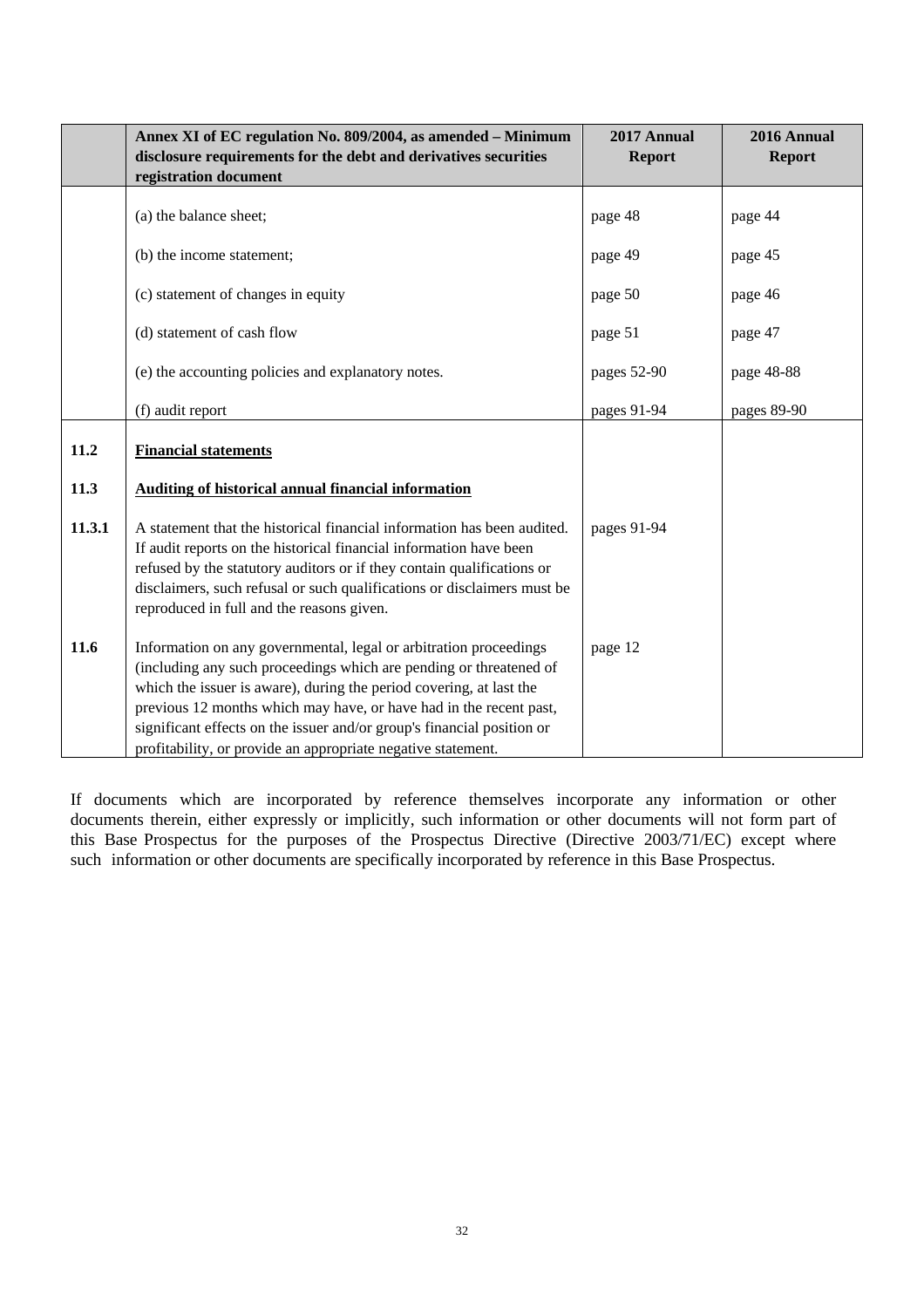#### **FORM OF THE NOTES**

Each Tranche of Notes will be in bearer form and will initially be issued in the form of a temporary global note (a **Temporary Global Note**) or, if so specified in the applicable Final Terms, a permanent global note (a **Permanent Global Note** and, together with a Temporary Global Note, each a **Global Note**) which, in either case, will:

- (a) if the Global Notes are intended to be issued in new global note (**NGN**) form, as stated in the applicable Final Terms, be delivered on or prior to the original issue date of the Tranche to a common safekeeper (the **Common Safekeeper**) for Euroclear Bank SA/NV (**Euroclear**) and Clearstream Banking S.A. (**Clearstream**); and
- (b) if the Global Notes are not intended to be issued in NGN Form, be delivered on or prior to the original issue date of the Tranche to a common depositary (the **Common Depositary**) for Euroclear and Clearstream.

Where the Global Notes issued in respect of any Tranche are in NGN form, the applicable Final Terms will also indicate whether such Global Notes are intended to be held in a manner which would allow Eurosystem eligibility. Any indication that the Global Notes are to be so held does not necessarily mean that the Notes of the relevant Tranche will be recognised as eligible collateral for Eurosystem monetary policy and intra-day credit operations by the Eurosystem either upon issue or at any times during their life as such recognition depends upon satisfaction of the Eurosystem eligibility criteria. The Common Safekeeper for NGNs will either be Euroclear or Clearstream or another entity approved by Euroclear and Clearstream.

Whilst any Note is represented by a Temporary Global Note, payments of principal, interest (if any) and any other amount payable in respect of the Notes due prior to the Exchange Date (as defined below) will be made (against presentation of the Temporary Global Note if the Temporary Global Note is not intended to be issued in NGN form) only to the extent that certification (in a form to be provided) to the effect that the beneficial owners of interests in the Temporary Global Note are not U.S. persons or persons who have purchased for resale to any U.S. person, as required by U.S. Treasury regulations, has been received by Euroclear and/or Clearstream and Euroclear and/or Clearstream, as applicable, has given a like certification (based on the certifications it has received) to the Fiscal Agent.

On and after the date (the **Exchange Date**) which is 40 days after a Temporary Global Note is issued, interests in such Temporary Global Note will be exchangeable (free of charge) upon a request as described therein either for (i) interests in a Permanent Global Note of the same Series or (ii) for definitive Notes of the same Series with, where applicable, interest coupons and talons attached (as indicated in the applicable Final Terms and subject, in the case of definitive Notes, to such notice period as is specified in the applicable Final Terms), in each case against certification of beneficial ownership as described above unless such certification has already been given. The holder of a Temporary Global Note will not be entitled to collect any payment of interest, principal or other amount due on or after the Exchange Date unless, upon due certification, exchange of the Temporary Global Note for an interest in a Permanent Global Note or for definitive Notes is improperly withheld or refused.

Payments of principal, interest (if any) or any other amounts on a Permanent Global Note will be made through Euroclear and/or Clearstream (against presentation or surrender (as the case may be) of the Permanent Global Note if the Permanent Global Note is not intended to be issued in NGN form) without any requirement for certification.

The applicable Final Terms will specify that a Permanent Global Note will be exchangeable (free of charge), in whole but not in part, for definitive Notes with, where applicable, interest coupons and talons attached upon the occurrence of an Exchange Event. For these purposes, **Exchange Event** means that (i) an Event of Default (as defined in Condition 9) has occurred and is continuing; (ii) the Issuer has been notified that both Euroclear and Clearstream have been closed for business for a continuous period of 14 days (other than by reason of holiday, statutory or otherwise) or have announced an intention permanently to cease business or have in fact done so and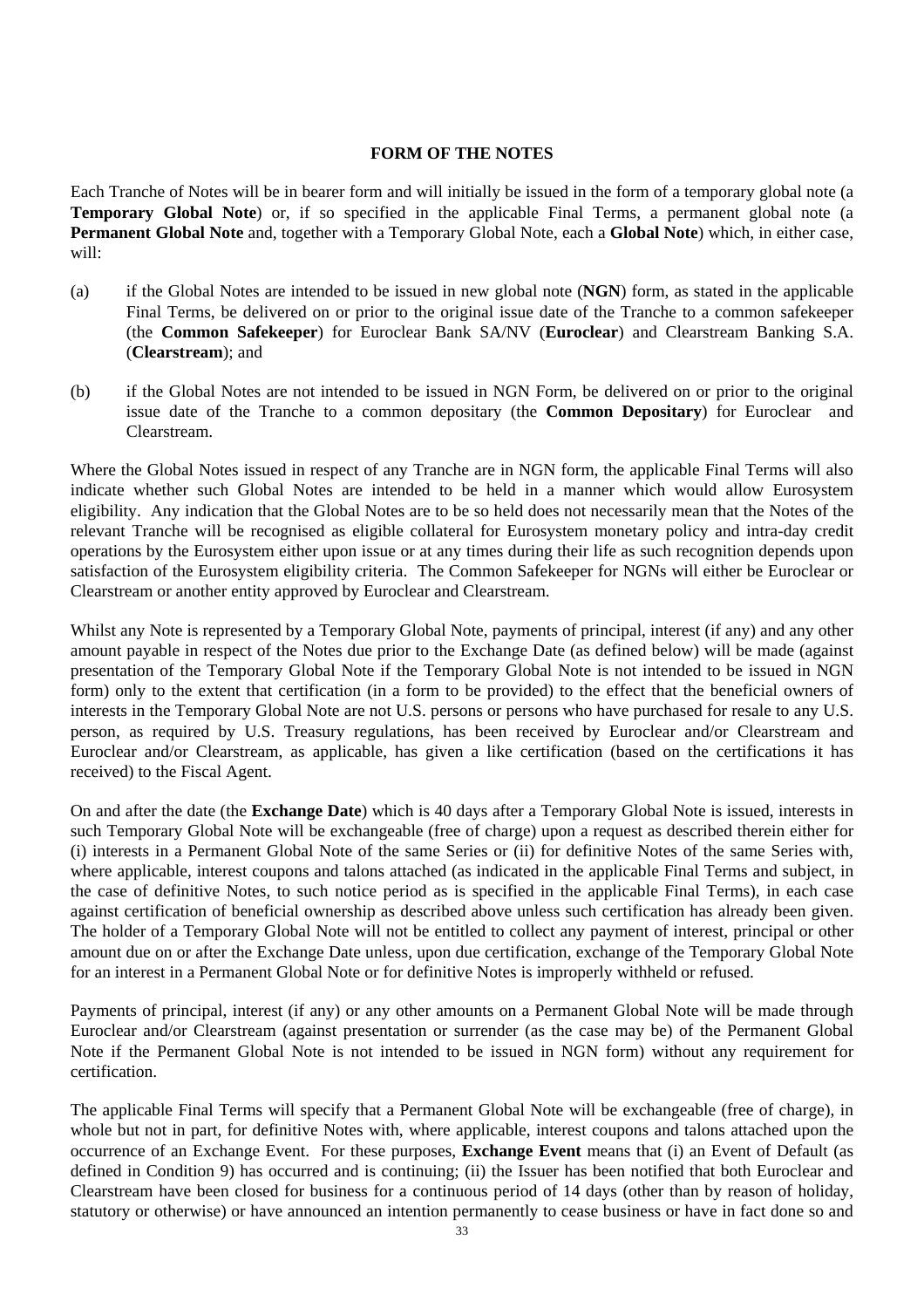no successor clearing system is available; or (iii) the Issuer has or will become subject to adverse tax consequences which would not be suffered were the Notes represented by the Permanent Global Note in definitive form. The Issuer will promptly give notice to Noteholders in accordance with Condition 13 if an Exchange Event occurs. In the event of the occurrence of an Exchange Event, Euroclear and/or Clearstream (acting on the instructions of any holder of an interest in such Permanent Global Note) may give notice to the Fiscal Agent requesting exchange and, in the event of the occurrence of an Exchange Event as described in (iii) above, the Issuer may also give notice to the Fiscal Agent requesting exchange. Any such exchange shall occur not later than 45 days after the date of receipt of the first relevant notice by the Fiscal Agent.

The following legend will appear on all Notes (other than Temporary Global Notes) and interest coupons relating to such Notes where TEFRA D is specified in the applicable Final Terms:

"ANY UNITED STATES PERSON WHO HOLDS THIS OBLIGATION WILL BE SUBJECT TO LIMITATIONS UNDER THE UNITED STATES INCOME TAX LAWS, INCLUDING THE LIMITATIONS PROVIDED IN SECTIONS 165(j) AND 1287(a) OF THE INTERNAL REVENUE CODE."

The sections referred to provide that United States holders, with certain exceptions, will not be entitled to deduct any loss on Notes or interest coupons and will not be entitled to capital gains treatment in respect of any gain on any sale, disposition, redemption or payment of principal in respect of Notes or interest coupons.

Notes which are represented by a Global Note will only be transferable in accordance with the rules and procedures for the time being of Euroclear or Clearstream, as the case may be.

#### **General**

Pursuant to the Agency Agreement (as defined under "*Terms and Conditions of the Notes*"), the Fiscal Agent shall arrange that, where a further Tranche of Notes is issued which is intended to form a single Series with an existing Tranche of Notes at a point after the Issue Date of the further Tranche, the Notes of such further Tranche shall be assigned a common code and ISIN which are different from the common code and ISIN assigned to Notes of any other Tranche of the same Series until such time as the Tranches are consolidated and form a single Series, which shall not be prior to the expiry of the distribution compliance period (as defined in Regulation S under the Securities Act) applicable to the Notes of such Tranche.

Any reference herein to Euroclear and/or Clearstream shall, whenever the context so permits, be deemed to include a reference to any additional or alternative clearing system specified in the applicable Final Terms.

A Note may be accelerated by the holder thereof in certain circumstances described in Condition 9. In such circumstances, where any Note is still represented by a Global Note and the Global Note (or any part thereof) has become due and repayable in accordance with the Terms and Conditions of such Notes and payment in full of the amount due has not been made in accordance with the provisions of the Global Note then from 8.00 p.m. (London time) on such day holders of interests in such Global Note credited to their accounts with Euroclear and/or Clearstream as the case may be, will become entitled to proceed directly against the Issuer on the basis of statements of account provided by Euroclear and/or Clearstream on and subject to the terms of a deed of covenant (the **Deed of Covenant**) dated 3 August 2018 and executed by the Issuer.

The Issuer may agree with any Dealer that Notes may be issued in a form not contemplated by the Terms and Conditions of the Notes, in which event, a supplement to this Base Prospectus or a new Base Prospectus will be made available which will describe the effect of the agreement reached in relation to such Notes**.**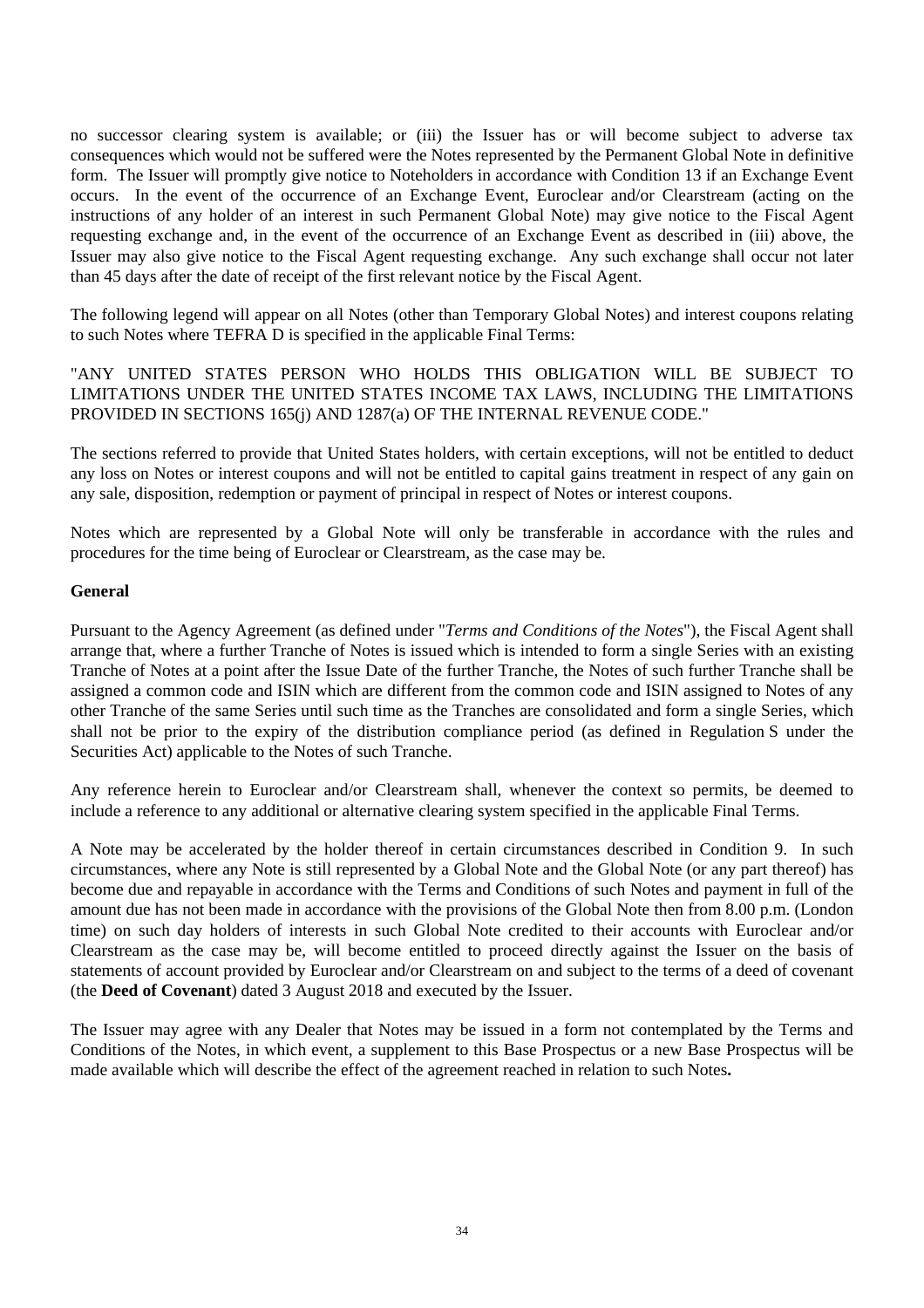#### **TERMS AND CONDITIONS OF THE NOTES**

*The following are the Terms and Conditions of the Notes which will be incorporated by reference into each Global Note (as defined below) and each definitive Note, in the latter case only if permitted by the relevant stock exchange or other relevant authority (if any) and agreed by the Issuer and the relevant Dealer at the time of issue but, if not so permitted and agreed, such definitive Note will have endorsed thereon or attached thereto such Terms and Conditions. The applicable Final Terms (or the relevant provisions thereof) will be endorsed upon, or attached to, each Global Note and definitive Note. Reference should be made to "Applicable Final Terms" for a description of the content of Final Terms which will specify which of such terms are to apply in relation to the relevant Notes.* 

This Note is one of a Series (as defined below) of Notes issued by PSA BANQUE FRANCE (the **Issuer**) pursuant to the Agency Agreement (as defined below).

References herein to the **Notes** shall be references to the Notes of this Series and shall mean:

- (a) in relation to any Notes represented by a global Note (a **Global Note**), units of each Specified Denomination in the Specified Currency;
- (b) any Global Note; and
- (c) any definitive Notes issued in exchange for a Global Note.

The Notes and the Coupons (as defined below) have the benefit of an Agency Agreement (such Agency Agreement as amended and/or supplemented and/or restated from time to time, the **Agency Agreement**) dated 3 August 2018 and made between the Issuer, Société Générale Bank and Trust as principal paying agent and agent bank (the **Fiscal Agent**, which expression shall include any successor principal paying agent) and the other paying agents named therein (together with the Fiscal Agent, the **Paying Agents**, which expression shall include any additional or successor paying agents). The Fiscal Agent and the Paying Agents, together referred to as the **Agents**.

The final terms for this Note (or the relevant provisions thereof) are set out in Part A of the Final Terms attached to or endorsed on this Note which supplement these Terms and Conditions (the **Conditions**). References to the **applicable Final Terms** are, unless otherwise stated, to Part A of the Final Terms (or the relevant provisions thereof) attached to or endorsed on this Note. The expression **Prospectus Directive** means Directive 2003/71/EC (as amended, including by Directive 2010/73/EU), and includes any relevant implementing measure in a relevant Member State of the European Economic Area.

Interest bearing definitive Notes have interest coupons (**Coupons**) and, in the case of Notes which, when issued in definitive form, have more than 27 interest payments remaining, talons for further Coupons (**Talons**) attached on issue. Any reference herein to Coupons or coupons shall, unless the context otherwise requires, be deemed to include a reference to Talons or talons. Global Notes do not have Coupons or Talons attached on issue.

Any reference to **Noteholders** or **holders** in relation to any Notes shall mean the holders of the Notes and shall, in relation to any Notes represented by a Global Note, be construed as provided below. Any reference herein to **Couponholders** shall mean the holders of the Coupons and shall, unless the context otherwise requires, include the holders of the Talons.

As used herein, **Tranche** means Notes which are identical in all respects (including as to listing and admission to trading) and **Series** means a Tranche of Notes together with any further Tranche or Tranches of Notes which (a) are expressed to be consolidated and form a single series and (b) have the same terms and conditions or terms and conditions which are the same in all respects save for the amount and date of the first payment of interest thereon and the date from which interest starts to accrue.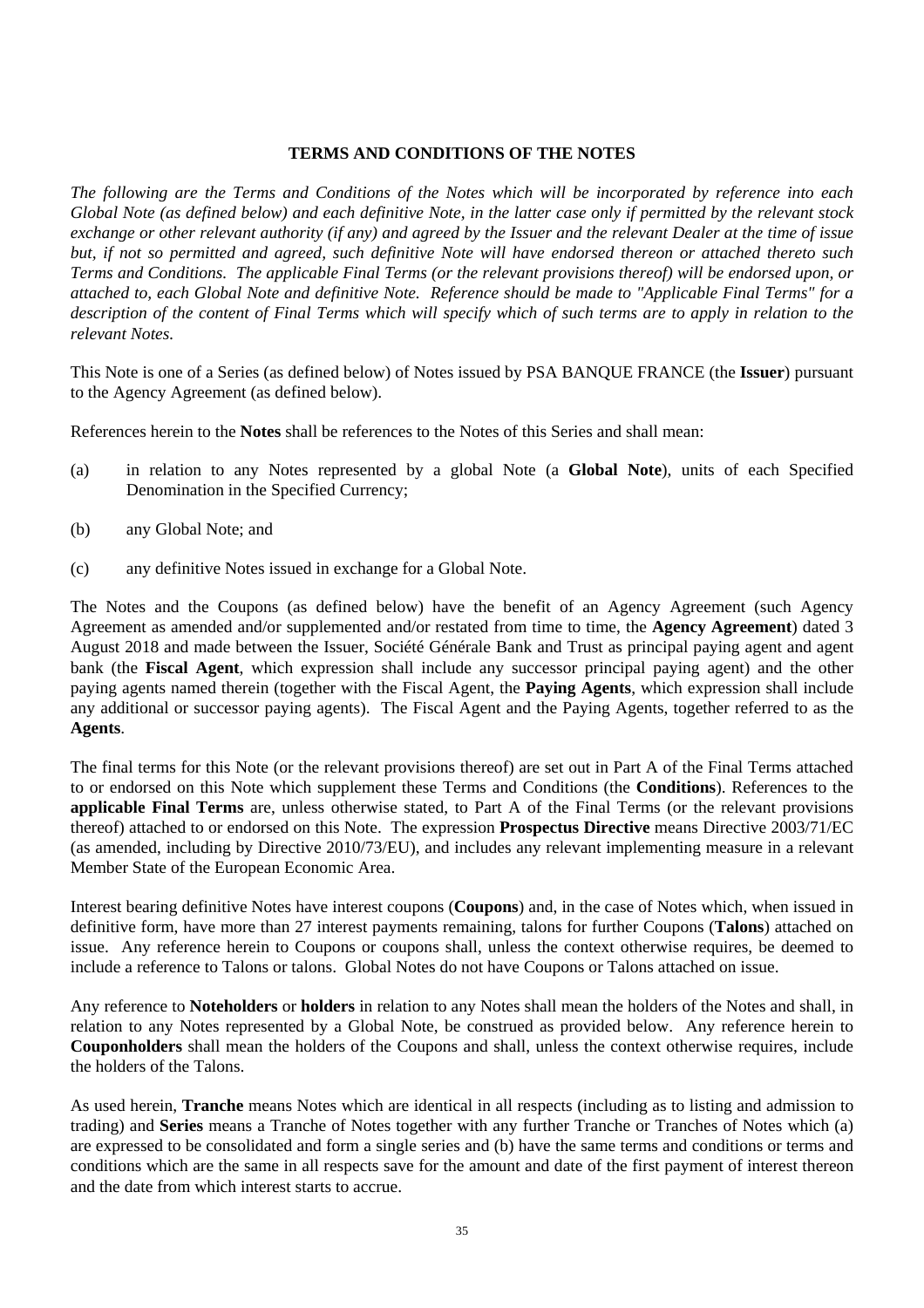The Noteholders and the Couponholders are entitled to the benefit of the Deed of Covenant (such Deed of Covenant as modified and/or supplemented and/or restated from time to time, the **Deed of Covenant**) dated 3 August 2018 and made by the Issuer. The original of the Deed of Covenant is held by the common depositary for Euroclear (as defined below) and Clearstream (as defined below).

Copies of the Agency Agreement and the Deed of Covenant are available for inspection during normal business hours at the specified office of each of the Paying Agents. The Noteholders and the Couponholders are deemed to have notice of, and are entitled to the benefit of, all the provisions of the Agency Agreement, the Deed of Covenant and the applicable Final Terms which are applicable to them. The statements in the Conditions include summaries of, and are subject to, the detailed provisions of the Agency Agreement.

Words and expressions defined in the Agency Agreement or used in the applicable Final Terms shall have the same meanings where used in the Conditions unless the context otherwise requires or unless otherwise stated and provided that, in the event of inconsistency between the Agency Agreement and the applicable Final Terms, the applicable Final Terms will prevail.

In the Conditions, euro means the currency introduced at the start of the third stage of European economic and monetary union pursuant to the Treaty on the Functioning of the European Union, as amended.

## **1. FORM, DENOMINATION AND TITLE**

The Notes are in bearer form and, in the case of definitive Notes, serially numbered, in the currency (the **Specified Currency**) and the denominations (the **Specified Denomination(s)**) specified in the applicable Final Terms. Notes of one Specified Denomination may not be exchanged for Notes of another Specified **Denomination** 

This Note may be a Fixed Rate Note, a Floating Rate Note or a Zero Coupon Note, depending upon the Interest Basis shown in the applicable Final Terms.

Definitive Notes are issued with Coupons attached, unless they are Zero Coupon Notes in which case references to Coupons and Couponholders in the Conditions are not applicable.

Subject as set out below, title to the Notes and Coupons will pass by delivery. The Issuer and any Agent will (except as otherwise required by law) deem and treat the bearer of any Note or Coupon as the absolute owner thereof (whether or not overdue and notwithstanding any notice of ownership or writing thereon or notice of any previous loss or theft thereof) for all purposes but, in the case of any Global Note, without prejudice to the provisions set out in the next succeeding paragraph.

For so long as any of the Notes is represented by a Global Note held on behalf of Euroclear Bank SA/NV (**Euroclear**) and/or Clearstream Banking S.A. (**Clearstream**), each person (other than Euroclear or Clearstream) who is for the time being shown in the records of Euroclear or of Clearstream as the holder of a particular nominal amount of such Notes (in which regard any certificate or other document issued by Euroclear or Clearstream as to the nominal amount of such Notes standing to the account of any person shall be conclusive and binding for all purposes save in the case of manifest error) shall be treated by the Issuer and the Agents as the holder of such nominal amount of such Notes for all purposes other than with respect to the payment of principal or interest on such nominal amount of such Notes, for which purpose the bearer of the relevant Global Note shall be treated by the Issuer and any Agent as the holder of such nominal amount of such Notes in accordance with and subject to the terms of the relevant Global Note and the expressions **Noteholder** and **holder of Notes** and related expressions shall be construed accordingly.

Notes which are represented by a Global Note will be transferable only in accordance with the rules and procedures for the time being of Euroclear and Clearstream, as the case may be. References to Euroclear and/or Clearstream shall, whenever the context so permits, be deemed to include a reference to any additional or alternative clearing system specified in Part B of the applicable Final Terms.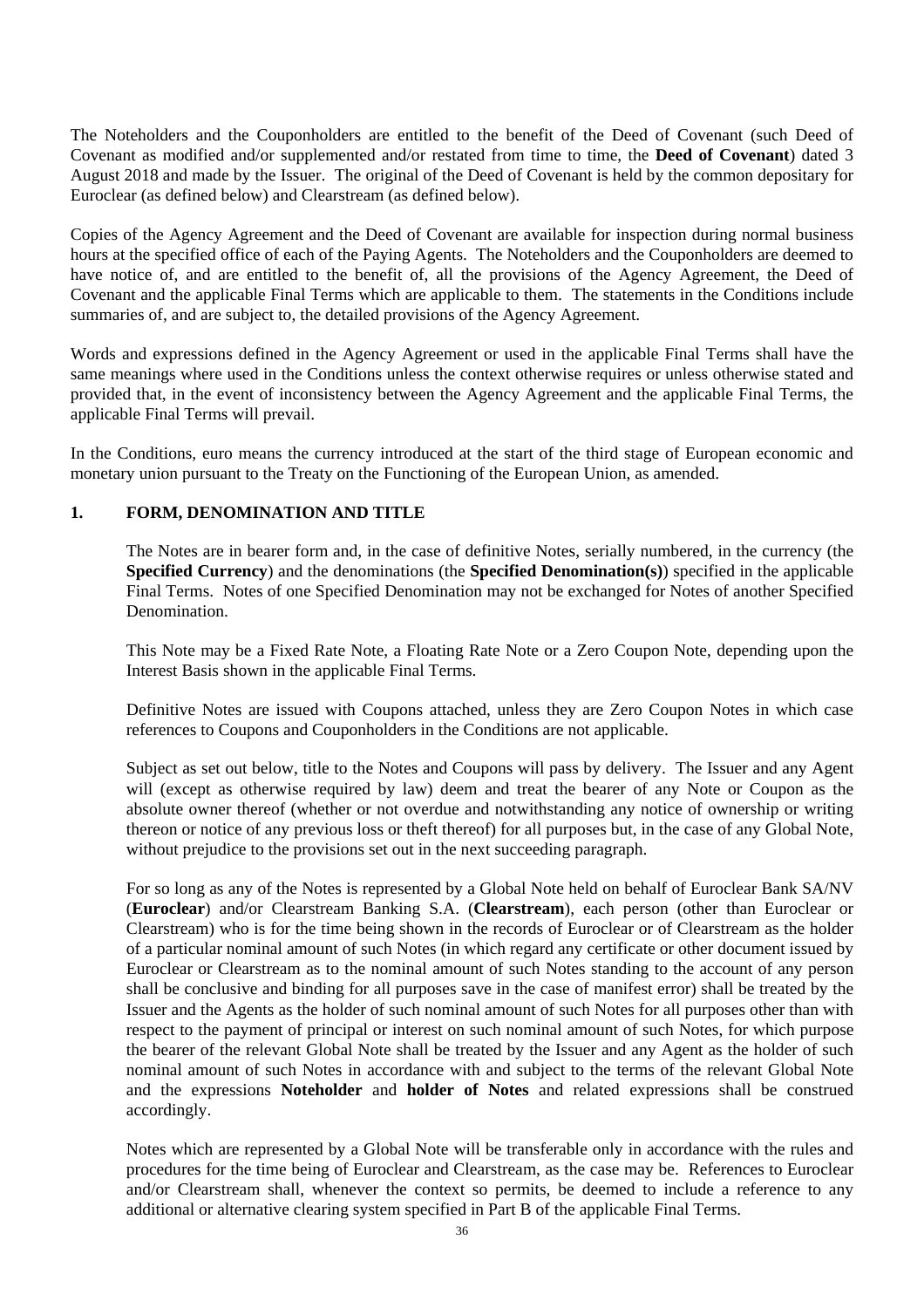# **2. STATUS OF THE NOTES**

The ability to issue Senior Non Preferred Notes, as provided by this Condition, is provided by Article 151 of the *Loi relative à la transparence, à la lutte contre la corruption et à la modernisation de la vie économique* (the **Sapin 2 Law**), which has amended Article L.613-30-3 of the French *Code monétaire et financier* to create a new "senior non preferred notes" ranking. The Sapin 2 Law was definitively adopted by the French parliament on 9 November 2016 and entered into force following its publication to the Official Journal of the French Republic (*Journal Officiel de la République Française*) on 12 December 2016 (the **Effective Date**)*.* 

Notes may be Senior Preferred Notes or Senior Non Preferred Notes, as specified in the applicable Final Terms.

## **2.1 Senior Preferred Notes**

If the Notes are **Senior Preferred Notes**, the Notes will be Senior Preferred Obligations and the Notes and (if applicable) the relative Coupons are direct, unconditional, unsecured and senior obligations of the Issuer and rank and will at all times rank:

- (i) *pari passu* among themselves and with other Senior Preferred Obligations;
- (ii) senior to Senior Non Preferred Obligations; and
- (iii) junior to present and future claims benefiting from other preferred exceptions.

Subject to applicable law, in the event of the voluntary or judicial liquidation (*liquidation amiable* or *liquidation judiciaire*) of the Issuer, bankruptcy proceedings or any other similar proceedings affecting the Issuer, the rights of Noteholders to payment under the Senior Preferred Notes rank:

- (i) junior to present and future claims benefiting from other preferred exceptions; and
- (i) senior to Senior Non Preferred Obligations.

## **2.2 Senior Non Preferred Notes**

If the Notes are **Senior Non Preferred Notes** the Notes will be Senior Non Preferred Obligations and the Notes and (if applicable) the relative Coupons are direct, unconditional, unsecured and senior obligations of the Issuer and rank and will at all times rank:

- (i) *pari passu* among themselves and with other Senior Non Preferred Obligations;
- (ii) senior to Eligible Creditors of the Issuer, Ordinarily Subordinated Obligations and any other present or future claims otherwise ranking junior to Senior Non Preferred Obligations; and
- (iii) junior to present and future claims benefiting from preferred exceptions including Senior Preferred Obligations.

Subject to applicable law, in the event of the voluntary or judicial liquidation (*liquidation amiable* or *liquidation judiciaire*) of the Issuer, bankruptcy proceedings or any other similar proceedings affecting the Issuer, the rights of Noteholders to payment under the Senior Non Preferred Notes rank:

(i) junior to Senior Preferred Obligations; and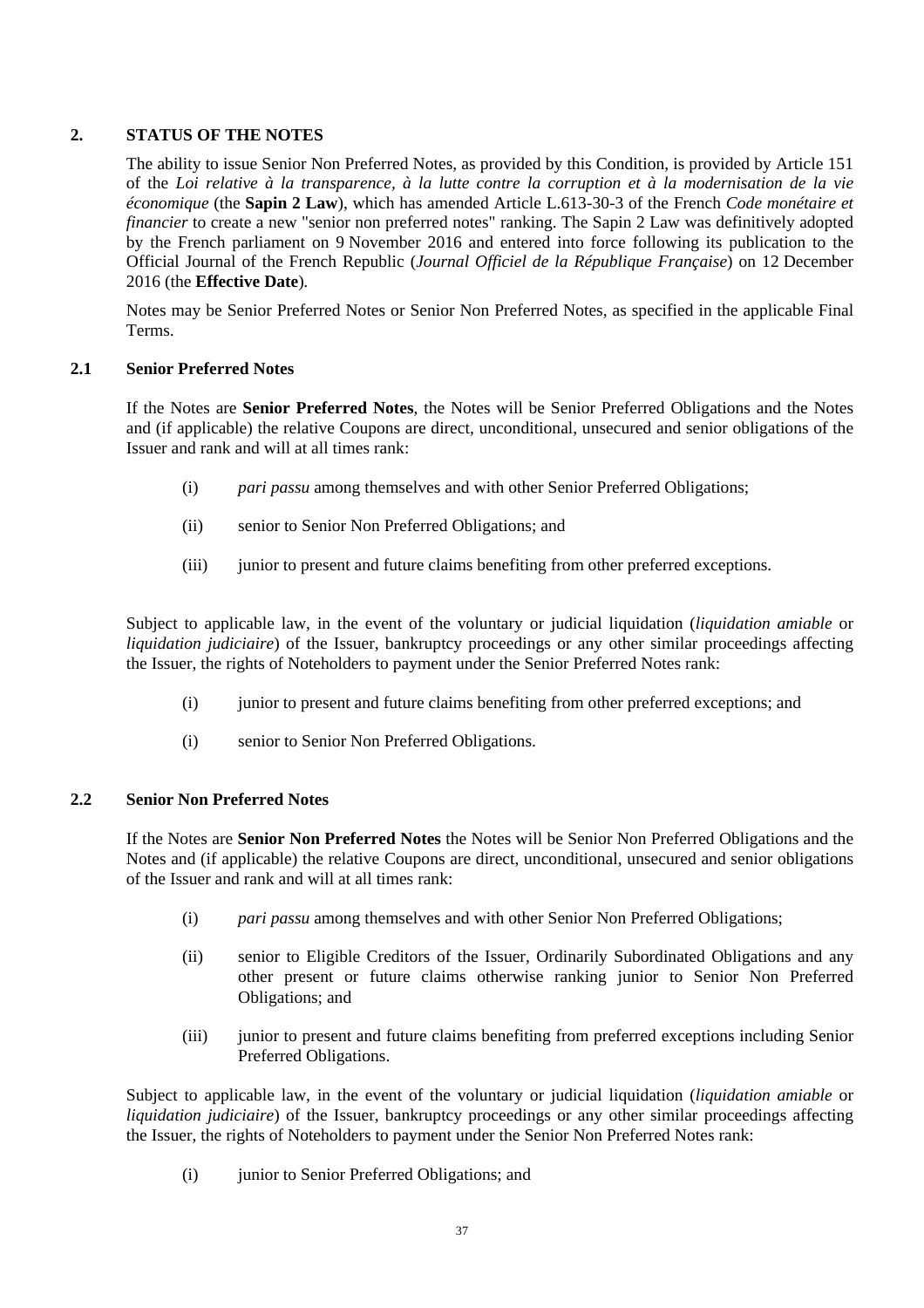(ii) senior to any Eligible Creditors of the Issuer, Ordinarily Subordinated Obligations and any other present or future claims otherwise ranking junior to Senior Non Preferred Obligations.

**Eligible Creditors** means creditors holding subordinated claims that rank or are expressed to rank senior to the subordinated notes issued by the Issuer.

**Ordinarily Subordinated Obligations** means any subordinated obligations or other instruments issued by the Issuer which rank, or are expressed to rank*, pari passu* among themselves, and are direct, unconditional, unsecured and subordinated obligations of the Issuer but in priority to *prêts participatifs* granted to the Issuer, *titres participatifs* issued by the Issuer and any deeply subordinated obligations of the Issuer (*engagements dits "super subordonnés", i.e. engagements subordonnés de dernier rang*).

**Senior Non Preferred Obligations** means any senior (*chirographaires*) obligations (including the Senior Non Preferred Notes) of, or other instruments issued by, the Issuer which fall or are expressed to fall within the category of obligations described in Article L. 613-30-3–I-4°. of the French *Code monétaire et financier*.

**Senior Preferred Obligations** means any senior (*chirographaires*) obligations (including the Senior Preferred Notes) of, or other instruments issued by, the Issuer, which fall or are expressed to fall within the category of obligations described in Article L. 613-30-3–I-3°. of the French *Code monétaire et financier*.

For the avoidance of doubt, all Senior Preferred Notes (i) issued prior to the Effective Date or (ii) not specified in the applicable Final Terms as being Senior Non Preferred Notes constitute Senior Preferred Obligations from the Effective Date.

## **2.3 Waiver of Set-Off**

In relation to Senior Non Preferred Notes, no holder of any Senior Non Preferred Note, Receipt or Coupon may at any time exercise or claim any Waived Set-Off Rights against any right, claim, or liability the Issuer has or may have or acquire against such holder, directly or indirectly, howsoever arising (and, for the avoidance of doubt, including all such rights, claims and liabilities arising under or in relation to any and all agreements or other instruments of any sort or any non-contractual obligations, in each case whether or not relating to such Note, Receipt or Coupon) and each such holder shall be deemed to have waived all Waived Set-Off Rights to the fullest extent permitted by applicable law in relation to all such actual and potential rights, claims and liabilities.

For the avoidance of doubt, nothing in this Condition 2.3 is intended to provide or shall be construed as acknowledging any right of deduction, set-off, netting, compensation, retention or counterclaim or that any such right is or would be available to any holder of any Note, Receipt or Coupon but for this Condition 2.3.

For the purposes of this Condition 2.3, **Waived Set-Off Rights** means any and all rights of or claims of any holder of any Senior Non Preferred Note, Receipt or Coupon for deduction, set-off, netting, compensation, retention or counterclaim arising directly or indirectly under or in connection with any such Senior Non Preferred Note, Receipt or Coupon.

## **3. NEGATIVE PLEDGE**

## **3.1 Negative Pledge**

So long as any of the Senior Preferred Notes remains outstanding, the Issuer will not create or have outstanding any mortgage, charge, lien, pledge or other security interest (each a **Security Interest**) upon, or with respect to, any of its present or future business, undertaking, assets or revenues (including any uncalled capital) of the Issuer to secure any Relevant Indebtedness (as defined below), unless the Issuer, in the case of the creation of a Security Interest, before or at the same time and, in any other case, promptly, takes any and all action necessary to ensure that: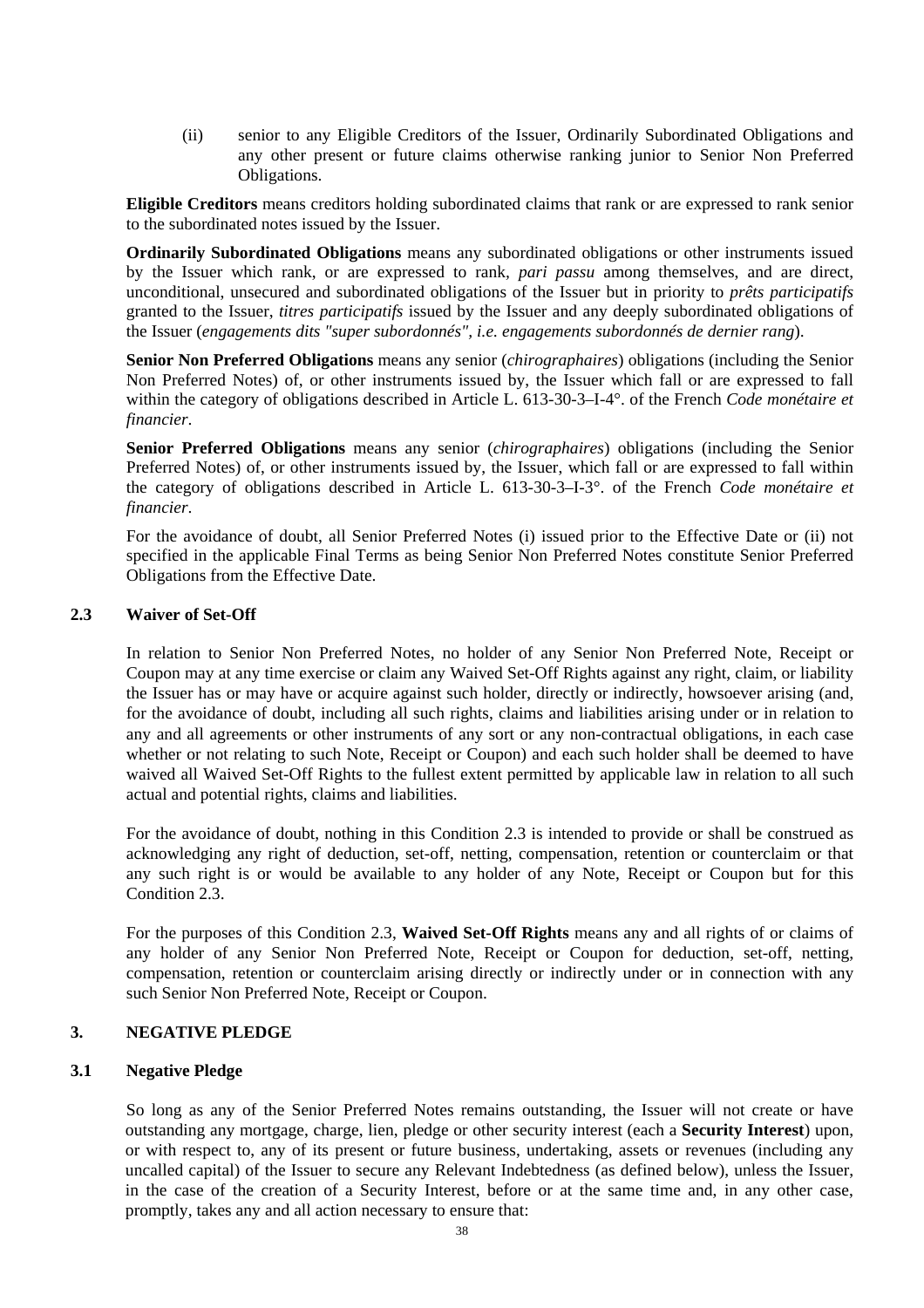- (b) all amounts payable by it under the Senior Preferred Notes and the Coupons are secured by the Security Interest equally and rateably with the Relevant Indebtedness; or
- (c) (such other Security Interest or other arrangement (whether or not it includes the giving of a Security Interest) is provided as is approved by an Extraordinary Resolution (as defined in the Agency Agreement) of the Noteholders.

Provided that such restriction shall not apply to (i) any securitisation or collateralisation of assets concluded in the normal course of business of the Issuer or any Principal Subsidiary or (ii) any arrangement whereby any Security Interest is created in connection with any asset backed securitisation programme involving the Issuer or any Principal Subsidiary.

If the Notes are Senior Non Preferred Notes, the above restriction shall not apply to such Notes.

## **3.2 Interpretation**

For the purposes of this Condition:

**Relevant Indebtedness** means any present or future indebtedness (whether being principal, premium, interest or other amounts) for or in respect of any notes, bonds or other debt securities of, or issued by, the Issuer which (with the consent of the Issuer) are for the time being quoted, listed or ordinarily dealt in on any stock exchange, over-the-counter or other securities market.

**Principal Subsidiary** means at any relevant time a Subsidiary of the Issuer:

- (a) whose total assets or net banking revenue (or, where the Subsidiary in question prepares consolidated accounts, whose total consolidated assets or net consolidated banking revenue, as the case may be) attributable to the Issuer represents not less than 10 per cent. of the total consolidated assets or the net consolidated banking revenue of the Issuer, as calculated by reference to the then latest audited accounts (or consolidated accounts as the case may be) of such Subsidiary and the then latest audited consolidated accounts of the Issuer and its consolidated Subsidiaries; or
- (b) to which is transferred all or substantially all the assets and undertaking of a Subsidiary which immediately prior to such transfer is a Principal Subsidiary.

**Subsidiary** means, at any particular time, any company which is directly or indirectly controlled, or more than 50 per cent. of whose equity share capital (or equivalent) is then beneficially owned, by the Issuer and/or one of more of its Subsidiaries. In order for one company to be "controlled" by another that other company (whether directly or indirectly and whether by the ownership of share capital, the possession of voting power, contract or otherwise) shall have the power to appoint and/or remove all or the majority of the members of the Board of Directors or other governing body of the first company or shall otherwise have control or the power to control the affairs and/or policies of such first company.

## **4. INTEREST**

## **4.1 Interest on Fixed Rate Notes**

Each Fixed Rate Note bears interest from (and including) the Interest Commencement Date at the rate(s) per annum equal to the Rate(s) of Interest. Interest will be payable in arrear on the Interest Payment Date(s) in each year up to (and including) the Maturity Date.

If the Notes are in definitive form, except as provided in the applicable Final Terms, the amount of interest payable on each Interest Payment Date in respect of the Fixed Interest Period ending on (but excluding) such date will amount to the Fixed Coupon Amount. Payments of interest on any Interest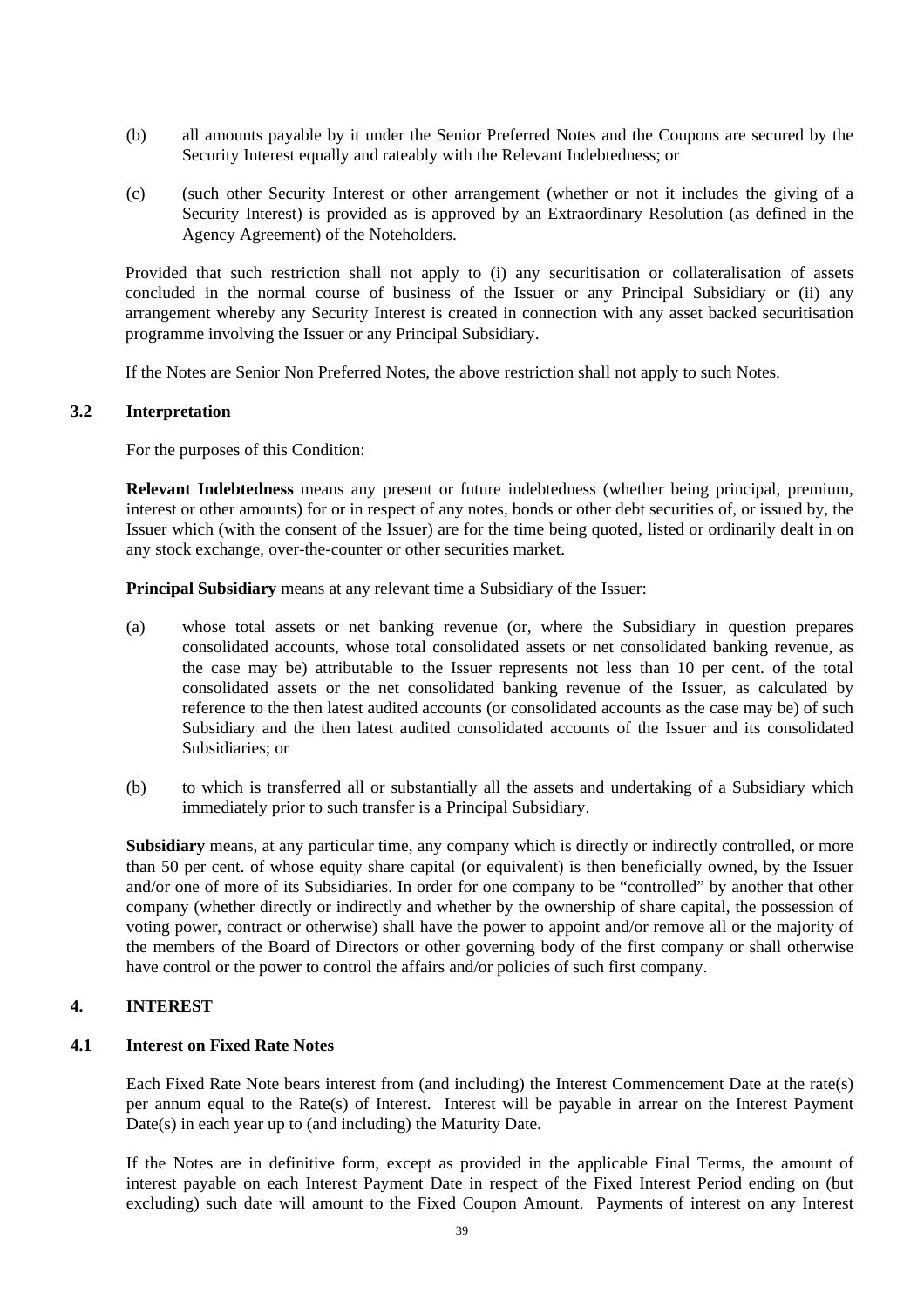Payment Date will, if so specified in the applicable Final Terms, amount to the Broken Amount so specified.

As used in the Conditions, **Fixed Interest Period** means the period from (and including) an Interest Payment Date (or the Interest Commencement Date) to (but excluding) the next (or first) Interest Payment Date.

Except in the case of Notes in definitive form where an applicable Fixed Coupon Amount or Broken Amount is specified in the applicable Final Terms, interest shall be calculated in respect of any period by applying the Rate of Interest to:

- (a) in the case of Fixed Rate Notes which are represented by a Global Note, the aggregate outstanding nominal amount of the Fixed Rate Notes represented by such Global Note; or
- (b) in the case of Fixed Rate Notes in definitive form, the Calculation Amount;

and, in each case, multiplying such sum by the applicable Day Count Fraction, and rounding the resultant figure to the nearest sub-unit of the relevant Specified Currency, half of any such sub-unit being rounded upwards or otherwise in accordance with applicable market convention. Where the Specified Denomination of a Fixed Rate Note in definitive form is a multiple of the Calculation Amount, the amount of interest payable in respect of such Fixed Rate Note shall be the product of the amount (determined in the manner provided above) for the Calculation Amount and the amount by which the Calculation Amount is multiplied to reach the Specified Denomination, without any further rounding.

**Day Count Fraction** means, in respect of the calculation of an amount of interest, in accordance with this Condition 4.1:

- (i) if "Actual/Actual (ICMA)" is specified in the applicable Final Terms:
	- (A) in the case of Notes where the number of days in the relevant period from (and including) the most recent Interest Payment Date (or, if none, the Interest Commencement Date) to (but excluding) the relevant payment date (the **Accrual Period**) is equal to or shorter than the Determination Period during which the Accrual Period ends, the number of days in such Accrual Period divided by the product of (1) the number of days in such Determination Period and (2) the number of Determination Dates (as specified in the applicable Final Terms) that would occur in one calendar year; or
	- (B) in the case of Notes where the Accrual Period is longer than the Determination Period during which the Accrual Period ends, the sum of:
		- I. the number of days in such Accrual Period falling in the Determination Period in which the Accrual Period begins divided by the product of  $(x)$  the number of days in such Determination Period and (y) the number of Determination Dates that would occur in one calendar year; and
		- II. the number of days in such Accrual Period falling in the next Determination Period divided by the product of (x) the number of days in such Determination Period and (y) the number of Determination Dates that would occur in one calendar year; and
- (ii) if "30/360" is specified in the applicable Final Terms, the number of days in the period from (and including) the most recent Interest Payment Date (or, if none, the Interest Commencement Date) to (but excluding) the relevant payment date (such number of days being calculated on the basis of a year of 360 days with 12 30-day months) divided by 360.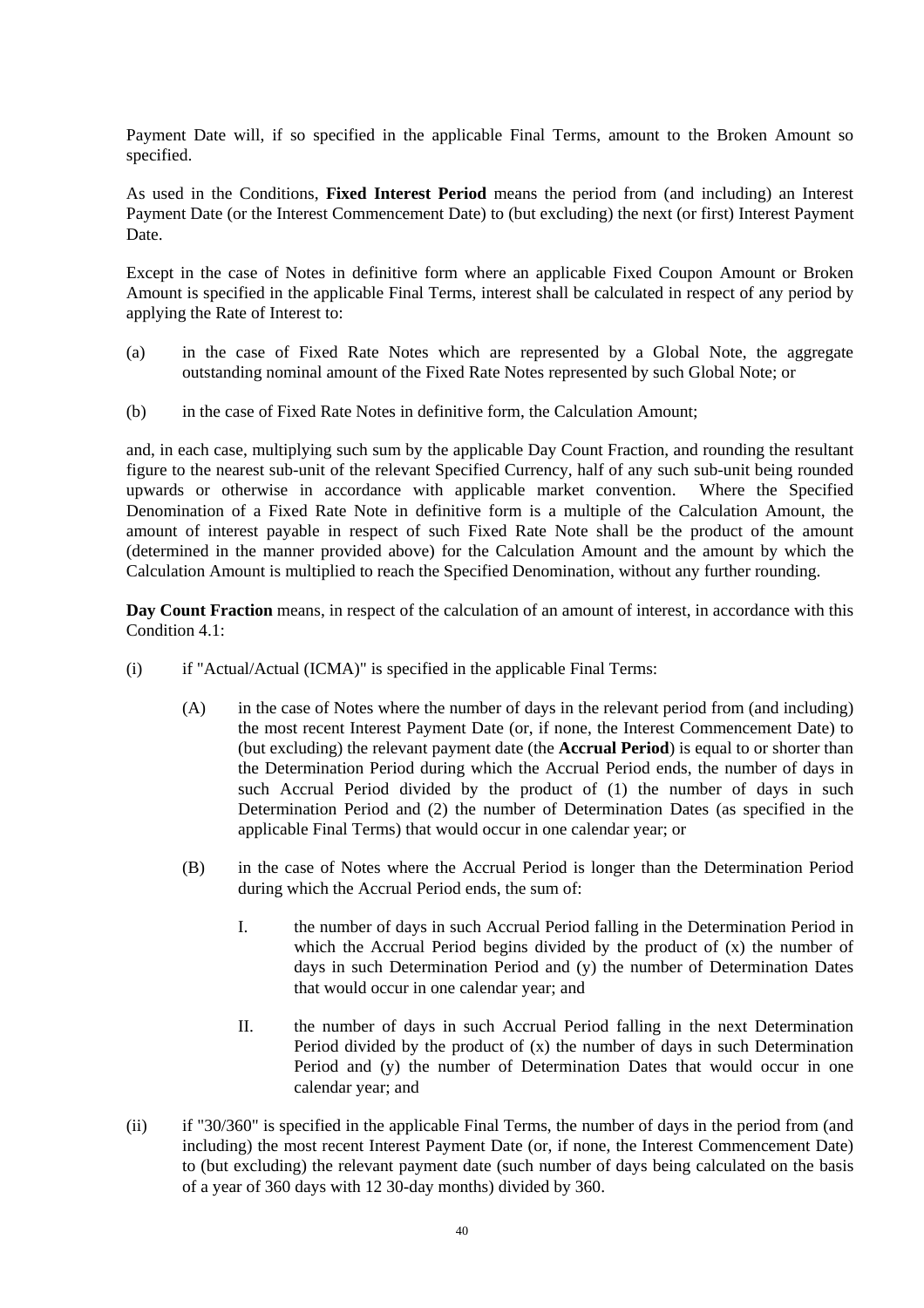In these Conditions:

**Determination Period** means each period from (and including) a Determination Date to (but excluding) the next Determination Date (including, where either the Interest Commencement Date or the final Interest Payment Date is not a Determination Date, the period commencing on the first Determination Date prior to, and ending on the first Determination Date falling after, such date); and

**sub-unit** means, with respect to any currency other than euro, the lowest amount of such currency that is available as legal tender in the country of such currency and, with respect to euro, one cent.

# **4.2 Interest on Floating Rate Notes**

## **(a) Interest Payment Dates**

Each Floating Rate Note bears interest from (and including) the Interest Commencement Date and such interest will be payable in arrear on either:

- (i) the Specified Interest Payment Date(s) in each year specified in the applicable Final Terms; or
- (ii) if no Specified Interest Payment Date(s) is/are specified in the applicable Final Terms, each date (each such date, together with each Specified Interest Payment Date, an **Interest Payment Date**) which falls the number of months or other period specified as the Specified Period in the applicable Final Terms after the preceding Interest Payment Date or, in the case of the first Interest Payment Date, after the Interest Commencement Date.

Such interest will be payable in respect of each Interest Period. In these Conditions, **Interest Period** means the period from (and including) an Interest Payment Date (or the Interest Commencement Date) to (but excluding) the next (or first) Interest Payment Date.

If a Business Day Convention is specified in the applicable Final Terms and  $(x)$  if there is no numerically corresponding day in the calendar month in which an Interest Payment Date should occur or (y) if any Interest Payment Date would otherwise fall on a day which is not a Business Day, then, if the Business Day Convention specified is:

- (A) in any case where Specified Periods are specified in accordance with Condition  $4.2(a)(ii)$ (Interest - Interest on Floating Rate Notes) above, the Floating Rate Convention, such Interest Payment Date (a) in the case of (x) above, shall be the last day that is a Business Day in the relevant month and the provisions of (ii) below shall apply mutatis mutandis or (b) in the case of (y) above, shall be postponed to the next day which is a Business Day unless it would thereby fall into the next calendar month, in which event (i) such Interest Payment Date shall be brought forward to the immediately preceding Business Day and (ii) each subsequent Interest Payment Date shall be the last Business Day in the month which falls the Specified Period after the preceding applicable Interest Payment Date occurred;
- (B) the Following Business Day Convention, such Interest Payment Date shall be postponed to the next day which is a Business Day;
- (C) the Modified Following Business Day Convention, such Interest Payment Date shall be postponed to the next day which is a Business Day unless it would thereby fall into the next calendar month, in which event such Interest Payment Date shall be brought forward to the immediately preceding Business Day; or
- (D) the Preceding Business Day Convention, such Interest Payment Date shall be brought forward to the immediately preceding Business Day.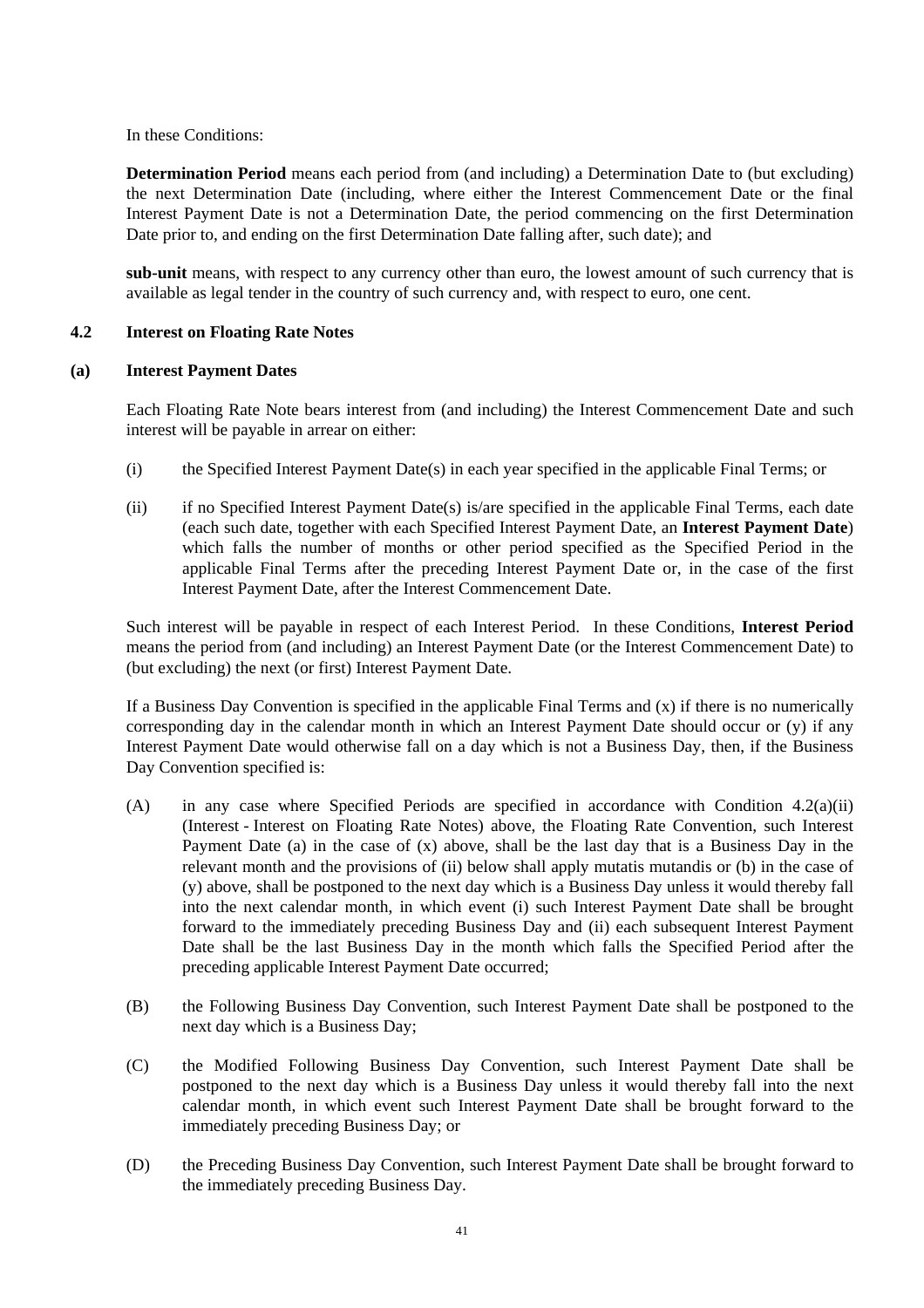### In these Conditions, **Business Day** means:

- (a) a day on which commercial banks and foreign exchange markets settle payments and are open for general business (including dealing in foreign exchange and foreign currency deposits) in each Additional Business Centre (other than TARGET2 System) specified in the applicable Final Terms;
- (b) if TARGET2 System is specified as an Additional Business Centre in the applicable Final Terms, a day on which the Trans-European Automated Real-Time Gross Settlement Express Transfer (TARGET2) System (the **TARGET2 System**) is open; and
- (c) either (1) in relation to any sum payable in a Specified Currency other than euro, a day on which commercial banks and foreign exchange markets settle payments and are open for general business (including dealing in foreign exchange and foreign currency deposits) in the principal financial centre of the country of the relevant Specified Currency (which if the Specified Currency is Australian dollars shall be Sydney) or (2) in relation to any sum payable in euro, a day on which the TARGET2 System is open.

## **(b) Rate of Interest**

The Rate of Interest payable from time to time in respect of Floating Rate Notes will be determined in the manner specified in the applicable Final Terms.

Unless otherwise stated in the applicable Final Terms the Minimum Rate of Interest shall be deemed to be zero.

(i) ISDA Determination for Floating Rate Notes

Where ISDA Determination is specified in the applicable Final Terms as the manner in which the Rate of Interest is to be determined, the Rate of Interest for each Interest Period will be the relevant ISDA Rate plus or minus (as indicated in the applicable Final Terms) the Margin (if any). For the purposes of this subparagraph (i), **ISDA Rate** for an Interest Period means a rate equal to the Floating Rate that would be determined by the Fiscal Agent under an interest rate swap transaction if the Fiscal Agent were acting as Calculation Agent for that swap transaction under the terms of an agreement incorporating the 2006 ISDA Definitions, as published by the International Swaps and Derivatives Association, Inc. and as amended and updated as at the Issue Date of the first Tranche of the Notes (the ISDA Definitions) and under which:

- (A) the Floating Rate Option is as specified in the applicable Final Terms;
- (B) the Designated Maturity is a period specified in the applicable Final Terms; and
- (C) the relevant Reset Date is the day specified in the applicable Final Terms.

For the purposes of this subparagraph (i), **Floating Rate**, **Calculation Agent**, **Floating Rate Option**, **Designated Maturity** and **Reset Date** have the meanings given to those terms in the ISDA Definitions.

(ii) Screen Rate Determination for Floating Rate Notes

Where Screen Rate Determination is specified in the applicable Final Terms as the manner in which the Rate of Interest is to be determined, the Rate of Interest for each Interest Period will, subject as provided below, be either:

(A) the offered quotation; or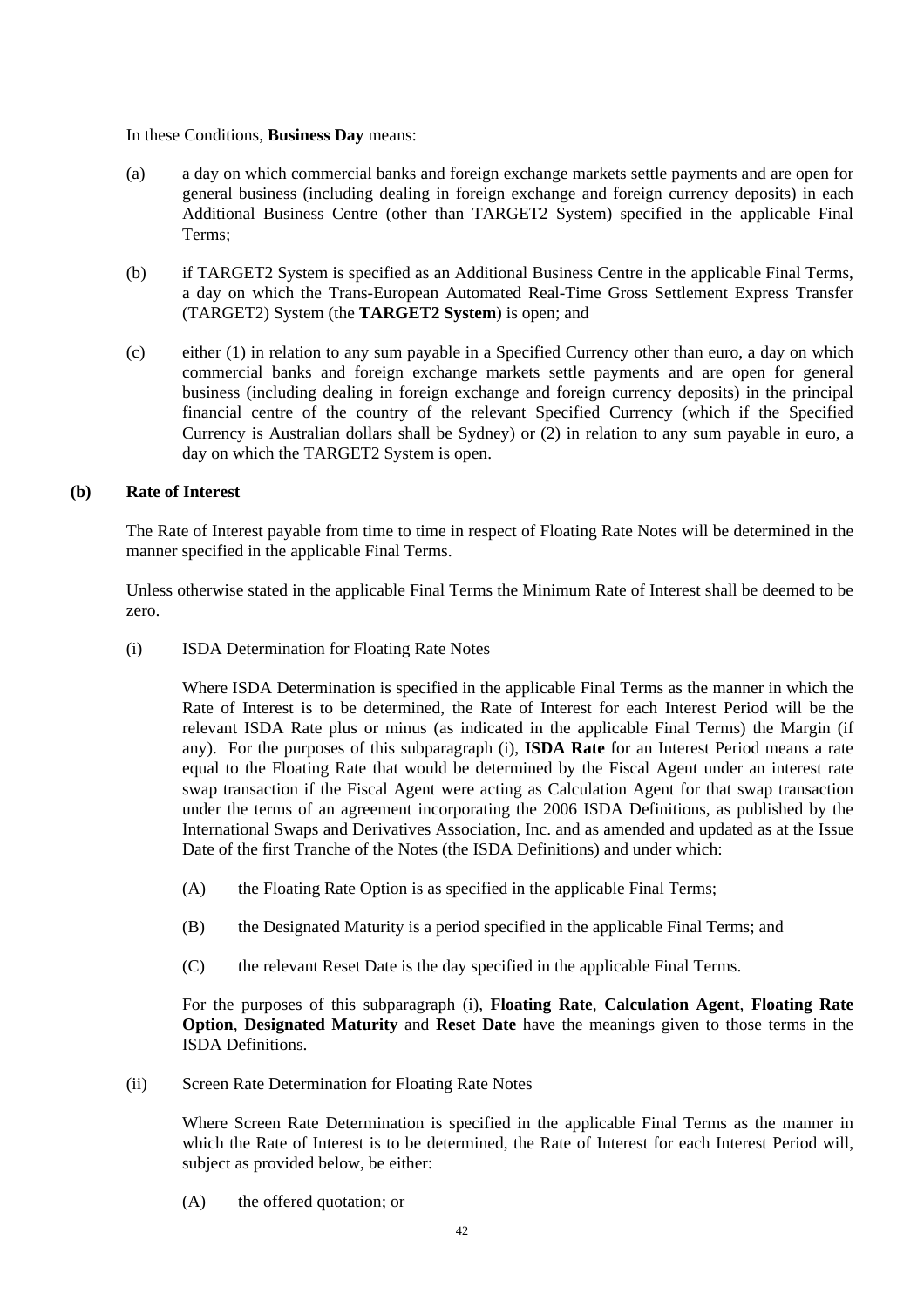(B) the arithmetic mean (rounded if necessary to the fifth decimal place, with 0.000005 being rounded upwards) of the offered quotations,

(expressed as a percentage rate per annum) for the Reference Rate (being either the London Interbank Offered Rate (**LIBOR**) or the Euro Interbank Offered Rate (**EURIBOR**), as specified in the applicable Final Terms) which appears or appear, as the case may be, on the Relevant Screen Page (or such replacement page on that service which displays the information) as at 11.00 a.m. (London time, in the case of LIBOR, or Brussels time, in the case of EURIBOR) on the Interest Determination Date in question plus or minus (as indicated in the applicable Final Terms) the Margin (if any), all as determined by the Fiscal Agent. If five or more of such offered quotations are available on the Relevant Screen Page, the highest (or, if there is more than one such highest quotation, one only of such quotations) and the lowest (or, if there is more than one such lowest quotation, one only of such quotations) shall be disregarded by the Fiscal Agent for the purpose of determining the arithmetic mean (rounded as provided above) of such offered quotations.

If the Relevant Screen Page is not available or if, in the case of (A) above, no offered quotation appears or, in the case of (B) above, fewer than three offered quotations appear, in each case as at the specified time, the Fiscal Agent shall request each of the Reference Banks to provide the Fiscal Agent with its offered quotation (expressed as a percentage rate per annum) for the Reference Rate at approximately the specified time on the Interest Determination Date in question. If two or more of the Reference Banks provide the Fiscal Agent with offered quotations, the Rate of Interest for the Interest Period shall be the arithmetic mean (rounded if necessary to the fifth decimal place with 0.000005 being rounded upwards) of the offered quotations plus or minus (as appropriate) the Margin (if any), all as determined by the Fiscal Agent.

If on any Interest Determination Date one only or none of the Reference Banks provides the Fiscal Agent with an offered quotation as provided in the preceding paragraph, the Rate of Interest for the relevant Interest Period shall be the rate per annum which the Fiscal Agent determines as being the arithmetic mean (rounded if necessary to the fifth decimal place, with 0.000005 being rounded upwards) of the rates, as communicated to (and at the request of) the Fiscal Agent by the Reference Banks or any two or more of them, at which such banks were offered, at approximately the specified time on the relevant Interest Determination Date, deposits in the Specified Currency for a period equal to that which would have been used for the Reference Rate by leading banks in the London inter-bank market (if the Reference Rate is LIBOR) or the Euro-zone inter-bank market (if the Reference Rate is EURIBOR) plus or minus (as appropriate) the Margin (if any) or, if fewer than two of the Reference Banks provide the Fiscal Agent with offered rates, the offered rate for deposits in the Specified Currency for a period equal to that which would have been used for the Reference Rate, or the arithmetic mean (rounded as provided above) of the offered rates for deposits in the Specified Currency for a period equal to that which would have been used for the Reference Rate, at which, at approximately the specified time on the relevant Interest Determination Date, any one or more banks (which bank or banks is or are in the opinion of the Issuer suitable for the purpose) informs the Fiscal Agent it is quoting to leading banks in the London inter-bank market (if the Reference Rate is LIBOR) or the Euro-zone inter-bank market (if the Reference Rate is EURIBOR) plus or minus (as appropriate) the Margin (if any), provided that, if the Rate of Interest cannot be determined in accordance with the foregoing provisions of this paragraph, the Rate of Interest shall be determined as at the last preceding Interest Determination Date (though substituting, where a different Margin is to be applied to the relevant Interest Period from that which applied to the last preceding Interest Period, the Margin relating to the relevant Interest Period in place of the Margin relating to that last preceding Interest Period).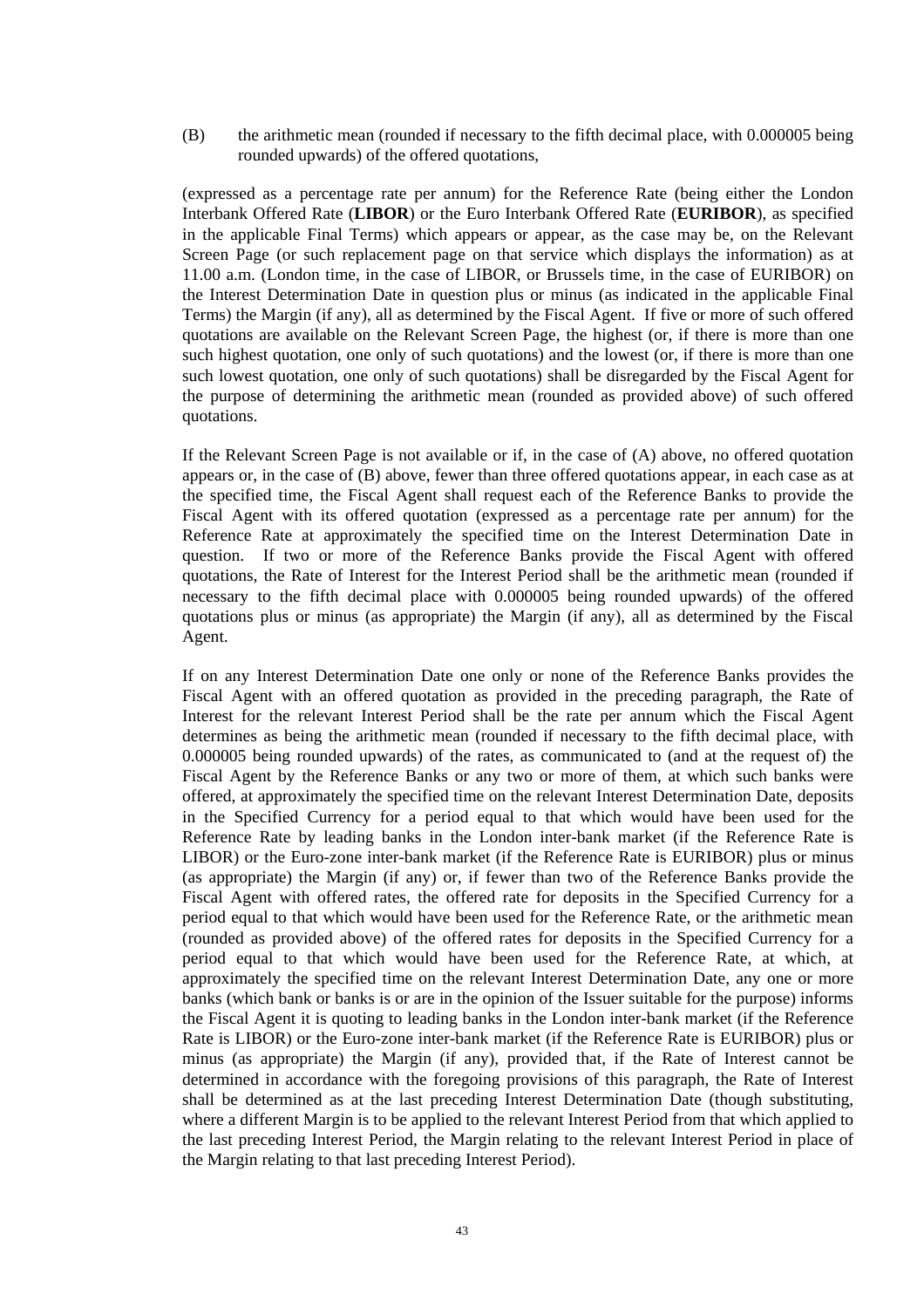In these Conditions **Reference Banks** means, in the case of a determination of LIBOR, the principal London office of four major banks in the London inter-bank market, and in the case of a determination of EURIBOR, the principal Euro-zone office of four major banks in the Euro-zone inter-bank market, in each case selected by the Fiscal Agent

## **(c) Minimum Rate of Interest and/or Maximum Rate of Interest**

If the applicable Final Terms specifies a Minimum Rate of Interest for any Interest Period, then, in the event that the Rate of Interest in respect of such Interest Period determined in accordance with the provisions of paragraph (b) above is less than such Minimum Rate of Interest, the Rate of Interest for such Interest Period shall be such Minimum Rate of Interest.

Unless a higher Minimum Rate of Interest is stated in the applicable Final Terms, the Minimum Rate of Interest shall be deemed to be zero.

If the applicable Final Terms specifies a Maximum Rate of Interest for any Interest Period, then, in the event that the Rate of Interest in respect of such Interest Period determined in accordance with the provisions of paragraph (b) above is greater than such Maximum Rate of Interest, the Rate of Interest for such Interest Period shall be such Maximum Rate of Interest.

# **(d) Determination of Rate of Interest and calculation of Interest Amounts**

The Fiscal Agent will at or as soon as practicable after each time at which the Rate of Interest is to be determined, determine the Rate of Interest for the relevant Interest Period.

The Fiscal Agent will calculate the amount of interest (the Interest Amount) payable on the Floating Rate Notes for the relevant Interest Period by applying the Rate of Interest to:

- (i) in the case of Floating Rate Notes which are represented by a Global Note, the aggregate outstanding nominal amount of the Notes represented by such Global Note; or
- (ii) in the case of Floating Rate Notes in definitive form, the Calculation Amount;

and, in each case, multiplying such sum by the applicable Day Count Fraction, and rounding the resultant figure to the nearest sub-unit of the relevant Specified Currency, half of any such sub-unit being rounded upwards or otherwise in accordance with applicable market convention. Where the Specified Denomination of a Floating Rate Note in definitive form is a multiple of the Calculation Amount, the Interest Amount payable in respect of such Note shall be the product of the amount (determined in the manner provided above) for the Calculation Amount and the amount by which the Calculation Amount is multiplied to reach the Specified Denomination without any further rounding.

**Day Count Fraction** means, in respect of the calculation of an amount of interest in accordance with this Condition  $4.2$ :

- (i) if "Actual/Actual (ISDA)" or "Actual/Actual" is specified in the applicable Final Terms, the actual number of days in the Interest Period divided by 365 (or, if any portion of that Interest Period falls in a leap year, the sum of (I) the actual number of days in that portion of the Interest Period falling in a leap year divided by 366 and (II) the actual number of days in that portion of the Interest Period falling in a non-leap year divided by 365);
- (ii) if "Actual/365 (Fixed)" is specified in the applicable Final Terms, the actual number of days in the Interest Period divided by 365;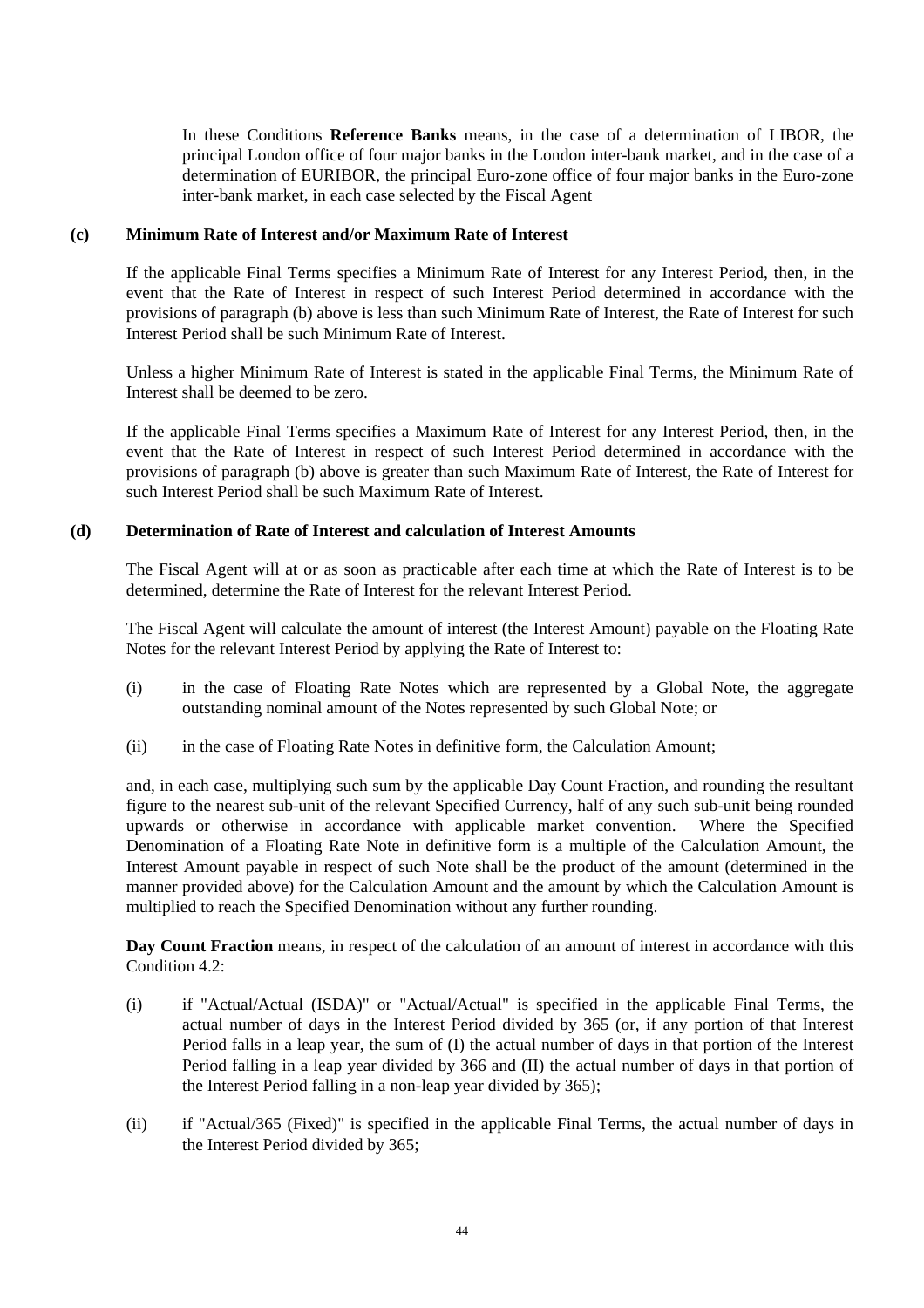- (iii) if "Actual/365 (Sterling)" is specified in the applicable Final Terms, the actual number of days in the Interest Period divided by 365 or, in the case of an Interest Payment Date falling in a leap year, 366;
- (iv) if "Actual/360" is specified in the applicable Final Terms, the actual number of days in the Interest Period divided by 360;
- (v) if "30/360", "360/360" or "Bond Basis" is specified in the applicable Final Terms, the number of days in the Interest Period divided by 360, calculated on a formula basis as follows:

Day Count Fraction = 
$$
\frac{[360 \times (Y_2 - Y_1)] + [30 \times (M_2 - M_1)] + (D_2 - D_1)}{360}
$$

where:

**Y1** is the year, expressed as a number, in which the first day of the Interest Period falls;

**Y2** is the year, expressed as a number, in which the day immediately following the last day of the Interest Period falls;

**M1** is the calendar month, expressed as a number, in which the first day of the Interest Period falls;

**M2** is the calendar month, expressed as a number, in which the day immediately following the last day of the Interest Period falls;

**D1** is the first calendar day, expressed as a number, of the Interest Period, unless such number is 31, in which case  $D_1$  will be 30; and

 **is the calendar day, expressed as a number, immediately following the last day included in the** Interest Period, unless such number would be 31 and D1 is greater than 29, in which case  $D_2$  will be 30;

(vi) if "30E/360" or "Eurobond Basis" is specified in the applicable Final Terms, the number of days in the Interest Period divided by 360, calculated on a formula basis as follows:

Day Count Fraction = 
$$
\frac{[360 \times (Y_2 - Y_1)] + [30 \times (M_2 - M_1)] + (D_2 - D_1)}{360}
$$

where:

**Y1** is the year, expressed as a number, in which the first day of the Interest Period falls;

**Y2** is the year, expressed as a number, in which the day immediately following the last day of the Interest Period falls;

**M1** is the calendar month, expressed as a number, in which the first day of the Interest Period falls;

 $M<sub>2</sub>$  is the calendar month, expressed as a number, in which the day immediately following the last day of the Interest Period falls;

**D1** is the first calendar day, expressed as a number, of the Interest Period, unless such number would be 31, in which case  $D_1$  will be 30; and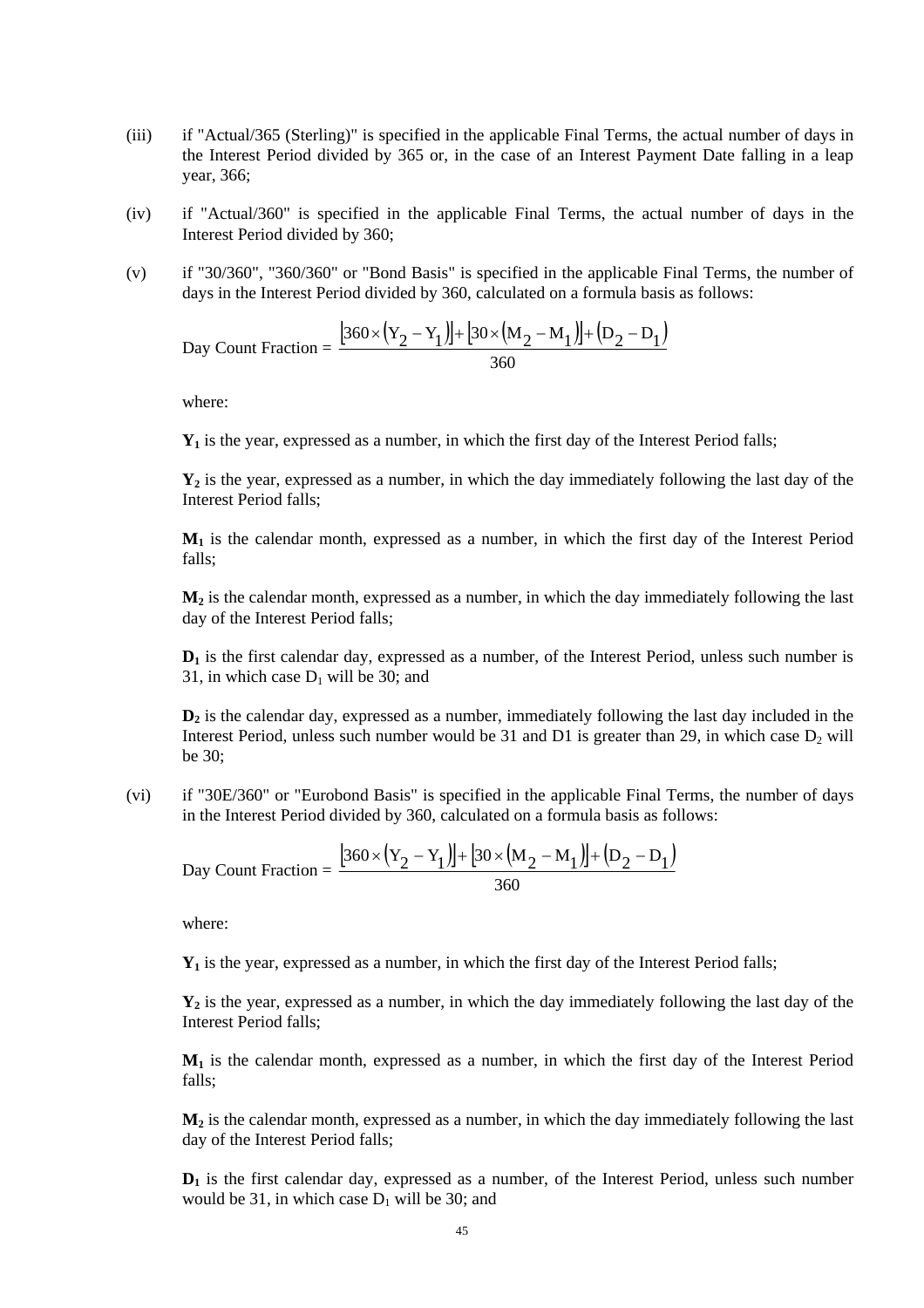**D2** is the calendar day, expressed as a number, immediately following the last day included in the Interest Period, unless such number would be 31, in which case  $D_2$  will be 30;

(vii) if "30E/360 (ISDA)" is specified in the applicable Final Terms, the number of days in the Interest Period divided by 360, calculated on a formula basis as follows:

Day Count Fraction = 
$$
\frac{\left[360 \times (Y_2 - Y_1)\right] + \left[30 \times (M_2 - M_1)\right] + (D_2 - D_1)}{360}
$$

where:

**Y1** is the year, expressed as a number, in which the first day of the Interest Period falls;

 $Y_2$  is the year, expressed as a number, in which the day immediately following the last day of the Interest Period falls;

**M1** is the calendar month, expressed as a number, in which the first day of the Interest Period falls;

 $M_2$  is the calendar month, expressed as a number, in which the day immediately following the last day of the Interest Period falls;

**D1** is the first calendar day, expressed as a number, of the Interest Period, unless (i) that day is the last day of February or (ii) such number would be 31, in which case  $D_1$  will be 30; and

**D<sub>2</sub>** is the calendar day, expressed as a number, immediately following the last day included in the Interest Period, unless (i) that day is the last day of February but not the Maturity Date or (ii) such number would be 31, in which case  $D_2$  will be 30.

#### **(e) Linear Interpolation**

Where Linear Interpolation is specified as applicable in respect of an Interest Period in the applicable Final Terms, the Rate of Interest for such Interest Period shall be calculated by the Agent by straight line linear interpolation by reference to two rates based on the relevant Reference Rate (where Screen Rate Determination is specified as applicable in the applicable Final Terms) or the relevant Floating Rate Option (where ISDA Determination is specified as applicable in the applicable Final Terms), one of which shall be determined as if the Designated Maturity were the period of time for which rates are available next shorter than the length of the relevant Interest Period and the other of which shall be determined as if the Designated Maturity were the period of time for which rates are available next longer than the length of the relevant Interest Period provided however that if there is no rate available for a period of time next shorter or, as the case may be, next longer, then the Agent shall determine such rate at such time and by reference to such sources as it determines appropriate.

**Designated Maturity** means, in relation to Screen Rate Determination, the period of time designated in the Reference Rate.

#### **(f) Notification of Rate of Interest and Interest Amounts**

The Fiscal Agent will cause the Rate of Interest and each Interest Amount for each Interest Period and the relevant Interest Payment Date to be notified to the Issuer and any stock exchange on which the relevant Floating Rate Notes are for the time being listed and notice thereof to be published in accordance with Condition 13 (Notices) as soon as possible after their determination but in no event later than the fourth Target Business Day thereafter. Each Interest Amount and Interest Payment Date so notified may subsequently be amended (or appropriate alternative arrangements made by way of adjustment) without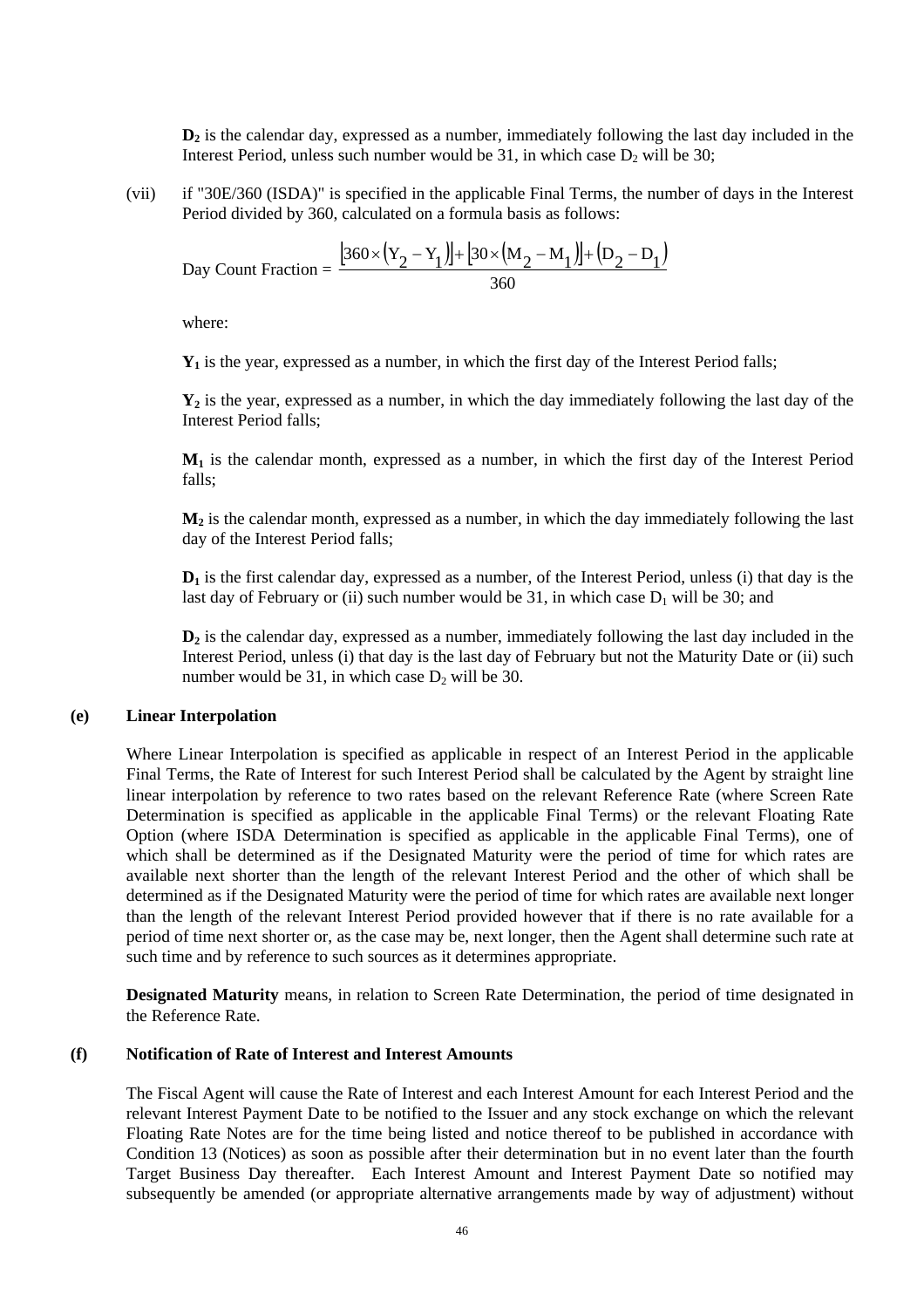prior notice in the event of an extension or shortening of the Interest Period. Any such amendment will promptly be notified to each stock exchange on which the relevant Floating Rate Notes are for the time being listed and to the Noteholders in accordance with Condition 13 (Notices). For the purposes of this paragraph, the expression **Target Business Day** means a day (other than a Saturday or a Sunday) on which the TARGET2 System is open.

## **(g) Certificates to be final**

All certificates, communications, opinions, determinations, calculations, quotations and decisions given, expressed, made or obtained for the purposes of the provisions of this Condition 4.2 (Interest - Interest on Floating Rate Notes) by the Fiscal Agent shall (in the absence of wilful default, bad faith or manifest error) be binding on the Issuer, the Fiscal Agent, the other Agents and all Noteholders and Couponholders and (in the absence of wilful default or bad faith) no liability to the Issuer, the Noteholders or the Couponholders shall attach to the Fiscal Agent in connection with the exercise or non exercise by it of its powers, duties and discretions pursuant to such provisions.

### **4.3 Accrual of interest**

Each Note (or in the case of the redemption of part only of a Note, that part only of such Note) will cease to bear interest (if any) from the date for its redemption unless payment of principal is improperly withheld or refused. In such event, interest will continue to accrue until whichever is the earlier of:

- (a) the date on which all amounts due in respect of such Note have been paid; and
- (b) five days after the date on which the full amount of the moneys payable in respect of such Note has been received by the Fiscal Agent and notice to that effect has been given to the Noteholders in accordance with Condition 13 (Notices).

## **5. PAYMENTS**

#### **5.1 Method of payment**

Subject as provided below:

- (a) payments in a Specified Currency other than euro will be made by credit or transfer to an account in the relevant Specified Currency maintained by the payee with a bank in the principal financial centre of the country of such Specified Currency (which, if the Specified Currency is Australian dollars, shall be Sydney); and
- (b) payments will be made in euro by credit or transfer to a euro account (or any other account to which euro may be credited or transferred) specified by the payee.

Payments will be subject in all cases to (i) any fiscal or other laws and regulations applicable thereto in the place of payment, but without prejudice to the provisions of Condition 7 (Taxation) and (ii) any withholding or deduction required pursuant to an agreement described in Section 1471(b) of the U.S. Internal Revenue Code of 1986 (the **Code**) or otherwise imposed pursuant to Sections 1471 through 1474 of the Code, any regulations or agreements thereunder, any official interpretations thereof, or (without prejudice to the provisions of Condition 7 (Taxation)) any law implementing an intergovernmental approach thereto.

### **5.2 Presentation of definitive Notes and Coupons**

Payments of principal in respect of definitive Notes will (subject as provided below) be made in the manner provided in Condition 5.1 above only against presentation and surrender (or, in the case of part payment of any sum due, endorsement) of definitive Notes, and payments of interest in respect of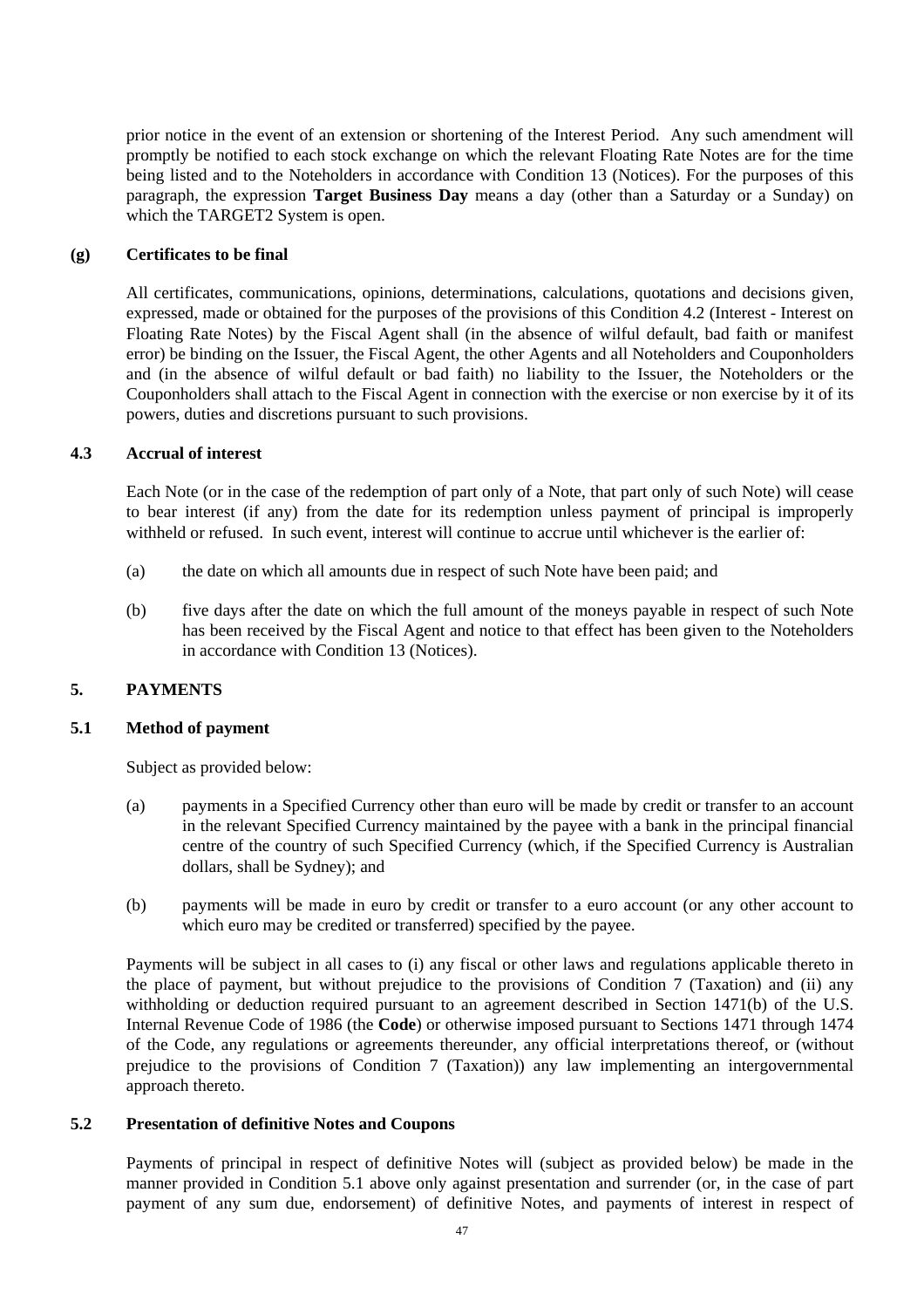definitive Notes will (subject as provided below) be made as aforesaid only against presentation and surrender (or, in the case of part payment of any sum due, endorsement) of Coupons, in each case at the specified office of any Paying Agent outside the United States (which expression, as used herein, means the United States of America (including the States and the District of Columbia and its possessions)).

Fixed Rate Notes in definitive form (other than Long Maturity Notes (as defined below)) should be presented for payment together with all unmatured Coupons appertaining thereto (which expression shall for this purpose include Coupons falling to be issued on exchange of matured Talons), failing which the amount of any missing unmatured Coupon (or, in the case of payment not being made in full, the same proportion of the amount of such missing unmatured Coupon as the sum so paid bears to the sum due) will be deducted from the sum due for payment. Each amount of principal so deducted will be paid in the manner mentioned above against surrender of the relative missing Coupon at any time before the expiry of 10 years after the Relevant Date (as defined in Condition 7 (Taxation)) in respect of such principal (whether or not such Coupon would otherwise have become void under Condition 8 (Prescription)) or, if later, five years from the date on which such Coupon would otherwise have become due, but in no event thereafter.

Upon any Fixed Rate Note in definitive form becoming due and repayable prior to its Maturity Date, all unmatured Talons (if any) appertaining thereto will become void and no further Coupons will be issued in respect thereof.

Upon the date on which any Floating Rate Note or Long Maturity Note in definitive form becomes due and repayable, unmatured Coupons and Talons (if any) relating thereto (whether or not attached) shall become void and no payment or, as the case may be, exchange for further Coupons shall be made in respect thereof. A **Long Maturity Note** is a Fixed Rate Note (other than a Fixed Rate Note which on issue had a Talon attached) whose nominal amount on issue is less than the aggregate interest payable thereon provided that such Note shall cease to be a Long Maturity Note on the Interest Payment Date on which the aggregate amount of interest remaining to be paid after that date is less than the nominal amount of such Note.

If the due date for redemption of any definitive Note is not an Interest Payment Date, interest (if any) accrued in respect of such Note from (and including) the preceding Interest Payment Date or, as the case may be, the Interest Commencement Date shall be payable only against surrender of the relevant definitive Note.

## **5.3 Payments in respect of Global Notes**

Payments of principal and interest (if any) in respect of Notes represented by any Global Note will (subject as provided below) be made in the manner specified above in relation to definitive Notes or otherwise in the manner specified in the relevant Global Note, where applicable against presentation or surrender, as the case may be, of such Global Note at the specified office of any Paying Agent outside the United States. A record of each payment made, distinguishing between any payment of principal and any payment of interest, will be made either on such Global Note by the Paying Agent to which it was presented or in the records of Euroclear and Clearstream, as applicable.

## **5.4 General provisions applicable to payments**

The holder of a Global Note shall be the only person entitled to receive payments in respect of Notes represented by such Global Note and the Issuer will be discharged by payment to, or to the order of, the holder of such Global Note in respect of each amount so paid. Each of the persons shown in the records of Euroclear or Clearstream as the beneficial holder of a particular nominal amount of Notes represented by such Global Note must look solely to Euroclear or Clearstream, as the case may be, for his share of each payment so made by the Issuer to, or to the order of, the holder of such Global Note.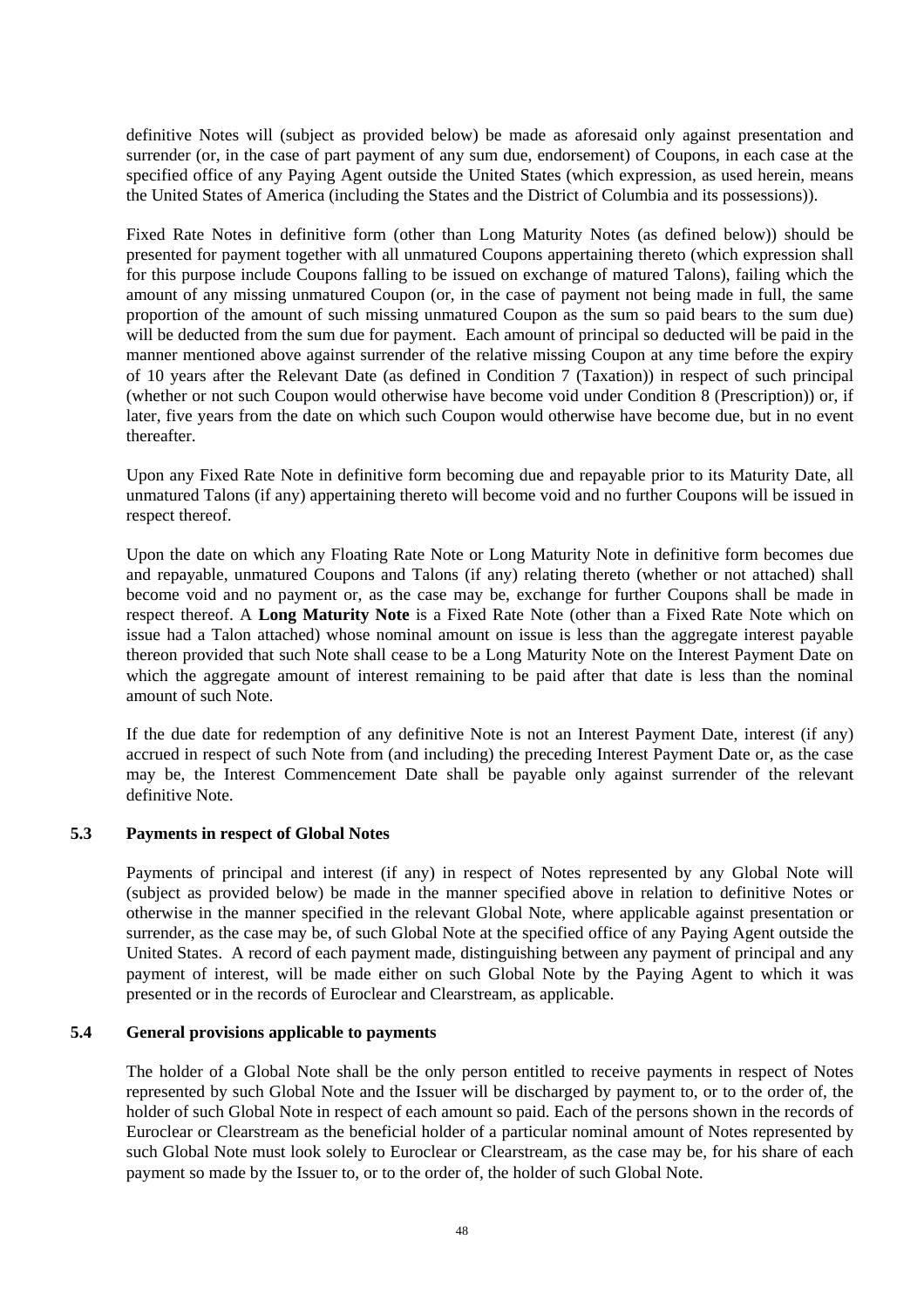Notwithstanding the foregoing provisions of this Condition, if any amount of principal and/or interest in respect of Notes is payable in U.S. dollars, such U.S. dollar payments of principal and/or interest in respect of such Notes will be made at the specified office of a Paying Agent in the United States if:

- (a) the Issuer has appointed Paying Agents with specified offices outside the United States with the reasonable expectation that such Paying Agents would be able to make payment in U.S. dollars at such specified offices outside the United States of the full amount of principal and interest on the Notes in the manner provided above when due;
- (b) payment of the full amount of such principal and interest at all such specified offices outside the United States is illegal or effectively precluded by exchange controls or other similar restrictions on the full payment or receipt of principal and interest in U.S. dollars; and
- (c) such payment is then permitted under United States law without involving, in the opinion of the Issuer, adverse tax consequences to the Issuer.

# **5.5 Payment Day**

If the date for payment of any amount in respect of any Note or Coupon is not a Payment Day, the holder thereof shall not be entitled to payment until the next following Payment Day in the relevant place and shall not be entitled to further interest or other payment in respect of such delay. For these purposes, **Payment Day** means any day which (subject to Condition 8 (Prescription)) is:

- (a) a day on which commercial banks and foreign exchange markets settle payments and are open for general business (including dealing in foreign exchange and foreign currency deposits):
	- (i) in the case of Notes in definitive form only, in the relevant place of presentation;
	- (ii) in each Additional Financial Centre (other than TARGET2 System) specified in the applicable Final Terms;
- (b) if TARGET2 System is specified as an Additional Financial Centre in the applicable Final Terms, a day on which the TARGET2 System is open; and
- (c) either (1) in relation to any sum payable in a Specified Currency other than euro, a day on which commercial banks and foreign exchange markets settle payments and are open for general business (including dealing in foreign exchange and foreign currency deposits) in the principal financial centre of the country of the relevant Specified Currency (which if the Specified Currency is Australian dollars shall be Sydney) or (2) in relation to any sum payable in euro, a day on which the TARGET2 System is open.

## **5.6 Interpretation of principal and interest**

Any reference in the Conditions to principal in respect of the Notes shall be deemed to include, as applicable:

- (a) any additional amounts which may be payable with respect to principal under Condition 7 (Taxation);
- (b) the Final Redemption Amount of the Notes;
- (c) the Early Redemption Amount of the Notes;
- (d) the Optional Redemption Amount(s) (if any) of the Notes;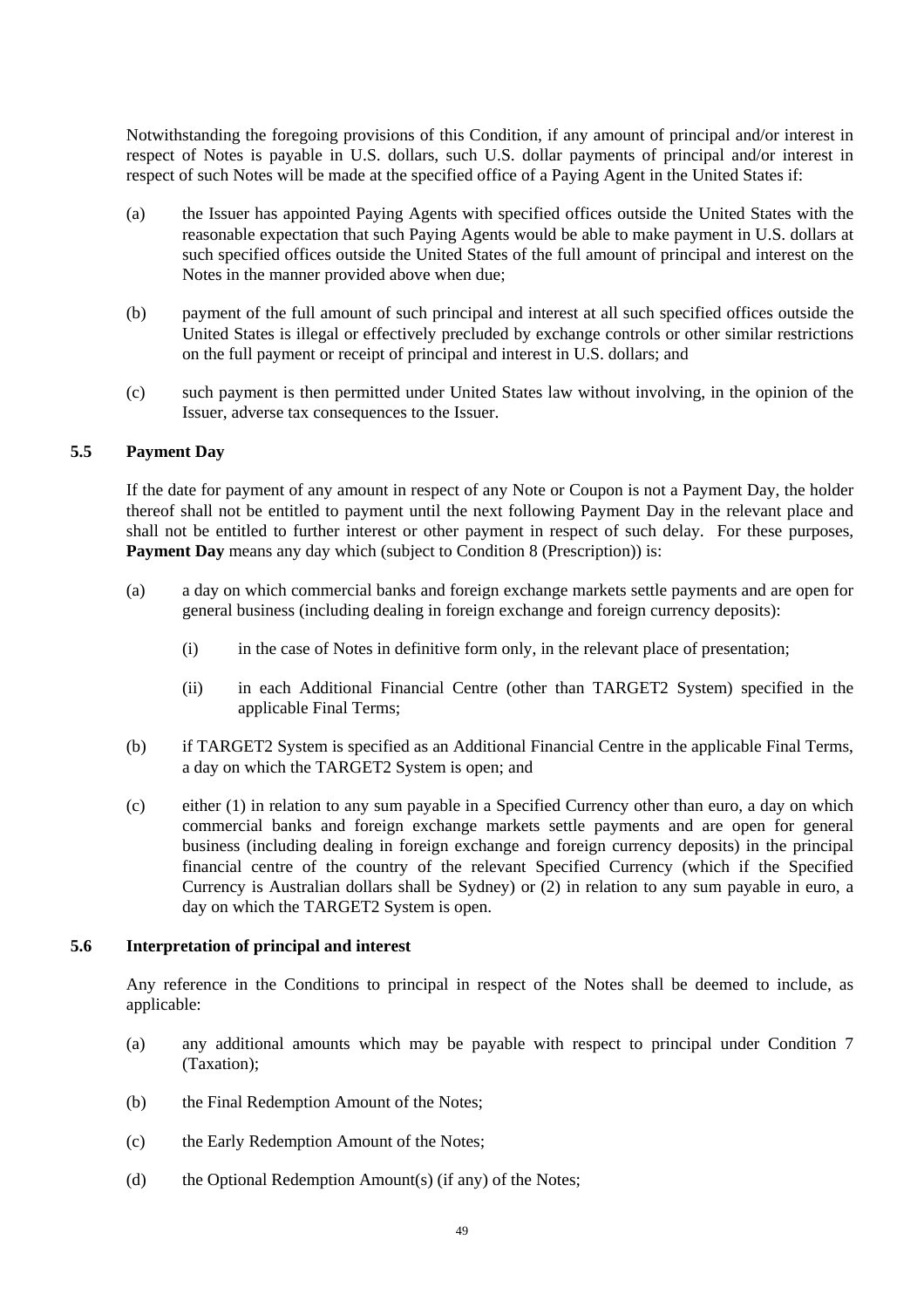- (e) in relation to Zero Coupon Notes, the Amortised Face Amount (as defined in Condition 6.7 (Redemption and Purchase – Early Redemption Amounts); and
- (f) any premium and any other amounts (other than interest) which may be payable by the Issuer under or in respect of the Notes.

Any reference in the Conditions to interest in respect of the Notes shall be deemed to include, as applicable, any additional amounts which may be payable with respect to interest under Condition 7 (Taxation).

# **6. REDEMPTION AND PURCHASE**

## **6.1 Redemption at maturity**

Unless previously redeemed or purchased and cancelled as specified below, each Note will be redeemed by the Issuer at its Final Redemption Amount specified in the applicable Final Terms in the relevant Specified Currency on the Maturity Date specified in the applicable Final Terms.

## **6.2 Redemption for tax reasons**

- (a) Subject to Condition 6.7 (Redemption and Purchase Early Redemption Amounts) and Condition 6.12 (Restriction on Early Redemption or Purchase of the Senior Non Preferred Notes), the Notes may be redeemed at the option of the Issuer in whole, but not in part, at any time (if this Note is not a Floating Rate Note) or on any Interest Payment Date (if this Note is a Floating Rate Note), on giving not less than the minimum period nor more than the maximum period of notice specified in the applicable Final Terms to the Fiscal Agent and, in accordance with Condition 13 (Notices), the Noteholders (which notice shall be irrevocable) if:
	- (i) on the occasion of the next payment due under the Notes, the Issuer would be obliged to pay additional amounts as provided in Condition 7 (Taxation) as a result of any change in, or amendment to, the laws or regulations of France or any change in the application or official interpretation of such laws or regulations, which change or amendment becomes effective on or after the date on which agreement is reached to issue the first Tranche of the Notes; and
	- (ii) such obligation cannot be avoided by the Issuer taking reasonable measures available to it,

provided that no such notice of redemption shall be given earlier than 90 days prior to the earliest date on which the Issuer would be obliged to pay such additional amounts were a payment in respect of the Notes or Coupons then due.

- (b) If the Issuer would, on the next payment of principal or interest in respect of the Notes or Coupons, be prevented by French law from making payment to the Noteholders or, if applicable, Couponholders of the full amounts then due and payable, notwithstanding the undertaking to pay additional amounts contained in Condition 7 (Taxation) below, then the Issuer shall forthwith give notice of such fact to the Fiscal Agent and the Issuer shall upon giving not less than 7 days' prior notice to the Noteholders in accordance with Condition 13 (Notices), redeem all, but not some only, of the Notes then outstanding on the latest practicable Interest Payment Date on which the Issuer could make payment of the full amount then due and payable in respect of the Notes, provided that if such notice would expire after such Interest Payment Date the date for redemption pursuant to such notice to Noteholders shall be the later of:
	- (i) the latest practicable date on which the Issuer could make payment of the full amount then due and payable in respect of the Notes or Coupons; and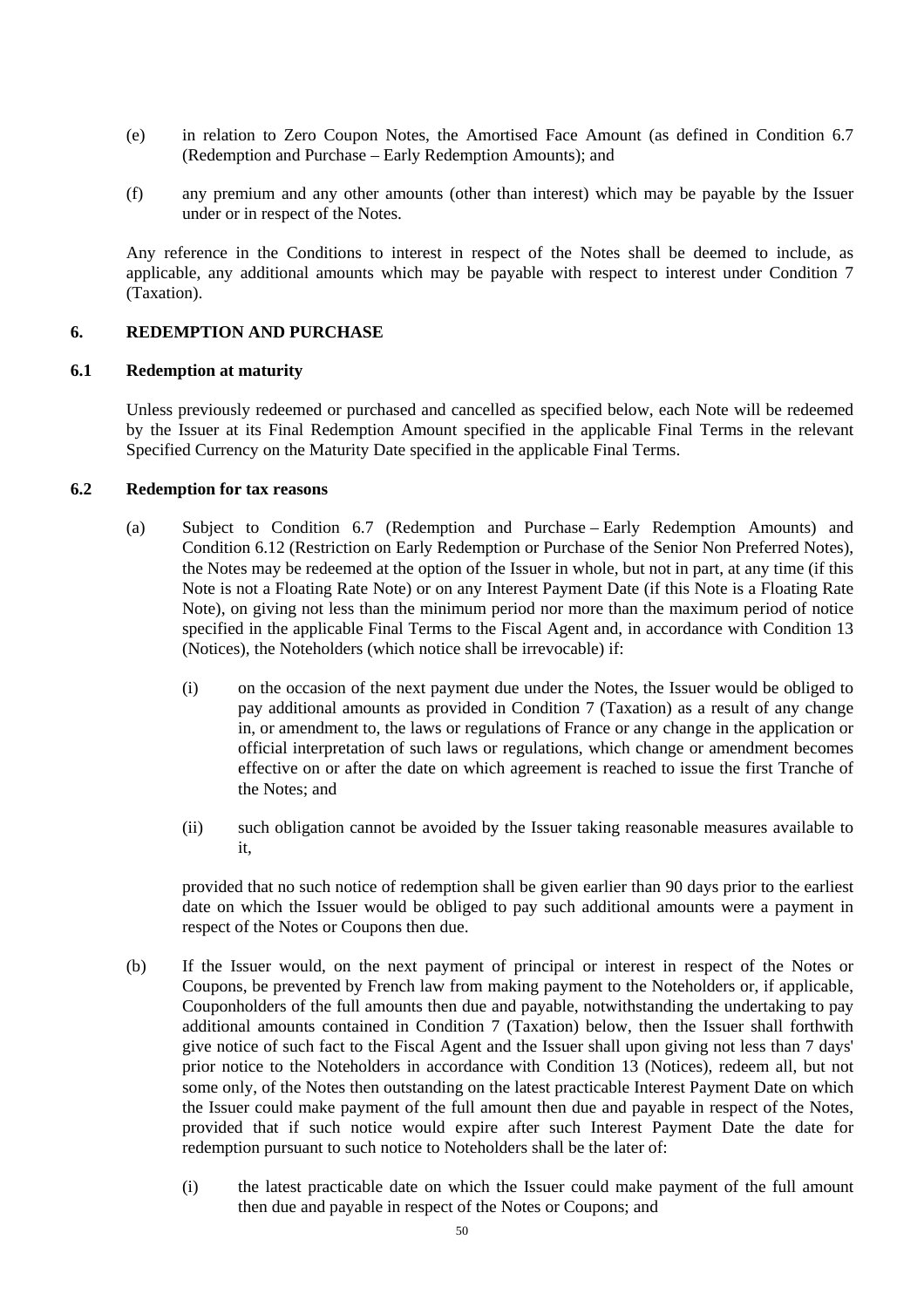- (ii) 14 days after giving notice to the Fiscal Agent as aforesaid.
- (c) Prior to the publication of any notice of redemption pursuant to this Condition, the Issuer shall deliver to the Fiscal Agent to make available at its specified office to the Noteholders (i) a certificate signed by two Directors of the Issuer stating that the Issuer is entitled to effect such redemption and setting forth a statement of facts showing that the conditions precedent to the right of the Issuer so to redeem have occurred and (ii) an opinion of independent legal advisers of recognised standing to the effect that the Issuer has or will become obliged to pay such additional amounts as a result of such change or amendment.
- (d) Notes redeemed pursuant to this Condition 6.2 (Redemption and Purchase Redemption for tax reasons) will be redeemed at their Early Redemption Amount referred to in Condition 6.7 (Redemption and Purchase – Early Redemption Amounts) below together (if appropriate) with interest accrued to (but excluding) the date of redemption.

# **6.3 Optional Redemption of Senior Non Preferred Notes upon the occurrence of a MREL Disqualification Event**

Upon the occurrence of a MREL Disqualification Event, the Issuer may, at any time, subject to Condition 6.12 (Restriction on Early Redemption or Purchase of the Senior Non Preferred Notes) and having given no less than 15 days' nor more than 30 days' of notice to the Noteholders in accordance with Condition 13 (Notices) (which notice shall be irrevocable), redeem all but not some only of the Notes then outstanding, at the Early Redemption Amount on the date specified in the notice of redemption, together, if appropriate, with interest accrued to (but excluding) the date fixed for redemption.

# **6.4 Redemption at the option of the Issuer (Issuer Call)**

If Issuer Call is specified as being applicable in the applicable Final Terms, the Issuer may, having given not less than the minimum period nor more than the maximum period of notice specified in applicable Final Terms to the Noteholders in accordance with Condition 13 (Notices) (which notice shall be irrevocable and shall specify the date fixed for redemption) and, in the case of Senior Non Preferred Notes, subject to Condition 6.12 (Restriction on Early Redemption or Purchase of the Senior Non Preferred Notes), redeem all or some only of the Notes then outstanding on any Optional Redemption Date and at the Optional Redemption Amount(s) specified in the applicable Final Terms together, if appropriate, with interest accrued to (but excluding) the relevant Optional Redemption Date.

Any such redemption must be of a nominal amount not less than the Minimum Redemption Amount and not more than the Maximum Redemption Amount, in each case as may be specified in the applicable Final Terms.

In the case of a partial redemption of Notes, the Notes to be redeemed (**Redeemed Notes**) will (i) in the case of Redeemed Notes represented by definitive Notes, be selected individually by lot, not more than 30 days prior to the date fixed for redemption and (ii) in the case of Redeemed Notes represented by a Global Note, be selected in accordance with the rules of Euroclear and/or Clearstream, (to be reflected in the records of Euroclear and Clearstream as either a pool factor or a reduction in nominal amount, at their discretion). In the case of Redeemed Notes represented by definitive Notes, a list of the serial numbers of such Redeemed Notes will be published in accordance with Condition 13 (Notices) not less than 15 days prior to the date fixed for redemption.

## **6.5 Make-Whole Redemption by the Issuer (Make-Whole Call)**

If Make-Whole Call is specified as being applicable in the applicable Final Terms, the Issuer may, having given not less than the minimum period nor more than the maximum period of notice specified in the applicable Final Terms to the Noteholders in accordance with Condition 13 (Notices) (which notice shall be irrevocable and shall specify the date fixed for redemption and the Make-Whole Redemption Rate)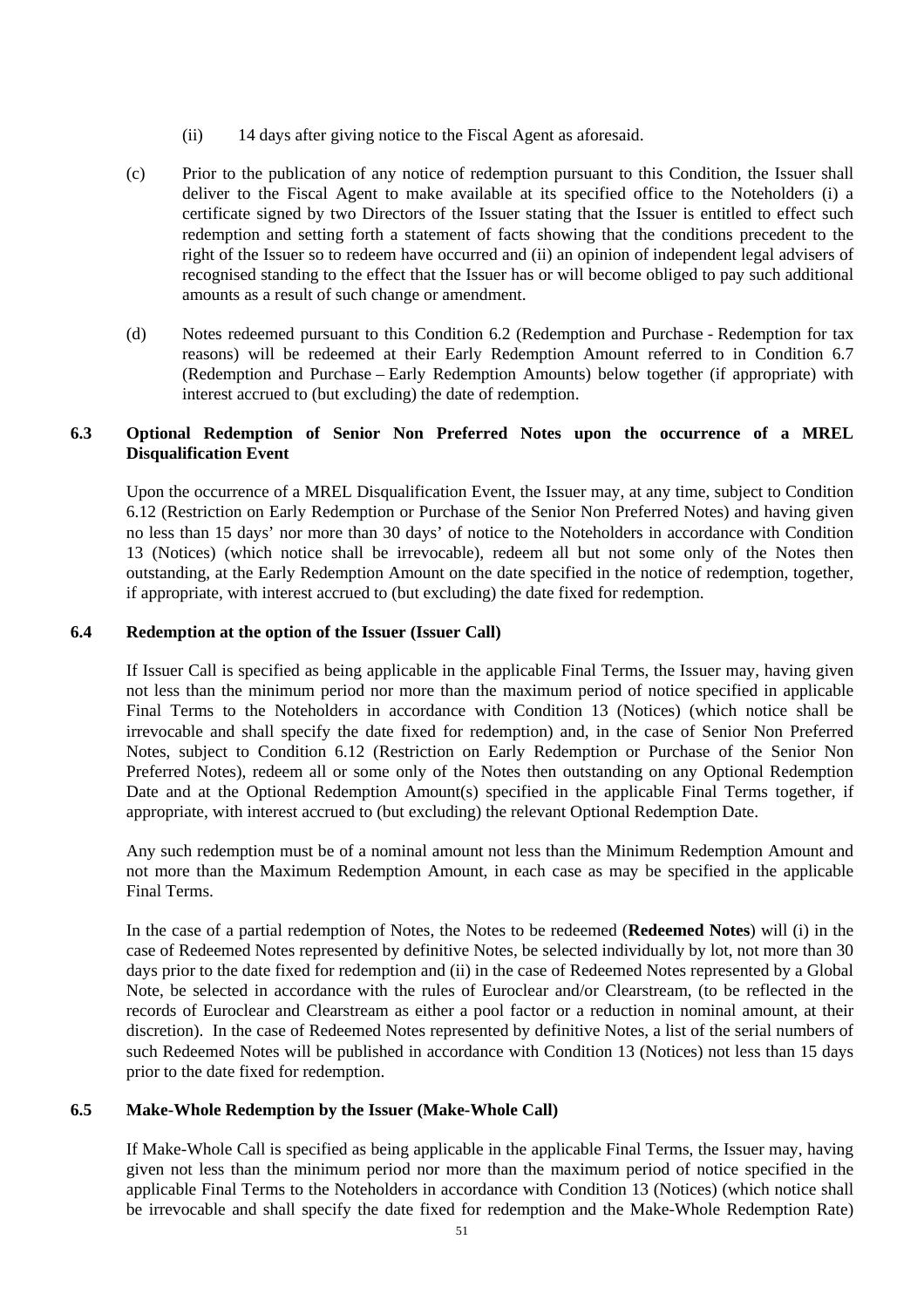and, in the case of Senior Non Preferred Notes, subject to Condition 6.12 (Restriction on Early Redemption or Purchase of the Senior Non Preferred Notes), redeem all or some only of the Notes at any time or from time to time, prior to their Maturity Date (the **Make-Whole Redemption Date**), at the Make-Whole Redemption Amount.

For the purposes of these Conditions:

**Make-Whole Redemption Amount** means, in respect of the Notes to be redeemed, an amount, calculated by the Calculation Agent, equal to the greater of (i) 100 per cent. of the nominal amount of the Notes so redeemed and, (ii) the sum of the then present values of the remaining scheduled payments of principal and interest on such Notes (not including any interest accrued on the Notes to, but excluding, the relevant Make-Whole Redemption Date) discounted to the relevant Make-Whole Redemption Date on an annual basis at the Make-Whole Redemption Rate plus a Make-Whole Redemption Margin (as specified in the applicable Final Terms), plus in each case (i) or (ii) above, any interest accrued on the Notes to, but excluding, the Make-Whole Redemption Date.

**Make-Whole Redemption Rate** means the average of the four (4) quotations given by the Reference Dealers of the mid-market annual yield to maturity of the Reference Security (as specified in the relevant Final Terms) on the fourth (4th) Business Day preceding the Make-Whole Redemption Date at 11.00 a.m. (Central European time (CET)). If the Reference Security is no longer outstanding, a Similar Security will be chosen by the Calculation Agent at 11.00 a.m. (CET) on the third (3rd) Business Day preceding the Make-Whole Redemption Date, quoted in writing by the Calculation Agent to the Issuer and notified in accordance with Condition 13.

**Reference Dealers** means each of the four (4) banks selected by the Calculation Agent which are primary European government security dealers, and their respective successors, or market makers in pricing corporate bond issues.

**Similar Security** means a reference bond or reference bonds having an actual or interpolated maturity comparable with the remaining term of the Notes that would be used, at the time of selection and in accordance with customary financial practice, in pricing new issues of corporate debt securities of comparable maturity to the remaining term of the Notes.

## **6.6 Redemption at the option of the Noteholders (Investor Put)**

If Investor Put is specified as being applicable in the applicable Final Terms, upon the holder of any Note giving to the Issuer in accordance with Condition 13 (Notices) not less than the minimum period nor more than the maximum period of notice specified in the applicable Final Terms, the Issuer will, upon the expiry of such notice, redeem such Note on the Optional Redemption Date and at the Optional Redemption Amount together, if appropriate, with interest accrued to (but excluding) the Optional Redemption Date.

To exercise the right to require redemption of this Note the holder of this Note must, if this Note is in definitive form and held outside Euroclear and Clearstream, deliver, at the specified office of any Paying Agent at any time during normal business hours of such Paying Agent falling within the notice period, a duly completed and signed notice of exercise in the form (for the time being current) obtainable from any specified office of any Paying Agent (a **Put Notice**) and in which the holder must specify a bank account to which payment is to be made under this Condition and the Put Notice must be accompanied by this Note or evidence satisfactory to the Paying Agent concerned that this Note will, following delivery of the Put Notice, be held to its order or under its control.

If this Note is represented by a Global Note or is in definitive form and held through Euroclear or Clearstream, to exercise the right to require redemption of this Note the holder of this Note must, within the notice period, give notice to the Fiscal Agent of such exercise in accordance with the standard procedures of Euroclear and Clearstream (which may include notice being given on his instruction by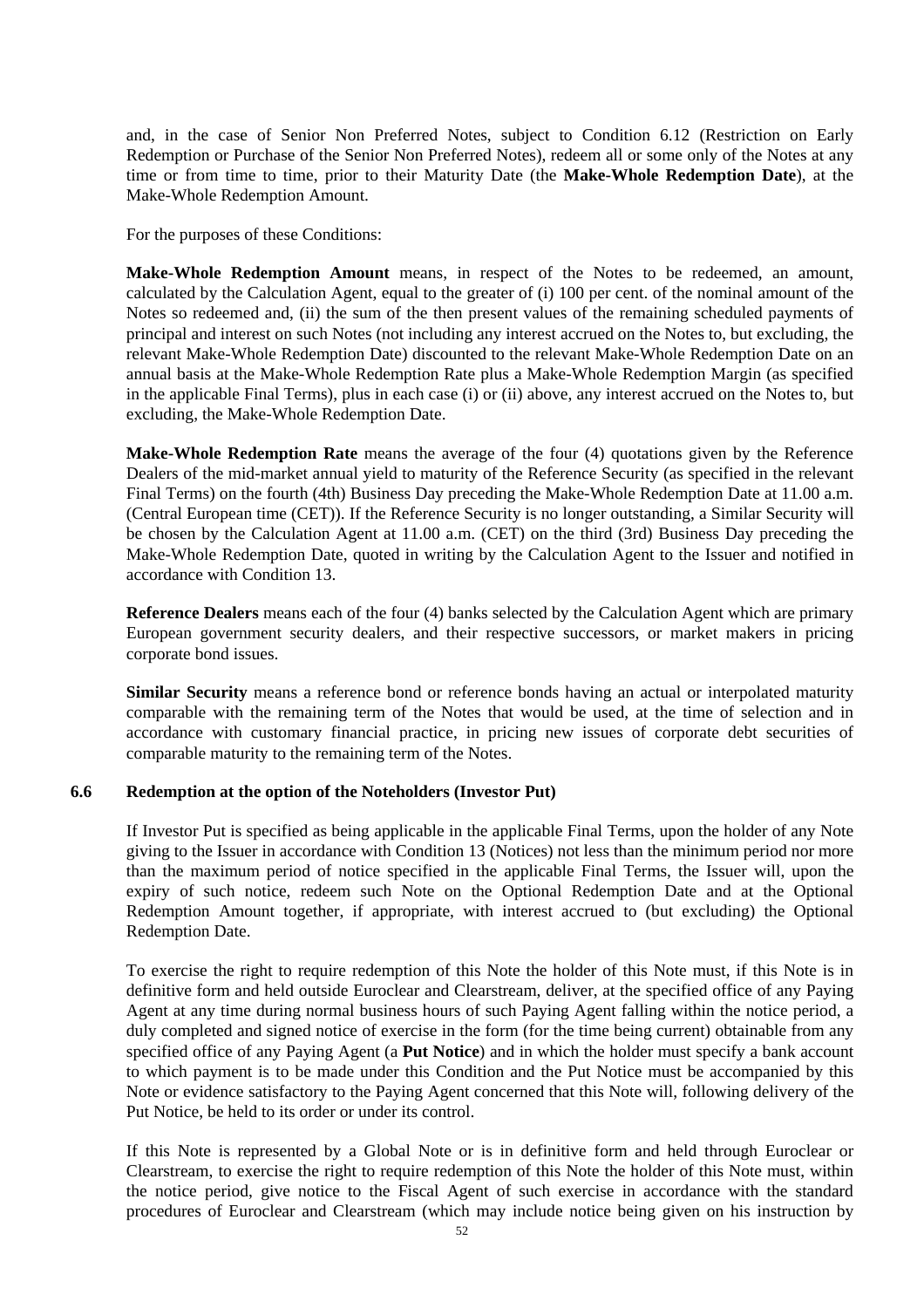Euroclear, Clearstream or any common depositary or common safekeeper, as the case may be for them to the Fiscal Agent by electronic means) in a form acceptable to Euroclear and Clearstream from time to time.

Any Put Notice or other notice given in accordance with the standard procedures of Euroclear and Clearstream by a holder of any Note pursuant to this Condition 6.6 shall be irrevocable except where, prior to the due date of redemption, an Event of Default has occurred and is continuing, in which event such holder, at its option, may elect by notice to the Issuer to withdraw the notice given pursuant to this Condition 6.6 and instead to declare such Note forthwith due and payable pursuant to Condition 9 (Events of Default).

The Investor Put shall not apply in the case of Senior Non Preferred Notes and holders of Senior Non Preferred Notes may not request redemption of such Senior Non Preferred Notes prior to the Maturity Date.

## **6.7 Early Redemption Amounts**

For the purpose of Conditions 6.2 and 6.3 above and Condition 9 (Events of Default):

- (a) each Note (other than a Zero Coupon Note) will be redeemed at its Early Redemption Amount; and
- (b) each Zero Coupon Note will be redeemed at an amount (the **Amortised Face Amount**) calculated in accordance with the following formula:

Amortised Face Amount =  $RP x (1 + AY)y$ 

where:

- **RP** means the Reference Price;
- **AY** means the Accrual Yield expressed as a decimal; and
- **y** is the Day Count Fraction specified in the applicable Final Terms which will be either (i) 30/360 (in which case the numerator will be equal to the number of days (calculated on the basis of a 360-day year consisting of 12 months of 30 days each) from (and including) the Issue Date of the first Tranche of the Notes to (but excluding) the date fixed for redemption or (as the case may be) the date upon which such Note becomes due and repayable and the denominator will be 360) or (ii) Actual/360 (in which case the numerator will be equal to the actual number of days from (and including) the Issue Date of the first Tranche of the Notes to (but excluding) the date fixed for redemption or (as the case may be) the date upon which such Note becomes due and repayable and the denominator will be 360) or (iii) Actual/365 (in which case the numerator will be equal to the actual number of days from (and including) the Issue Date of the first Tranche of the Notes to (but excluding) the date fixed for redemption or (as the case may be) the date upon which such Note becomes due and repayable and the denominator will be 365).

## **6.8 Purchases**

Subject to Condition 6.12 (Restriction on Early Redemption or Purchase of the Senior Non Preferred Notes), the Issuer or any Subsidiary of the Issuer may at any time purchase Notes (provided that, in the case of definitive Notes, all unmatured Coupons and Talons appertaining thereto are purchased therewith) at any price in the open market or otherwise.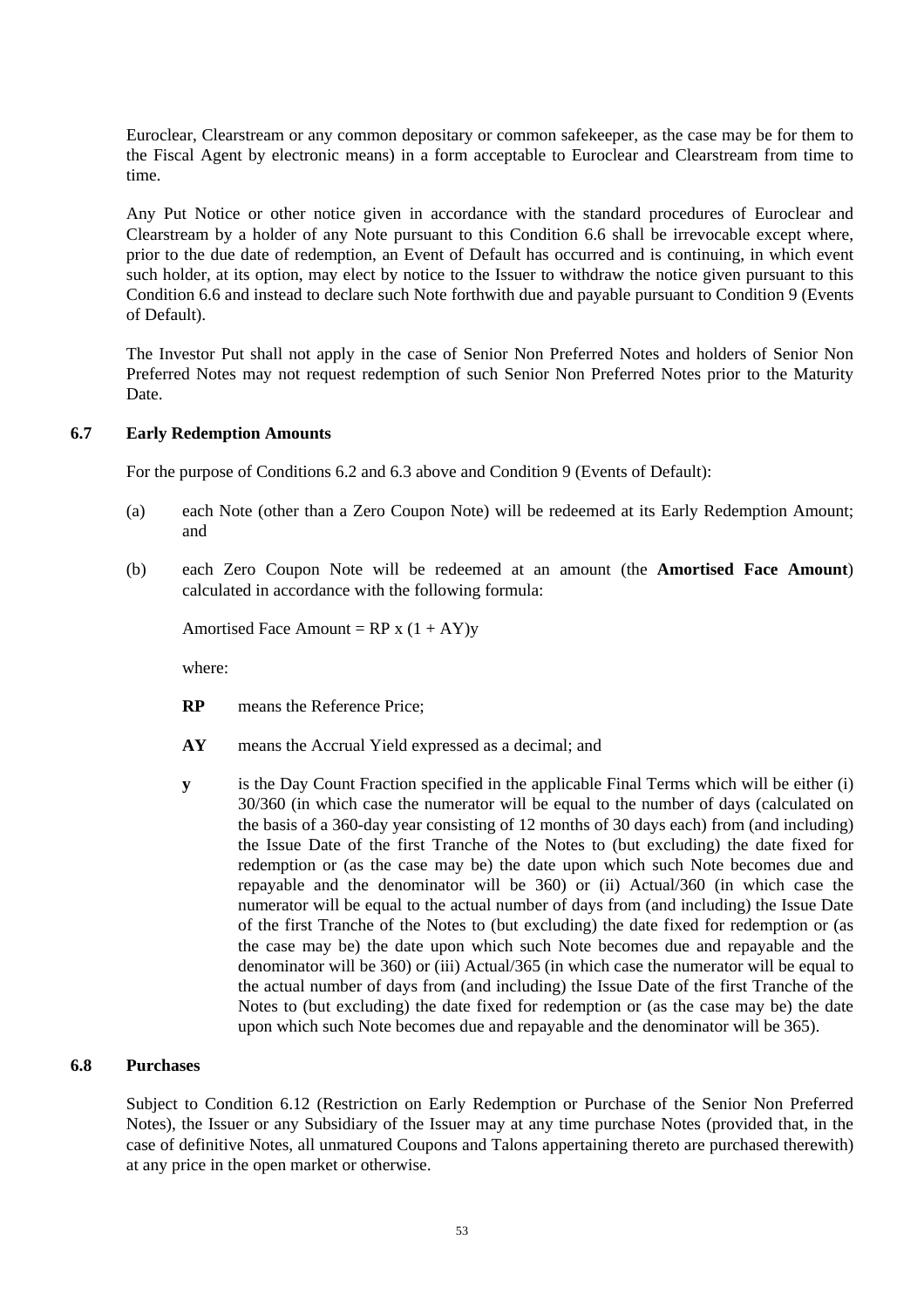All Notes so purchased by the Issuer or any Subsidiary of the Issuer may (a) be held and resold or (b) be cancelled, each in accordance with applicable laws and/or regulations.

## **6.9 Cancellation**

All Notes which are redeemed will forthwith be cancelled (together with all unmatured Coupons and Talons attached thereto or surrendered therewith at the time of redemption). All Notes so cancelled and any Notes purchased and cancelled pursuant to Condition 6.8 above (together with all unmatured Coupons and Talons cancelled therewith) shall be forwarded to the Fiscal Agent and cannot be reissued or resold.

# **6.10 Late payment on Zero Coupon Notes**

If the amount payable in respect of any Zero Coupon Note upon redemption of such Zero Coupon Note pursuant to Condition 6.1, 6.2, 6.3, 6.5 or 6.6 above or upon its becoming due and repayable as provided in Condition 9 (Events of Default) is improperly withheld or refused, the amount due and repayable in respect of such Zero Coupon Note shall be the amount calculated as provided in Condition 6.7(b) above as though the references therein to the date fixed for the redemption or the date upon which such Zero Coupon Note becomes due and payable were replaced by references to the date which is the earlier of:

- (a) the date on which all amounts due in respect of such Zero Coupon Note have been paid; and
- (b) five days after the date on which the full amount of the moneys payable in respect of such Zero Coupon Notes has been received by the Fiscal Agent and notice to that effect has been given to the Noteholders in accordance with Condition 13 (Notices).

## **6.11 Substitution and Variation of Senior Non Preferred Notes**

Subject to having given no less than the minimum period nor more than the maximum period of notice specified in the applicable Final Terms to the Paying Agent and the Noteholders in accordance with Condition 13 (Notices), if a MREL Disqualification Event has occurred and is continuing, the Issuer may, at its option, substitute all (but not some only) of the relevant Series of Senior Non Preferred Notes or vary the terms of all (but not some only) of the relevant Series of Senior Non Preferred Notes without any requirement for the consent or approval of the Noteholders, so that they become or remain Qualifying Notes. Alternatively, the Issuer may, at its option, redeem all (but not some only) of the relevant Series of Senior Non Preferred Notes in accordance with Condition 6.3 (Optional Redemption of Senior Non Preferred Notes upon the occurrence of a MREL Disqualification Event) below.

Any such notice shall specify the details of such substitution or variation, as the case may be, including the date on which such substitution or variation, as the case may be, shall take effect and details of where the Noteholders can inspect or obtain copies of the new or amended terms and conditions of the Qualifying Notes. Such substitution or variation will be effected without any cost or charge to the Noteholders.

For the purpose of these Conditions:

**MREL Disqualification Event** means the determination by the Issuer, that as a result of a change in French and/or EU laws or regulations becoming effective on or after the Issue Date of a Series of Senior Non Preferred Notes, which change was not reasonably foreseeable by the Issuer as at the Issue Date of the Series, it is likely that all or part of the aggregate outstanding nominal amount of such Series of Notes will be excluded from the eligible liabilities available to meet the MREL Requirements (however called or defined by then applicable regulations) if the Issuer is then subject to such requirements, provided that a MREL Disqualification Event shall not occur where such Series of Notes is excluded on the basis (1) that the remaining maturity of such Notes is less than any period prescribed by any applicable eligibility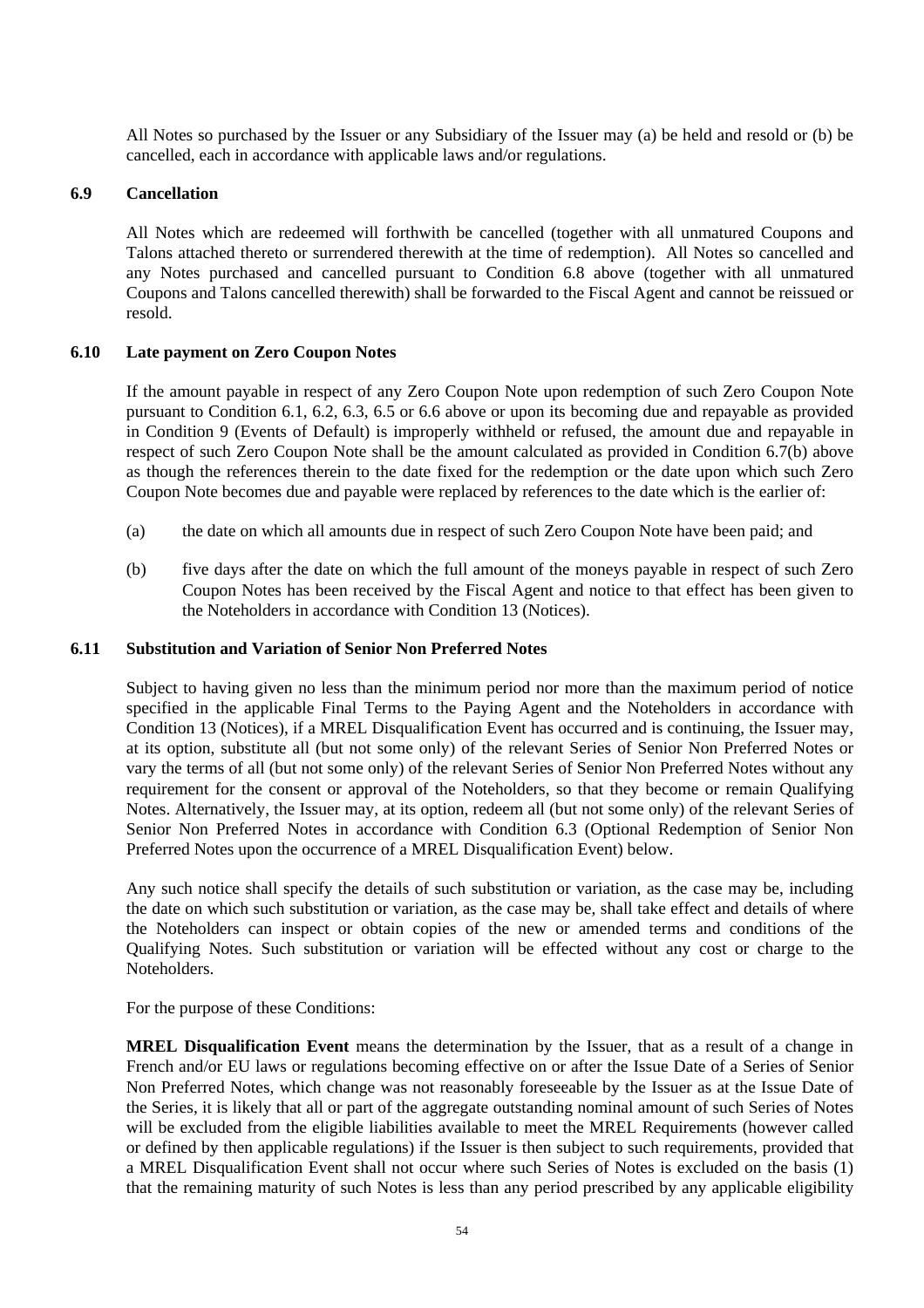criteria under the MREL Requirements, or (2) of any applicable limits on the amount of eligible liabilities permitted or allowed to meet the MREL Requirements.

**MREL Requirements** means the minimum requirement for own funds and eligible liabilities and/or total loss-absorbing capacity requirements applicable to the Issuer and/or the Group referred to in the BRRD, any other EU law or regulation and relevant implementing legislation and regulation in France.

**Qualifying Notes** means at any time, any securities issued or guaranteed by the Issuer that:

- (i) contain terms which at such time result in such securities being eligible to count towards fulfilment of the MREL Requirements of the Issuer and/or the Group to at least the same extent as the Senior Non Preferred Notes prior to the relevant MREL Disqualification Event;
- (ii) carry the same rate of interest from time to time applying to the relevant Series of Senior Non Preferred Notes prior to the relevant substitution or variation pursuant to this Condition 6.11 (Substitution and Variation of Senior Non Preferred Notes);
- (iii) have the same currency of payment, maturity, denomination, original and aggregate outstanding nominal amount as the relevant Series of Senior Non Preferred Notes prior to the relevant substitution or variation pursuant to this Condition 6.11 (Substitution and Variation of Senior Non Preferred Notes);
- (iv) rank at least *pari passu* with the relevant Series of Senior Non Preferred Notes prior to the relevant substitution or variation pursuant to this Condition 6.11 (Substitution and Variation of Senior Non Preferred Notes);
- (v) following the relevant substitution or variation pursuant to this Condition 6.11 (Substitution and Variation of Senior Non Preferred Notes), do not require the payment of additional amounts as provided in Condition 7 (Taxation) or in respect of which the Issuer would be prevented by French law from paying such additional amounts;
- (vi) have terms not otherwise materially less favourable to the Noteholders than the terms of the relevant Series of Senior Non Preferred Notes, as reasonably determined by the Issuer, and provided that the Issuer shall have delivered a certificate to that effect to the Paying Agent (and copies thereof will be available at the Paying Agent's specified office during its normal business hours) not less than five (5) Business Days prior to (i) in the case of a substitution of the Senior Non Preferred Notes pursuant to this Condition 6.11 (Substitution and Variation of Senior Non Preferred Notes), the issue date of the first tranche of the relevant new series of securities or (ii) in the case of a variation of the Senior Non Preferred Notes pursuant to this Condition 6.11 (Substitution and Variation of Senior Non Preferred Notes), the date such variation becomes effective; and
- (vii) (A) are listed or admitted to trading on a regulated market, if the relevant Series of Senior Non Preferred Notes were listed or admitted to trading on a regulated market immediately prior to the relevant substitution or variation, or (B) are listed or admitted to trading on any recognised stock exchange (including, without limitation, a regulated market), if the relevant Series of Senior Non Preferred Notes were listed or admitted to trading on any recognised stock exchange other than a regulated market immediately prior to the relevant substitution or variation.

## **6.12 Restriction on Early Redemption or Purchase of the Senior Non Preferred Notes**

Notwithstanding any other provision in this Condition 6 (Redemption and Purchase), the Issuer may early redeem or purchase the Senior Non Preferred Notes (and give notice thereof to Noteholders) only if it has obtained the prior consent of the Relevant Resolution Authority and/or Relevant Regulator (if required by the Applicable Banking Regulations).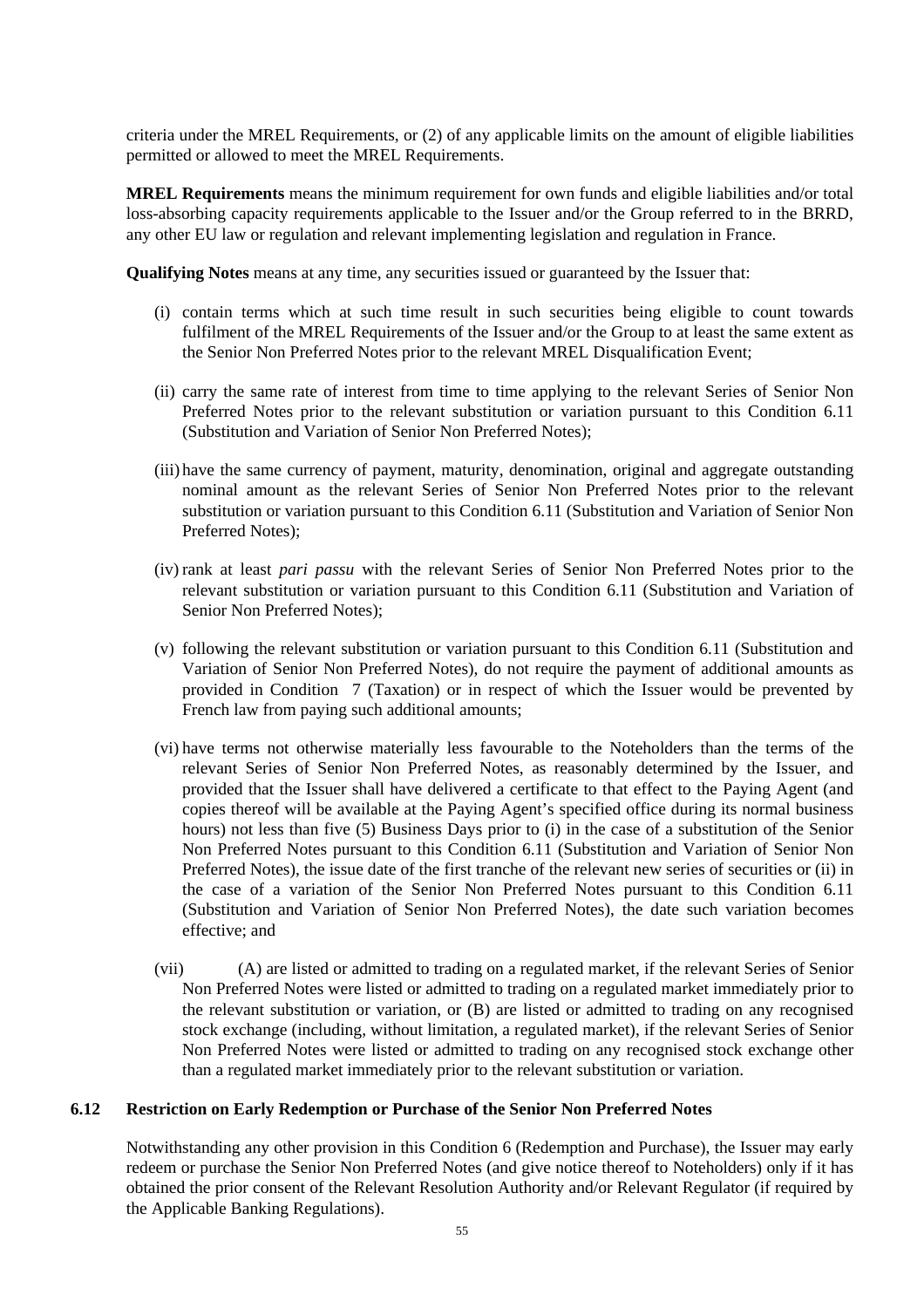For the purposes of these Conditions:

**Applicable Banking Regulations** means at any time the laws, regulations, requirements, guidelines and policies of the Relevant Regulator (whether or not such requirements, guidelines or policies have the force of law and whether or not they are applied generally or specifically to the Issuer and including, for the avoidance of doubt, as at the Issue Date the rules contained in, or implementing, CRD IV and/or the BRRD).

**BRRD** means Directive 2014/59/EU of the Parliament and of the Council of 15 May 2014 establishing a framework for the recovery and resolution of credit institutions and investment firms as published in the Official Journal of the European Union on 12 June 2014, as amended from time to time or such other directive as may come in effect in the place thereof.

**CRD IV** means the CRD IV Directive, the CRR and any CRD IV Implementing Measures.

**CRD IV Directive** means Directive 2013/36/EU of the European Parliament and of the Council of 26 June 2013 on access to the activity of credit institutions and the prudential supervision of credit institutions and investment firms, amending Directive 2002/87/EC and repealing Directives 2006/48/EC and 2006/49/EC, as amended from time to time, or such other directive as may come into effect in place thereof.

**CRD IV Implementing Measures** means any regulatory capital rules implementing the CRD IV Directive or the CRR which may from time to time be introduced, including, but not limited to, delegated or implementing acts (regulatory technical standards) adopted by the European Commission, national laws and regulations, and regulations and guidelines issued by the Relevant Regulator, which are applicable to the Issuer and which prescribe the requirements to be fulfilled by financial instruments for inclusion in the regulatory capital of the Issuer.

**CRR** means Regulation (EU) No 575/2013 of the European Parliament and of the Council of 26 June 2013 on the prudential requirements for credit institutions and investment firms, as amended from time to time, or such other regulation as may come into effect in place thereof.

**CRD IV Rules** means any or any combination of the CRD IV, the CRR and any CRD IV Implementing Measures.

**Relevant Regulator** means the European Central Bank and any successor or replacement thereto, or other authority having primary responsibility for the prudential oversight and supervision of the Issuer or the application of the Applicable Banking Regulations.

**Relevant Resolution Authority** means the *Autorité de contrôle prudentiel et de résolution*, the Single Resolution Board established pursuant to the Single Resolution Mechanism Regulation, and/or any other authority entitled to exercise or participate in the exercise of any Bail-in Power from time to time (including the Council of the European Union and the European Commission when acting pursuant to Article 18 of the Single Resolution Mechanism Regulation).

# **7. TAXATION**

- (a) All payments of principal and interest in respect of the Notes and Coupons by or on behalf of the Issuer will be made without withholding or deduction for or on account of any present or future taxes or duties of whatever nature imposed or levied by or on behalf of France or any authority therein or thereof having power to tax, unless such withholding or deduction is required by law.
- (b) If French law should require that payments of principal or interest in respect of any Note or Coupon by or on behalf of the Issuer be subject to such withholding or deduction, the Issuer will pay such additional amounts as shall be necessary in order that the net amounts received by the holders of the Notes or Coupons after such withholding or deduction shall equal the respective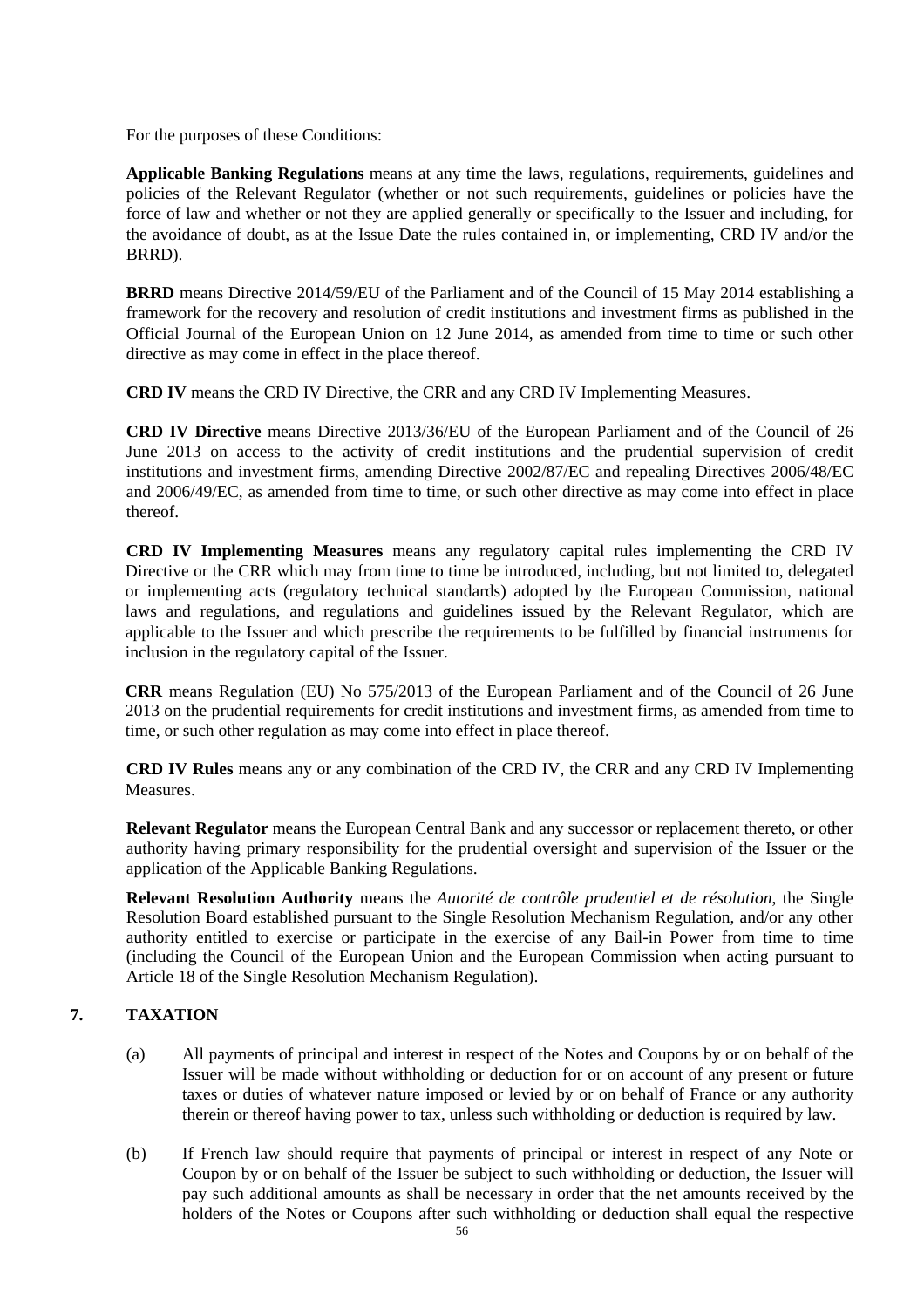amounts of principal and interest which would otherwise have been receivable in respect of the Notes or Coupons, as the case may be, in the absence of such withholding or deduction; except that no such additional amounts shall be payable with respect to any Note or Coupon:

- (i) the holder of which is liable for such taxes or duties in respect of such Note or Coupon by reason of his having some connection with France other than the mere holding of such Note or Coupon; or
- (ii) presented for payment more than 30 days after the Relevant Date (as defined below) except to the extent that the holder thereof would have been entitled to an additional amount on presenting the same for payment on such thirtieth day assuming that day to have been a Payment Day (as defined in Condition 5.5 (Payments - Payment Day)).

As used herein: the **Relevant Date** means the date on which such payment first becomes due, except that, if the full amount of the moneys payable has not been duly received by the Fiscal Agent on or prior to such due date, it means the date on which, the full amount of such moneys having been so received, notice to that effect is duly given to the Noteholders in accordance with Condition 13 (Notices).

# **8. PRESCRIPTION**

The Notes and Coupons will become void unless claims in respect of principal and/or interest are made within a period of 10 years (in the case of principal) and 5 years (in the case of interest) after the Relevant Date (as defined in Condition 7 (Taxation)) therefor.

There shall not be included in any Coupon sheet issued on exchange of a Talon any Coupon the claim for payment in respect of which would be void pursuant to this Condition or Condition 5.2 (Payments - Presentation of definitive Notes and Coupons)) or any Talon which would be void pursuant to Condition 5.2 (Payments - Presentation of definitive Notes and Coupons).

# **9. EVENTS OF DEFAULT**

## **9.1 Senior Preferred Notes**

In the case of Senior Preferred Notes, if any one or more of the following events (each an **Event of Default**) shall occur and be continuing:

- (a) default is made in the payment in the Specified Currency of any principal or interest due in respect of the Notes or any of them and the default continues for a period of seven days; or
- (b) the Issuer fails to perform or observe any of its other obligations under these Conditions and (except in any case where the failure is incapable of remedy when no such continuation or notice as is hereinafter mentioned will be required) the failure continues for the period of 30 days following the service by a Noteholder on the Issuer of notice requiring the same to be remedied; or
- (c) default is made by the Issuer in the due payment of any sum payable in respect of any Indebtedness contracted or guaranteed by the Issuer provided that the aggregate amount of such Indebtedness exceeds €50,000,000 (or its equivalent in any other currency) and such default has not been expressly waived or cured within any applicable grace period; or
- (d) any order is made by any competent court or resolution passed for the winding up or dissolution of the Issuer, save for the purposes of restructuring or reorganisation on terms previously approved by an Extraordinary Resolution or a merger with another financial institution whereby any entity that survives or is created as a result of such merger is given a rating by an internationally recognised rating agency at least equal to the then current rating of the Issuer at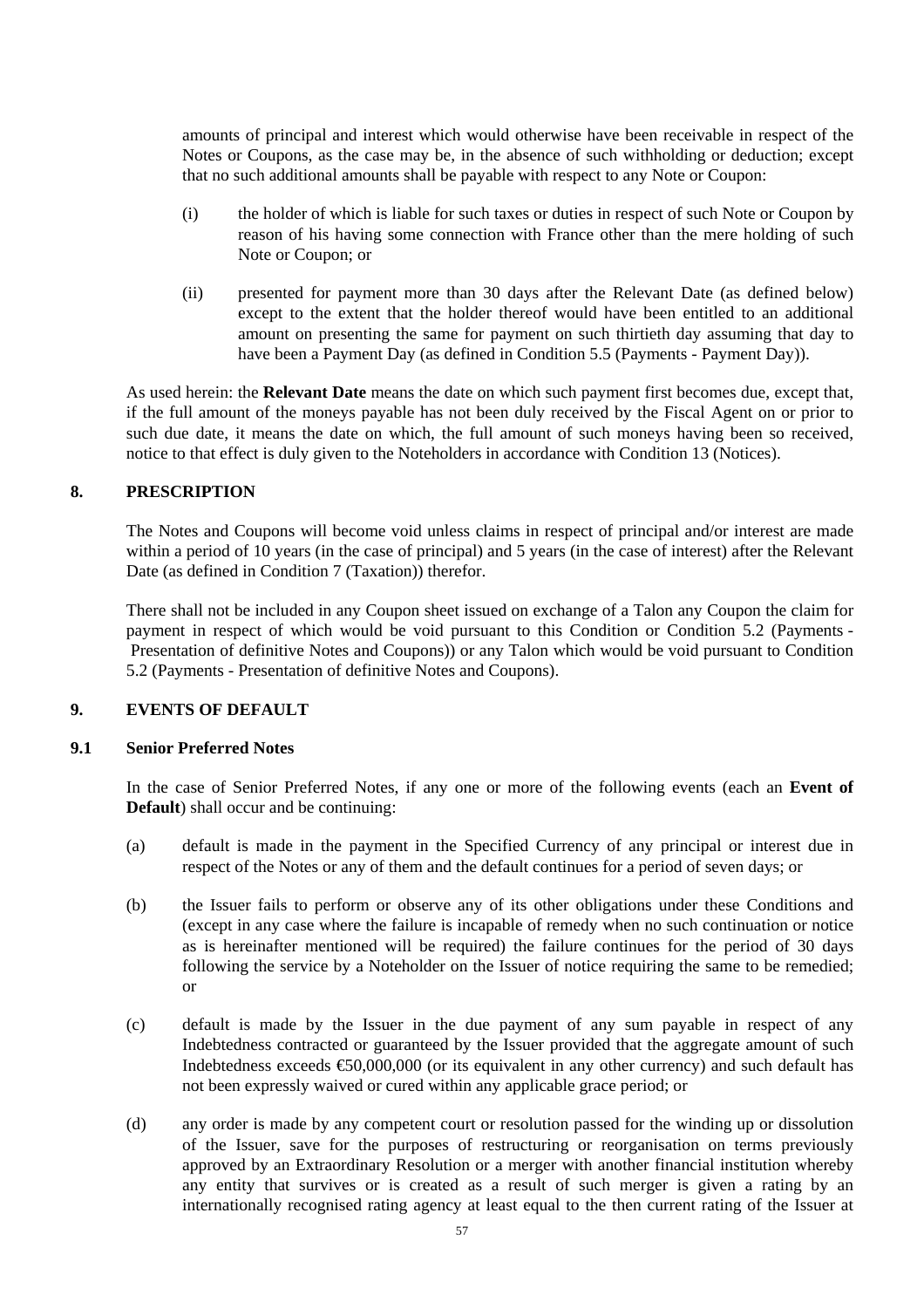the time of such merger (in which case approval by an Extraordinary Resolution will not be required); or

- (e) the Issuer ceases or threatens to cease to carry on all or substantially all of its business, save for the purposes of restructuring or reorganisation on terms previously approved by an Extraordinary Resolution, or a merger with another financial institution whereby any entity that survives or is created as a result of such merger is given a rating by an internationally recognised rating agency at least equal to the then current rating of the Issuer at the time of such merger (in which case approval by an Extraordinary Resolution will not be required), or the Issuer stops or threatens to stop payment of, or is unable to, or admits inability to, pay, its debts (or any class of its debts) as they fall due, or is deemed unable to pay its debts pursuant to or for the purposes of any applicable law, or is adjudicated or found bankrupt or insolvent; or
- (f) (i) the Issuer makes any proposal for a general moratorium in relation to its debt or any judgment is issued for its judicial liquidation (*liquidation judiciaire*) or for the transfer of the whole of its business (*cession totale de l'entreprise*) and (ii) in any case is not discharged within 14 days; or
- (g) the Issuer initiates or consents to judicial proceedings relating to itself under any applicable liquidation, insolvency, composition, reorganisation or other similar laws or makes a conveyance or assignment for the benefit of, or enters into any composition or other arrangement with, its creditors generally (or any class of its creditors),

then any holder of a Note may, by written notice to the Issuer at the specified office of the Fiscal Agent, effective upon the date of receipt thereof by the Fiscal Agent, declare any Note held by it to be forthwith due and payable whereupon the same shall become forthwith due and payable at its Early Redemption Amount, together with accrued interest (if any) to the date of repayment, without presentment, demand, protest or other notice of any kind.

# **9.2 Senior Non Preferred Notes**

If the Notes are Senior Non Preferred Notes, then the Events of Default listed in Condition 9.1 above shall not apply to the Notes. However, a Noteholder may, by written notice to the Issuer at the specified office of the Fiscal Agent, effective upon the date of receipt thereof by the Fiscal Agent, declare any Note held by it to be forthwith due and payable whereupon the same shall become forthwith due and payable at its Early Redemption Amount, together with accrued interest (if any) to the date of repayment, without presentment, demand, protest or other notice of any kind, in the event that an order is made or an effective resolution is passed for the liquidation (*liquidation judiciaire or liquidation amiable*) of the Issuer.

#### **9.3 Interpretation**

For the purposes of this Condition 9:

**Indebtedness** means any indebtedness for borrowed money.

## **10. REPLACEMENT OF NOTES, COUPONS AND TALONS**

Should any Note, Coupon or Talon be lost, stolen, mutilated, defaced or destroyed, it may be replaced at the specified office of the Fiscal Agent upon payment by the claimant of such costs and expenses as may be incurred in connection therewith and on such terms as to evidence and indemnity as the Issuer may reasonably require. Mutilated or defaced Notes, Coupons or Talons must be surrendered before replacements will be issued.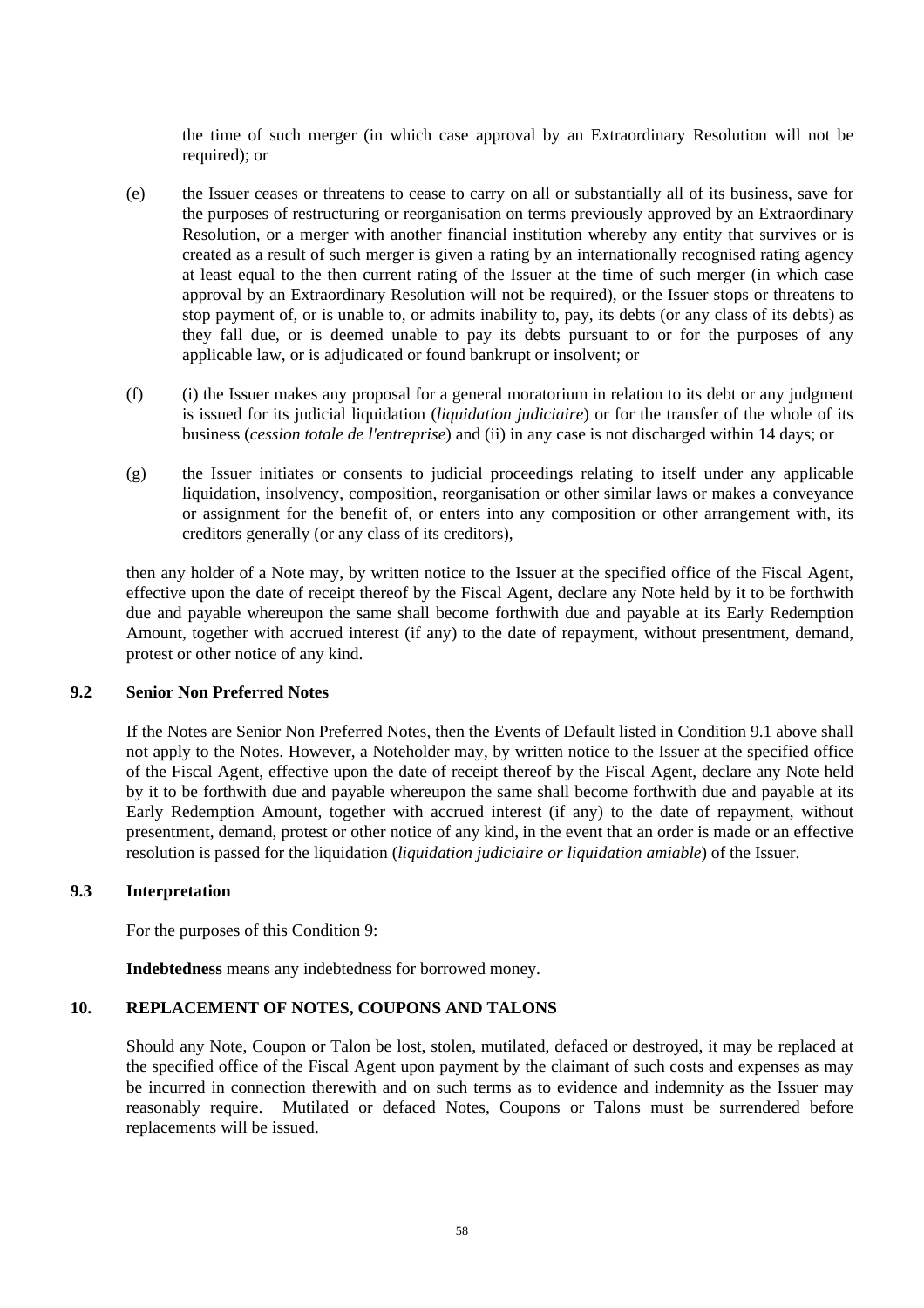# **11. AGENTS**

The initial Agents are set out above. If any additional Paying Agents are appointed in connection with any Series, the names of such Paying Agents will be specified in Part B of the applicable Final Terms.

The Issuer is entitled to vary or terminate the appointment of any Agent and/or appoint additional or other Agents and/or approve any change in the specified office through which any Agent acts, provided that:

- (a) there will at all times be a Fiscal Agent;
- (b) so long as the Notes are listed on any stock exchange or admitted to listing by any other relevant authority, there will at all times be a Paying Agent with a specified office in such place as may be required by the rules and regulations of the relevant stock exchange or other relevant authority; and
- (c) there will at all times be a Paying Agent in a jurisdiction within Europe, other than the jurisdiction in which the Issuer is incorporated.

In addition, the Issuer shall forthwith appoint a Paying Agent having a specified office in New York City in the circumstances described in Condition 5.4 (Payments - General provisions applicable to payments). Notice of any variation, termination, appointment or change in Paying Agents will be given to the Noteholders promptly by the Issuer in accordance with Condition 13 (Notices).

In acting under the Agency Agreement, the Agents act solely as agents of the Issuer and do not assume any obligation to, or relationship of agency or trust with, any Noteholder or Couponholder. The Agency Agreement contains provisions permitting any entity into which any Agent is merged or converted or with which it is consolidated or to which it transfers all or substantially all of its assets to become the successor agent.

## **12. EXCHANGE OF TALONS**

On and after the Interest Payment Date on which the final Coupon comprised in any Coupon sheet matures, the Talon (if any) forming part of such Coupon sheet may be surrendered at the specified office of any Paying Agent in exchange for a further Coupon sheet including (if such further Coupon sheet does not include Coupons to (and including) the final date for the payment of interest due in respect of the Note to which it appertains) a further Talon, subject to the provisions of Condition 8 (Prescription).

## **13. NOTICES**

All notices regarding the Notes will be deemed to be validly given if published (a) in a leading English language daily newspaper of general circulation in London (which is expected to be the Financial Times), and (b) so long as the Notes of this Series are listed and admitted to trading on Euronext Paris, in a leading daily newspaper of general circulation in France (which is expected to be La Tribune or Les Échos), or (c) in accordance with Articles 221-3 and 221-4 of the *Règlement Général* of the *Autorité des marchés financiers*. The Issuer shall also ensure that notices are duly published in a manner which complies with the rules of any stock exchange or other relevant authority on which the Notes are for the time being listed or by which they have been admitted to trading, including publication on the website of the relevant stock exchange or relevant authority if required by those rules. Any such notice will be deemed to have been given on the date of the first publication or, where required to be published in more than one newspaper, on the date of the first publication in all required newspapers.

Until such time as any definitive Notes are issued, there may, so long as any Global Notes representing the Notes are held in their entirety on behalf of Euroclear and/or Clearstream, be substituted for such publication in such newspaper(s) or such websites the delivery of the relevant notice to Euroclear and/or Clearstream for communication by them to the holders of the Notes and, in addition, for so long as any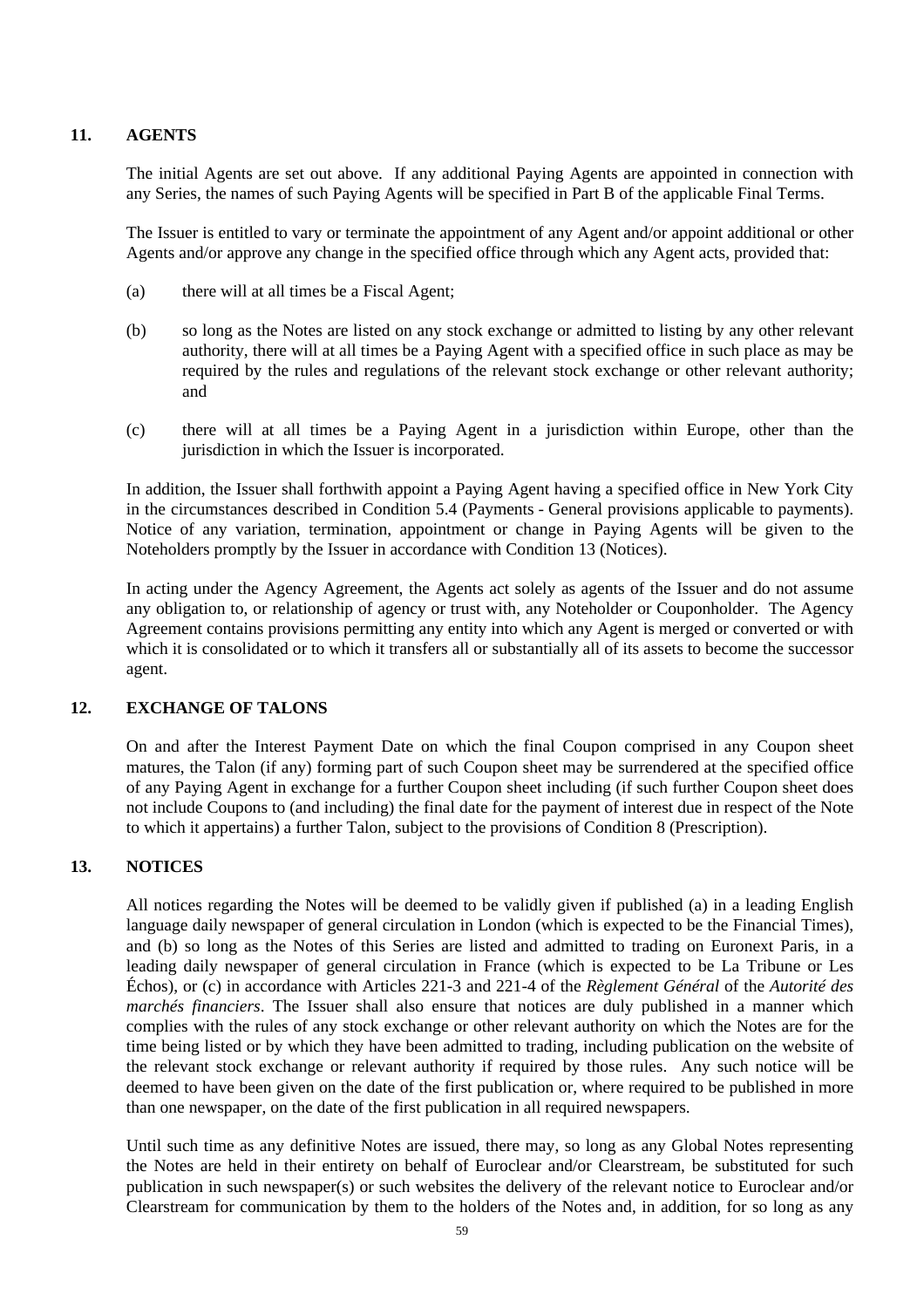Notes are listed on a stock exchange or are admitted to trading by another relevant authority and the rules of that stock exchange or relevant authority so require, such notice will be published on the website of the relevant stock exchange or relevant authority and/or in a daily newspaper of general circulation in the place or places required by those rules. Any such notice shall be deemed to have been given to the holders of the Notes on the second day after the day on which the said notice was given to Euroclear and/or Clearstream.

Notices to be given by any Noteholder shall be in writing and given by lodging the same, together (in the case of any Note in definitive form) with the relative Note or Notes, with the Fiscal Agent. Whilst any of the Notes are represented by a Global Note, such notice may be given by any holder of a Note to the Fiscal Agent through Euroclear and/or Clearstream, as the case may be, in such manner as the Fiscal Agent, and Euroclear and/or Clearstream, as the case may be, may approve for this purpose.

### **14. MEETINGS OF NOTEHOLDERS, MODICATION AND WAIVER**

The Agency Agreement contains provisions for convening meetings of the Noteholders to consider any matter affecting their interests, including the sanctioning by Extraordinary Resolution of a modification of the Notes, the Coupons or any of the provisions of the Agency Agreement. Such a meeting may be convened by the Issuer and shall be convened by the Issuer if required in writing by Noteholders holding not less than five per cent. in nominal amount of the Notes for the time being remaining outstanding. The quorum at any such meeting for passing an Extraordinary Resolution is one or more persons holding or representing not less than 50 per cent. in nominal amount of the Notes for the time being outstanding, or at any adjourned meeting one or more persons being or representing Noteholders whatever the nominal amount of the Notes so held or represented, except that at any meeting the business of which includes the modification of certain provisions of the Notes or the Coupons (including modifying the date of maturity of the Notes or any date for payment of interest thereon, reducing or cancelling the amount of principal or the rate of interest payable in respect of the Notes, altering the currency of payment of the Notes or the Coupons or amending the Deed of Covenant in certain respects), the quorum shall be one or more persons holding or representing not less than two-thirds in nominal amount of the Notes for the time being outstanding, or at any adjourned such meeting one or more persons holding or representing not less than one-third in nominal amount of the Notes for the time being outstanding. The Agency Agreement provides that (i) a resolution passed at a meeting duly convened and held in accordance with the Agency Agreement by a majority consisting of not less than three-fourths of the votes cast on such resolution, (ii) a resolution in writing signed by or on behalf of the holders of not less than three-fourths in nominal amount of the Notes for the time being outstanding or (iii) consent given by way of electronic consents through the relevant clearing system(s) (in a form satisfactory to the Fiscal Agent) by or on behalf of the holders of not less than three-fourths in nominal amount of the Notes for the time being outstanding, shall, in each case, be effective as an Extraordinary Resolution of the Noteholders. An Extraordinary Resolution passed by the Noteholders will be binding on all the Noteholders, whether or not they are present at any meeting, and whether or not they voted on the resolution, and on all Couponholders.

The Fiscal Agent and the Issuer may agree, without the consent of the Noteholders or Couponholders, to:

- (a) any modification (except such modifications in respect of which an increased quorum is required as mentioned above) of the Notes, the Coupons, the Deed of Covenant or the Agency Agreement which is not prejudicial to the interests of the Noteholders; or
- (b) any modification of the Notes, the Coupons, the Deed of Covenant or the Agency Agreement which is of a formal, minor or technical nature or is made to correct a manifest error or to comply with mandatory provisions of the law.

Any such modification shall be binding on the Noteholders and the Couponholders and any such modification shall be notified to the Noteholders in accordance with Condition 13 (Notices) as soon as practicable thereafter.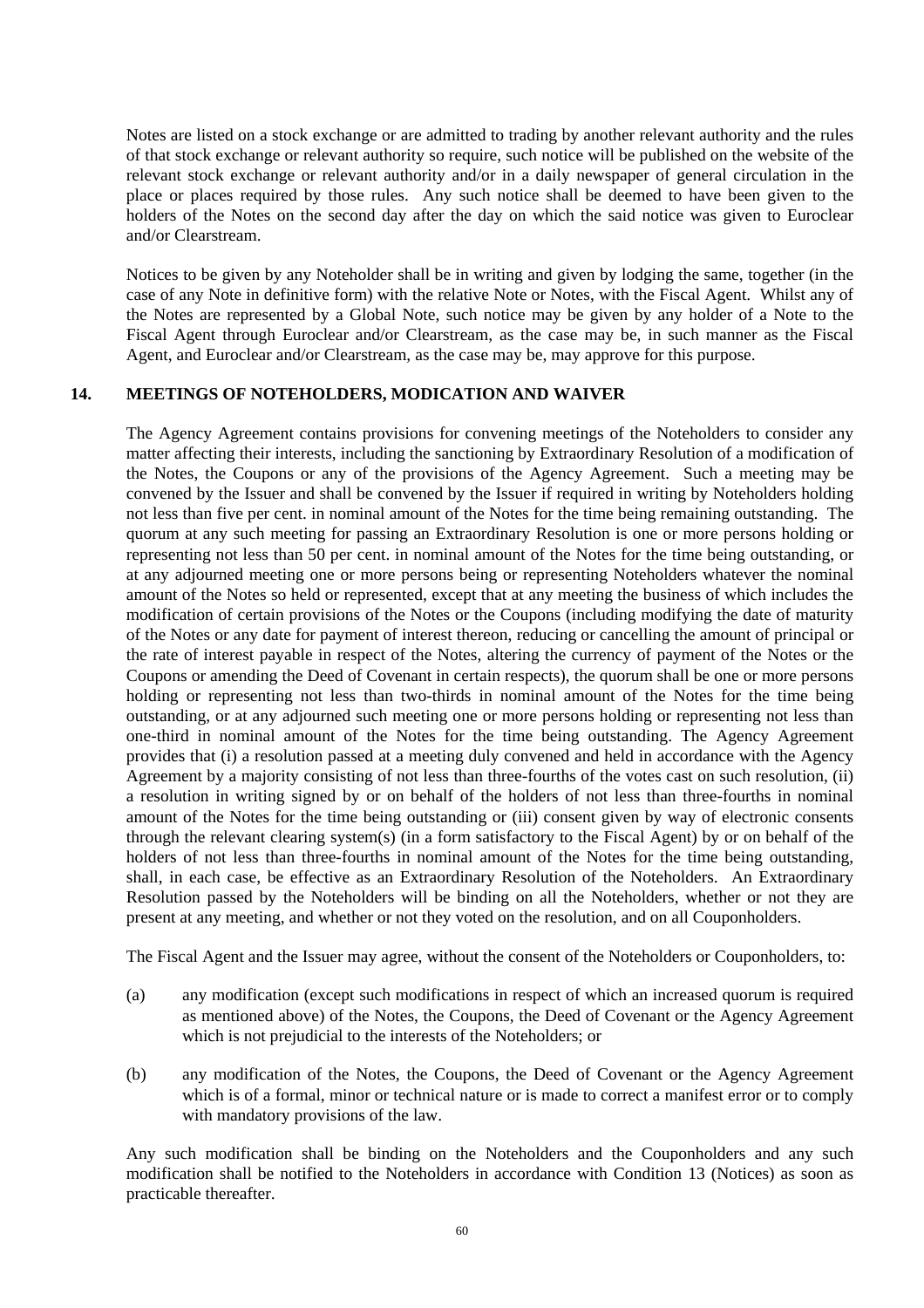## **15. FURTHER ISSUES**

The Issuer shall be at liberty from time to time without the consent of the Noteholders or the Couponholders to create and issue further notes having terms and conditions the same as the Notes or the same in all respects save for the amount and date of the first payment of interest thereon and the date from which interest starts to accrue and so that the same shall be consolidated and form a single Series with the outstanding Notes.

## **16. CONTRACTS (RIGHTS OF THIRD PARTIES) ACT 1999**

No person shall have any right to enforce any term or condition of this Note under the Contracts (Rights of Third Parties) Act 1999, but this does not affect any right or remedy of any person which exists or is available apart from that Act.

## **17. RECOGNITION OF BAIL-IN**

## **17.1 Acknowledgement**

Notwithstanding any other term of the Notes or any other agreement, arrangement or understanding between the Issuer and the Noteholders, by its subscription and/or purchase and holding of the Notes, each Noteholder (which for the purposes of this Condition 17 includes each holder of a beneficial interest in the Notes) acknowledges, accepts, consents and agrees:

- (a) to be bound by the effect of the exercise of the Bail-in Power (as defined below) by the Relevant Resolution Authority (as defined below), which may include and result in any of the following, or some combination thereof:
	- (i) the reduction of all, or a portion, of the Amounts Due (as defined below);
	- (ii) the conversion of all, or a portion, of the Amounts Due into shares, other securities or other obligations of the Issuer or another person (and the issue to the Noteholder of such shares, securities or obligations), including by means of an amendment, modification or variation of the terms of the Notes, in which case the Noteholder agrees to accept in lieu of its rights under the Notes any such shares, other securities or other obligations of the Issuer or another person;
	- (iii) the cancellation of the Notes; and/or
	- (iv) the amendment or alteration of the maturity of the Notes or amendment of the amount of interest payable on the Notes, or the date on which the interest becomes payable, including by suspending payment for a temporary period;
- (b) that the terms of the Notes are subject to, and may be varied, if necessary, to give effect to, the exercise of the Bail-in Power by the Relevant Resolution Authority.

## **17.2 Payment of Interest and Other Outstanding Amounts Due**

No repayment or payment of the Amounts Due will become due and payable or be paid after the exercise of the Bail-in Power by the Relevant Resolution Authority with respect to the Issuer unless, at the time such repayment or payment, respectively, is scheduled to become due, such repayment or payment would be permitted to be made by the Issuer under the laws and regulations in effect in France and the European Union applicable to the Issuer or other members of its group.

## **17.3 No Event of Default**

Neither a cancellation of the Notes, a reduction, in part or in full, of the Amounts Due, the conversion thereof into another security or obligation of the Issuer or another person, as a result of the exercise of the Bail-in Power by the Relevant Resolution Authority with respect to the Issuer, nor the exercise of any Bail-in Power by the Relevant Resolution Authority with respect to the Notes will be an event of default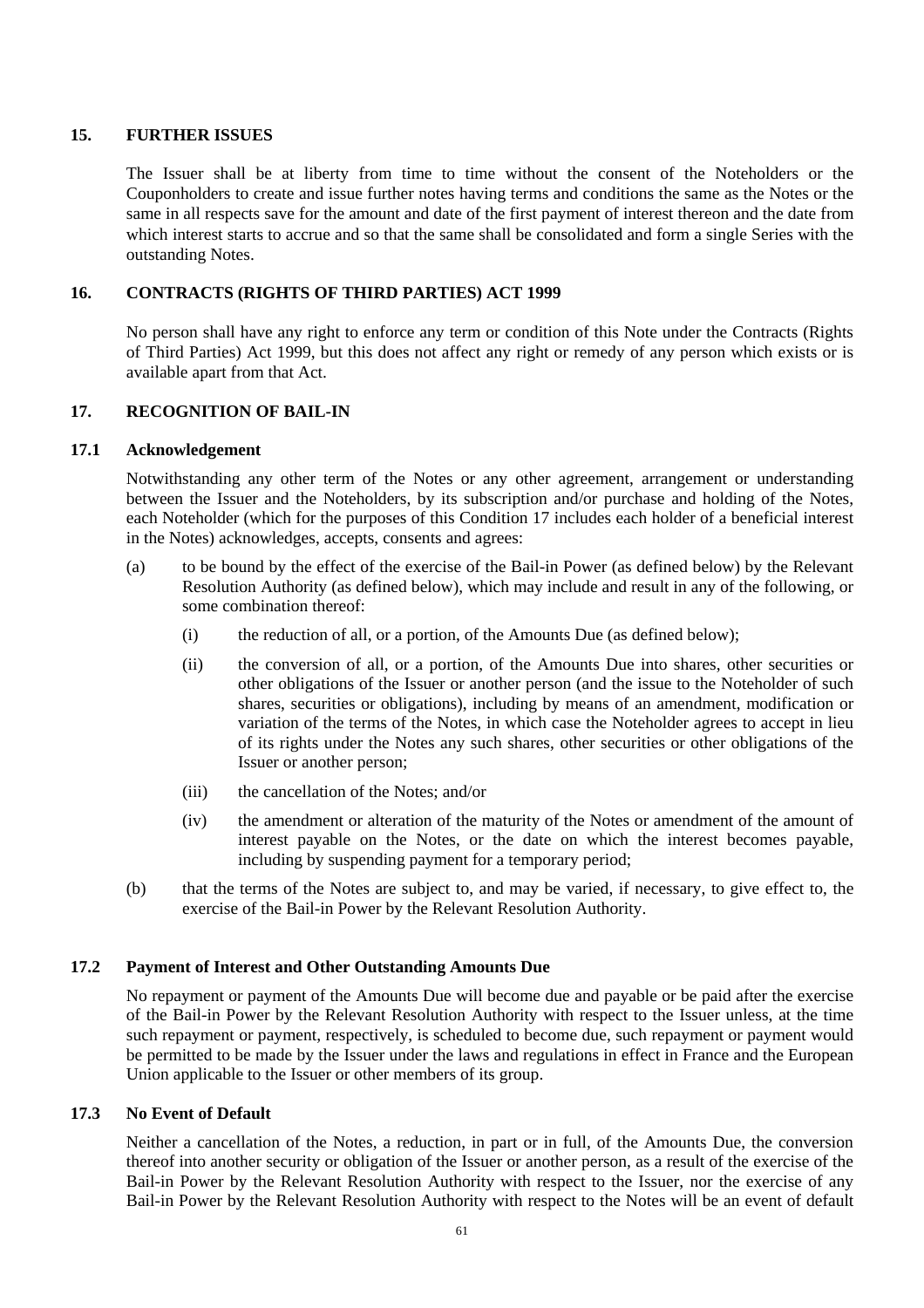or otherwise constitute non-performance of a contractual obligation, or entitle the Noteholder to any remedies (including equitable remedies) which are hereby expressly waived.

#### **17.4 Notice to Noteholders**

Upon the exercise of any Bail-in Power by the Relevant Resolution Authority with respect to the Notes, the Issuer will give notice to the Noteholders in accordance with Condition 13 (Notices) as soon as practicable regarding such exercise of the Bail-in Power. The Issuer will also deliver a copy of such notice to the Principal Paying Agent for information purposes, although the Principal Paying Agent shall not be required to send such notice to Noteholders. Any delay or failure by the Issuer to give notice shall not affect the validity and enforceability of the Bail-in Power nor the effects on the Notes described in clauses (a) and (b) of this section.

### **17.5 Duties of the Principal Paying Agent**

Upon the exercise of any Bail-in Power by the Relevant Resolution Authority, the Issuer and each Noteholder hereby agree that (a) the Principal Paying Agent shall not be required to take any directions from Noteholders, and (b) the Agency Agreement shall impose no duties upon the Principal Paying Agent whatsoever, in each case with respect to the exercise of any Bail-in Power by the Relevant Resolution Authority.

Notwithstanding the foregoing, if, following the completion of the exercise of the Bail-In Power by the Relevant Resolution Authority, any Notes remain outstanding (for example, if the exercise of the Bail-In Power results in only a partial write-down of the principal of the Notes), then the Principal Paying Agent's duties under the Agency Agreement shall remain applicable with respect to the Notes following such completion to the extent that the Issuer and the Principal Paying Agent shall agree pursuant to an amendment to the Agency Agreement.

#### **17.6 Prorating**

If the Relevant Resolution Authority exercises the Bail-in Power with respect to less than the total Amounts Due, unless the Principal Paying Agent is otherwise instructed by the Issuer or the Relevant Resolution Authority, any cancellation, write-off or conversion made in respect of the Notes pursuant to the Bail-in Power will be made on a pro-rata basis.

#### **17.7 Conditions Exhaustive**

The matters set forth in this Condition 17 shall be exhaustive on the foregoing matters to the exclusion of any other agreements, arrangements or understandings between the Issuer and any holder of a Note.

For the purposes of these Conditions:

**Amounts Due** means the principal amount, together with any accrued but unpaid interest, and additional amounts, if any, due on the Notes. References to such amounts will include amounts that have become due and payable, but which have not been paid, prior to the exercise of the Bail-in Power by the Relevant Resolution Authority.

**Bail-in Power** means any power existing from time to time under any laws, regulations, rules or requirements in effect in France, relating to the transposition of the BRRD, including without limitation pursuant to French decree-law No. 2015-1024 dated 20 August 2015 (*Ordonnance portant diverses dispositions d'adaptation de la législation au droit de l'Union européenne en matière financière*) (as amended from time to time, the **20 August 2015 Decree Law**), Regulation (EU) No 806/2014 of the European Parliament and of the Council of 15 July 2014 establishing uniform rules and a uniform procedure for the resolution of credit institutions and certain investment firms in the framework of a Single Resolution Mechanism and a Single Resolution Fund and amending Regulation (EU) No 1093/2010 (as amended from time to time, the **Single Resolution Mechanism Regulation**), or otherwise arising under French law, and in each case the instructions, rules and standards created thereunder, pursuant to which the obligations of a Regulated Entity (or an affiliate of such Regulated Entity) can be reduced (in part or in whole), cancelled, suspended, transferred, varied or otherwise modified in any way,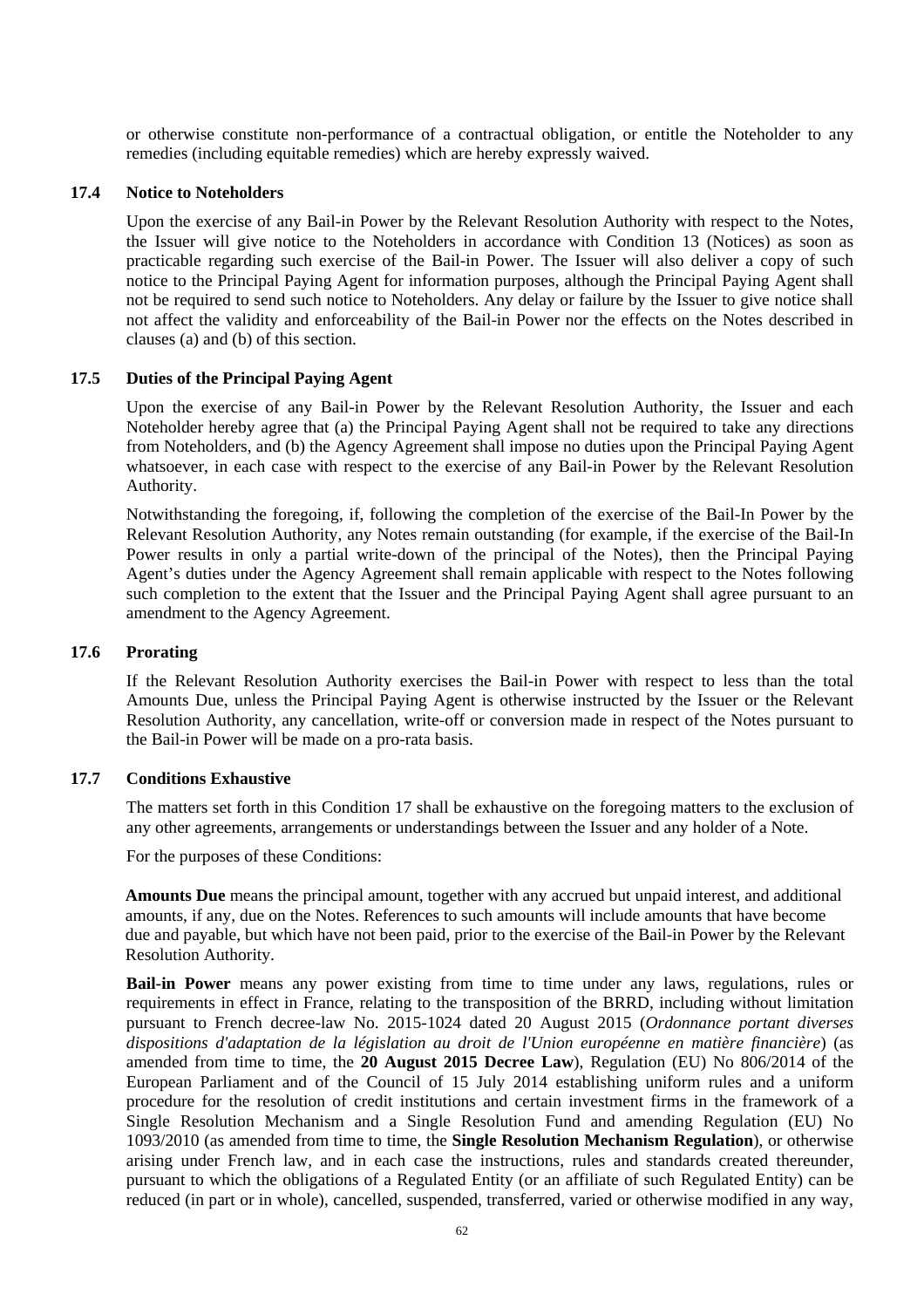or securities of a Regulated Entity (or an affiliate of such Regulated Entity) can be converted into shares, other securities, or other obligations of such Regulated Entity or any other person, whether in connection with the implementation of a bail-in tool following placement in resolution or otherwise.

**Regulated Entity** means any entity referred to in Section I of Article L.613- 34 of the French *Code Monétaire et Financier* as modified by the 20 August 2015 Decree Law, which includes certain credit institutions, investment firms, and certain of their parent or holding companies established in France.

## **18. GOVERNING LAW AND SUBMISSION TO JURISDICTION**

## **18.1 Governing law**

The Agency Agreement, the Deed of Covenant, the Notes (except for Condition 2.2 to the extent applicable, which is governed by, and shall be construed in accordance with, French law) and the Coupons and any non-contractual obligations arising out of or in connection with the Agency Agreement, the Deed of Covenant, the Notes and the Coupons are governed by, and construed in accordance with, English law.

# **18.2 Submission to jurisdiction**

- (a) Subject to Condition 18.2(c) below, the English courts have exclusive jurisdiction to settle any dispute arising out of or in connection with the Notes and/or the Coupons, including any dispute as to their existence, validity, interpretation, performance, breach or termination or the consequences of their nullity and any dispute relating to any non-contractual obligations arising out of or in connection with the Notes and/or the Coupons (a **Dispute**) and accordingly each of the Issuer and any Noteholders or Couponholders in relation to any Dispute submits to the exclusive jurisdiction of the English courts.
- (b) For the purposes of this Condition 18.2, the Issuer waives any objection to the English courts on the grounds that they are an inconvenient or inappropriate forum to settle any Dispute.
- (c) To the extent allowed by law, the Noteholders and the Couponholders may, in respect of any Dispute or Disputes, take (i) proceedings in any other court with jurisdiction; and (ii) concurrent proceedings in any number of jurisdictions.

## **18.3 Appointment of Process Agent**

The Issuer irrevocably appoints Banco Santander, S.A., London Branch at 2 Triton Square, Regent's Place, London NW1 3AN, United Kingdom as its agent for service of process in any proceedings before the English courts in relation to any Dispute and agrees that, in the event of Banco Santander, S.A., London Branch being unable or unwilling for any reason so to act, it will immediately appoint another person as its agent for service of process in England in respect of any Dispute. The Issuer agrees that failure by a process agent to notify it of any process will not invalidate service. Nothing herein shall affect the right to serve process in any other manner permitted by law.

# **18.4 Other documents**

The Issuer has in the Agency Agreement and the Deed of Covenant submitted to the jurisdiction of the English courts and appointed an agent for service of process in terms substantially similar to those set out above.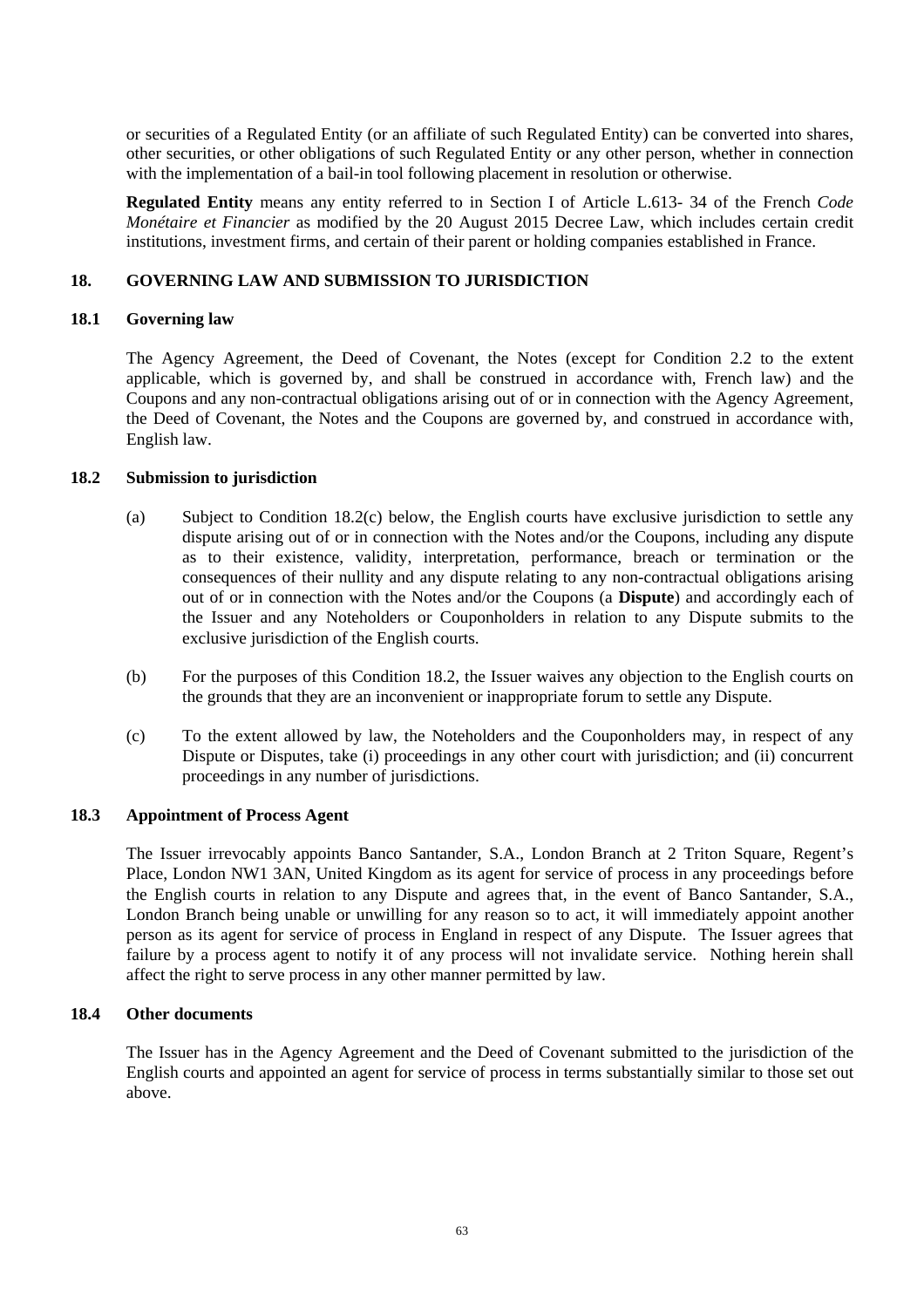**PRIIPs Regulation/PROHIBITION OF SALES TO EEA RETAIL INVESTORS** – The Notes are not intended to be offered, sold or otherwise made available to and should not be offered, sold or otherwise made available to any retail investor in the European Economic Area (**EEA**). For these purposes, a retail investor means a person who is one (or more) of: (i) a retail client as defined in point (11) of Article 4(1) of Directive 2014/65/EU (as amended, **MiFID II**); or (ii) a customer within the meaning of Directive 2002/92/EC (as amended, the **Insurance Mediation Directive**), where that customer would not qualify as a professional client as defined in point (10) of Article 4(1) of MiFID II. Consequently no key information document required by Regulation (EU) No 1286/2014 (as amended, the **PRIIPs Regulation**) for offering or selling the Notes or otherwise making them available to retail investors in the EEA has been prepared and therefore offering or selling the Notes or otherwise making them available to any retail investor in the EEA may be unlawful under the PRIIPS Regulation.

[**MIFID II product governance / Professional investors and ECPs only target market** – Solely for the purposes of [the/each] manufacturer's product approval process, the target market assessment in respect of the Notes, taking into account the five categories referred to in item 18 of the Guidelines published by ESMA on 5 February 2018, has led to the conclusion that: (i) the target market for the Notes is eligible counterparties and professional clients only, each as defined in MiFID II; and (ii) all channels for distribution of the Notes to eligible counterparties and professional clients are appropriate. [*Consider any negative target market.*] Any person subsequently offering, selling or recommending the Notes (a **distributor**) should take into consideration the manufacturer['s/s'] target market assessment; however, a distributor subject to MiFID II is responsible for undertaking its own target market assessment in respect of the Notes (by either adopting or refining the manufacturer['s/s'] target market assessment) and determining appropriate distribution channels.]

#### **APPLICABLE FINAL TERMS**

#### [*Date*]

### **PSA BANQUE FRANCE**

## **[Legal entity identifier (LEI): 969500JK1O192KI3E882]**

## **Issue of [Aggregate Nominal Amount of Tranche] [Title of Notes] under the €4,000,000,000 Euro Medium Term Note Programme**

### **PART A – CONTRACTUAL TERMS**

Terms used herein shall be deemed to be defined as such for the purposes of the Conditions set forth in the Base Prospectus dated 3 August 2018, which received visa number 18-[●] from the *Autorité des marchés financiers* (AMF) on 3 August 2018 [and the supplement[s] to it dated  $[\bullet]$  [and  $[\bullet]$ ] which [together] constitute[s] a base prospectus for the purposes of the Prospectus Directive (the **Base Prospectus**). This document constitutes the Final Terms of the Notes described herein for the purposes of Article 5.4 of the Prospectus Directive and must be read in conjunction with the Base Prospectus. Full information on the Issuer and the offer of the Notes is only available on the basis of the combination of these Final Terms and the Base Prospectus. The Base Prospectus [and these Final Terms] [has/have] been published on the AMF website at www.amf-france.org and on the website of the Issuer (www.psa-banque-france.com). [In addition<sup>1</sup>, the Base Prospectus and these Final Terms are available for viewing on [*insert relevant regulated market if not Euronext Paris S.A.*] website ([*insert website*])].

[*The following alternative language applies if the first tranche of an issue which is being increased was issued under a Base Prospectus with an earlier date.*]

1

 $<sup>1</sup>$  If the Notes are admitted to trading on a regulated market other than Euronext Paris S.A.</sup>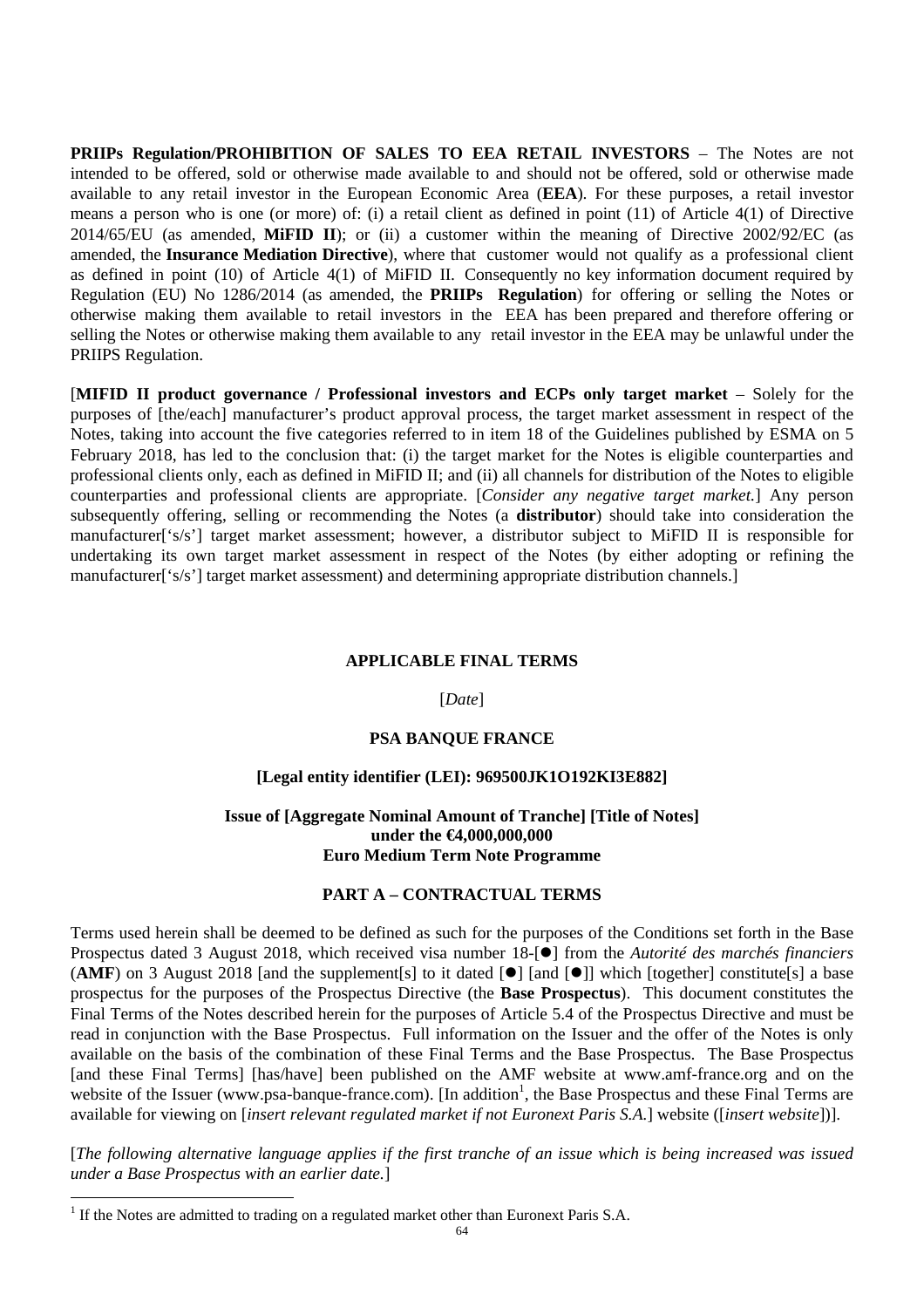[Terms used herein shall be deemed to be defined as such for the purposes of the terms and conditions of the Notes (the **Conditions**) set forth in the Base Prospectus dated 10 July 2017 which is incorporated by reference into the Base Prospectus dated 3 August 2018, which received visa number 18-<sup>[•</sup>] from the *Autorité des marchés financiers* (AMF) on 3 August 2018 [and the supplement[s] to it dated [<sup>o</sup>]] which [together] constitute[s] a base prospectus for the purposes of Article 5.4 of Directive 2003/71/EC, as amended (the **Prospectus Directive**) (the **Base Prospectus**), including the Conditions incorporated by reference in the Base Prospectus. This document constitutes the Final Terms of the Notes described herein for the purposes of Article 5.4 of the Prospectus Directive and must be read in conjunction with the Base Prospectus. Full information on the Issuer and the offer of the Notes is only available on the basis of the combination of these Final Terms and the Base Prospectus. The Base Prospectus [and these Final Terms] [has/have] been published on the AMF website at www.amf-france.org and on the website of the Issuer (www.psa-banque-france.com). [In addition<sup>2</sup>, the Base Prospectus and these Final Terms are available for viewing on [*insert relevant regulated market if not Euronext Paris S.A.*] website ([*insert website*])].]

*Include whichever of the following apply or specify as "Not Applicable". Note that the numbering should remain as set out below, even if "Not Applicable" is indicated for individual paragraphs or subparagraphs (in which case the sub-paragraphs of the paragraphs which are not applicable can be deleted). Italics denote directions for completing the Final Terms.*

*If the Notes have a maturity of less than one year from the date of their issue, the minimum denomination may need to be £100,000 or its equivalent in any other currency.*

2. Issuer: PSA BANQUE FRANCE

| ۷. | ISSUCI. |                                                                           | LAN DANQUE L'IVANCE                                                                                                                                                                                                                                                                                                                                                                    |
|----|---------|---------------------------------------------------------------------------|----------------------------------------------------------------------------------------------------------------------------------------------------------------------------------------------------------------------------------------------------------------------------------------------------------------------------------------------------------------------------------------|
| 3. | (a)     | Series Number:                                                            | $\lbrack \bullet \rbrack$                                                                                                                                                                                                                                                                                                                                                              |
|    | (b)     | Tranche Number:                                                           | $\left[ \bullet \right]$                                                                                                                                                                                                                                                                                                                                                               |
|    | (c)     | Date on which the Notes will be<br>consolidated and form a single Series: | [The Notes will be consolidated and form a single<br>Series with [identify earlier Tranches] on [the Issue<br>Date/the date that is 40 days after the Issue<br>Date/exchange of the Temporary Global Note for<br>interests in the Permanent Global Note, as referred to in<br>paragraph $[\bullet]$ below, which is expected to occur on or<br>about [ <i>date</i> ]]][Not Applicable] |
| 4. |         | Specified Currency:                                                       | $\left[ \bullet \right]$                                                                                                                                                                                                                                                                                                                                                               |
| 5. |         | <b>Aggregate Nominal Amount:</b>                                          |                                                                                                                                                                                                                                                                                                                                                                                        |
|    | (a)     | Series:                                                                   | $\left[ \bullet \right]$                                                                                                                                                                                                                                                                                                                                                               |
|    | (b)     | Tranche:                                                                  | $\left[ \bullet \right]$                                                                                                                                                                                                                                                                                                                                                               |
| 6. |         | <b>Issue Price:</b>                                                       | [ <sup>•</sup> ] per cent. of the Aggregate Nominal Amount [plus]<br>accrued interest from [insert date] (if applicable)]                                                                                                                                                                                                                                                              |
| 7. | (a)     | <b>Specified Denominations:</b>                                           | [•]                                                                                                                                                                                                                                                                                                                                                                                    |
|    |         |                                                                           | (N.B. Notes must have a minimum denomination of<br>$\in$ 100,000 (or equivalent))                                                                                                                                                                                                                                                                                                      |
|    |         |                                                                           | $-$ where<br>multiple denominations<br>(Note<br>above                                                                                                                                                                                                                                                                                                                                  |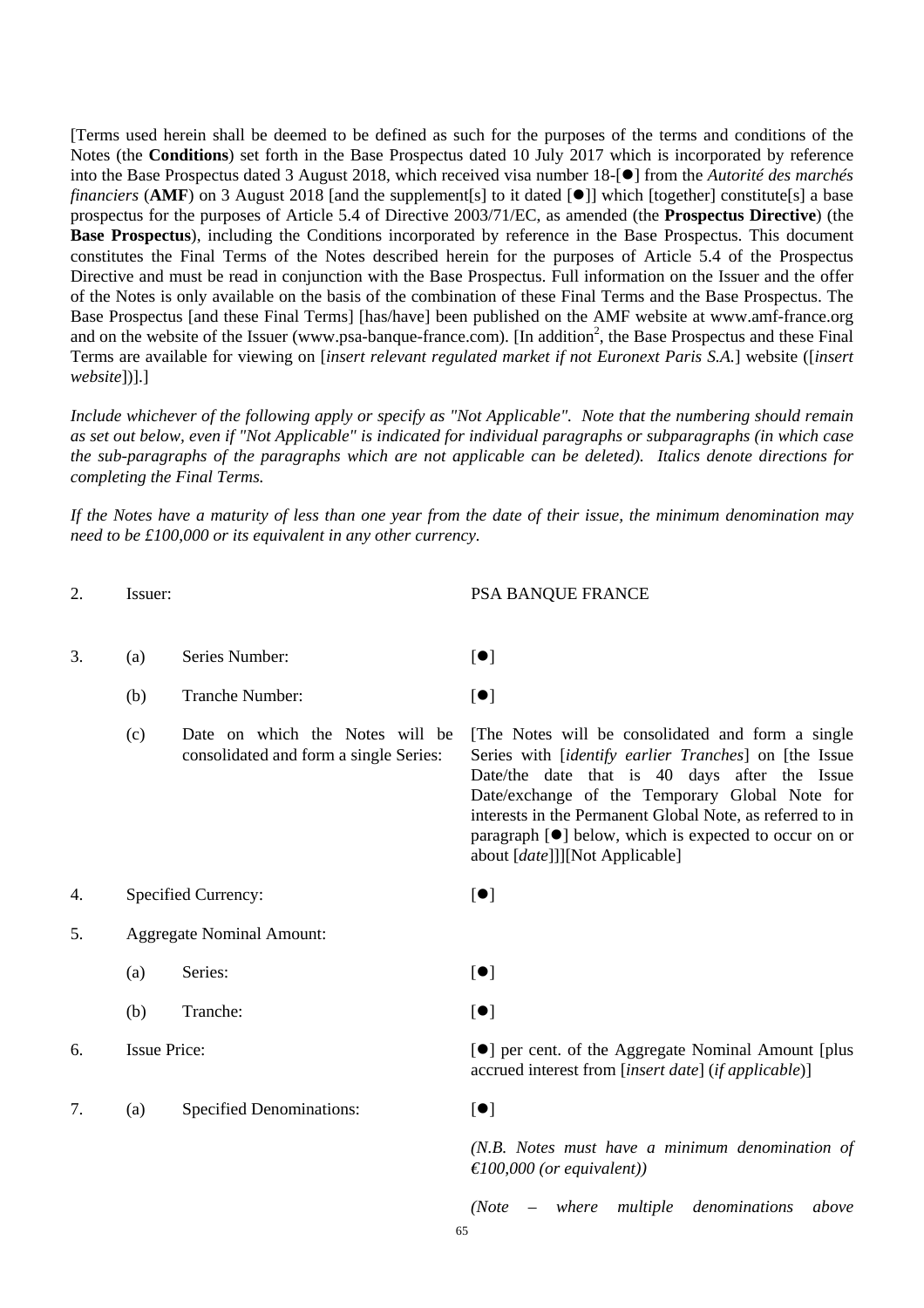*sample wording should be followed: "[€100,000] and integral multiples of [€1,000] in excess thereof up to and including [€199,000]. No Notes in definitive form will be issued with a denomination above [€199,000]."))* (b) Calculation Amount (in relation to calculation of interest in global form see Conditions):  $[•]$  (*If only one Specified Denomination, insert the Specified Denomination. If more than one Specified Denomination, insert the highest common factor. Note: There must be a common factor in the case of two or more Specified Denominations*.) 8. (a) Issue Date:  $\lceil \bullet \rceil$ (b) Interest Commencement Date: [*specify*/Issue Date/Not Applicable] (*N.B. An Interest Commencement Date will not be relevant for certain Notes, for example Zero Coupon Notes.*) 9. Maturity Date: *Specify date or for Floating Rate Notes* – Interest Payment Date falling in or nearest to [*specify month and year*]] 10. Interest Basis: [[ ] per cent. Fixed Rate]  $[$ [ $]$   $]$  month  $[LIBOR/EURIBOR]$ ] +/- $[$   $]$  per cent. Floating Rate] [Zero coupon] (see paragraph [14]/[15]/[16]below) 11. Redemption[/Payment] Basis: Subject to any purchase and cancellation or early redemption, the Notes will be redeemed on the Maturity Date at  $[①]$  per cent. of their nominal amount 12. Put/Call Options: [Investor Put] [Issuer Call] [Make-Whole Call]  $[(see paragraph [18]/[19]/[20] below)]$  [Not Applicable] 13. Date(s) of corporate authorisation(s) for  $[\bullet]$  [and  $[\bullet]$ , respectively]] issuance of Notes obtained: 14. Status of the Notes: [Senior Preferred Notes/Senior Non Preferred Notes] **PROVISIONS RELATING TO INTEREST (IF ANY) PAYABLE** 

*[€100,000] or equivalent are being used the following* 

#### 15. Fixed Rate Note Provisions [Applicable/Not Applicable] (*If not applicable, delete the remaining subparagraphs*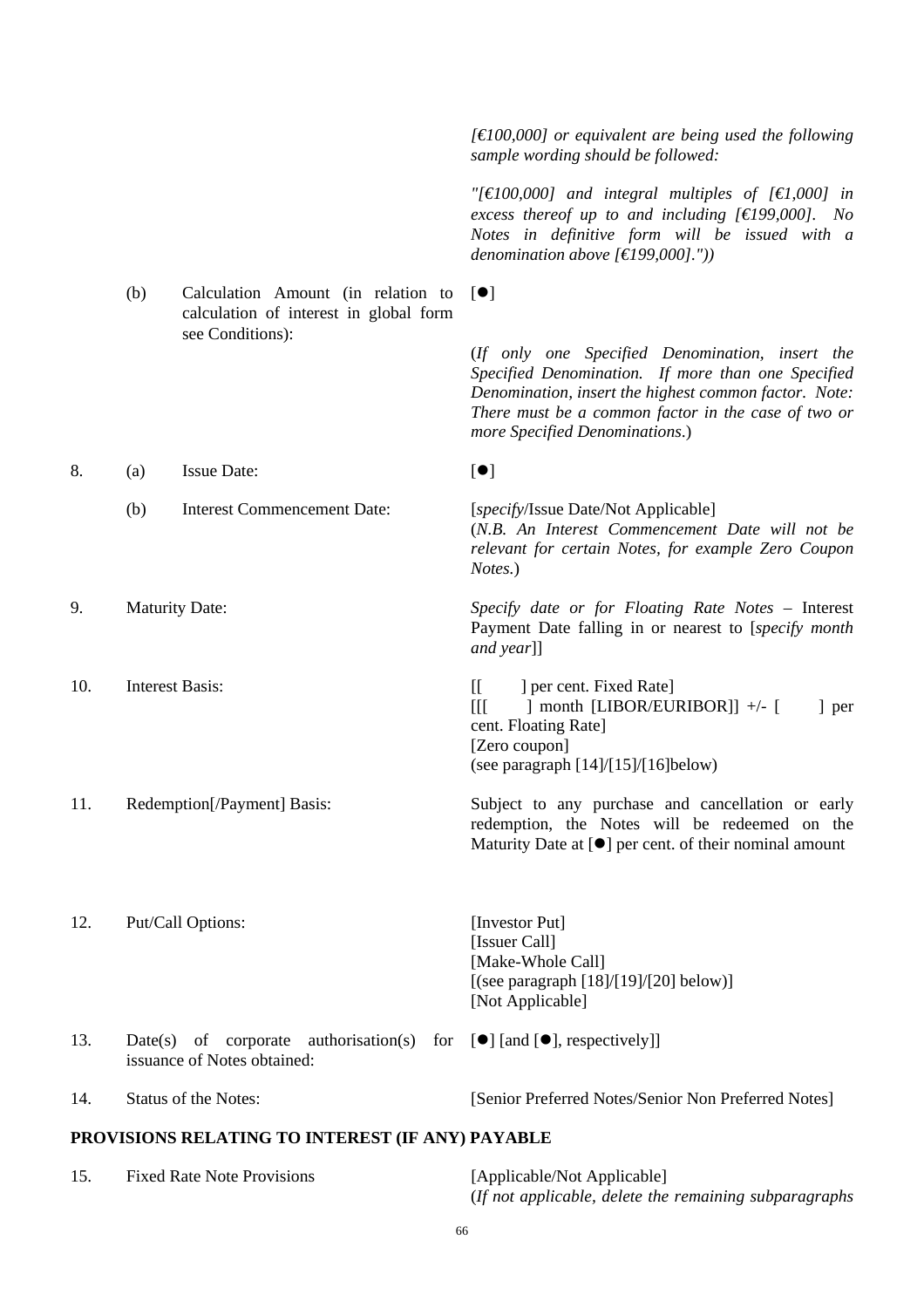*of this paragraph*)

*of this paragraph*)

Applicable]

- 
- 
- (c) Fixed Coupon Amount(s) for Notes in definitive form (and in relation to Notes in global form see Conditions):
- (d) Broken Amount(s) for Notes in definitive form (and in relation to Notes in global form see Conditions):
- (a) Rate(s) of Interest:  $\bullet$  | per cent. per annum payable in arrear on each Interest Payment Date
- (b) Interest Payment Date(s):  $[\bullet]$  in each year up to and including the Maturity Date
	- [ $\bullet$ ] per Calculation Amount
	- [[] per Calculation Amount, payable on the Interest Payment Date falling  $\lceil \text{in}/\text{on} \rceil$  [ $\bullet$ ]][Not Applicable]

 (*Only relevant where Day Count Fraction is Actual/Actual (ICMA). In such a case, insert regular interest payment dates, ignoring issue date or maturity date in the case of a long or short first or last coupon)*

(*If not applicable, delete the remaining subparagraphs* 

 $[\bullet]$  [, subject to adjustment in accordance with the Business Day Convention set out in (b) below/, not subject to adjustment, as the Business Day Convention

Convention/Modified Following Business Day Convention/ Preceding Business Day Convention][Not

in (b) below is specified to be Not Applicable]

- (e) Day Count Fraction: [30/360] [Actual/Actual (ICMA)]
- (f) Determination Date(s):  $\begin{bmatrix} \bullet \\ \bullet \end{bmatrix}$  in each year][Not Applicable]

16. Floating Rate Note Provisions [Applicable/Not Applicable]

- (a) Specified Period(s)/Specified Interest Payment Dates:
- (b) Business Day Convention: [Floating Rate Convention/Following Business Day
- (c) Additional Business Centre(s):  $[•]$
- (d) Manner in which the Rate of Interest and Interest Amount is to be determined:

[Screen Rate Determination/ISDA Determination]

- (e) Screen Rate Determination:
	- Reference Rate:  $\lceil \bullet \rceil$  month [LIBOR/EURIBOR]
	- Interest Determination Date(s):  $[\bullet]$

*(Second London business day prior to the start of each Interest Period if LIBOR (other than Sterling or euro LIBOR), first day of each Interest Period if Sterling LIBOR and the second day on which the TARGET2 System is open prior to the start of each Interest Period if EURIBOR or euro LIBOR)*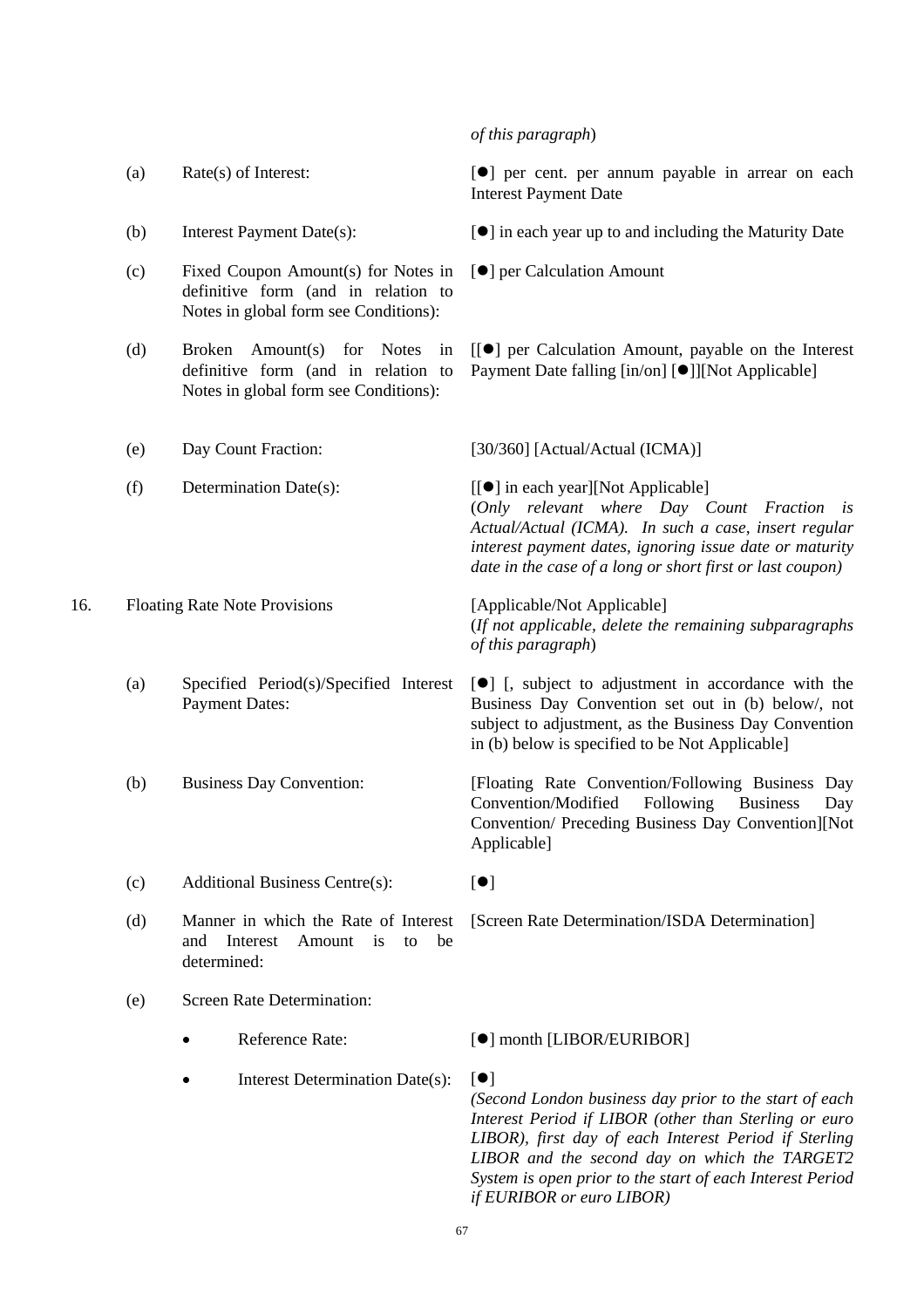|     |                             |                       |                            | Relevant Screen Page:                   |        | $\lbrack \bullet \rbrack$<br>(In the case of EURIBOR, if not Reuters EURIBOR01<br>ensure it is a page which shows a composite rate or<br>amend the fallback provisions appropriately)                         |
|-----|-----------------------------|-----------------------|----------------------------|-----------------------------------------|--------|---------------------------------------------------------------------------------------------------------------------------------------------------------------------------------------------------------------|
|     | (f)                         | ISDA Determination:   |                            |                                         |        |                                                                                                                                                                                                               |
|     |                             |                       |                            | <b>Floating Rate Option:</b>            |        | [•]                                                                                                                                                                                                           |
|     |                             |                       |                            | Designated Maturity:                    |        | [•]                                                                                                                                                                                                           |
|     |                             |                       | <b>Reset Date:</b>         |                                         |        | $\lbrack \bullet \rbrack$<br>(In the case of a LIBOR or EURIBOR based option, the<br>first day of the Interest Period)                                                                                        |
|     | (g)                         | Linear Interpolation: |                            |                                         |        | [Not Applicable/Applicable - the Rate of interest for<br>the [long/short] [first/last] Interest Period shall be<br>calculated using Linear Interpolation (specify for each<br>short or long interest period)] |
|     | (h)                         | Margin(s):            |                            |                                         |        | $[+/$ ] [ $\bullet$ ] per cent. per annum                                                                                                                                                                     |
|     | (i)                         |                       |                            | Minimum Rate of Interest:               |        | $[[\bullet][0]$ per cent. per annum]                                                                                                                                                                          |
|     |                             |                       |                            |                                         |        | (If the Minimum Rate of Interest is not zero, insert the<br>relevant positive percentage)                                                                                                                     |
|     | (j)                         |                       |                            | Maximum Rate of Interest:               |        | [[●] per cent. per annum/Not Applicable]                                                                                                                                                                      |
|     | (k)                         |                       | Day Count Fraction:        |                                         |        | [Actual/Actual (ISDA)][Actual/Actual]<br>Actual/365 (Fixed)<br>Actual/365 (Sterling)<br>Actual/360<br>[30/360][360/360][Bond Basis]<br>[30E/360][Eurobond Basis]<br>30E/360 (ISDA)]                           |
| 17. | Zero Coupon Note Provisions |                       |                            |                                         |        | [Applicable/Not Applicable]<br>(If not applicable, delete the remaining subparagraphs<br>of this paragraph)                                                                                                   |
|     | (a)                         |                       | Accrual Yield:             |                                         |        | $\left[\bullet\right]$ per cent. per annum                                                                                                                                                                    |
|     | (b)                         |                       | Reference Price:           |                                         |        | [•]                                                                                                                                                                                                           |
|     | (c)                         |                       | <b>Redemption Amounts:</b> | Day Count Fraction in relation to Early |        | [30/360]<br>[Actual/360]<br>[Actual/365]                                                                                                                                                                      |
|     |                             |                       |                            | PROVISIONS RELATING TO REDEMPTION       |        |                                                                                                                                                                                                               |
| 18. | Notice                      | periods               | for                        | Condition                               | [[6.2] | Minimum period: [30] days                                                                                                                                                                                     |

18. Notice periods for Condition [[6.2]*– Redemption for tax reasons*]: Maximum period: [60] days 19. Issuer Call: [Applicable/Not Applicable]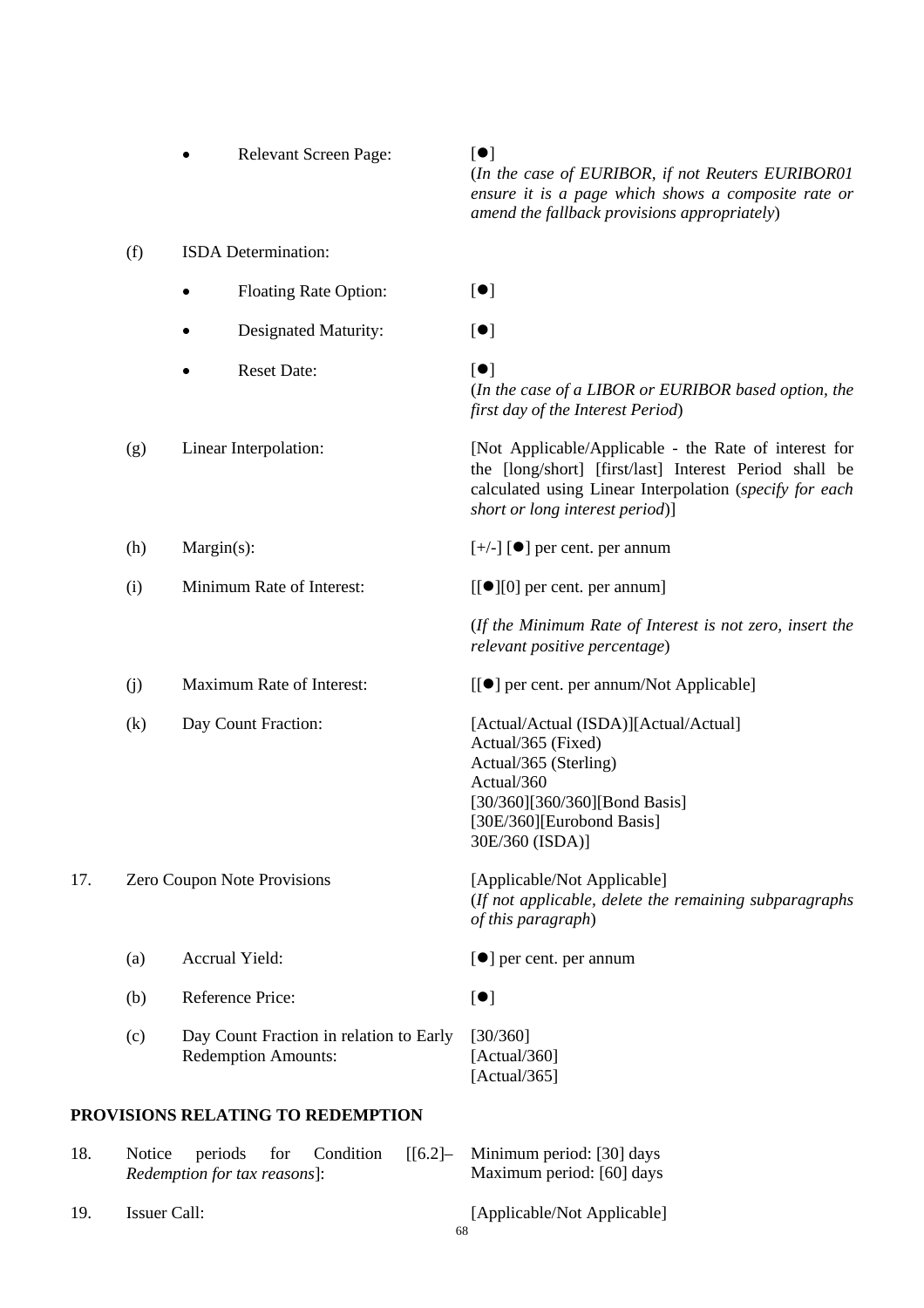(*If not applicable, delete the remaining subparagraphs of this paragraph*)

- (a) Optional Redemption Date(s):  $[•]$ (b) Optional Redemption Amount: [[ $\bullet$ ] per Calculation Amount/Not Applicable] [*Set out appropriate variable details in this pro forma, for example reference obligation*] (c) If redeemable in part:  $(i)$  Minimum Redemption  $[•]$ Amount: (ii) Maximum Redemption Amount:  $\lceil \bullet \rceil$ (d) Notice periods: Minimum period: [15] days Maximum period: [30] days (*N.B. When setting notice periods, the Issuer is advised to consider the practicalities of distribution of information through intermediaries, for example, clearing systems* (*which require a minimum of 5 clearing system business days' notice for a call*) *and custodians, as well as any other notice requirements which may apply, for example, as between the Issuer and the Agent .*) 20. Make-Whole Call: [Applicable/Not Applicable] (a) Make-Whole Redemption Margin:  $[①]$  per cent. (b) Reference Security: [*specify*] (c) Notice Periods Minimum period: [15] days Maximum period: [30] days (*N.B. When setting notice periods, the Issuer is advised to consider the practicalities of distribution of information through intermediaries, for example, clearing systems (which require a minimum of 5 clearing system business days' notice for a call) and custodians, as well as any other notice requirements which may apply, for example, as between the Issuer and the Agent.*) 21. Investor Put: [Applicable/Not Applicable] (*If not applicable, delete the remaining subparagraphs of this paragraph*) (a) Optional Redemption Date(s):  $[•]$ 
	- (b) Optional Redemption Amount:  $[•]$  per Calculation Amount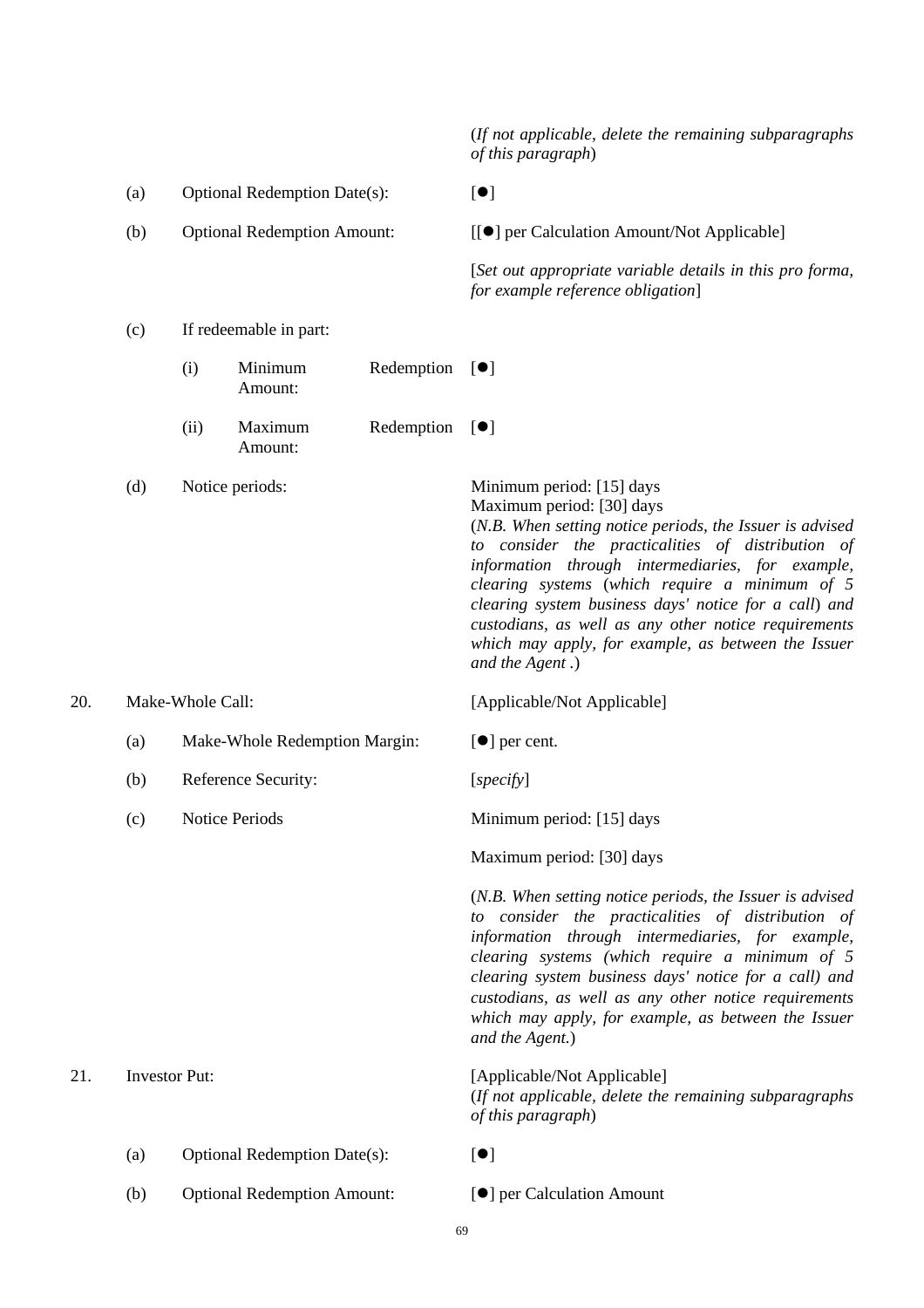|     | (c) | Notice periods:                                                                           | Minimum period: [15] days                                                                                                                                                              |  |  |
|-----|-----|-------------------------------------------------------------------------------------------|----------------------------------------------------------------------------------------------------------------------------------------------------------------------------------------|--|--|
|     |     |                                                                                           | Maximum period: [30] days                                                                                                                                                              |  |  |
|     |     |                                                                                           | (N.B. When setting notice periods, the Issuer is advised                                                                                                                               |  |  |
|     |     |                                                                                           | to consider the practicalities of distribution of                                                                                                                                      |  |  |
|     |     |                                                                                           | information through intermediaries, for example,                                                                                                                                       |  |  |
|     |     |                                                                                           | clearing systems (which require a minimum of 15                                                                                                                                        |  |  |
|     |     |                                                                                           | clearing system business days' notice for a put) and<br>custodians, as well as any other notice requirements<br>which may apply, for example, as between the Issuer<br>and the Agent.) |  |  |
| 22. |     | Final Redemption Amount:                                                                  | [●] per Calculation Amount                                                                                                                                                             |  |  |
| 23. |     | Early Redemption Amount payable on [ <sup>o</sup> ] per Calculation Amount                |                                                                                                                                                                                        |  |  |
|     |     | redemption for tax reasons or on a MREL<br>Disqualification Event or on event of default: |                                                                                                                                                                                        |  |  |
|     |     |                                                                                           | (N.B. If the Final Redemption Amount is 100 per cent.                                                                                                                                  |  |  |

*be.*)

**GENERAL PROVISIONS APPLICABLE TO THE NOTES** 

- 24. Form of Notes:
	-

(a) Form: [Temporary Global Note exchangeable for a Permanent Global Note which is exchangeable for Definitive Notes upon an Exchange Event]

*of the nominal value (i.e. par), the Early Redemption Amount is likely to be par (but consider). If, however, the Final Redemption Amount is other than 100 per cent. of the nominal value, consideration should be given as to what the Early Redemption Amount should* 

 [Temporary Global Note exchangeable for Definitive Notes on and after the Exchange Date]

 [Permanent Global Note exchangeable for Definitive Notes upon an Exchange Event]

 (*N.B. The option for an issue of Notes to be represented on issue by a Temporary Global Note exchangeable for Definitive Notes should not be expressed to be applicable if the Specified Denomination of the Notes in paragraph 6 includes language substantially to the following effect: "[€100,000] and integral multiples of [€1,000] in excess thereof up to and including [€199,000]."*)

(b) New Global Note: [Yes][No]

25. Additional Financial Centre(s): [Not Applicable/*give details*] (*Note that this paragraph relates to the date of payment and not the end dates of Interest Periods for the purposes of calculating the amount of interest, to which*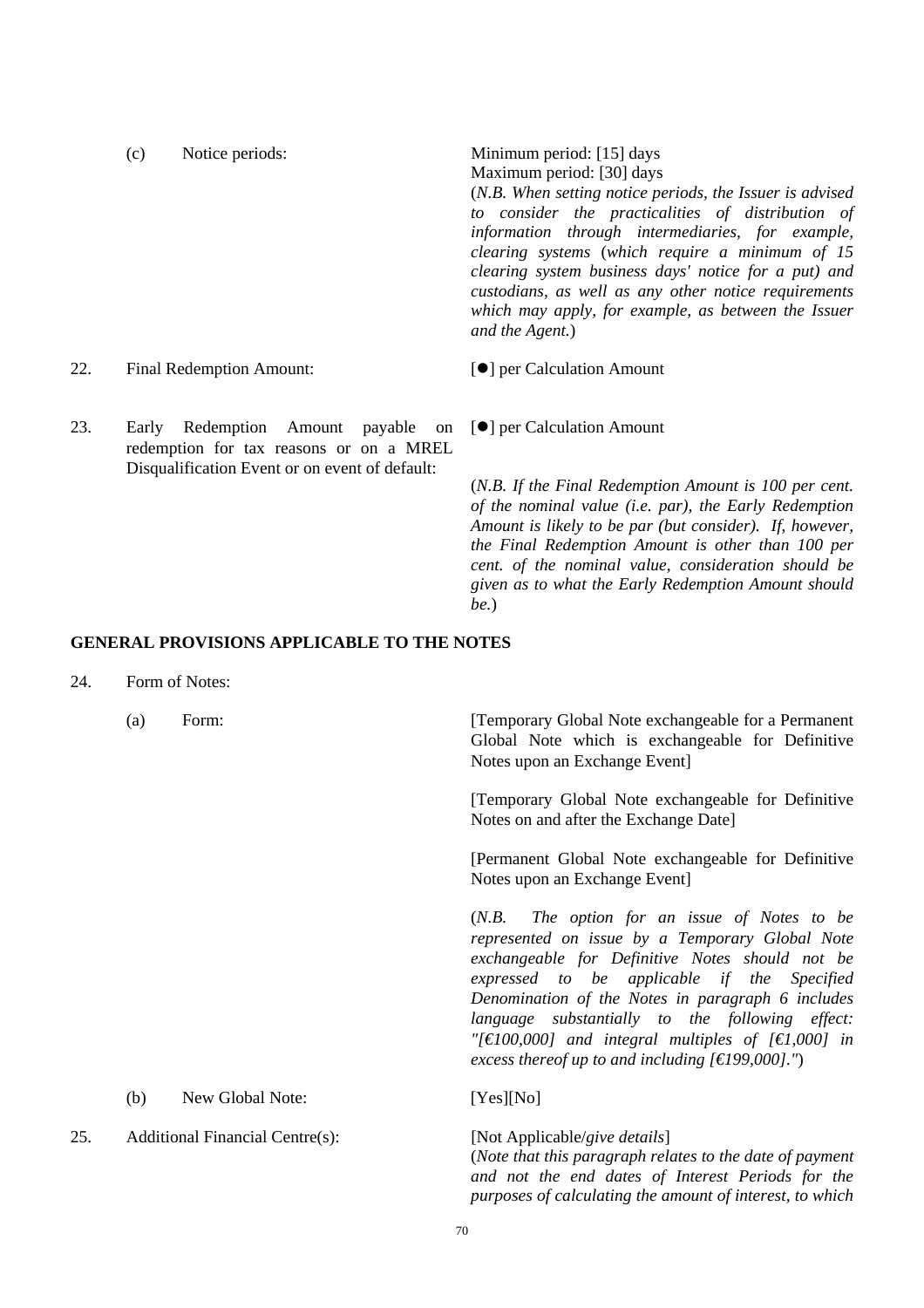*sub-paragraphs 15(c) relates*)

26. Talons for future Coupons to be attached to Definitive Notes:

[Yes, as the Notes have more than 27 coupon payments, Talons may be required if, on exchange into definitive form, more than 27 coupon payments are still to be made/No]

## [**THIRD PARTY INFORMATION**

[*Relevant third party information*] has been extracted from [*specify source*]. [Each of the] [The] Issuer confirms that such information has been accurately reproduced and that, so far as it is aware and is able to ascertain from information published by [*specify source*], no facts have been omitted which would render the reproduced information inaccurate or misleading.]

Signed on behalf of PSA BANQUE FRANCE:

By: .........................................................

*Duly authorised*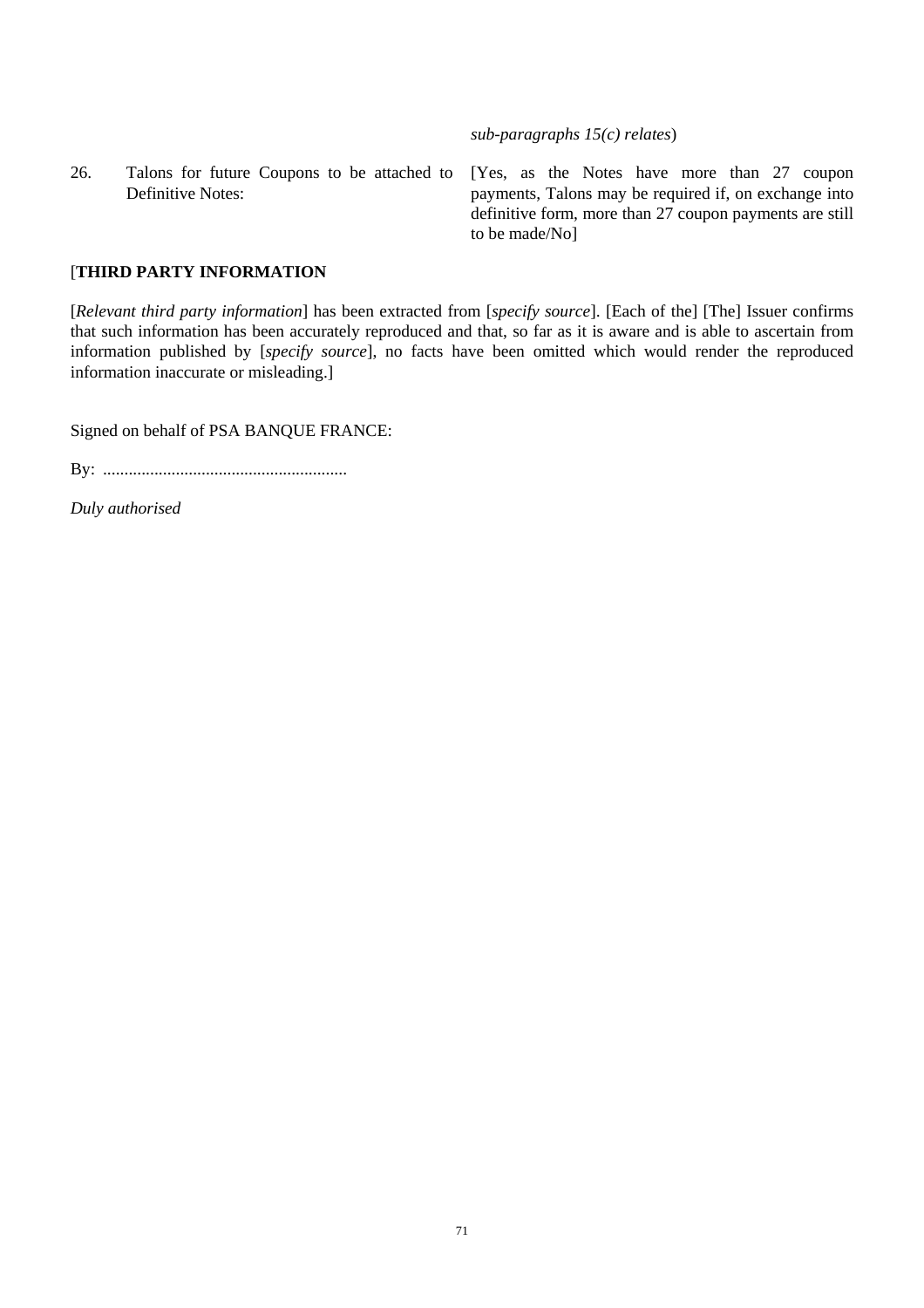### **PART B – OTHER INFORMATION**

## 1. **LISTING AND ADMISSION TO TRADING**

|    | (i)            | Listing                                                                    | [Euronext Paris S.A.][specify relevant regulated<br><i>market</i> ][None]                                                                                                               |
|----|----------------|----------------------------------------------------------------------------|-----------------------------------------------------------------------------------------------------------------------------------------------------------------------------------------|
|    | (ii)           | Admission to trading                                                       | [Application has been made by the Issuer (or on its)<br>behalf) for the Notes to be admitted to trading on the<br>regulated market with effect from $[\bullet]$ .]                      |
|    |                |                                                                            | [Application is expected to be made by the Issuer (or<br>on its behalf) for the Notes to be admitted to trading on<br>the regulated market with effect from $[\bullet]$ .]              |
|    |                |                                                                            | (Where documenting a fungible issue need to indicate<br>that original Notes are already admitted to trading.)                                                                           |
|    | (iii)          | Estimate of total expenses related to $[\bullet]$<br>admission to trading: |                                                                                                                                                                                         |
| 2. | <b>RATINGS</b> |                                                                            |                                                                                                                                                                                         |
|    | Ratings:       |                                                                            | [The Notes to be issued [[have been]/[are expected to<br>be]] rated]/[The following ratings reflect ratings<br>assigned to Notes of this type issued under the<br>Programme generally]: |

 [*insert details*] by [*insert the legal name of the relevant credit rating agency entity(ies) and associated defined terms*]*.* 

 Each of [*defined terms*] is established in the European Union and is registered under Regulation (EC) No. 1060/2009 (as amended) (the **CRA Regulation**)

*(The above disclosure should reflect the rating allocated to Notes of the type being issued under the Programme generally or, where the issue has been specifically rated, that rating*.)

#### 3. **INTERESTS OF NATURAL AND LEGAL PERSONS INVOLVED IN THE ISSUE**

[Save for any fees payable to the [Managers/Dealers], so far as the Issuer is aware, no person involved in the issue of the Notes has an interest material to the offer. The [Managers/Dealers] and their affiliates have engaged, and may in the future engage, in investment banking and/or commercial banking transactions with, and may perform other services for, the Issuer [and the Guarantor] and [its/their] affiliates in the ordinary course of business - *Amend as appropriate if there are other interests*]

[(*When adding any other description, consideration should be given as to whether such matters described constitute "significant new factors" and consequently trigger the need for a supplement to the Base Prospectus under Article 16 of the Prospectus Directive.*)]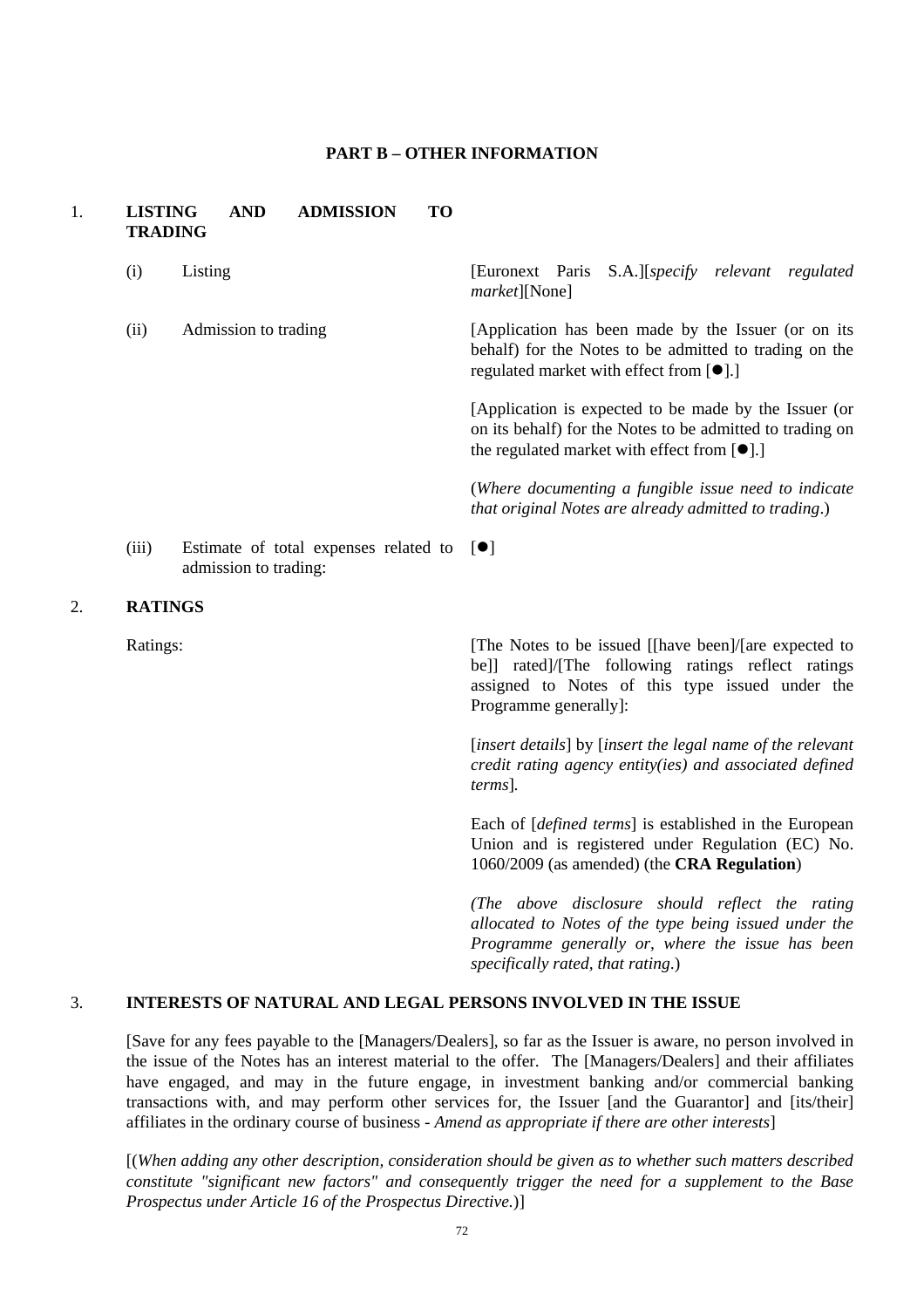4. [Fixed Rate Notes only - **YIELD**

Indication of yield:  $[$  |  $]$ 

 The yield is calculated at the Issue Date on the basis of the Issue Price. It is not an indication of future yield.]

# 5. [Floating Rate Notes only - **BENCHMARKS**

#### **6. OPERATIONAL INFORMATION**

- (i) ISIN:  $[\bullet]$
- $(iii)$  Common Code:  $[①]$
- (iii) Any clearing system(s) other than Euroclear and Clearstream and the relevant identification number(s):
- 
- $(v)$  Names and addresses of additional  $[•]$ Paying Agent(s) (if any):
- (vi) Intended to be held in a manner which would allow Eurosystem eligibility:

Article 29(2) statement on benchmarks: [Amounts payable under the Notes may be calculated by reference to [*specify benchmark (as this term is defined in the Benchmark Regulation)*] which is provided by [*legal name of the benchmark administrator*]. As at the date of these Final Terms, [*legal name of the benchmark administrator*] [appears / does not appear] on the register of administrators and benchmarks established and maintained by the European Securities and Markets Authority pursuant to Article 36 of Regulation (EU) 2016/1011 (the **Benchmarks Regulation**).

> [As far as the Issuer is aware, [*specify benchmark (as this term is defined in the Benchmark Regulation)*] [does not fall within the scope of the Benchmarks Regulation/ the transitional provisions in Article 51 of the Benchmarks Regulation apply] such that [*legal name of the benchmark administrator*] is not currently required to obtain authorisation or registration (or, if located outside the EU, recognition, endorsement or equivalence).]]]

[Not Applicable/*give name(s) and number(s)*]

(iv) Delivery: Delivery Delivery [against/free of] payment

[Yes. Note that the designation "yes" simply means that the Notes are intended upon issue to be deposited with one of the ICSDs as common safekeeper and does not necessarily mean that the Notes will be recognised as eligible collateral for Eurosystem monetary policy and intra day credit operations by the Eurosystem either upon issue or at any or all times during their life. Such recognition will depend upon the ECB being satisfied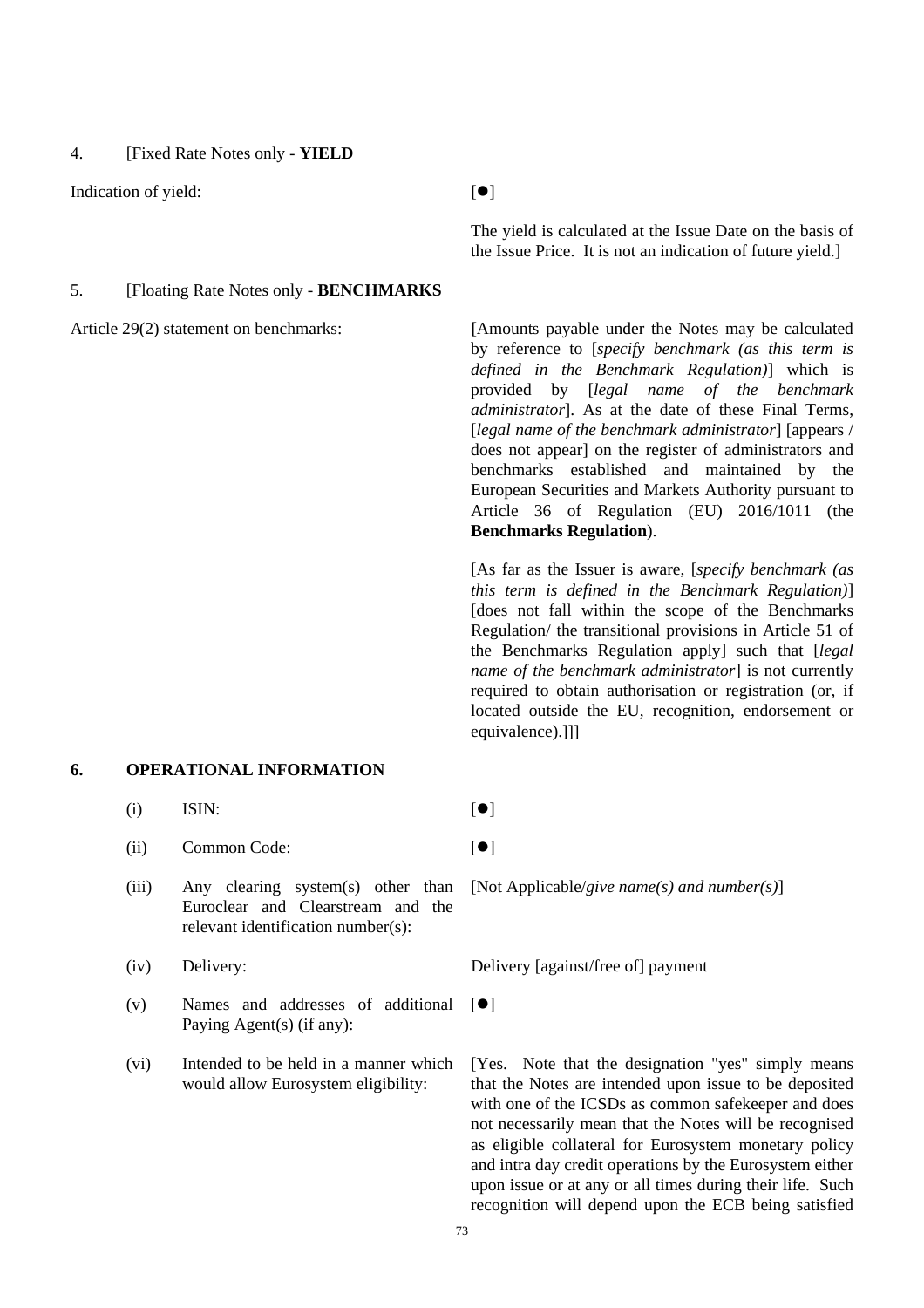that Eurosystem eligibility criteria have been met.]/

[No. Whilst the designation is specified as "no" at the date of these Final Terms, should the Eurosystem eligibility criteria be amended in the future such that the Notes are capable of meeting them the Notes may then be deposited with one of the ICSDs as common safekeeper. Note that this does not necessarily mean that the Notes will then be recognised as eligible collateral for Eurosystem monetary policy and intra day credit operations by the Eurosystem at any time during their life. Such recognition will depend upon the ECB being satisfied that Eurosystem eligibility criteria have been met.]]

## **7. DISTRIBUTION**

| (i)   | Method of distribution:                                                   | [Syndicated/Non-syndicated]                                             |
|-------|---------------------------------------------------------------------------|-------------------------------------------------------------------------|
| (ii)  | If syndicated, names of Managers:                                         | [Not Applicable/give names]                                             |
| (iii) | Date of Subscription Agreement:                                           | $\lceil \bullet \rceil$                                                 |
| (iv)  | Stabilisation Manager(s) (if any):                                        | [Not Applicable/give name]                                              |
| (v)   | If non-syndicated, name of relevant [Not Applicable/give name]<br>Dealer: |                                                                         |
| (vi)  | U.S. Selling Restrictions:                                                | [Reg. S Compliance Category 2; TEFRA D/TEFRA<br>C/TEFRA not applicable] |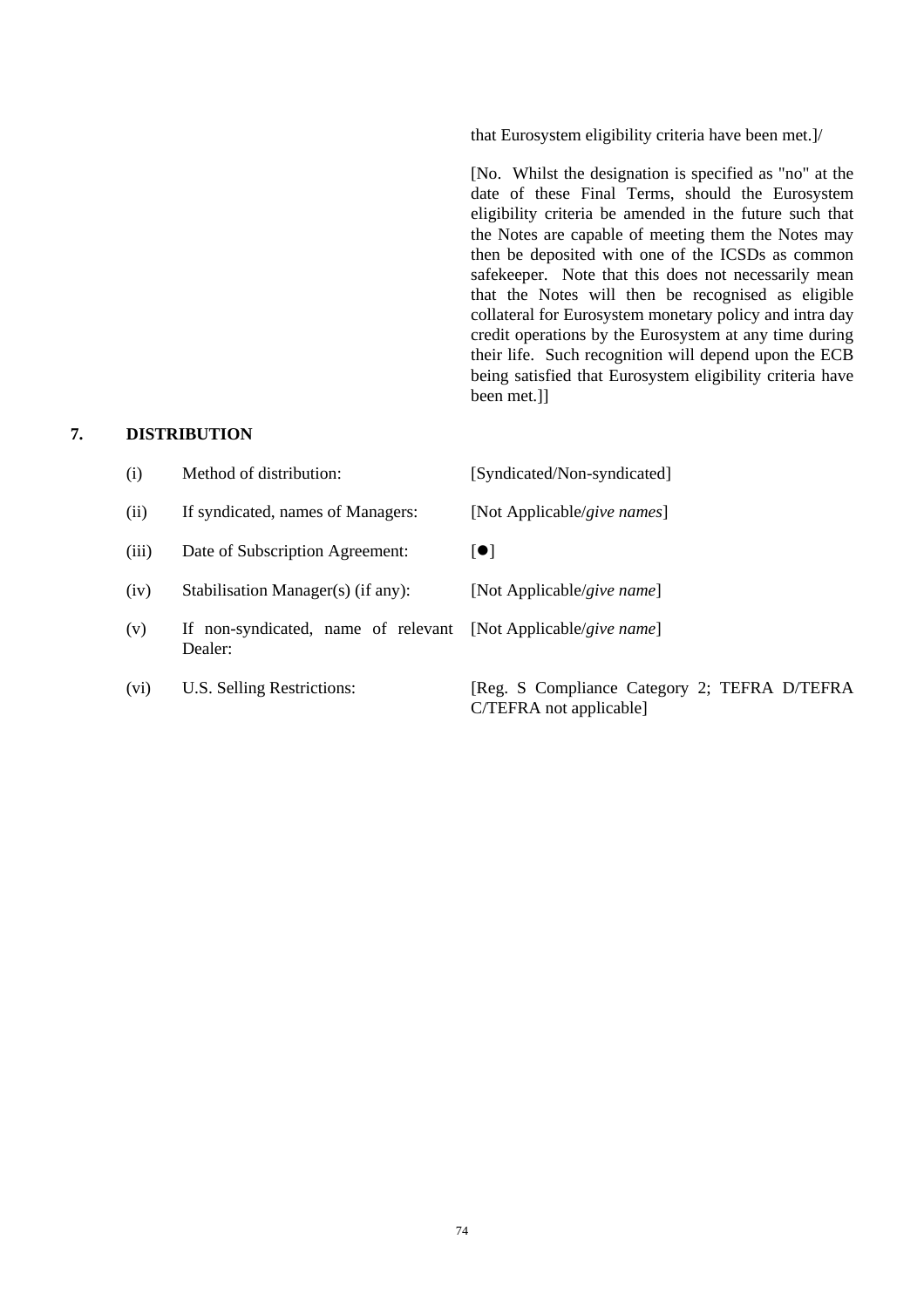# **USE OF PROCEEDS**

The net proceeds from each issue of Notes will be applied by the Issuer for its general corporate purposes.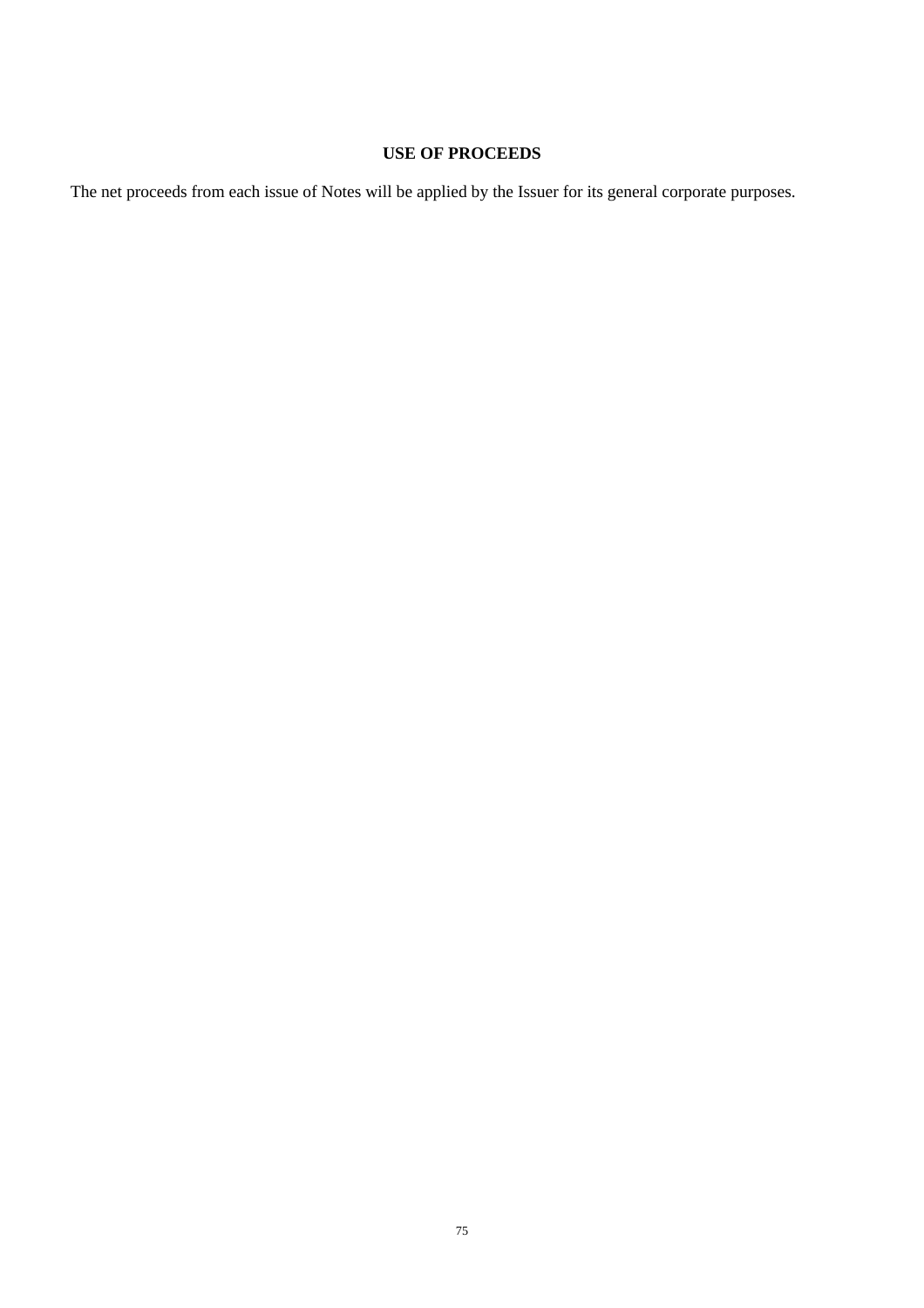## **DESCRIPTION OF THE ISSUER**

Prospective investors should note that further information regarding the Issuer is set out on pages 5 to 22 and 37 to 42 of the 2017 Annual Report which was filed with the AMF on 2 April 2018 and which is incorporated by reference in this Base Prospectus, as set out in the section "Documents Incorporated by Reference" of this Base Prospectus.

PSA BANQUE FRANCE was established in 1965 as a société anonyme under the laws of France under the Nanterre registration number 652 034 638. PSA BANQUE FRANCE's registered office is located at 9, rue Henri Barbusse, CS 50062, 92238 Gennevilliers Cedex, France and its telephone number is + 33 (1) 41 49 76 00.

# **The PSA BANQUE FRANCE Group and Group Structure**

The PSA BANQUE FRANCE Group structure is a result of successive re-grouping of the financing activities of Citroën and Peugeot, both manufacturers which had integrated financing into their development strategy many years ago (Citroën in 1919 and Peugeot in 1929), with the aim of making vehicle acquisition more affordable to a wider consumer base.

As at the date of this Base Prospectus, PSA BANQUE FRANCE is jointly controlled by Banque PSA Finance and Santander Consumer Banque SA, the French subsidiary of Santander Consumer Finance, S.A., and is now fully consolidated within the Santander Group. The relationship and co-operation between Banque PSA Finance and Santander Consumer Finance, S.A. is organised within the PSA BANQUE FRANCE Group through a shared governance regime.

PSA BANQUE FRANCE is a credit institution and the parent company of CREDIPAR, which itself holds 100 per cent. of CLV. The financing activities of the PSA BANQUE FRANCE Group are therefore carried out by PSA BANQUE FRANCE and its subsidiaries, CREDIPAR and CLV.



## **Business overview and activities**

Following their entry into exclusive negotiations on 19 February 2014, Banque PSA Finance, the sole financing company of the PSA group, specialising in automotive financing, and Santander Consumer Finance, the division of Banco Santander, S.A. specialising in consumer credit, signed a framework agreement on 10 July 2014 regarding the establishment of a partnership covering 11 countries in Europe. On 2 February 2015, Banque PSA Finance and Santander Consumer Finance, S.A., after having received authorisation from the European Central Bank on 28 January 2015, formalised their cooperation to perform banking operations in France jointly through the PSA BANQUE FRANCE Group.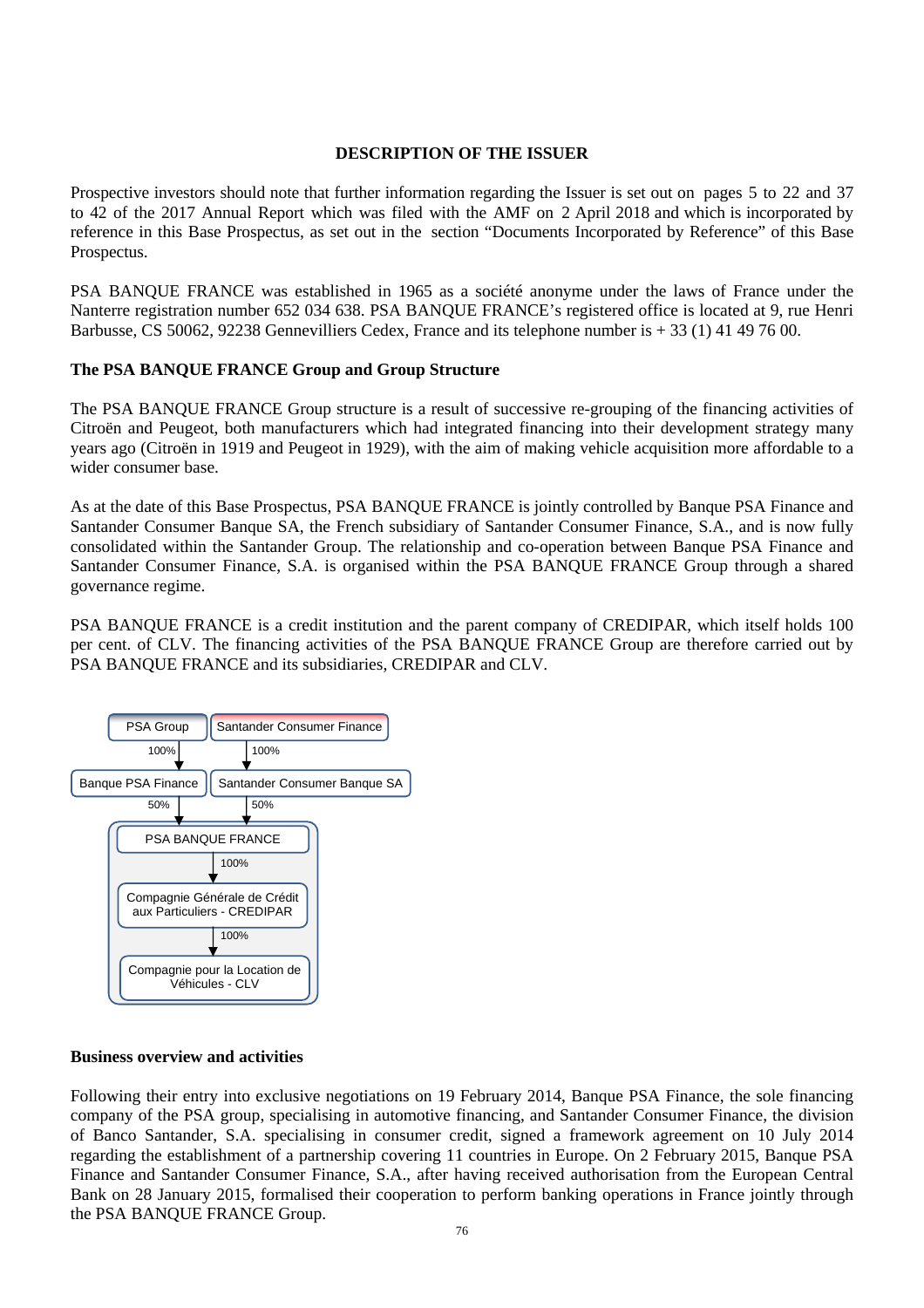In all, the Framework Agreement saw the creation of ten joint ventures and one commercial partnership in Europe. The first two joint ventures were launched in France and the United Kingdom in February 2015. This was followed by the launch of a white label agreement in Portugal in August 2015 and another two joint ventures in Spain and Switzerland in October of the same year. Then, in 2016, joint ventures were launched in Italy in January, the Netherlands in February, Belgium in May, Germany and Austria in July and, finally, Poland in October.

The partnership is now operational in all 11 European countries.

The cooperation with Santander Consumer Finance, S.A. in particular enhances the activities of the PSA BANQUE FRANCE Group, as more competitive offers are reserved for Peugeot, Citroën and DS customers and networks. These offers are accompanied by a complete range of insurance products and services that enable customers to benefit from a global and coherent product range at the point of sale. The PSA BANQUE FRANCE Group also provides dealers of the three brands with financing for inventory (including new and used vehicles) and spare parts, as well as other financing, such as working capital.

In France, the PSA BANQUE FRANCE Group offers financing, insurance products and other services, as well as savings for retail customers:

# *Financing services*

- Financing for end users (69 per cent. of outstanding loans at 31 December 2017). Individuals and companies are offered a range of solutions including instalment loans for the purchase of new and used vehicles, as well as leasing solutions with or without a purchase option. Outstanding loans to end users stood at  $\epsilon$ 7.023 million at 31 December 2017.
- Financing for the dealer network (31 per cent. of outstanding loans at 31 December 2017). Financing solutions are available to the Peugeot, Citroën and DS dealer networks for financing their stock of new and used vehicles, spare parts, as well as other solutions for financing their working capital and their investments. Outstanding loans to corporate dealers stood at €3,191 million at 31 December 2017.

## *Insurance products and services*

 An extensive range of services and insurance products intended for end users are offered by the PSA BANQUE FRANCE Group: insurance policies related to financing, such as death/invalidity insurance, unemployment insurance, or financial loss insurance which covers the total loss of the financed vehicle. There are insurance policies related to the vehicle, such as car insurance or extensions of guarantee for used vehicles: assistance services including mobility solutions and additional services related, for example, to the maintenance of vehicles and to the "connected vehicle" offer. PSA BANQUE FRANCE Group sold an average of 2.24 insurance or service contracts per client financed in 2017.

## *Retail savings*

 The "PSA Banque" retail savings business consists of savings accounts and term deposits for retail customers. Outstanding retail savings activity stood at €1,897 million at 31 December 2017.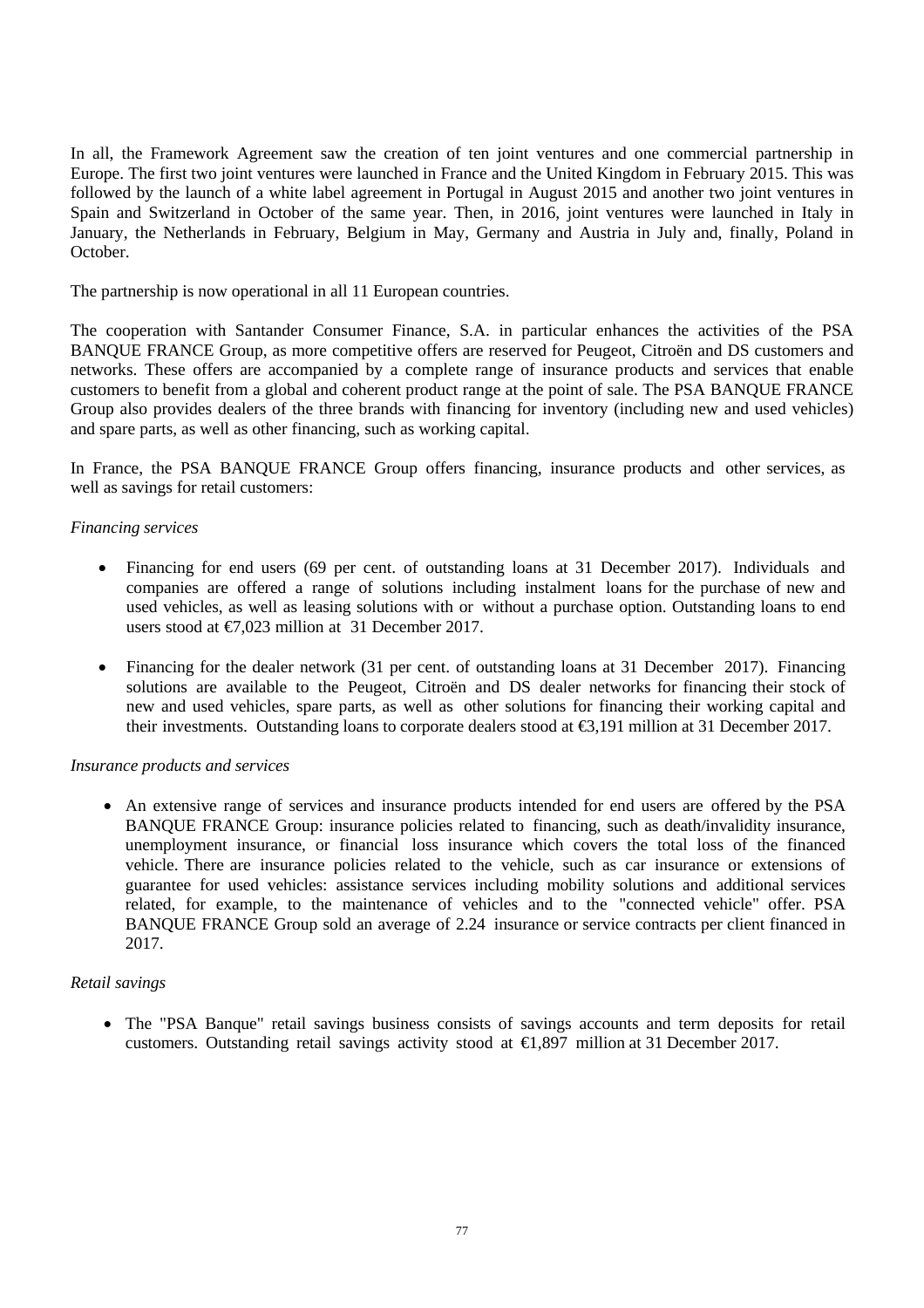#### **Indebtedness**

The indebtedness of the PSA BANQUE FRANCE Group stood at  $\Theta$ ,448 million at 31 December 2017 (€8,431 million at 31 December 2016) with diversified sources of funding (as illustrated by the charts below).



The increase of new loans to customers and dealers is closely linked to the general economic situation in the car industry and the sales performance of the PSA BANQUE FRANCE Group. Given the PSA BANQUE FRANCE Group's activities, a variation of 10 per cent. of debt over a six-month period is not considered as unusual. Debt increases are and will be performed through:

- i. public debt issuances under this Programme, all of which will be publicly disclosed;
- ii. bank loans, asset backed securitisations, some of which are not publicly disclosed; and
- iii. customer savings and term deposit accounts following publicity or loyalty campaigns.

For further information regarding the products and services offered by the PSA BANQUE FRANCE Group, see pages 8 to 11 of the 2017 Annual Report, which is incorporated by reference in this Base Prospectus, as set out in the section "Documents Incorporated by Reference" of this Base Prospectus. For the names and functions within the Issuer of the members of the Issuer's administrative, management or supervisory bodies, and an indication of the principal activities performed by them outside the Issuer where these are significant with respect to the Issuer, please see pages 38-42 of the 2017 Annual Report, which is incorporated by reference in this Base Prospectus. The business address of the members of the Issuer's administrative, management or supervisory bodies is at the registered office of the Issuer.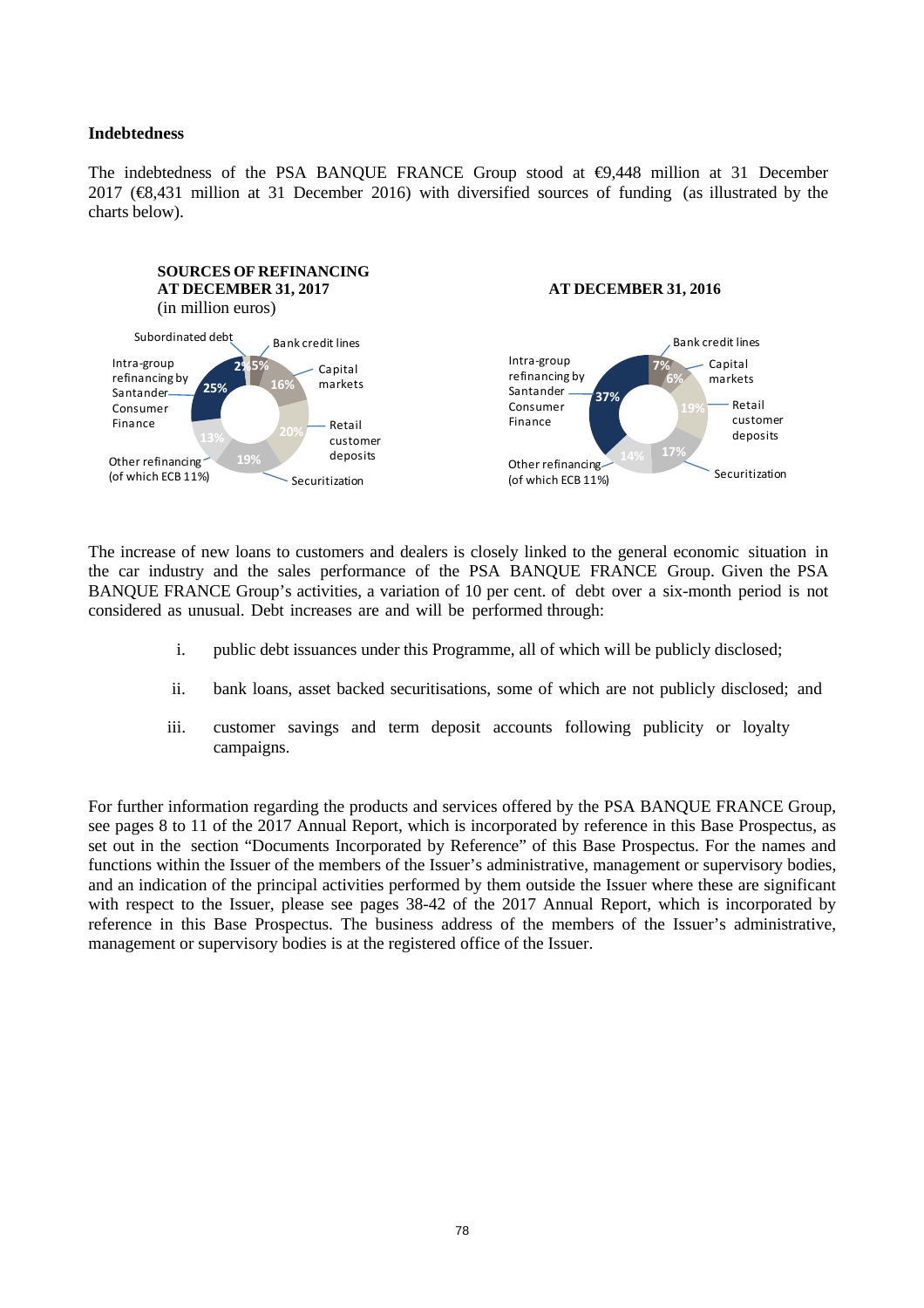## **TAXATION**

*The following is a summary of certain withholding tax consequences relating to the holding of the Notes in France. It is based on the legislation in force in France as of the date of this Base Prospectus and may be subject to any changes in law or interpretation thereof (potentially with a retroactive effect). This summary does not aim to be a comprehensive description of all tax considerations that may be relevant for a decision to invest in the Notes. Each prospective holder or beneficial owner of Notes should consult its tax advisor as to the French tax consequences of any investment in or ownership and disposition of the Notes.* 

## **France**

## *The following may be relevant to Noteholders who do not concurrently hold shares in the Issuer.*

Payments of interest and other assimilated revenues made by the Issuer with respect to the Notes will not be subject to the withholding tax set out under Article 125 A III of the French *Code Général des Impôts* unless such payments are made outside France in a non-cooperative State or territory (*Etat ou territoire non-coopératif*) within the meaning of Article 238-0 A of the French *Code Général des Impôts*  (a **Non-Cooperative State**). If such payments under the Notes are made outside France in a Non-Cooperative State, a 75 per cent. withholding tax will be applicable (subject to certain exceptions and to the more favourable provisions of an applicable tax treaty) by virtue of Article 125 A III of the French *Code Général des Impôts*. A draft law published by the French government on 28 March 2018 would, if adopted in its current form, (i) expand the list of Non-Cooperative States as defined under Article 238-0 A of the French *Code général des impôts* to include the jurisdictions on the list set out in Annex I to the conclusions adopted by the Council of the European Union on 5 December 2017, as updated, (the **EU List**) and, as a consequence, (ii) expand this withholding tax regime to certain jurisdictions included in the EU List.

Furthermore, according to Article 238 A of the French *Code Général des Impôts*, interest and other assimilated revenues on such Notes will not be deductible from the Issuer's taxable income if they are paid or accrued to persons domiciled or established in a Non-Cooperative State or paid on a bank account opened in such a Non-Cooperative State (the **Deductibility Exclusion**). The draft law published by the French government on 28 March 2018 abovementioned would, if adopted in its current form, expand this regime to the jurisdictions included in the EU List. Under certain conditions, any such non-deductible interest and other assimilated revenues may be recharacterised as constructive dividends pursuant to Articles 109 *et seq*. of the French *Code Général des Impôts*, in which case such nondeductible interest and other assimilated revenues may be subject to the withholding tax set out under Article 119 *bis 2* of the French *Code Général des Impôts*, at a rate of (i) 12.8 per cent. for payments benefiting individuals who are not French tax residents, (ii) 30 per cent. (to be aligned on the standard corporate income tax rate set forth in Article 219-I of the French *Code Général des Impôts* for fiscal years beginning as from 1 January 2020) for payments benefiting legal persons who are not French tax residents or (iii) 75 per cent. for payments made outside France in a Non-Cooperative State (subject to certain exceptions and to the more favourable provisions of an applicable tax treaty).

Notwithstanding the foregoing, neither the 75 per cent. withholding tax set out under Article 125 A III of the French *Code Général des Impôts* nor, to the extent the relevant interest and other assimilated revenues relate to genuine transactions and are not in an abnormal or exaggerated amount, the Deductibility Exclusion will apply in respect of an particular issue of Notes if the Issuer can prove that the main purpose and effect of such issue of Notes was not that of allowing the payments of interest or other assimilated revenues to be made in a Non-Cooperative State (the **Exception**). Pursuant to the *Bulletin Officiel des Finances Publiques - Impôts* BOI-RPPM-RCM-30-10- 20-40-20140211, BOI-INT-DG-20-50-20140211 and BOI-IR-DOMIC-10-20-20-60-20150320, an issue of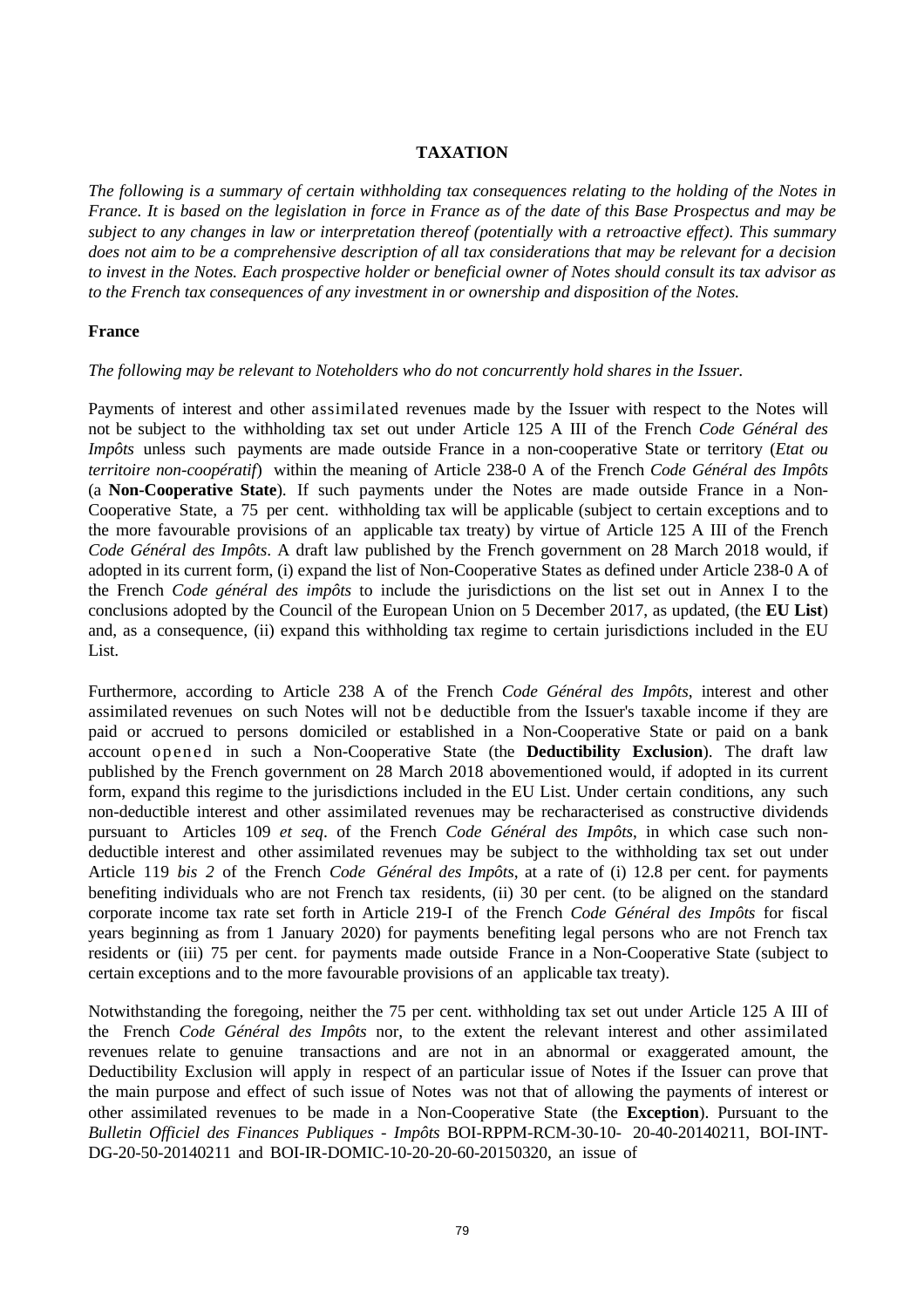Notes will benefit from the Exception without the Issuer having to provide any proof of the purpose and effect of such issue of Notes, if such Notes are:

- (i) offered by means of a public offer within the meaning of Article L.411-1 of the French *Code monétaire et financier* or pursuant to an equivalent offer in a State other than a Non-Cooperative State. For this purpose. an "equivalent offer" means any offer requiring the registration or submission of an offer document by or with a foreign securities market authority; or
- (ii) admitted to trading on a regulated market or on a French or foreign multilateral securities trading system provided that such market or system is not located in a Non-Cooperative State, and the operation of such market is carried out by a market operator or an investment services provider, or by such other similar foreign entity, provided further that such market operator, investment services provider or entity is not located in a Non-Cooperative State; or
- (iii) admitted, at the time of their issue, to the operations of a central depositary or of a securities delivery and payments systems operator within the meaning of Article L.561-2 of the French *Code monétaire et financier*, or of one or more similar foreign depositaries or operators provided that such depositary or operator is not located in a Non-Cooperative State.

Besides, where the paying agent (*établissement payeur*) is established in France, pursuant to Article 125 A I of the French *Code Général des Impôts*, and subject to certain exceptions, interest and other assimilated revenues received by individuals who are fiscally domiciled (*domiciliés fiscalement*) in France are subject to a 12.8 per cent. withholding tax, which is deductible from their personal income tax liability in respect of the year in which the payment has been made. Social contributions (CSG, CRDS and other related contributions) are also levied by way of withholding at a global rate of 17.2 per cent. on such interest and other assimilated revenues received by individuals who are fiscally domiciled (*domiciliés fiscalement*) in France.

## **FATCA DISCLOSURE**

#### *Foreign Account Tax Compliance Act*

Pursuant to certain provisions of the U.S. Internal Revenue Code of 1986, commonly known as FATCA, a **foreign financial institution** (as defined by FATCA) may be required to withhold on certain payments it makes (**foreign passthru payments**) to persons that fail to meet certain certification, reporting or related requirements. The issuer may be a foreign financial institution for these purposes. A number of jurisdictions (including France) have entered into, or have agreed in substance to, intergovernmental agreements with the United States to implement FATCA (**IGAs**), which modify the way in which FATCA applies in their jurisdictions. Under the provisions of IGAs as currently in effect, a foreign financial institution in an IGA jurisdiction would generally not be required to withhold under FATCA or an IGA from payments that it makes. Certain aspects of the application of the FATCA provisions and IGAs to instruments such as Notes, including whether withholding would ever be required pursuant to FATCA or an IGA with respect to payments on instruments such as Notes, are uncertain and may be subject to change. Even if withholding would be required pursuant to FATCA or an IGA with respect to payments on instruments such as Notes, such withholding would not apply prior to 1 January 2019 and Notes characterised as debt (or which are not otherwise characterised as equity and have a fixed term) for U.S. federal tax purposes that are issued on or prior to the date that is six months after the date on which final regulations defining foreign passthru payments are filed with the U.S. Federal Register generally would be grandfathered for purposes of FATCA withholding unless materially modified after such date. However, if additional Notes (as described under "Terms and Conditions—Further Issues") that are not distinguishable from previously issued Notes are issued after the expiration of the grandfathering period and are subject to withholding under FATCA, then withholding agents may treat all Notes, including the Notes offered prior to the expiration of the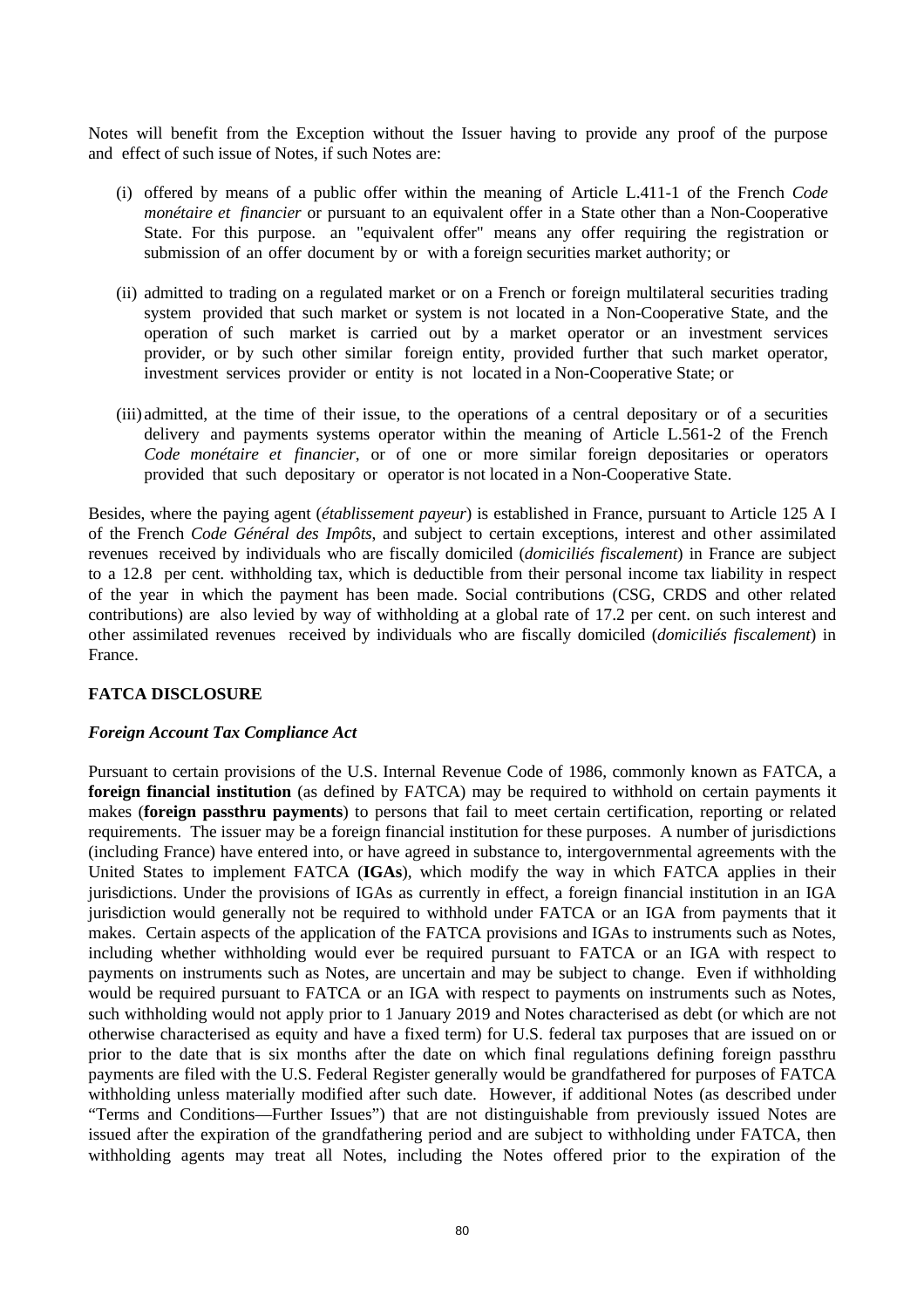grandfathering period, as subject to withholding under FATCA. Holders should consult their own tax advisers regarding how these rules may apply to their investment in Notes.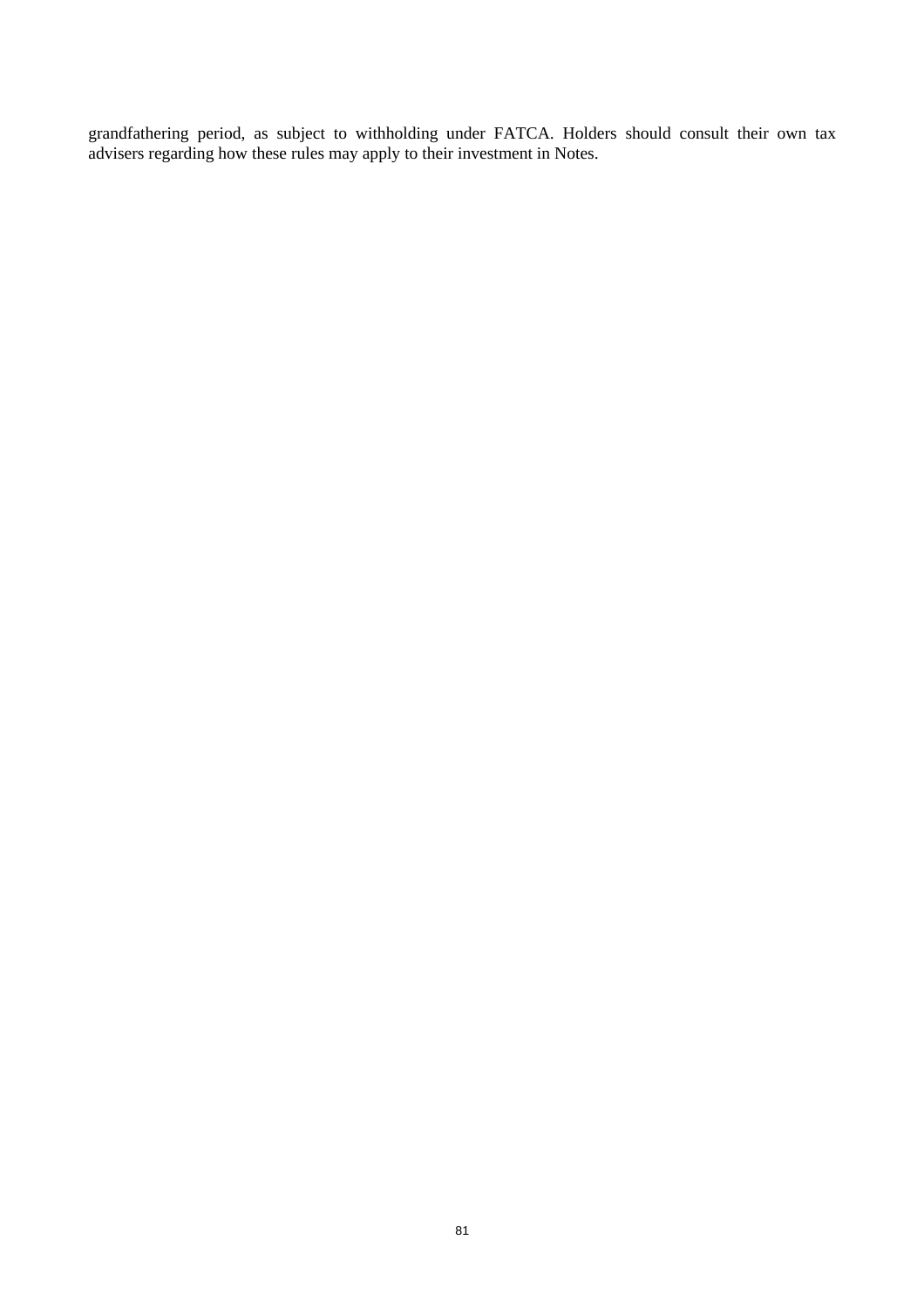## **SUBSCRIPTION AND SALE**

The Dealers have, in a Programme Agreement (such Programme Agreement as modified and/or supplemented and/or restated from time to time, the **Programme Agreement**) dated 3 August 2018, agreed with the Issuer a basis upon which they or any of them may from time to time agree to purchase Notes. Any such agreement will extend to those matters stated under "*Form of the Notes*" and "*Terms and Conditions of the Notes*". In the Programme Agreement, the Issuer has agreed to reimburse the Dealers for certain of their expenses in connection with the establishment and any future update of the Programme and the issue of Notes under the Programme and to indemnify the Dealers against certain liabilities incurred by them in connection therewith.

#### **SELLING RESTRICTIONS**

#### *United States*

The Notes have not been and will not be registered under the Securities Act and may not be offered or sold within the United States or to, or for the account or benefit of, U.S. persons except in certain transactions exempt from the registration requirements of the Securities Act. Terms used in this paragraph have the meanings given to them by Regulation S under the Securities Act.

The Notes are subject to U.S. tax law requirements and may not be offered, sold or delivered within the United States or its possessions or to a United States person, except in certain transactions permitted by U.S. Treasury regulations. Terms used in this paragraph have the meanings given to them by the U.S. Internal Revenue Code of 1986 and Treasury regulations promulgated thereunder. The applicable Final Terms will identify whether TEFRA C rules or TEFRA D rules apply or whether TEFRA is not applicable.

Each Dealer has represented and agreed, and each further Dealer appointed under the Programme will be required to represent and agree, that it will not offer, sell or deliver Notes (a) as part of their distribution at any time or (b) otherwise until 40 days after the completion of the distribution, as determined and certified by the relevant Dealer or, in the case of an issue of Notes on a syndicated basis, the relevant lead manager, of all Notes of the Tranche of which such Notes are a part, within the United States or to, or for the account or benefit of, U.S. persons except in accordance with Regulation S of the Securities Act. Each Dealer has further agreed, and each further Dealer appointed under the Programme will be required to agree, that it will send to each dealer to which it sells any Notes during the distribution compliance period a confirmation or other notice setting forth the restrictions on offers and sales of the Notes within the United States or to, or for the account or benefit of, U.S. persons. Terms used in this paragraph have the meanings given to them by Regulation S under the Securities Act.

Until 40 days after the commencement of the offering of any Series of Notes, an offer or sale of such Notes within the United States by any dealer (whether or not participating in the offering) may violate the registration requirements of the Securities Act if such offer or sale is made otherwise than in accordance with an available exemption from registration under the Securities Act.

#### *Prohibition of sales to EEA Retail Investors*

Each Dealer has represented and agreed, and each further Dealer appointed under the Programme will be required to represent and agree, that it has not offered, sold or otherwise made available and will not offer, sell or otherwise make available any Notes which are the subject of the offering contemplated by this Base Prospectus as completed by the Final Terms in relation thereto to any retail investor in the European Economic Area (the **EEA**). For the purposes of this provision: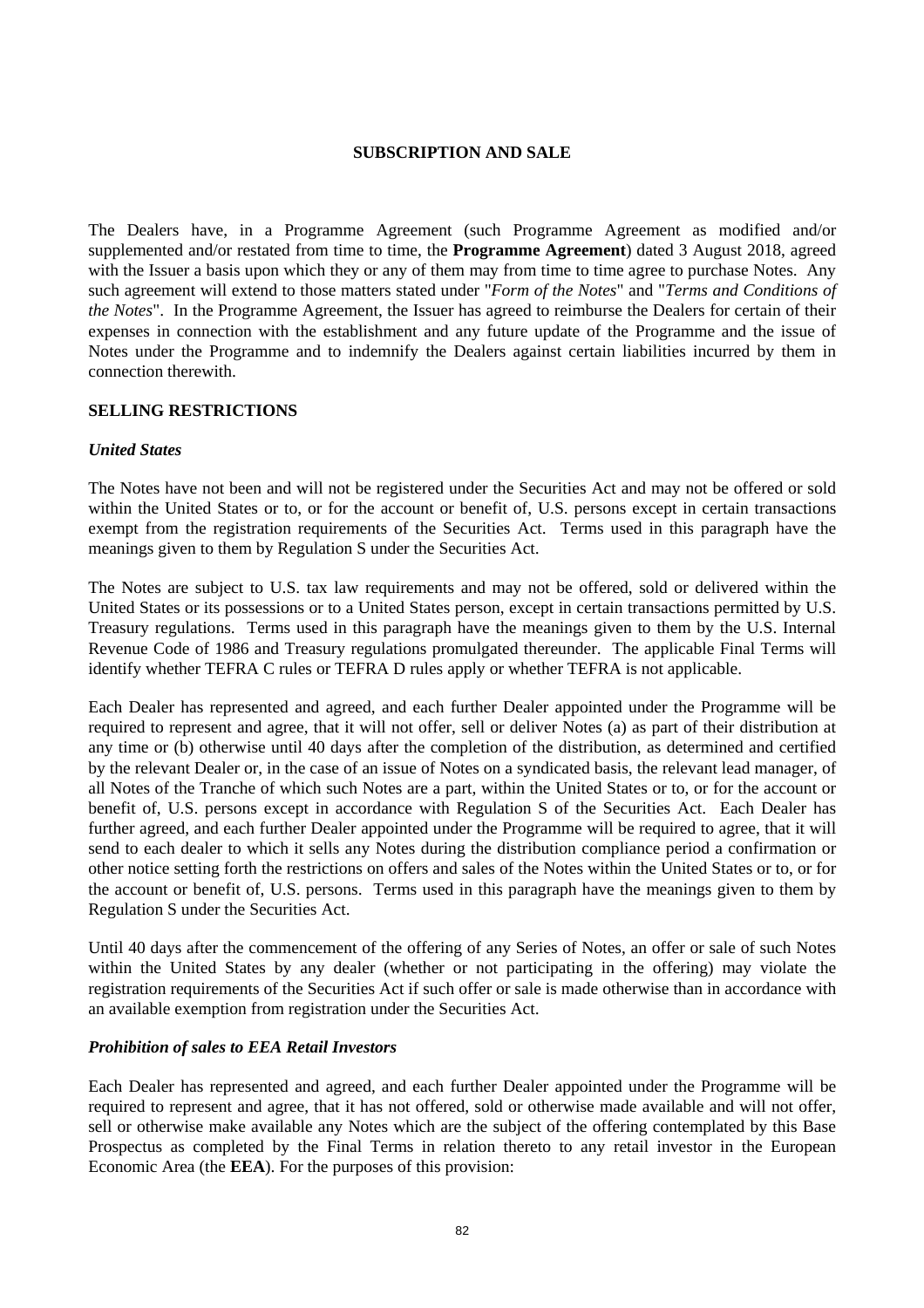- (a) the expression **retail investor** means a person who is one (or more) of the following:
	- (i) a retail client as defined in point (11) of Article 4(1) of Directive 2014/65/EU (as amended, **MiFID II**); or
	- (ii) a customer within the meaning of Directive 2002/92/EC (as amended, the **Insurance Mediation Directive**), where that customer would not qualify as a professional client as defined in point (10) of Article 4(1) of MiFID II; and
- (b) the expression **offer** includes the communication in any form and by any means of sufficient information on the terms of the offer and the Notes to be offered so as to enable an investor to decide to purchase or subscribe the Notes.

In relation to each Member State of the EEA which has implemented the Prospectus Directive (each, a **Relevant Member State**), each Dealer has represented and agreed, and each further Dealer appointed under the Programme will be required to represent and agree, that with effect from and including the date on which the Prospectus Directive is implemented in that Relevant Member State (the **Relevant Implementation Date**) it has not made and will not make an offer of Notes which are the subject of the offering contemplated by this Base Prospectus as completed by the final terms in relation thereto to the public in that Relevant Member State except that it may, with effect from and including the Relevant Implementation Date, make an offer of such Notes to the public in that Relevant Member State:

- (a) at any time to any legal entity which is a qualified investor as defined in the Prospectus Directive;
- (b) at any time to fewer than 150 natural or legal persons (other than qualified investors as defined in the Prospectus Directive) subject to obtaining the prior consent of the relevant Dealer or Dealers nominated by the Issuer for any such offer; or
- (c) at any time in any other circumstances falling within Article 3(2) of the Prospectus Directive,

provided that no such offer of Notes referred to in (a) to (c) above shall require the Issuer or any Dealer to publish a prospectus pursuant to Article 3 of the Prospectus Directive or supplement a prospectus pursuant to Article 16 of the Prospectus Directive.

For the purposes of this provision:

- the expression **an offer of Notes to the public** in relation to any Notes in any Relevant Member State means the communication in any form and by any means of sufficient information on the terms of the offer and the Notes to be offered so as to enable an investor to decide to purchase or subscribe the Notes, as the same may be varied in that Member State by any measure implementing the Prospectus Directive in that Member State; and
- the expression **Prospectus Directive** means Directive 2003/71/EC (as amended, including by Directive 2010/73/EU), and includes any relevant implementing measure in the Relevant Member State.

## *United Kingdom*

Each Dealer has represented and agreed, and each further Dealer appointed under the Programme will be required to represent and agree, that:

(a) in relation to any Notes which have a maturity of less than one year, (i) it is a person whose ordinary activities involve it in acquiring, holding, managing or disposing of investments (as principal or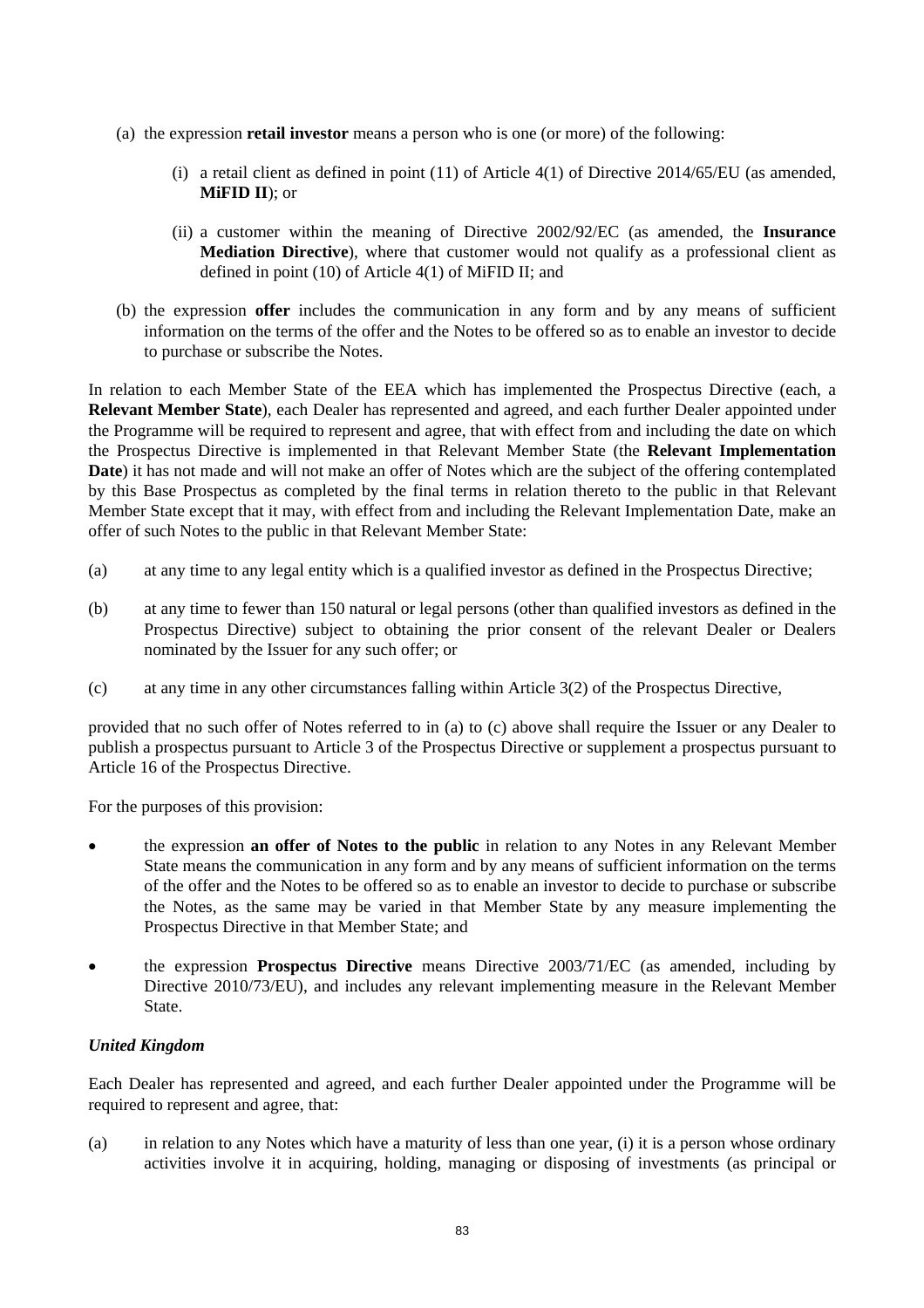agent) for the purposes of its business and (ii) it has not offered or sold and will not offer or sell any Notes other than to persons whose ordinary activities involve them in acquiring, holding, managing or disposing of investments (as principal or as agent) for the purposes of their businesses or who it is reasonable to expect will acquire, hold, manage or dispose of investments (as principal or agent) for the purposes of their businesses where the issue of the Notes would otherwise constitute a contravention of Section 19 of the FSMA by the Issuer;

- (b) it has only communicated or caused to be communicated and will only communicate or cause to be communicated an invitation or inducement to engage in investment activity (within the meaning of Section 21 of the FSMA) received by it in connection with the issue or sale of any Notes in circumstances in which Section 21(1) of the FSMA does not apply to the Issuer ;and
- (c) it has complied and will comply with all applicable provisions of the FSMA with respect to anything done by it in relation to any Notes in, from or otherwise involving the United Kingdom.

## *Japan*

The Notes have not been and will not be registered under the Financial Instruments and Exchange Act of Japan (Act No. 25 of 1948, as amended; the **FIEA**) and each Dealer has represented and agreed, and each further Dealer appointed under the Programme will be required to represent and agree, that it will not offer or sell any Notes, directly or indirectly, in Japan or to, or for the benefit of, any resident of Japan (as defined under Item 5, Paragraph 1, Article 6 of the Foreign Exchange and Foreign Trade Act (Act No. 228 of 1949, as amended)), or to others for re-offering or resale, directly or indirectly, in Japan or to, or for the benefit of, a resident of Japan, except pursuant to an exemption from the registration requirements of, and otherwise in compliance with, the FIEA and any other applicable laws, regulations and ministerial guidelines of Japan.

#### *France*

Each of the Dealers and the Issuer has represented and agreed, and each further Dealer appointed under the Programme will be required to represent and agree, that it has not offered or sold and will not offer or sell, directly or indirectly, Notes to the public in France, and has not distributed or caused to be distributed and will not distribute or cause to be distributed to the public in France, this Base Prospectus, the relevant Final Terms or any other offering material relating to the Notes, and that such offers, sales and distributions have been and will be made in France only to (a) providers of investment services relating to portfolio management for the account of third parties and/or (b) qualified investors (*investisseurs qualifiés*) other than individuals, all as defined in, and in accordance with, Articles L.411-1, L.411-2 and D.411-1 of the French *Code monétaire et financier*.

## *Republic of Italy*

The offering of the Notes has not been registered with the *Commissione Nazionale per le Società e la Borsa* (**CONSOB**) pursuant to Italian securities legislation and, accordingly, no Notes may be offered, sold or delivered, nor may copies of this Base Prospectus or of any other document relating to the Notes be distributed in the Republic of Italy, except:

- (a) to "qualified investors" (*investitori qualificati*), as referred to in Article 100 of Legislative Decree No. 58 of 24 February 1998, as amended (the **Financial Services Act**) and Article 34-ter, paragraph 1, let. b) of CONSOB Regulation No. 11971 of 14 May 1999, as amended from time to time (**Regulation No. 11971**); or
- (b) in other circumstances which are exempted from the rules on public offerings pursuant to Article 100 of the Financial Services Act and Article 34-*ter* of Regulation No. 11971.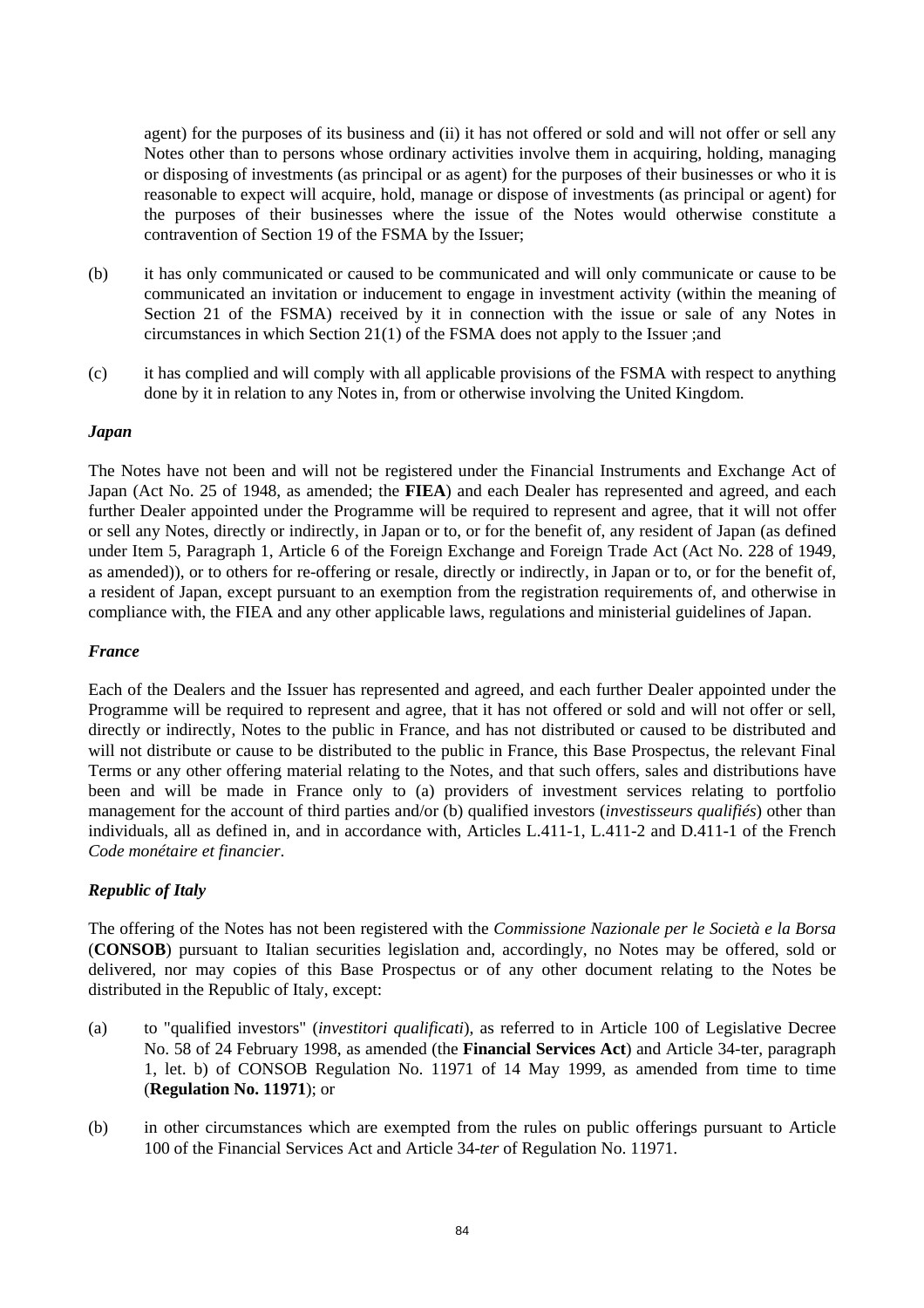Any offer, sale or delivery of the Notes or distribution of copies of this Base Prospectus or any other document relating to the Notes in the Republic of Italy under (a) or (b) above must:

- (i) be made by an investment firm, bank or financial intermediary permitted to conduct such activities in the Republic of Italy in accordance with the Financial Services Act, CONSOB Regulation No. 20307 of 15 February 2018 (as amended from time to time) and Legislative Decree No. 385 of 1 September 1993, as amended (the **Banking Act**); and
- (ii) comply with any other applicable laws and regulations or requirements imposed by CONSOB, the Bank of Italy (including any reporting requirements, where applicable, pursuant to Article 129 of the Banking Act and the implementing guidelines of the Bank of Italy, as amended from time to time) and/or any other Italian authority.

#### *General*

Each Dealer has agreed and each further Dealer appointed under the Programme will be required to agree that it will (to the best of its knowledge and belief) comply with all applicable securities laws and regulations in force in any jurisdiction in which it purchases, offers, sells or delivers Notes or possesses or distributes this Base Prospectus and will obtain any consent, approval or permission required by it for the purchase, offer, sale or delivery by it of Notes under the laws and regulations in force in any jurisdiction to which it is subject or in which it makes such purchases, offers, sales or deliveries and neither the Issuer nor any of the other Dealers shall have any responsibility therefor.

None of the Issuer and the Dealers represents that Notes may at any time lawfully be sold in compliance with any applicable registration or other requirements in any jurisdiction, or pursuant to any exemption available thereunder, or assumes any responsibility for facilitating such sale.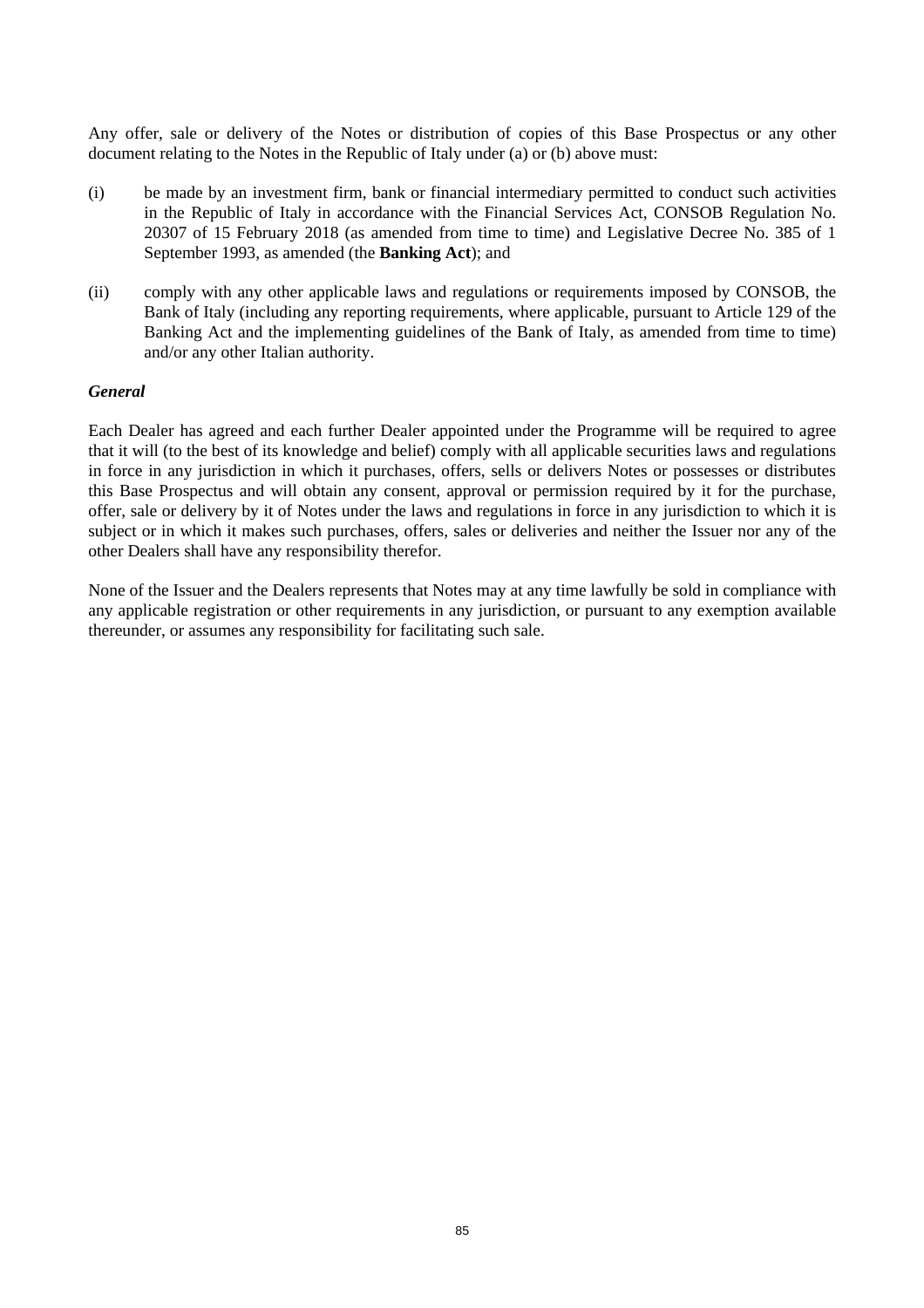## **RECENT DEVELOPMENTS**

For recent developments relating to the Issuer, please refer to pages 5 to 22 of the 2017 Annual Report which was filed with the AMF on 2 April 2018 and which is incorporated by reference in this Base Prospectus, as set out in the section "Documents Incorporated by Reference" of this Base Prospectus.

The recent developments referred to in the 2017 Annual Report are supplemented by the following press release published on the Issuer's website at www.psa-banque-france.com, on 11 April 2018:

"Wednesday, April 11, 2018

# **PSA BANQUE FRANCE : PUBLIC SENIOR UNSECURED BOND €500M 5-YEAR FIXED RATE NOTES**

PSA Banque France, rated Baa1 (stable outlook) by Moody's and BBB (stable outlook), successfully placed today a new €500m fixed-rate bond issue due to mature in April 2023 and carrying an annual coupon of  $0.75%$ .

The issue was almost 2.5x oversubscribed with more than  $\bigoplus$  2bn of order book from 110 investors.

This third issuance under EMTN program was carried out with CACIB, HSBC, ING, SANTANDER as Bookrunners.

PSA Banque France thus continues the strategy of diversification of its stable funding sources."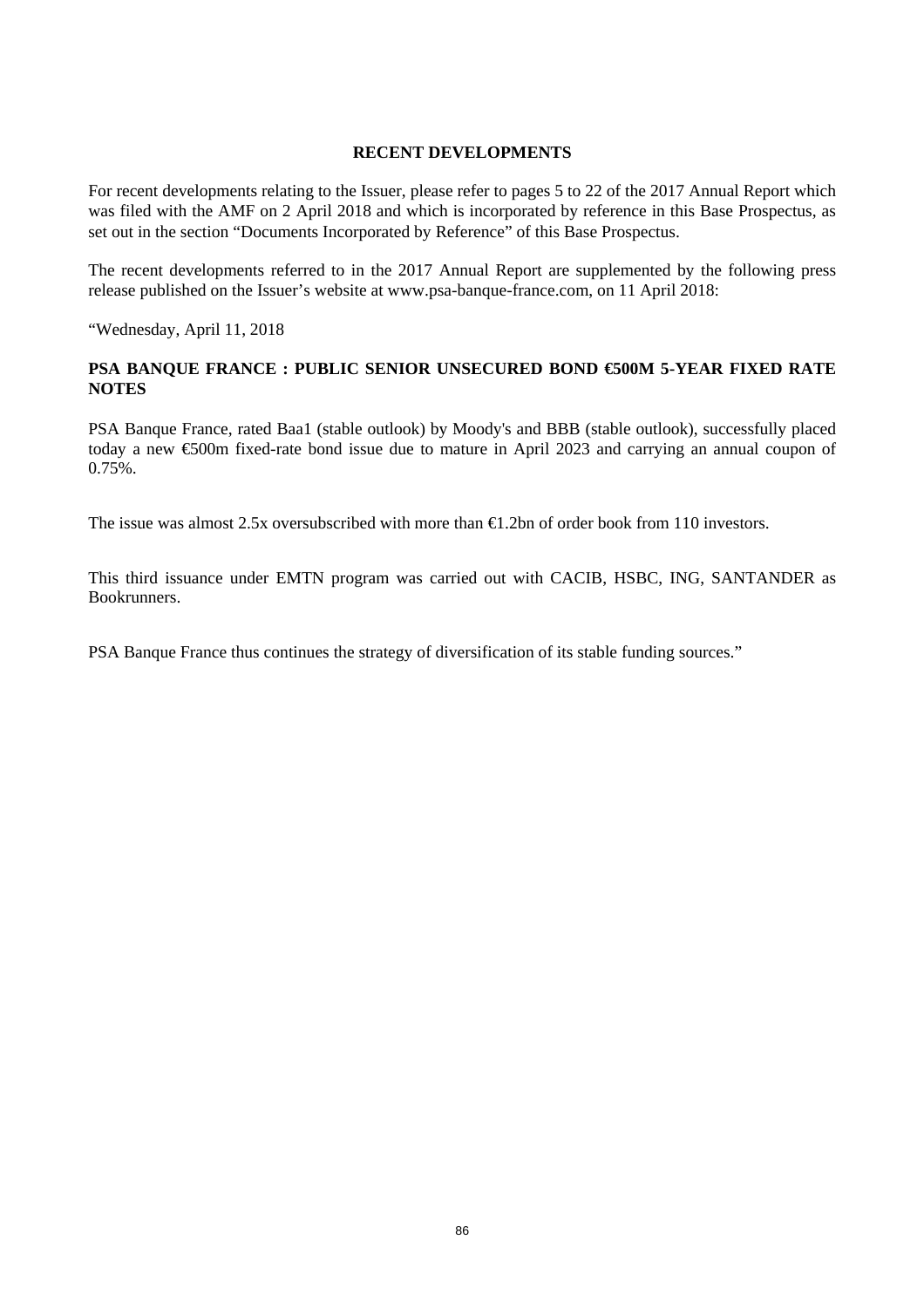# **GENERAL INFORMATION**

#### **Authorisation**

The update of the Programme and the issue of Notes under it have been duly authorised by the resolution of the *Conseil d'Administration* of the Issuer dated 27 June 2018 (as referred to below).

In accordance with article L. 518-7 of the French Code *monétaire et financier*, the maximum aggregate nominal amount of Notes to be issued under the Programme for each year must be authorised by a resolution of the *Conseil d'Administration* of the Issuer. In this respect the Issuer has authorised an annual borrowing limit for the issue of Notes under the Programme for a period of one year up to a maximum aggregate amount of €3,500,000,000 by a resolution of the *Conseil d'Administration* dated 27 June 2018.

Any issue of Notes under the Programme requires the prior authorisation of the Issuer's *directeur general* who may delegate the right to decide the issue of Notes under the Programme to a manager (*directeur*) of the Issuer.

## **Listing of Notes**

Application has been made to the AMF to approve this document as a base prospectus. Application may be made to Euronext Paris S.A. for the period of 12 months from the date of this Base Prospectus, for Notes issued under the Programme to be listed and admitted to trading on Euronext Paris S.A. and on any other Regulated Market in a Member State of the EEA, as the case may be.

Euronext Paris S.A. is a regulated market for the purposes of MiFID.

## **Documents Available**

For the period of 12 months following the date of this Base Prospectus, copies of the following documents will, when published, be available for inspection from the registered office of the Issuer and from the specified offices of the Paying Agent for the time being in France:

- (a) the *statuts* of the Issuer;
- (b) the consolidated audited financial statements of the Issuer in respect of the financial years ended 2016 and 2017 (with an English translation thereof) together with the rel ated audit reports prepared in connection therewith. The Issuer currently prepares audited consolidated accounts on an annual basis;
- (c) the Agency Agreement, the Deed of Covenant and the forms of the Global Notes, the Notes in definitive form, the Coupons and the Talons; and
- (d) a copy of this Base Prospectus and any supplement hereto.

## **Clearing Systems**

The Notes have been accepted for clearance through Euroclear and Clearstream (which are the entities in charge of keeping the records). The appropriate Common Code and ISIN for each Tranche of Notes allocated by Euroclear and Clearstream will be specified in the applicable Final Terms. If the Notes are to clear through an additional or alternative clearing system the appropriate information will be specified in the applicable Final Terms.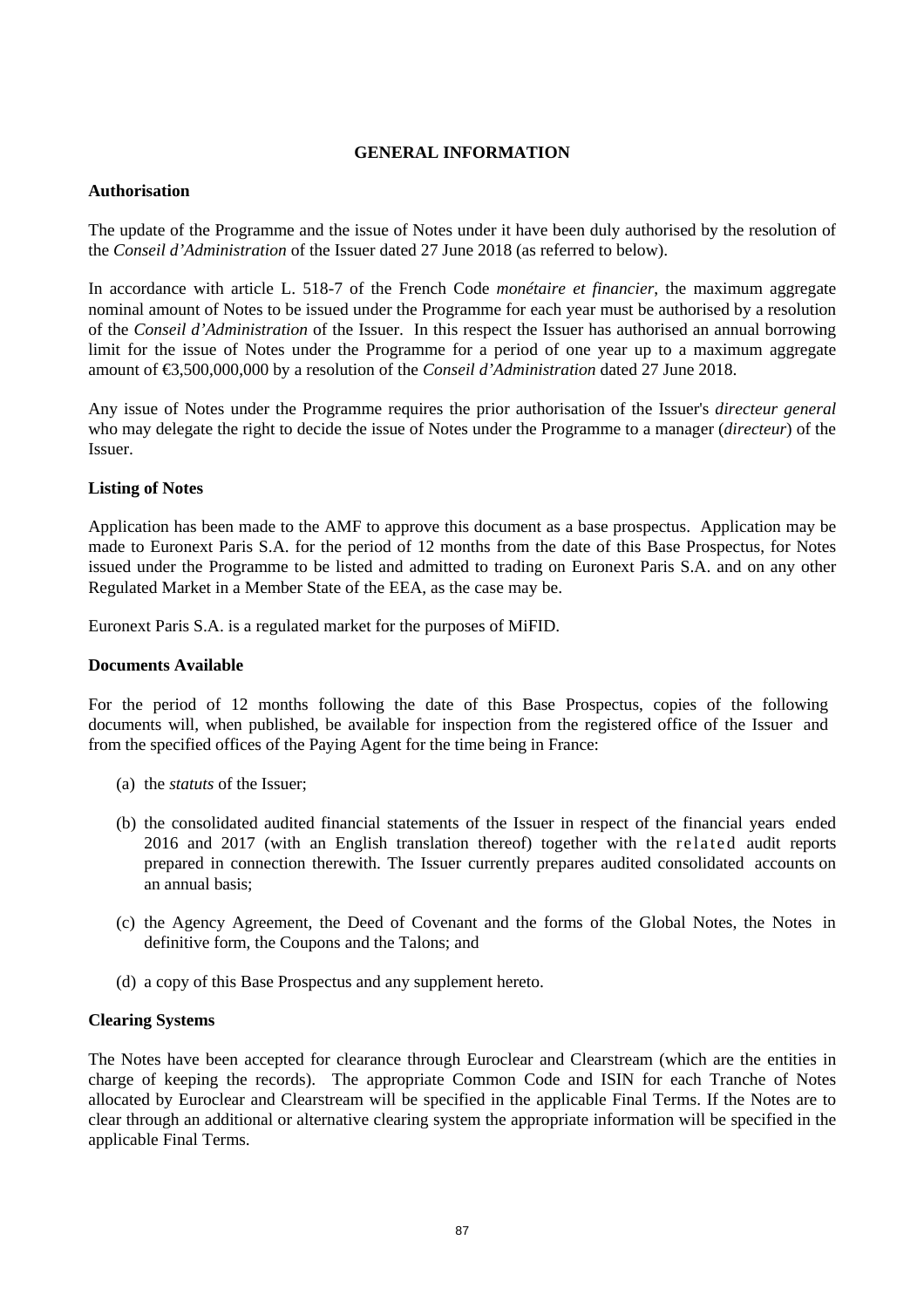The address of Euroclear is Euroclear Bank SA/NV, 1 Boulevard du Roi Albert II, B-1210 Brussels. The address of Clearstream is Clearstream Banking S.A., 42 Avenue JF Kennedy, L-1855 Luxembourg.

#### **Conditions for determining price**

The price and amount of Notes to be issued under the Programme will be determined by the Issuer and each relevant Dealer at the time of issue in accordance with prevailing market conditions.

#### **Significant or Material Change**

There has been no significant change in the financial position of the Issuer and/or the Group since 31 December 2017 and there has been no material adverse change in the prospects of the Issuer since 31 December 2017.

#### **Litigation**

Except as set out at item 11.6 of the cross-reference table on page 28 of this Base Prospectus, neither the Issuer nor any other member of the Group is or has been involved in any governmental, legal or arbitration proceedings (including any such proceedings which are pending or threatened of which the Issuer is aware) in the 12 months preceding the date of this document which may have or have in such period had a significant effect on the financial position or profitability of the Issuer and/or the Group.

#### **Auditors**

Since the General Shareholders' Meeting of 15 March 2017, PricewaterhouseCoopers Audit has been appointed to replace Ernst & Young Audit as the Issuer's statutory auditor. Ernst & Young Audit and Mazars audited the Issuer's consolidated financial statements, without qualification, in accordance with IFRS for the financial year ended 31 December 2016. Ernst & Young Audit, Mazars and PricewaterhouseCoopers Audit carry out their duties in accordance with the principles of the *Compagnie Nationale des Commissaires aux Comptes* (CNCC) (National Association of Statutory Auditors).

#### **Dealers transacting with the Issuer**

Certain of the Dealers and their affiliates have engaged, and may in the future engage, in lending, investment banking and/or commercial banking transactions with, and may perform other services for the Issuer and its affiliates in the ordinary course of business. For the purpose of this paragraph the term "affiliates" also includes parent companies.

The Issuer may appoint a Dealer as Calculation Agent in respect of an issuance of Notes under the Programme. In such a case the Calculation Agent is likely to be a member of an international financial group that is involved, in the ordinary course of its business, in a wide range of banking activities out of which conflicting interests may arise. Whilst such a Calculation Agent will, where relevant, have information barriers and procedures in place to manage conflicts of interest, it may in its other banking activities from time to time be engaged in transactions involving an index or related derivatives which may affect amounts receivable by Noteholders during the term and on the maturity of the Notes or the market price, liquidity or value of the Notes and which could be deemed to be adverse to the interests of the Noteholders.

## **Credit Rating**

The Issuer has been rated Baa1 (stable outlook) by Moody's Investors Service Ltd as at 8 March 2017 and BBB (stable outlook) by Standard & Poor's Credit Market Services France S.A.S. as at 20 September 2017.

## **EU Benchmark Regulation**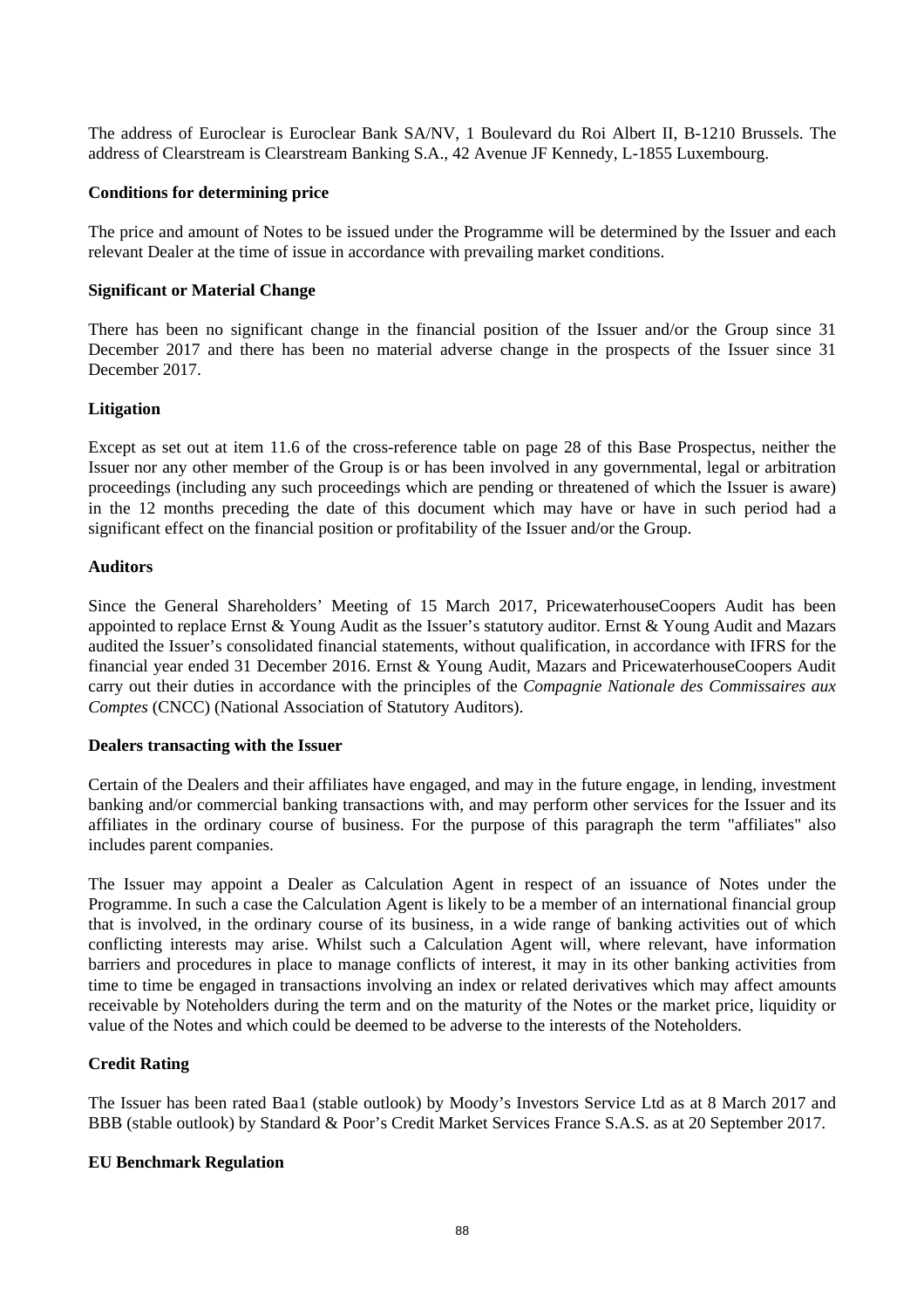Amounts payable on Floating Rate Notes may be calculated by reference to one of LIBOR or EURIBOR, which are respectively provided by ICE Benchmark Administration Limited (**ICE**) and the European Money Markets Institute (**EMMI**). As at the date of this prospectus, (i) ICE is included in ESMA's register of administrators under Article 36 of the Regulation (EU) No. 2016/1011 (the **Benchmarks Regulation**) and (ii) EMMI does not appear on such register.

As far as the Issuer is aware, the transitional provisions in Article 51 of the Benchmarks Regulation apply, such that EMMI is not currently required to obtain authorisation/registration.

The relevant Final Terms in respect of an issue of Floating Rate Notes may specify the relevant benchmark, the relevant administrator and whether such administrator appears on the ESMA register referred to above.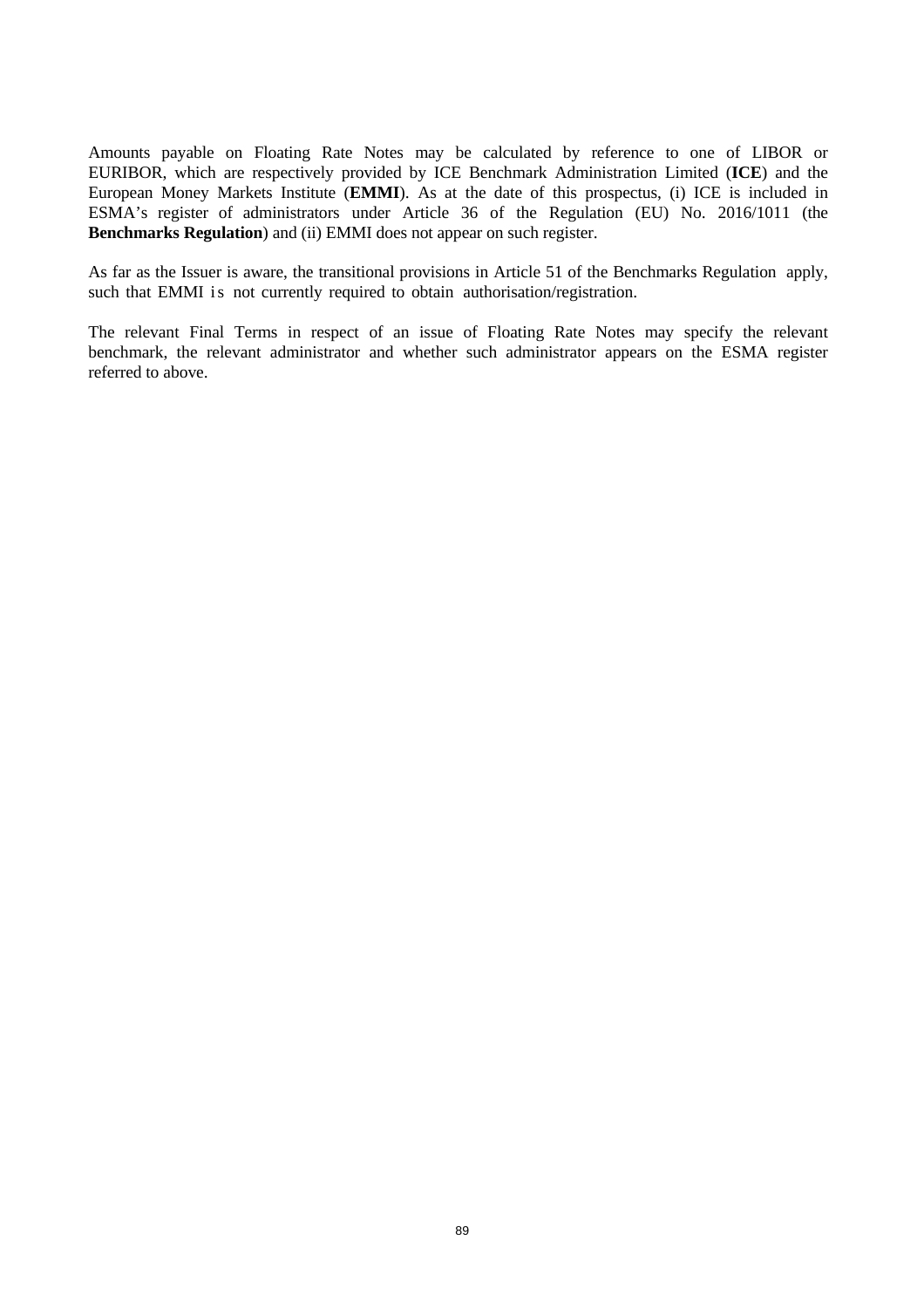#### **RESPONSIBILITY FOR THE BASE PROSPECTUS**

#### **Individual assuming responsibility for this Base Prospectus**

#### **In the name of the Issuer**

To the best knowledge of the Issuer (having taken all care to ensure that such is the case), the information contained in this Base Prospectus is in accordance with the facts and contains no omission likely to affect its import.

# **PSA BANQUE FRANCE**

9, rue Henri Barbusse 92230 Gennevilliers France

Represented by

Jean Paul Duparc Christophe Blancal

*Chief Executive Officer* **Head of Treasury & Financing** 

Executed in Paris on 3 August 2018



## *Autorité des marchés financiers*

In accordance with articles L. 412-1 and L. 621-8 of the French *Code monétaire et financier* and with the General Regulations (*Réglement général*) of the *Autorité des marchés financiers* ("**AMF**"), in particular articles 212-31 to 212-33, the AMF has granted to this Base Prospectus the visa no.18-360 on 3 August 2018. It was prepared by the Issuer and its signatories assume responsibility for it. In accordance with article L. 621-8-1-I of the French *Code monétaire et financier*, the visa was granted following an examination by the AMF of "whether the document is exhaustive and comprehensible, and whether the information it contains is consistent". It does not imply that the AMF has approved the appropriateness of the transaction or authenticated the accounting and financial information presented herein. Pursuant to Article 212-32 of the General Regulations (*Réglement général*) of the AMF, this document may only be used for the purposes of a financial transaction if completed by Final Terms.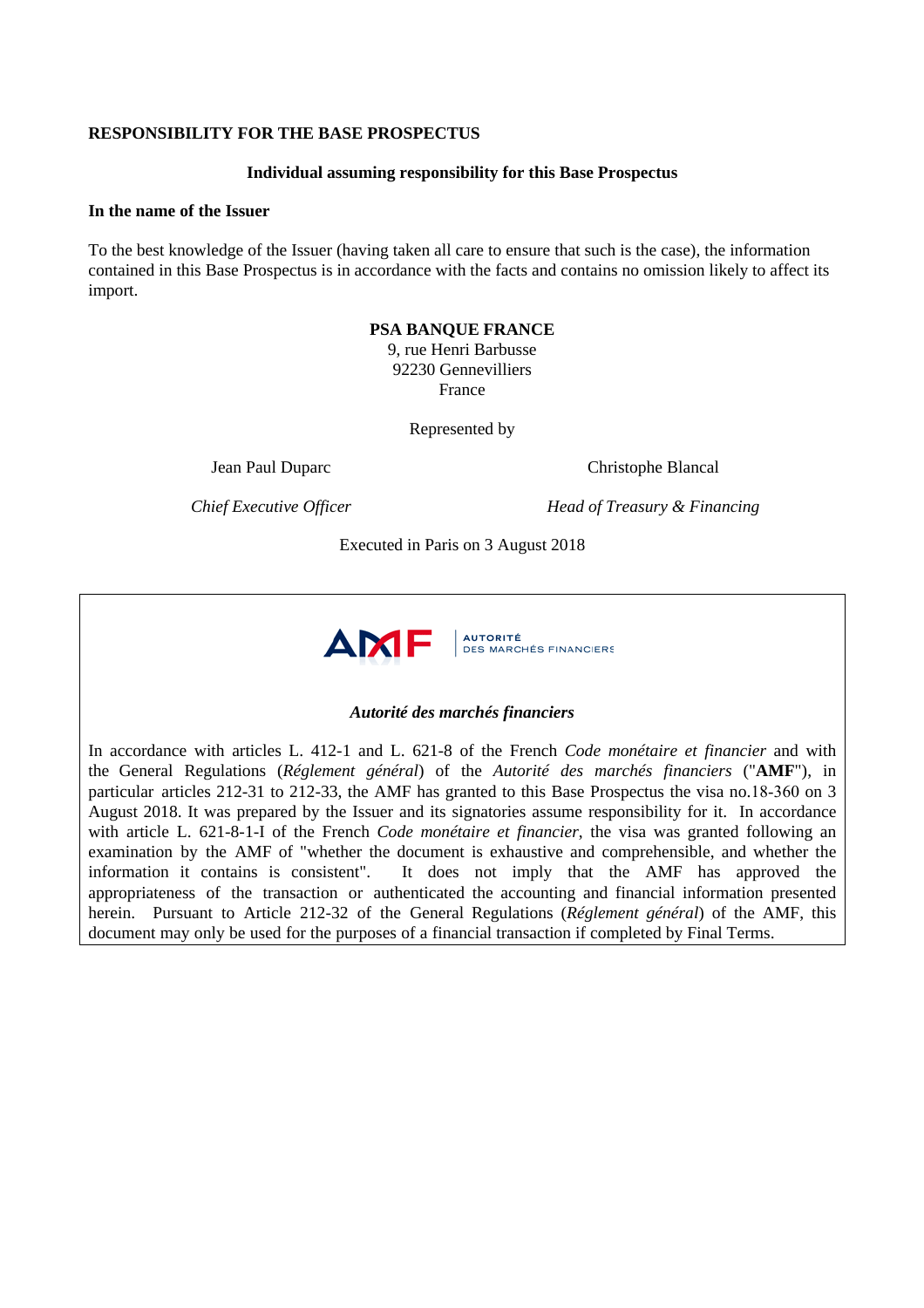# **ISSUER**

## **PSA BANQUE FRANCE**

9 rue Henri Barbusse CS 50062 92238 Gennevilliers Cedex France

# **FISCAL AGENT AND PAYING AGENT**

# **Société Générale Bank and Trust**

11, avenue Emile Reuter 2420 Luxembourg Luxembourg

## **LEGAL ADVISERS**

*To the Dealers as to English and French law* **Allen & Overy LLP**  52, avenue Hoche 75008 Paris France

# **AUDITORS**

## **PricewaterhouseCoopers Audit**  63, rue de Villiers

92208 Neuilly-sur-Seine Cedex France

**Ernst & Young Audit**  1/2, place des Saisons 92400 Courbevoie – Paris La Défense 1 France

**Mazars** 61 rue Henri Regnault

92400 Courbevoie France